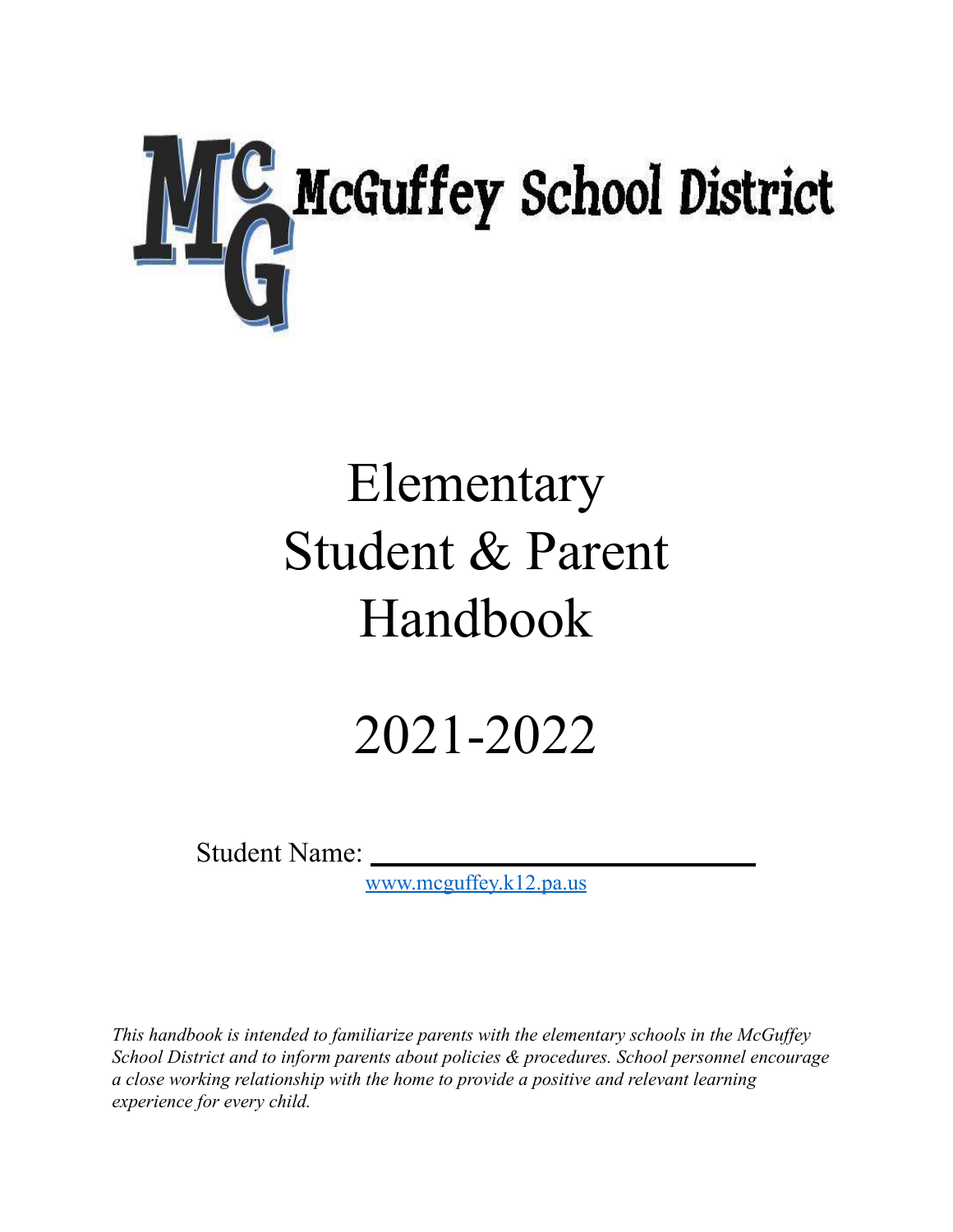### **Table of Contents**

| McGuffey Elementary Personnel                           | 3              |
|---------------------------------------------------------|----------------|
| <b>McGuffey Schools</b>                                 | 5              |
| <b>District Calendar</b>                                | 6              |
| <b>Admission and Transfer</b>                           | $\overline{7}$ |
| Attendance, Absence, Tardiness                          | 7              |
| <b>Basic Program</b>                                    | 8              |
| Breakfast/Lunch Program                                 | 8              |
| Change of Address/Emergency Information                 | 9              |
| Discipline                                              | 9              |
| Dismissal and Drop-Off Procedures Claysville Elementary | 9              |
| Dismissal and Drop-Off Procedures Joe Walker Elementary | 9              |
| <b>Dress Code for Students</b>                          | 10             |
| Early Dismissal                                         | 11             |
| <b>Educational Trips</b>                                | 11             |
| <b>Electronic Devices</b>                               | 11             |
| Elevator                                                | 12             |
| Emergencies                                             | 12             |
| Emergency School Closings, Delays & Early Dismissals    | 12             |
| Expectations                                            | 13             |
| <b>Field Trips</b>                                      | 13             |
| Fire & Emergency Drills                                 | 13             |
| <b>Grading Policy (District)</b>                        | 13             |
| <b>Guidance Counseling</b>                              | 14             |
| Health Program                                          | 14             |
| <b>Homebound Instruction</b>                            | 16             |
| Homework                                                | 16             |
| Locker Search                                           | 17             |
| Lost and Found                                          | 17             |
| <b>Physical Education Class</b>                         | 17             |
| PowerSchool                                             | 17             |
| Promotion and Retention                                 | 17             |
| <b>Psychological Services</b>                           | 18             |
| Records                                                 | 18             |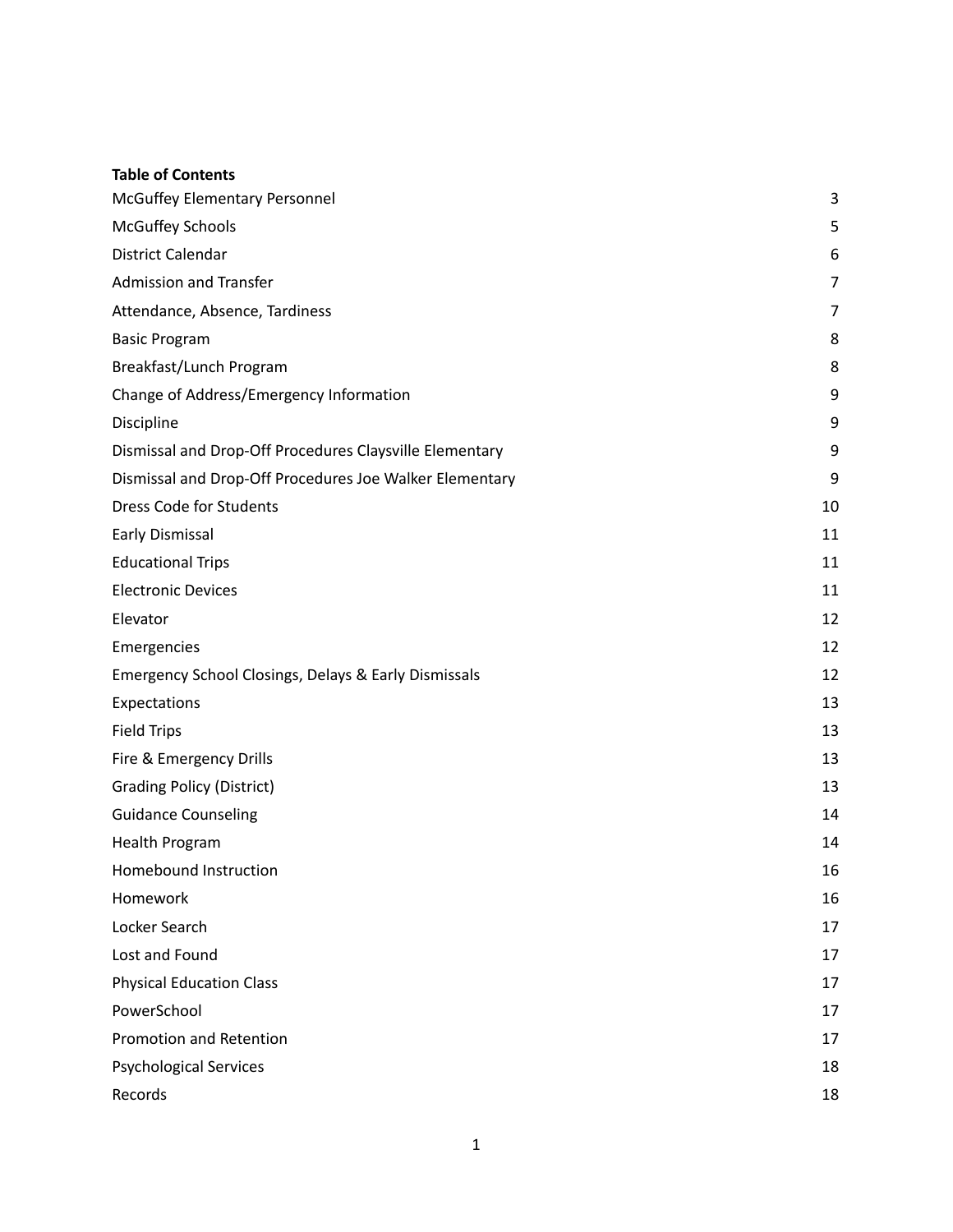| Report Cards & Progress Reports                                  | 19 |
|------------------------------------------------------------------|----|
| Request for Teachers                                             | 19 |
| <b>School Books</b>                                              | 19 |
| <b>School Hours</b>                                              | 20 |
| School Insurance                                                 | 20 |
| <b>School Parties</b>                                            | 20 |
| School Photographs and Yearbooks                                 | 20 |
| <b>School Security and Clearances</b>                            | 21 |
| <b>Student Assistance Program</b>                                | 21 |
| <b>Student Responsibilities</b>                                  | 21 |
| <b>Support Services</b>                                          | 22 |
| <b>Surveillance Cameras</b>                                      | 22 |
| <b>Testing Program</b>                                           | 22 |
| Transportation                                                   | 22 |
| Tutoring                                                         | 22 |
| <b>Weather Emergency Drill</b>                                   | 22 |
| <b>Wellness of Students</b>                                      | 22 |
| <b>District Policies:</b>                                        | 24 |
| <b>Student Wellness</b>                                          | 24 |
| <b>Food Allergies</b>                                            | 30 |
| <b>Unlawful Harassment</b>                                       | 31 |
| Bullying/Cyberbullying                                           | 33 |
| Acceptable Use of Internet, Computers and Network Resources      | 35 |
| <b>Electronic Devices</b>                                        | 40 |
| ELECTRONIC DEVICE REGISTRATION FORM                              | 42 |
| Parental/Family Involvement                                      | 44 |
| Title I Parent/Family Involvement - Claysville Elementary School | 45 |
| Title I Parent/Family Involvement - Joe Walker Elementary        | 48 |
| McGUFFEY SCHOOL DISTRICT                                         | 51 |
| McGuffey School District - Code of Student Conduct               | 58 |
| Title IX - Education Amendment Act of 1972                       | 82 |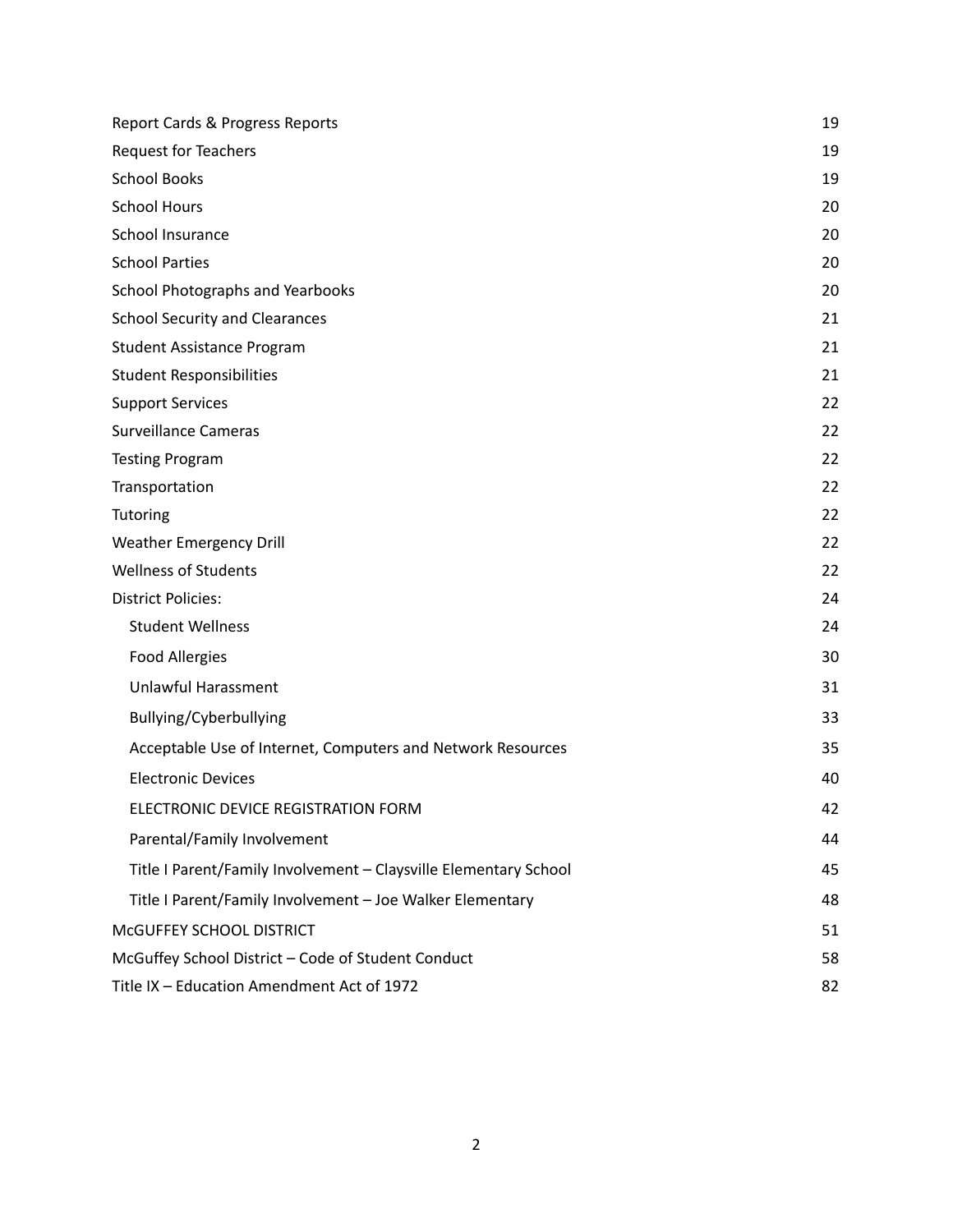# <span id="page-3-0"></span>**McGuffey Elementary Personnel**

| <b>Principals</b>                     |                                      |                         |            |
|---------------------------------------|--------------------------------------|-------------------------|------------|
| Sheryl A. Fleck, Principal            |                                      | Claysville              |            |
| David Barr, Assistant Principal       |                                      | Claysville              |            |
| Matthew Wolfe, Principal              |                                      | Joe Walker              |            |
| <b>School Resource Officers</b>       |                                      |                         |            |
| Jon Demi                              |                                      | Claysville              |            |
| Robert Leibhart                       |                                      | Joe Walker              |            |
| <b>Secretaries</b>                    |                                      |                         |            |
| Susan Carman                          |                                      | Claysville              |            |
| Cathy Jo Buchanan                     |                                      | Claysville              |            |
| Mary Hoge                             |                                      | Joe Walker              |            |
| <b>School Counselors</b>              |                                      |                         |            |
| <b>Stacey McLaughlin</b>              |                                      | Claysville              |            |
| Sarah McGraw                          |                                      | Claysville              |            |
| Shadia DelVitto                       |                                      | Joe Walker              |            |
| <b>School Nurses</b>                  |                                      |                         |            |
| Debbie Butterfield                    |                                      | Claysville & Joe Walker |            |
| Colleen Kuhn, Health Office Assistant |                                      | Claysville & Joe Walker |            |
| <b>Kindergarten Teacher</b>           | Roxanne Bluman                       |                         | Claysville |
|                                       | Amy Dufalla                          |                         |            |
|                                       | Dezzarea Hartman                     |                         |            |
|                                       | Jonnie Swarow                        |                         |            |
|                                       | Julianna Wheatley                    |                         |            |
|                                       | <b>Toni Carrol</b>                   |                         | Joe Walker |
|                                       | Dina Crockett                        |                         |            |
| 1 <sup>st</sup> Grade Teachers        | Rebecca Sanders                      |                         |            |
|                                       | Bobbi Boardley<br>Debbie Crouse      |                         | Claysville |
|                                       | Dianne Serakowski                    |                         |            |
|                                       | <b>McKenzie Shaffer</b>              |                         |            |
|                                       | <b>Becky Tutay</b>                   |                         |            |
|                                       | <b>Natalie Hewitt</b>                |                         | Joe Walker |
| Kaitlyn Schmid                        |                                      |                         |            |
| 2 <sup>nd</sup> Grade Teachers        | <b>Shannon Curtis</b>                |                         | Claysville |
|                                       | Dawn Lowmiller                       |                         |            |
|                                       | Laura Phillips                       |                         |            |
|                                       | Alaina Schaefer/Kelly Kutrufis (LTS) |                         |            |
|                                       | Melissa Cole                         |                         | Joe Walker |
|                                       | Kayla Porter                         |                         |            |
| 3rd Grade Teachers                    | <b>Lindsey Conley</b>                |                         | Claysville |
|                                       | <b>Erin Doncals</b>                  |                         |            |
|                                       | Jennifer Janovich                    |                         |            |
|                                       | Michelle Thomas                      |                         |            |
|                                       | Cassie Allison                       |                         | Joe Walker |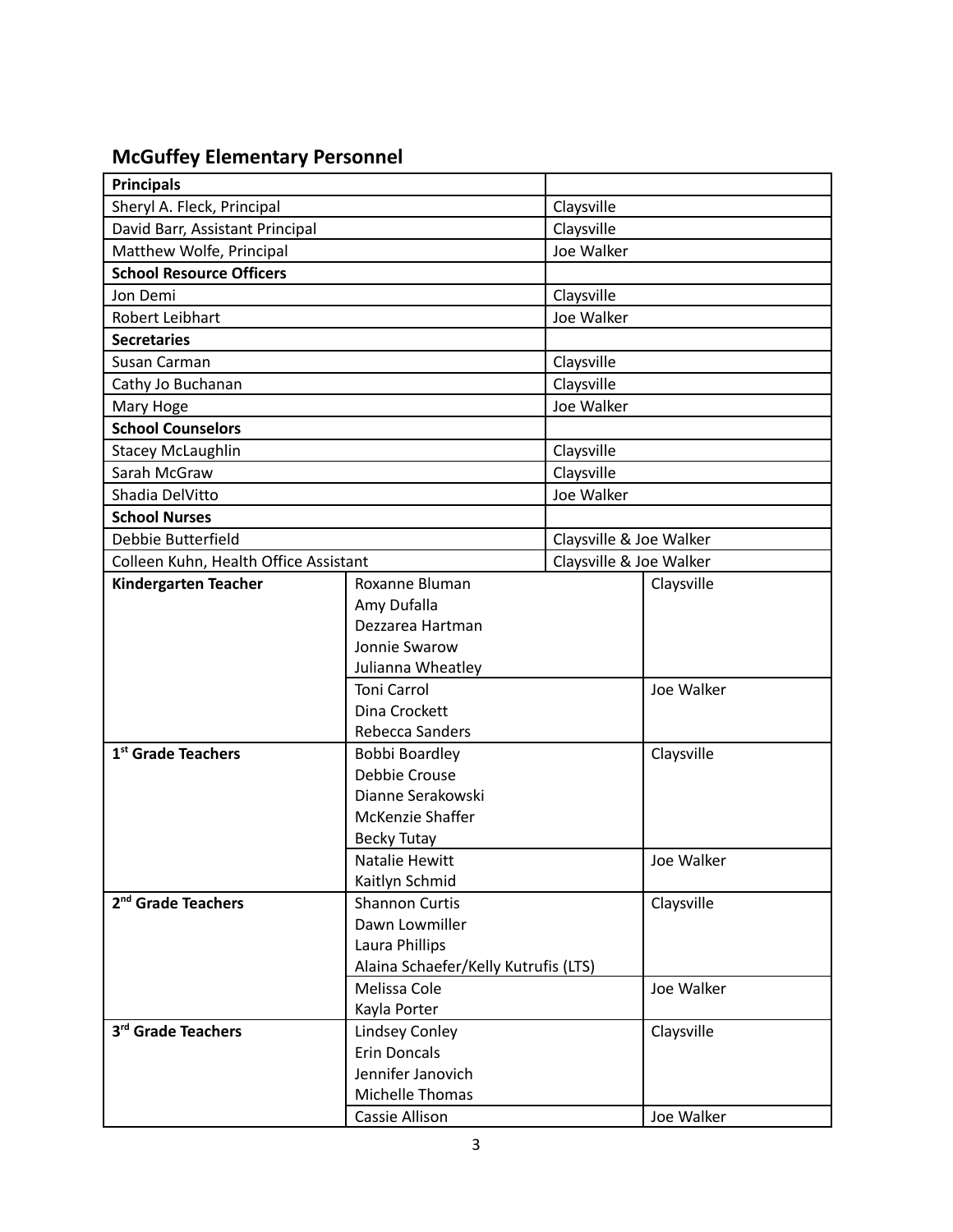| 4 <sup>th</sup> Grade Teachers    | Jennifer Ealy                  |                        | Claysville              |
|-----------------------------------|--------------------------------|------------------------|-------------------------|
|                                   | Renea Lacock                   |                        |                         |
|                                   | Nicole Sullivan/Erin Lee (LTS) |                        |                         |
|                                   | Ashley Ward                    |                        |                         |
|                                   | Jennifer Abbadini              |                        | Joe Walker              |
|                                   | Marissa Lowe                   |                        |                         |
| 5 <sup>th</sup> Grade Teachers    | Jamie Daley                    |                        | Claysville              |
|                                   | Laurel lams                    |                        |                         |
|                                   | Natalie Papson                 |                        |                         |
|                                   | Tim Wolf                       |                        |                         |
|                                   | Laurie Maglietta               |                        | Joe Walker              |
|                                   | Tammy Yukon                    |                        |                         |
| <b>Special Education Teachers</b> | <b>Christine Boone</b>         |                        | Claysville              |
|                                   | Melissa Dunn                   |                        |                         |
|                                   | Jennifer Horgan                |                        |                         |
|                                   | Amber Miller                   |                        |                         |
|                                   | Amy Osko                       |                        |                         |
|                                   | Athena Valentine               |                        |                         |
|                                   | <b>Stephanie Darnley</b>       |                        | Joe Walker              |
| <b>Gifted Support</b>             | Lori Walters                   |                        | District-Wide           |
| <b>Speech Therapists</b>          | <b>Breanna Gardner</b>         |                        | District-Wide           |
|                                   | Sarah Toniolo                  |                        |                         |
| <b>Reading Specialists</b>        | Jaymee Humbert                 |                        | Claysville              |
|                                   | Angela Schoppe                 |                        |                         |
|                                   | Angel Rose                     |                        | Claysville & Joe Walker |
|                                   | <b>Christy Baldesberger</b>    |                        | Joe Walker              |
| <b>Art Teacher</b>                | <b>Brenda Umshares</b>         |                        | Claysville & Joe Walker |
| <b>Band Teacher</b>               | John Herold                    |                        | District-Wide           |
| <b>Computer Teacher</b>           | Mallory Vodopich               |                        | Claysville & Joe Walker |
| <b>Librarian</b>                  | <b>Jewel Ames</b>              |                        | Claysville & Joe Walker |
| <b>Music Teacher</b>              | Megan Lonich                   |                        | Claysville & Joe Walker |
| <b>Physical Education Teacher</b> | Julie Cox                      |                        | Claysville & Joe Walker |
| <b>Para-Educators</b>             | <b>Taylor Bainer</b>           | <b>Meranda Mullins</b> | Claysville              |
|                                   | Kellie Black                   | Nicole O'Brien         |                         |
|                                   | Brieana Denardo                | Loralee Reda           |                         |
|                                   | Tammi Dubina                   | <b>Heather Redd</b>    |                         |
|                                   | Morgan Fahey                   | Kim Verardi            |                         |
|                                   | Jodi Kerns                     | Joyce Zajac            |                         |
|                                   | Mitsi Kolovich                 | Kelsey Zajac           |                         |
|                                   | Amber Lenkey                   |                        |                         |
|                                   | Georgene Mancini               |                        | Joe Walker              |
|                                   | Susan Scheidemantle            |                        |                         |
|                                   | Suellen Templeton              |                        |                         |
| <b>Home &amp; School Visitor</b>  | Sharon Laffey                  |                        | District-Wide           |
| <b>Special Services</b>           | Charissa Rychick, Supervisor   |                        | District-Wide           |
|                                   | Kara Kish-Fike, Psychologist   |                        | District Wide           |
|                                   | Carly Wise, Psychologist       |                        |                         |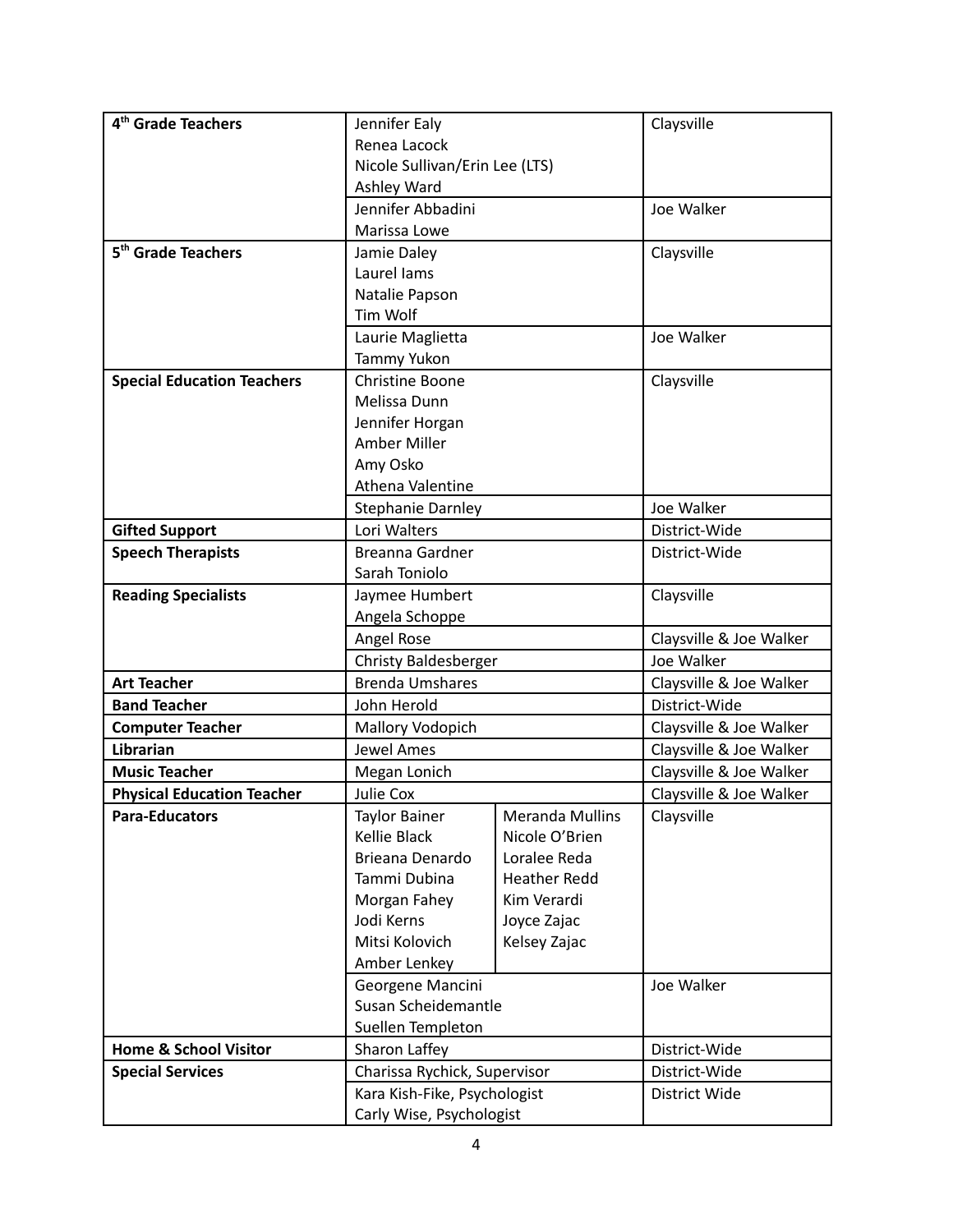| Kaitlyn Campbell, Social Worker       | District-Wide |
|---------------------------------------|---------------|
| Heather Berchin, Hearing Support-IU 1 | District-Wide |
| Shannon Cuniak, Vision Support-IU 1   | District-Wide |
| Beth Ann Duchess, OT                  | District-Wide |
| Ashley Rohland, PT                    | District-Wide |
| Brenda Steele, Lead Support-IU 1      | District-Wide |
| Jessica Peel, Secretary               | District-Wide |

### <span id="page-5-0"></span>**McGuffey Schools**

| Claysville Elementary School              | 724-663-7772 / 7377 |
|-------------------------------------------|---------------------|
| Joe Walker Elementary School              | 724-222-3061 / 2818 |
| McGuffey Middle School                    | 724-948-3323        |
| McGuffey High School                      | 724-948-3328        |
| Administration                            |                     |
| Superintendent                            | Dr. Andrew Oberg    |
| <b>Business Administrator</b>             | Mrs. Amy Todd       |
| <b>Supervisor of Accounting</b>           | Mrs. Lynn Hudak     |
| Supervisor of Technology & Transportation | Mr. Michael Wilson  |

# **Members of the McGuffey School Board**

| <b>Region 1</b>                                              | David Haines           |
|--------------------------------------------------------------|------------------------|
| Blaine Township, Claysville Borough, Donegal Township        | <b>Betty Shingle</b>   |
|                                                              | <b>Richard Shriver</b> |
| <b>Region 2</b>                                              | Scott Harden           |
| Buffalo Township, East Finley Township, Green Hills Borough, | Zonie Jackson          |
| West Finley Township                                         | <b>Edward Szygenda</b> |
| <b>Region 3</b>                                              | Carl Group             |
| Morris Township, South Franklin Township                     | Kenneth Leasure        |
|                                                              | Jeff Ross              |

# **Vision Statement**

McGuffey School District is a progressive district cultivating continuous learning through multiple experiences and pathways.

# **Mission Statement**

In partnership with our community, McGuffey School District empowers all learners to grow and excel.

# **McGuffey History**

The McGuffey School District is made up of seven townships and three boroughs. The district covers an area of 203 square miles sparsely populated by 12,480 people in 4,949 households. Approximately 1700 students attend our school district. It borders the state of West Virginia on the west, Avella School District on the north, Trinity School District on the east, and Green County on the south.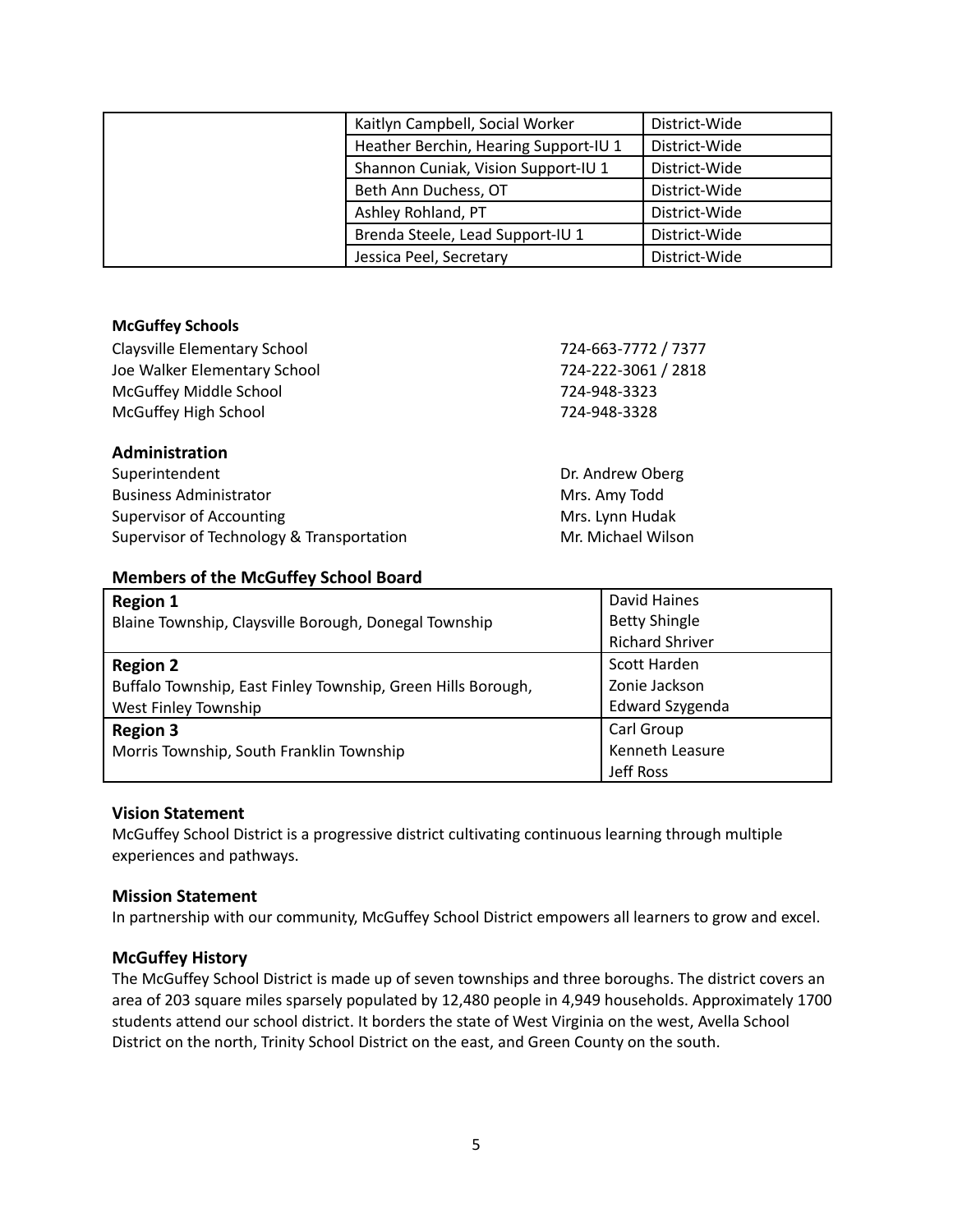# **District Calendar (2021-2022)**

# **First Day of School**

August 27, 2021

# **In-Service Days – No School**

<span id="page-6-0"></span>August 23, 24, 25, 26, 2021 October 15, 2021 (Parent-Teacher Conferences) January 4, 2022 June 3 & 6, 2022

#### **Act 80 Day – No School**

February 18, 2022 (Senior Projects)

#### **Make-Up Days – No School unless needed to make up days off**

January 17, 2022 - February 21, 2022 – May 6, 2022

| Holidays / No School |                                     |  |
|----------------------|-------------------------------------|--|
| Labor Day            | September 6, 2021                   |  |
| Thanksgiving Holiday | November 25 - 29, 2021              |  |
| <b>Winter Break</b>  | December 23, 2021 - January 3, 2022 |  |
| <b>Spring Break</b>  | April 14-15, 2022                   |  |
| <b>Memorial Day</b>  | May 30, 2022                        |  |

| <b>Grading Period Ends</b> | <b>Report Cards Issued</b> |
|----------------------------|----------------------------|
| November 1, 2021           | November 10, 2021          |
| January 20, 2022           | January 31, 2022           |
| March 25, 2022             | April 5, 2022              |
| June 2, 2022               | June 2, 2022               |

#### **McGuffey Elementary Open House Week:**

**Monday, September 27, 2021**

Claysville –  $6:30-8:00$  pm (K, 1, 2)

#### **Wednesday, September 29, 2021**

Claysville – 6:30-8:00 pm (3, 4, 5) Joe Walker – 6:30-8:00 pm (K-5)

#### **Last Day of School**

June 2, 2022

\*Calendar subject to change with school cancellations/snow make-up days.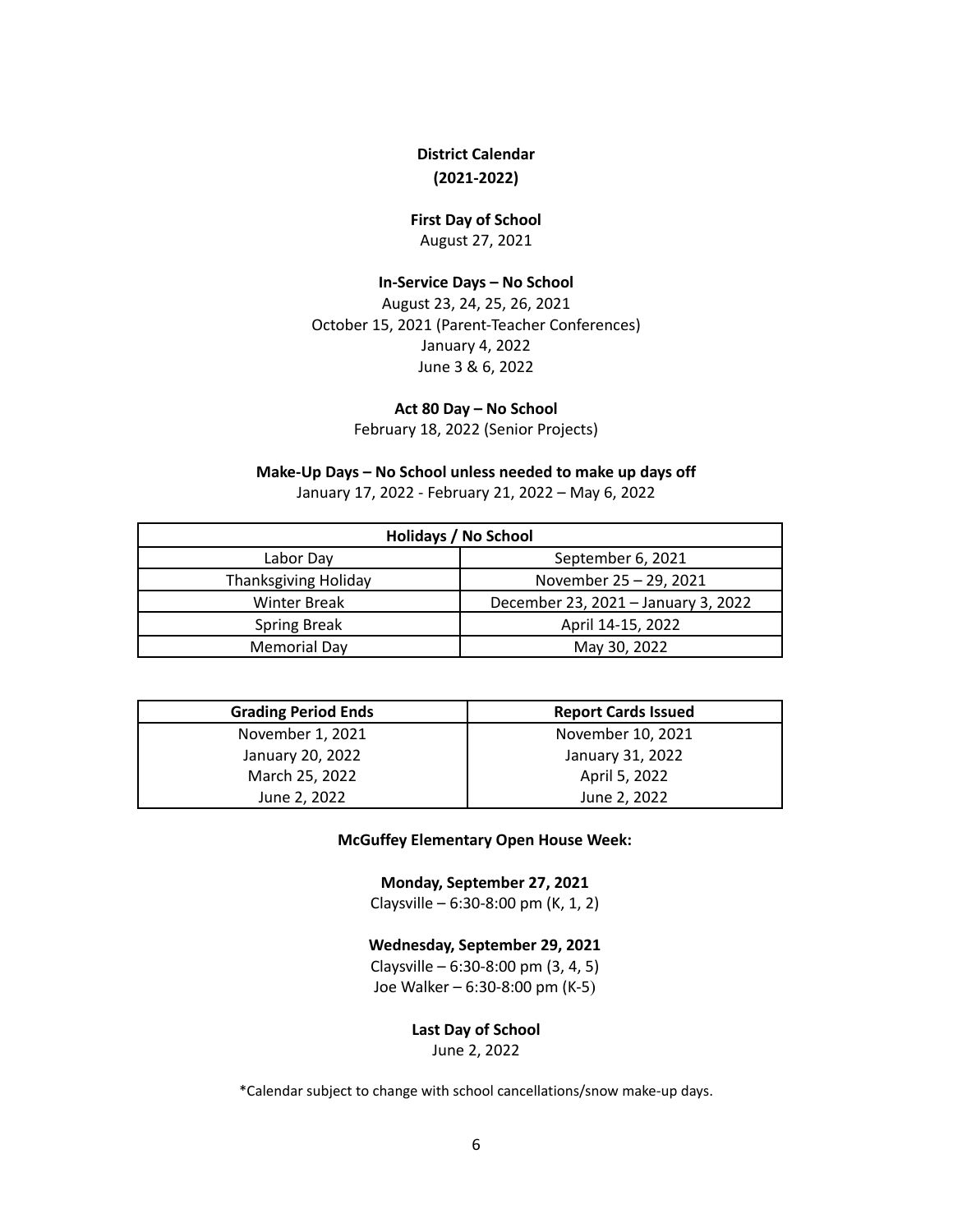# <span id="page-7-0"></span>**Admission and Transfer**

School Board policy states that children entering kindergarten must be five years old before September 1 of that school year. Children entering first grade must be six years old before September 1 of that school year. Other conditions that provide for the admission of beginners to the public school as provided in the School Code shall prevail.

Parents transferring from another school must complete an enrollment form and sign a release of records form in the school office.

To transfer from the McGuffey School District to another school district, parents should notify the office one week prior to leaving. The district will furnish records upon request by the new school.

# <span id="page-7-1"></span>**Attendance, Absence, Tardiness**

The school must enforce the compulsory school attendance laws, which require student attendance each day. Students cannot be legally excused **except** for:

- 1. Personal illness
- 2. Death in the immediate family
- 3. Certain other urgent reasons at the discretion of the administration

*Doctor's Excuse: After 10 days of absence a doctor's excuse is required.* Parents will be notified by letter or visitation by the Home and School Visitor. Each day of unexcused absence will result in classroom failure for that day. No exceptions other than those stated below will be allowed.

*Written Excuse:* If a student has been absent for one or more days, he/she must bring a written excuse to the school within three school days of his/her return.

The excuse must include the reason(s) for absence, the dates of absence, and the parent's/guardian's signature.

The excuse should be presented to the student's classroom teacher upon return.

In accordance with Sections 1327 and 1333 of the Pennsylvania Public School Code, a Notice of Unlawful Absence will be sent to parents/guardians of students who accumulate three (3) unexcused absences. Additional unexcused absences constitute a "second offense," and require prosecution before the District Magistrate, which may result in a fine levied against the parents/guardians for non-compliance.

*Excessive Absence:* When the student's absenteeism exceeds ten (10) days, a letter will be sent by the Home and School Visitor to notify the parents/guardians.

Attendance at administrative or pre-approved school related activities would not be treated as an absence. Students who are absent will be required to make up all missed work.

Special consideration will be given upon receipt of a physician's statement regarding any student on homebound instruction or in instances of acute illness or prolonged confinement.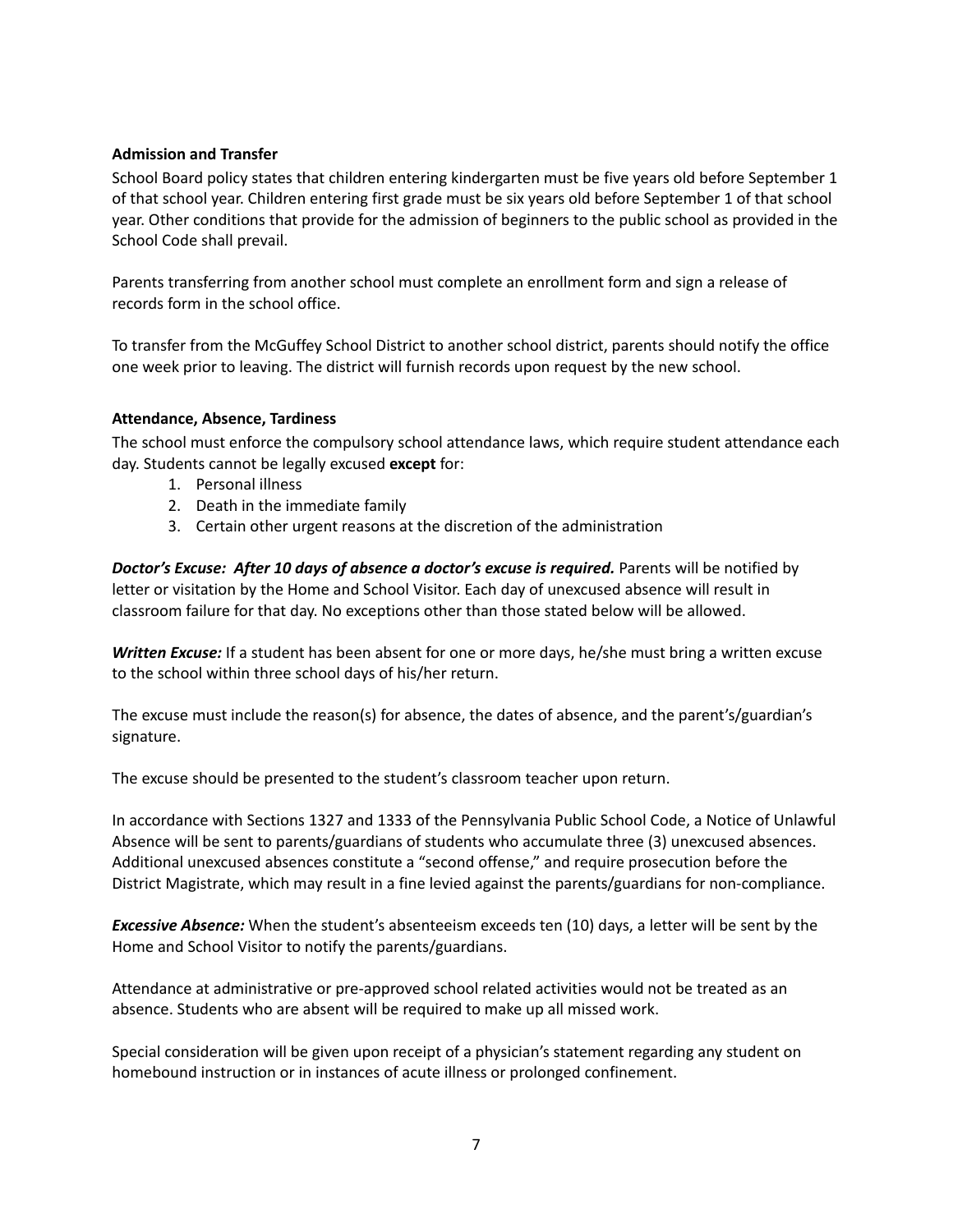*Educational Trips:* Educational Trips will be approved only after following district policy. Approved educational trips will be considered an excused absence (see additional information under Educational Trips heading).

*Religious Holidays:* A pupil's absence from school for religious holidays will be recorded as an excused absence. There shall be no penalty attached for such an absence.

*Homebound Instruction:* Homebound instruction is available to any student who is expected to be absent for a period of ten (10) or more days due to illness and/or physical or emotional incapacitation. The parents/guardians may request homebound instruction by contacting the building principal. Parents/guardians and a physician or psychiatrist must complete the referral forms. This request must be approved by the School Board.

*Early Dismissals:* Students must bring in a medical or legal excuse or note with the parent's/guardian's signature in order to be dismissed early. E-mailed excuses are not permitted for early dismissals. All early dismissals will be marked as unexcused until the student brings a medical or legal excuse (eye doctor, doctor, dentist, funeral, etc.), which should be submitted the day he/she returns to school. Unexcused early dismissals will be treated as unexcused tardies and will be prosecuted as indicated below.

*Tardiness:* It is important for all students to arrive to school on time. When a child arrives late to school, often he/she is missing valuable class time and interrupts the educational process and the directions for the day. Consistent tardies will affect your child's grades.

- 1. Students arriving after their school's starting time are considered tardy (Claysville Elementary 8:00 AM / Joe Walker Elementary 8:00 AM)
- 2. After 8:00 AM, parents/guardians must sign students in at the office and must leave a note indicating the reason for the tardy. Students must obtain a tardy sip before going to the classroom.
- 3. Students are not permitted to be tardy more than five (5) times per grading period
- 4. Students who are tardy will be required to make up all missed work.

# <span id="page-8-0"></span>**Basic Program**

Daily instruction is provided in English language arts, mathematics, science and social studies. Students in kindergarten through fifth grade participate in one forty-minute physical education, art, computer, music, and library class each week.

The library functions as an integral part of the total education program. Its purpose is to provide teachers and students with a wide range of materials designed to support and strengthen the total school program.

Recess and physical activity are provided during the course of the school day to give each child the opportunity for fine and gross motor skill development. Recess is an important part of the school routine.

#### <span id="page-8-1"></span>**Breakfast/Lunch Program**

The cafeteria offers a breakfast program each morning:

Claysville Elementary 7:30-8:00 AM Joe Walker Elementary 7:30-8:00 AM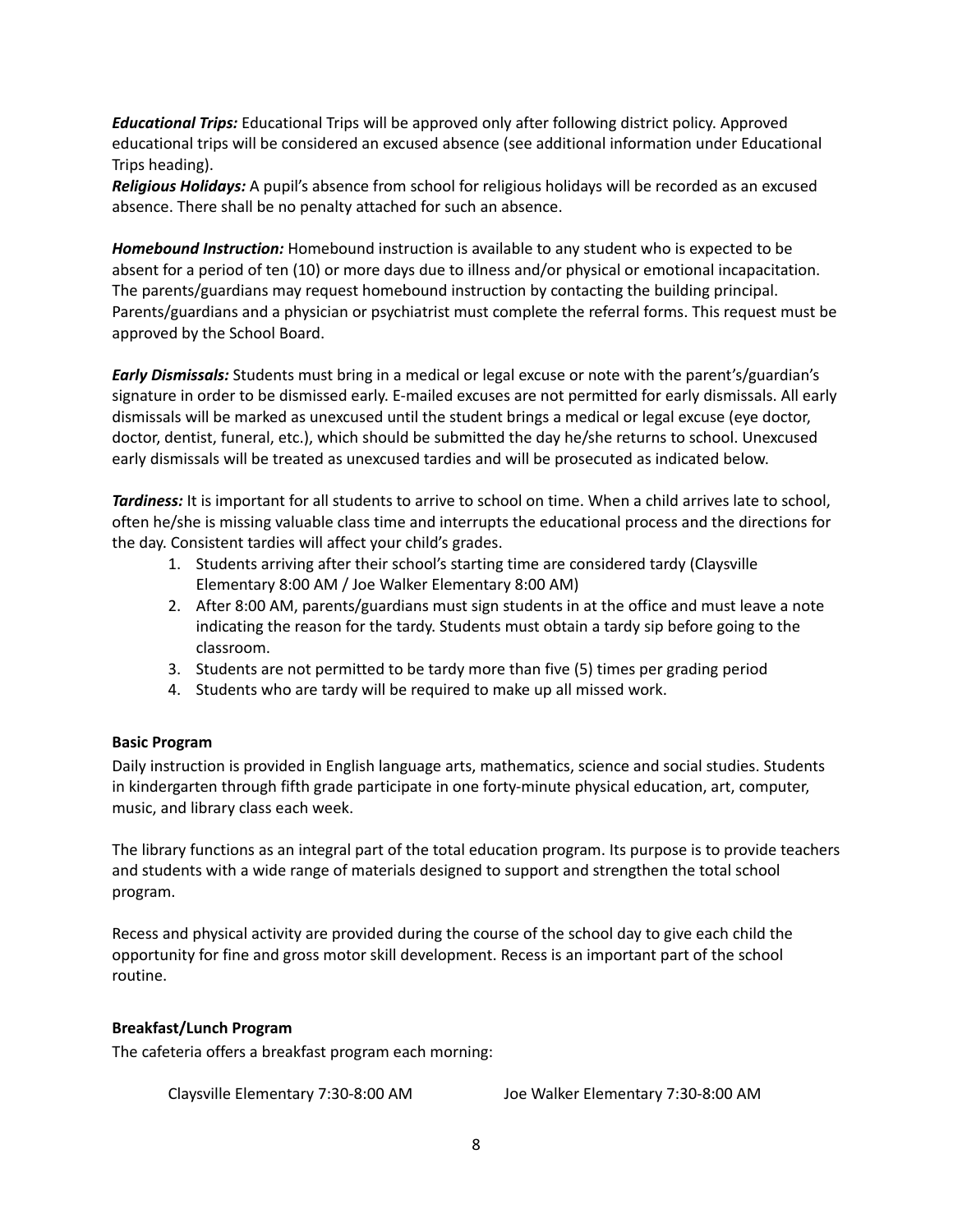The program is scheduled to begin on Friday, August 27, 2021. The cost of Breakfast and Lunch for the 2021-2011 school year is FREE! Students are not permitted to take food or drinks from the cafeteria. If your child has any allergies or medical dietary restrictions, please contact the School Health Office.

# <span id="page-9-0"></span>**Change of Address/Emergency Information**

<span id="page-9-1"></span>All changes of address and emergency information should be reported promptly to the office.

# **Discipline**

Student discipline can only be achieved through the cooperative efforts of students, parents/guardians, teachers, and administrators under a clearly defined and consistently applied code.

The Board shall require each student of this district to adhere to the rules and regulations disseminated by the administration and to submit to such disciplinary measures as are appropriately assigned for infraction of those rules. The rules govern student conduct in school and during time spent in travel to and from school. Such rules shall require that students: conform to reasonable standards of socially acceptable behavior; respect the rights, person and property of others; preserve the degree of order necessary to the educational program which they are engaged; and obey constituted authority and respond to those who hold that authority (see *McGuffey School District Code of Conduct*).

# <span id="page-9-2"></span>**Dismissal and Drop-Off Procedures Claysville Elementary**

*Parent Drop-Off/Walkers:* Buses arrive between 7:30-7:50 AM. Students who are dropped off or walk should arrive at school between 7:30-7:50 AM. All students enter through the Playground Entrance Doors. Students who arrive after 8:00 AM must enter through the front office door and must be signed in by a parent/guardian.

# *Dismissal Procedures:*

- 1. Pick-up of bused students occurs beginning at 2:55 through 3:21 PM
- 2. Pick-up of students who do not ride the bus is at 2:55 PM:
	- a. Students are dismissed to their parent's/guardian's vehicle.
	- b. Parents/Guardians are to pull up along the curb in front of the school and pull as far down to the stop sign as necessary (single file).
	- c. Parents/Guardians must remain in their vehicle.
	- d. Parents/Guardians should not block any access roads or streets.
	- e. Any students that need to cross the street (students who are walking home) will be dismissed as soon as the group has gathered and an adult is able to cross them.
	- f. Please remember **SAFETY FIRST!**

# *Student Drop-Off/Pick-Up:*

Students being dropped off by parents should be mindful of the buses that are dropping off or picking up students. Please do not drive through the bus drive through area during the time the buses are unloading or loading students.

# **Students should not be dropped off prior to 7:30 AM.**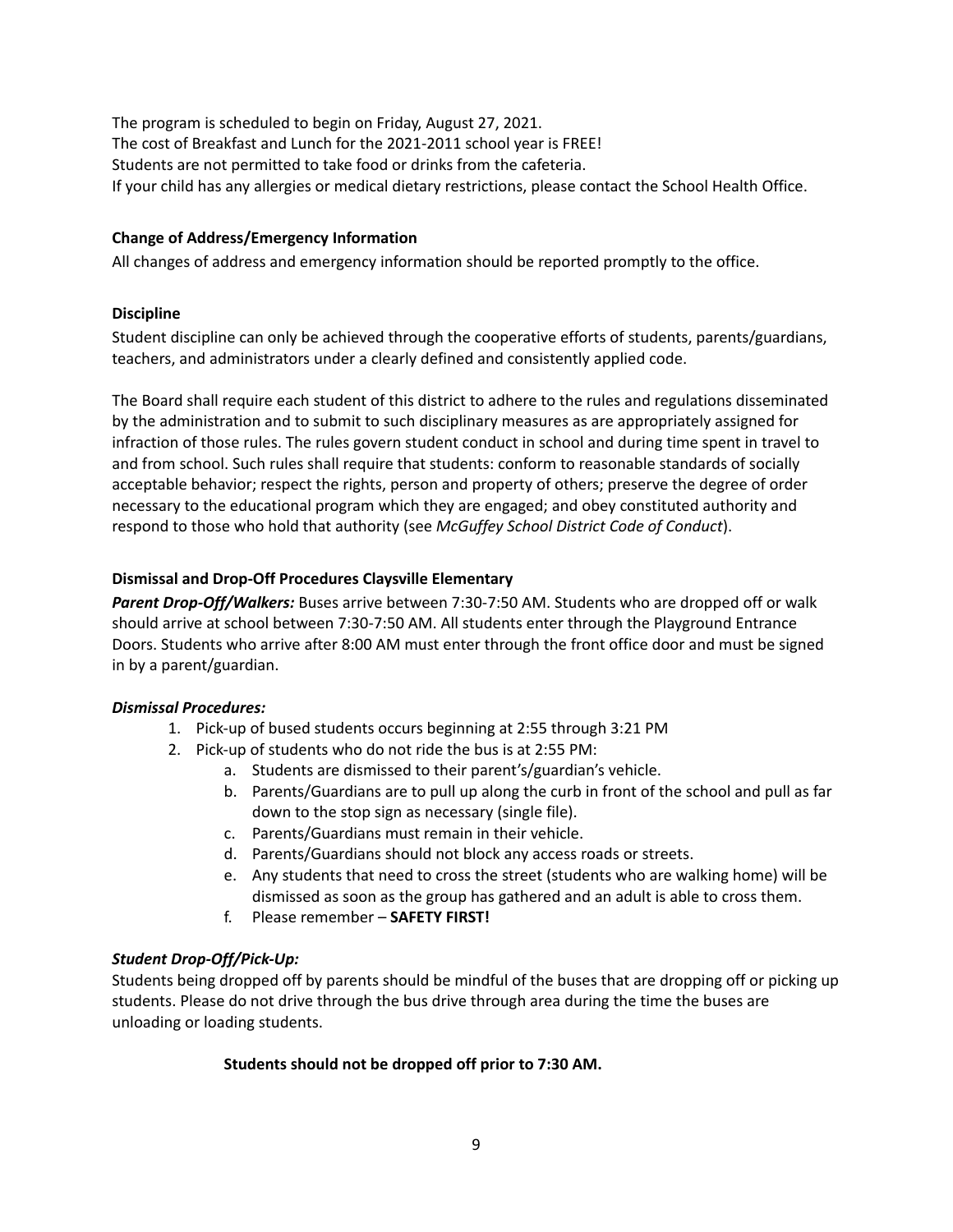# <span id="page-10-0"></span>**Dismissal and Drop-Off Procedures Joe Walker Elementary**

*Parent Drop-Off:* Students being dropped off should arrive between 7:30-8:00 AM. Students who arrive after 8:00 AM must be signed in by a parent/guardian.

*Dismissal Procedures:* Students being picked up will be dismissed by announcement at 3:00 PM.

- Parents/Guardians must park in a designated parking space or pull up in front of the school building, remaining in your vehicle.
- − Parents/Guardians must not block late between parked vehicles and vehicles along the curb.
- − Parents/Guardians who park their vehicles may wait in front of the school.
- − Parents/Guardians arriving after 3:15 PM must park their vehicles and come into the school building to avoid blocking the bus late.

<span id="page-10-1"></span>Thank you for your assistance in this matter. Please remember – **SAFETY FIRST!**

### **Dress Code for Students**

Clothing must meet the school's standards of safety, decency, and health and must not be overly distracting or immodest. Failure to comply will result in administrative action.

### *Shoes:*

- 1. Must be worn at all times.
- 2. Slippers are not permitted.

# *Shirts/Tops/Coats:*

- 1. Upper body must be covered at all times.
- 2. Tank tops, suggestive T-shirts, bare midriffs, mesh see through shirts, exposed undergarments, etc., are not permitted.
- 3. Shirts displaying alcohol, drug, and tobacco products or shirts disruptive to the educational process are not permitted.
- 4. Coats are not to be worn during school hours.

# *Shorts/Pants:*

- 1. Short shorts, indecent, or unsafe shorts or pants are not permitted.
- 2. Pants are to be worn so that underclothes are not visible.

# *Hats/Sunglasses:*

- 1. Students are not permitted to wear hats or bandanas in school. Failure to comply will result in confiscation of hat on first offense and a warning. Further disciplinary action will be taken by the administration on subsequent offenses.
- 2. Hats must be kept in the student's locker if brought into school.
- 3. Sunglasses are not permitted to be worn while in school.

# *Miscellaneous:*

- 1. Clothing, jewelry, or attire displaying words, symbols, or pictures using profanity or having sexual overtones are not permitted.
- 2. Students have the responsibility to keep themselves, their clothes, and hair clean. Students found consistently unclean can be excluded from school until the problem has been remedied.
- 3. Teachers or administrators have the right to have these individuals checked for cleanliness by the school nurse so that removal from school is justified until the student meets proper health standards.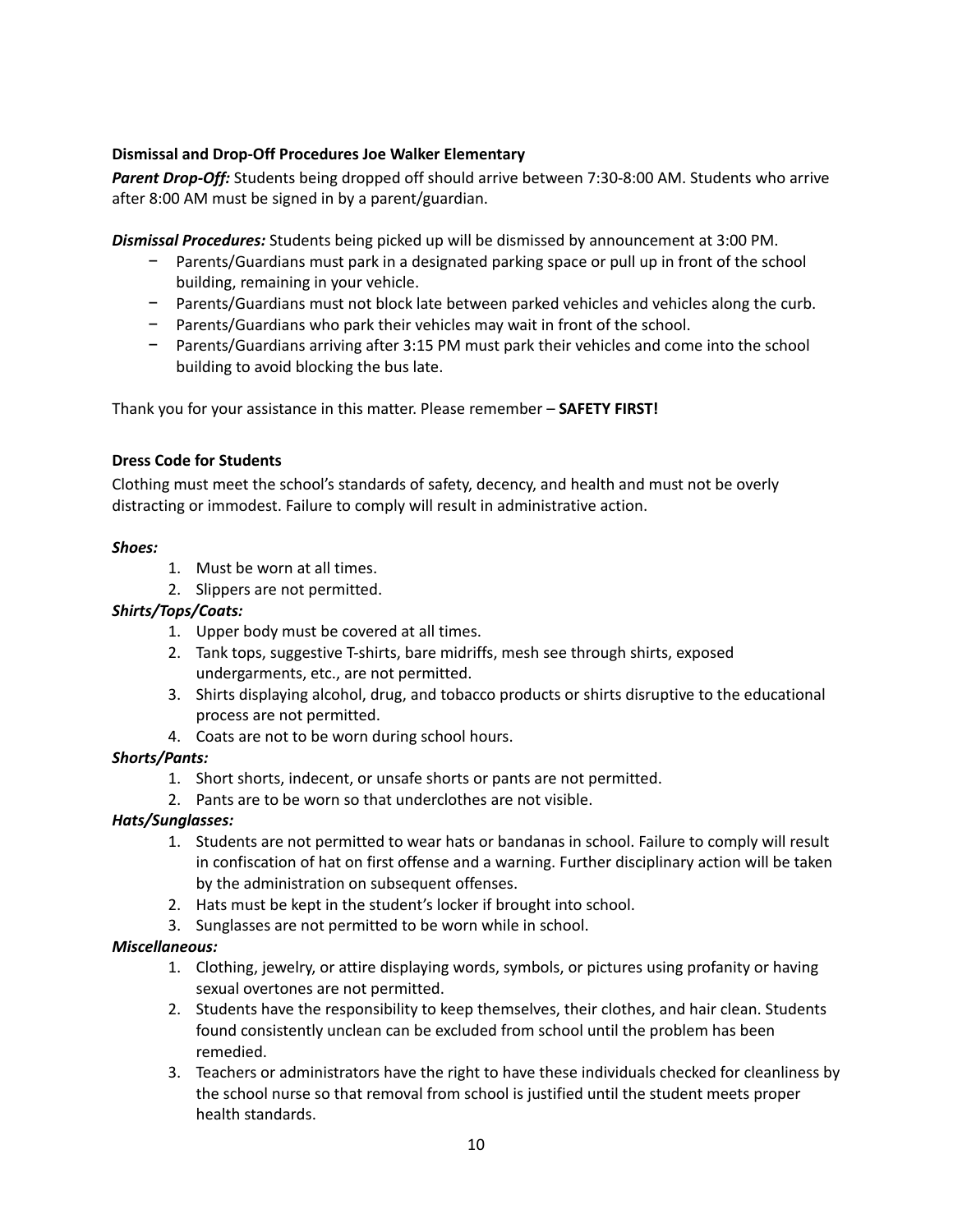Students who are dress inappropriately may be provided with alternative clothing and parents will be contacted.

# <span id="page-11-0"></span>**Early Dismissal**

Early Dismissal request should be made in writing, with the parent's/guardian's signature, and delivered to the teacher. **E-mailed requests are not permitted!** If a home emergency occurs during the day, parents should come to the school office and sign the student out on the Early Dismissal form. Students may NEVER leave the school building without permission. For your child's protection, parents/guardians must pick up their children in the school office. The student will be called to the office when the parent/guardian arrives at the school.

# <span id="page-11-1"></span>**Educational Trips**

Parents are provided with a published school calendar and should make arrangements for their vacations in accordance with time provided by that calendar. When unusual circumstances require a family to plan a vacation during the school year, those days missed will be counted as an unexcused absence unless the following criteria are met:

- 1. A "Family Educational Trip" form obtained from the school office must be completed and returned to the school office **10 days prior to the trip.** If all requirements are met, this form will be approved first by the building principal then by the Superintendent.
- 2. Approval will be based upon:
	- a. All costs and liability will be assumed by the parents/guardians;
	- b. The supervision of the student being the responsibility of the parent or legal guardian;
	- c. Continuity of an appropriate education of the child being assured;
	- d. Itinerary must list location and educational value of the trip;
	- e. Student is in good academic standing (Good Attendance & Grades)
- 3. The Superintendent will forward the "Family Educational Trip" form to the appropriate building principal who will develop, along with the student's teacher, necessary assignments.
- 4. Upon return from the approved family educational trip, it is the responsibility of the student to turn in or make-up all required educational assignments.
- 5. Failure of the student to make up work missed will result in the teacher recording an "F" grade for all missed work.
- 6. A student will be permitted to take one educational trip per school year not to exceed ten (10) school days, with his/her parents/guardians.

# <span id="page-11-2"></span>**Electronic Devices**

# *BYOD (Bring Your Own Device)*

Students may register approved electronic devices using the Electronic Device Registration Forms (located on the McGuffey School District website: [www.mcguffey.k12.pa.us](http://www.mcguffey.k12.pa.us))

# *Internet Access and Computer Use*

Internet access and computer use will be offered to elementary students in the McGuffey School District. In order for a student to be permitted access to the internet, there must be a signed "Internet Permission" form on file in the elementary office. Forms will be distributed annually, in/or around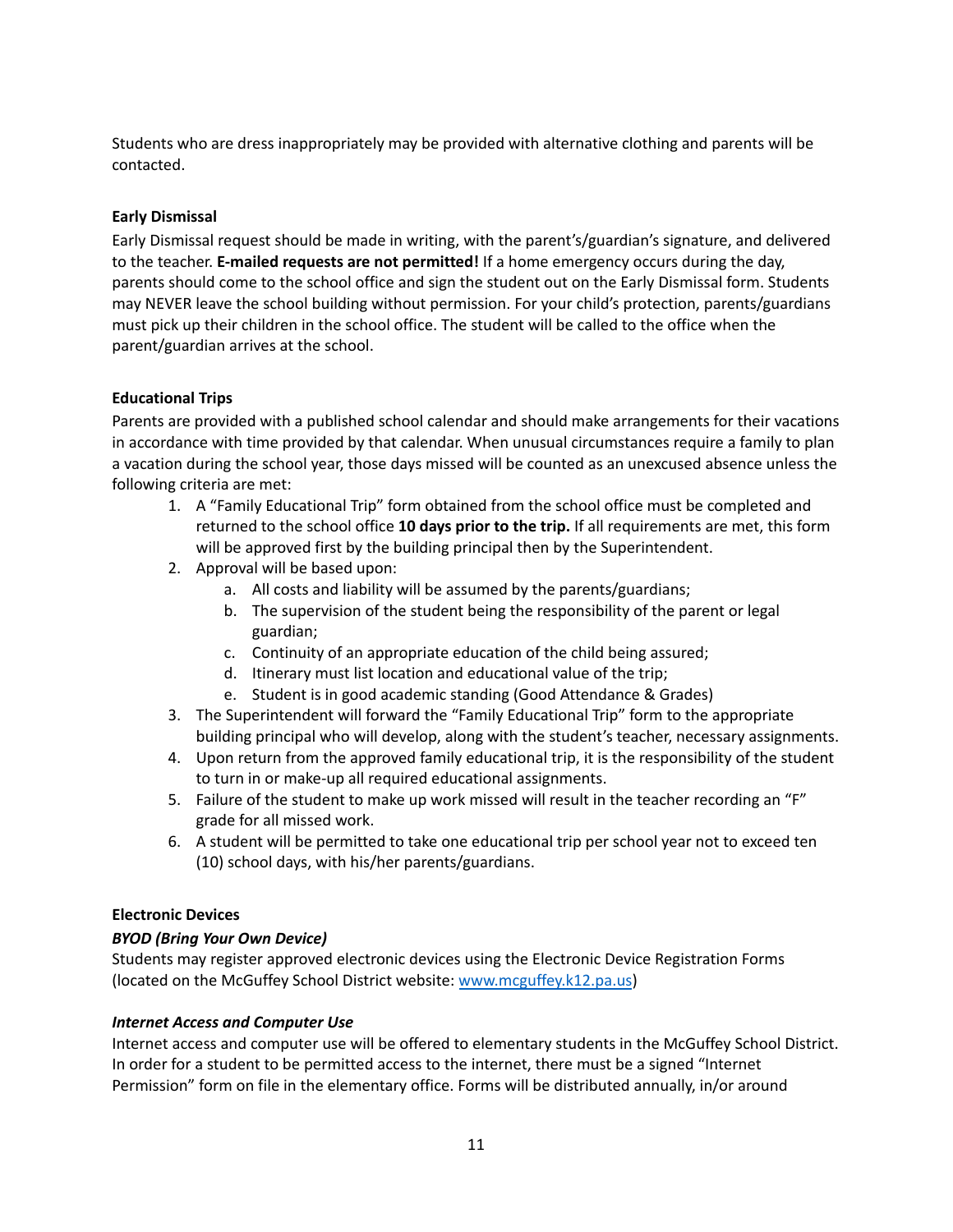January of each school year and will remain in effect until you, the parent/guardian, change the permission on file (permission forms are located in the school office).

Violation of the Acceptable Use of Internet Policy will result in access privileges being revoked and/or additional disciplinary action.

# *Online Safety and Security*

McGuffey School District makes online safety and security education a priority by introducing its students to the Common-Sense Media Program. This program is an educational resource that informs students of dangerous and harmful online behaviors while providing strategies for avoiding such behaviors.

While elements of online safety and security are taught in many courses through the district, the Common-Sense Media Program is used extensively in the computer classes offered to students in grades Kindergarten through 12.

# <span id="page-12-0"></span>**Elevator**

Students are only permitted to use the elevator with adult supervision. Students with a physical impairment must have a written doctor's order stating that elevator use is required.

# <span id="page-12-1"></span>**Emergencies**

Occasionally emergencies arise at home when the parent/guardian must contact either the school or their child. Parents must contact the school office.

In the event of any emergency at school, school personnel will contact the parent or designee as indicated on the Student Enrollment form:

- Parents/Guardians list emergency contact on their enrollment form, it is submitted to the office and it is filed;
- If unable to make phone contact with the parents/guardians in an emergency situation, then emergency contacts are contacted by the office personnel;
- Students will not be permitted to be released to the emergency contact without parental/guardian permission'
- It is important that changes in Emergency Numbers be reported to the school office immediately.

# <span id="page-12-2"></span>**Emergency School Closings, Delays & Early Dismissals**

In case of inclement weather, please do not call the school. McGuffey School District uses a message alert system that will send voice messages to the primary contact phone number of parents/guardians. Emergency Closings, delays, and early dismissals will also be reported to the following radio and TV stations:

- − WJPA 1450 AM Washington
- − KDKA 1020 AM Pittsburgh
- − WWVA 1170 AM Wheeling
- − KDKA TV
- − WTAE TV

If a two-hour delay is called in the AM, all students are expected to arrive by 10:00 AM.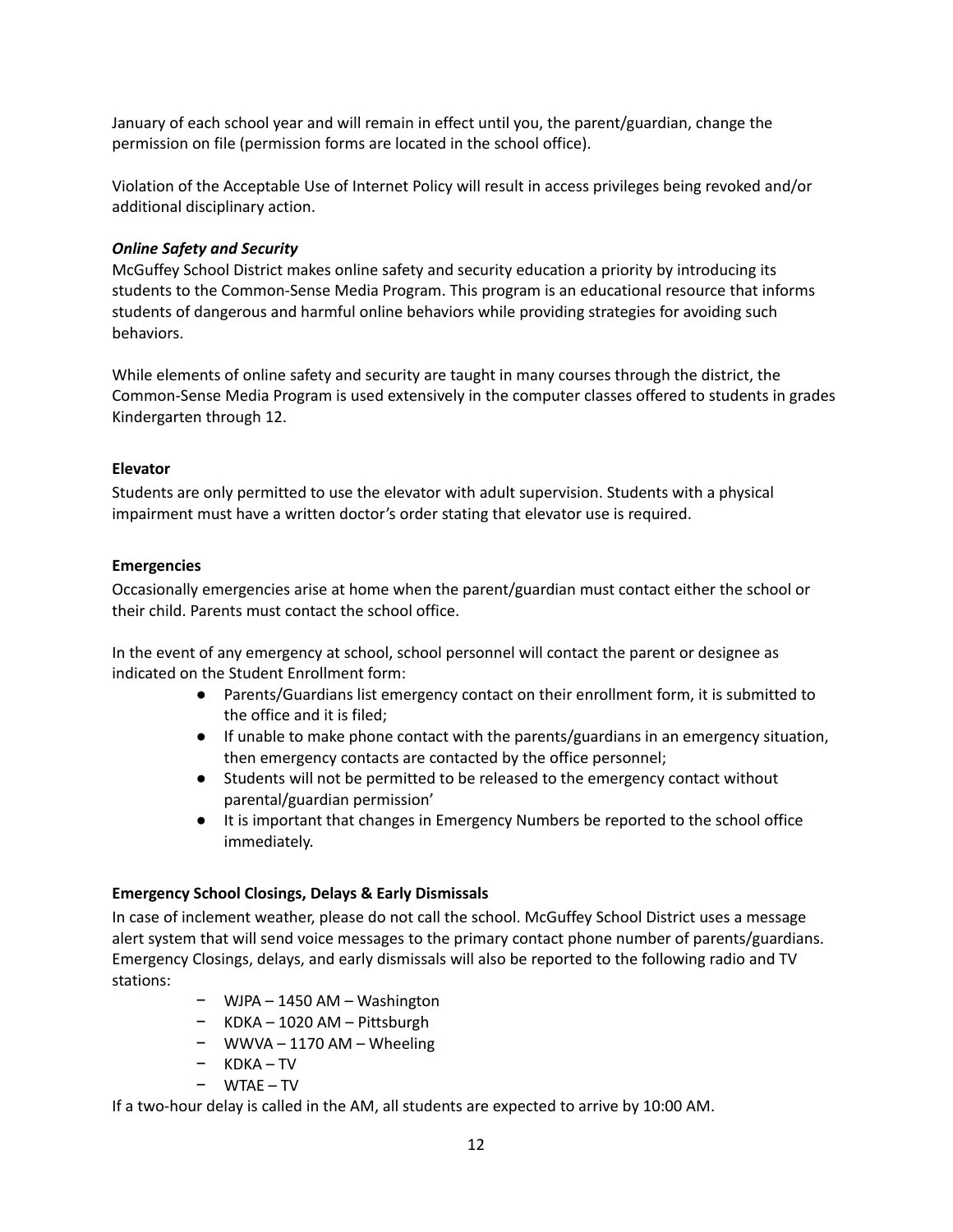<span id="page-13-0"></span>Note: Breakfast is **not offered** when there is a two-hour delay.

# **Expectations**

*School-Wide Effective Positive Behavior Interventions and Supports:* Students at Claysville and Joe Walker Elementary Schools participate in a School-Wide Positive Behavior Interventions and Supports Program.

*Acknowledgements:* The School-Wide Positive Behavior Interventions and Supports Program acknowledges students for being safe, trustworthy, organized, accountable, and respectful. Copies of the School-Wide Positive Behavior Interventions and Supports Programs are available in the elementary school offices.

*Gum Chewing:* Chewing of gum is NOT permitted in the elementary schools.

*School Phones:* Office personnel will take incoming calls during the school day. If you wish to speak to a teacher, please call after 3:00 PM. You will be asked to leave a message during school hours. Teachers will not be called out of class to receive phone calls. Students may use the office phone to call home only for emergencies.

**Toys:** Toys & collectible trading cards may be brought to school to be used only during recess. All toys and cards must be kept in the student's locker and are the sole responsibility of the student. The school will not be responsible for retrieving lost or missing toys that are brought in from home. Toys used at unauthorized times may be confiscated for parent pick-up.

#### <span id="page-13-1"></span>**Field Trips**

When a trip is planned, notice of the trip along with a permission slip is sent home with your child. Students may go on the trip only with the permission of the parent/guardian.

- 1. If parents are needed as additional chaperones, the homeroom parent will be selected first.
- 2. If there is a need for chaperones in addition to the homeroom parent, the chaperones will be selected based on teacher/administrator recommendation.
- 3. All field trip chaperones are required to have current Act 34, Act 151 and Act 114 clearances.

# <span id="page-13-2"></span>**Fire & Emergency Drills**

Fire drills are required by Pennsylvania School Law. In order to safety evacuate the building, children must move orderly, quickly, and as quietly as possible. Students should leave the room in single file and proceed to assigned exit. Directions are posted in each room. Remember, speed is not as important as absolute silence.

In addition to fire drills, all schools complete Lock Down and School Evacuation Drills. You will receive an electronic message when we conduct Lock Down and Evacuation Drills so that you can discuss the drill's importance with your child.

# <span id="page-13-3"></span>**Grading Policy (District)**

There is a standardized grading scale for the McGuffey School District:

| 90 - 100  | $92 - 100$ | O - Outstanding |
|-----------|------------|-----------------|
| $80 - 89$ | $75 - 91$  | P - Proficient  |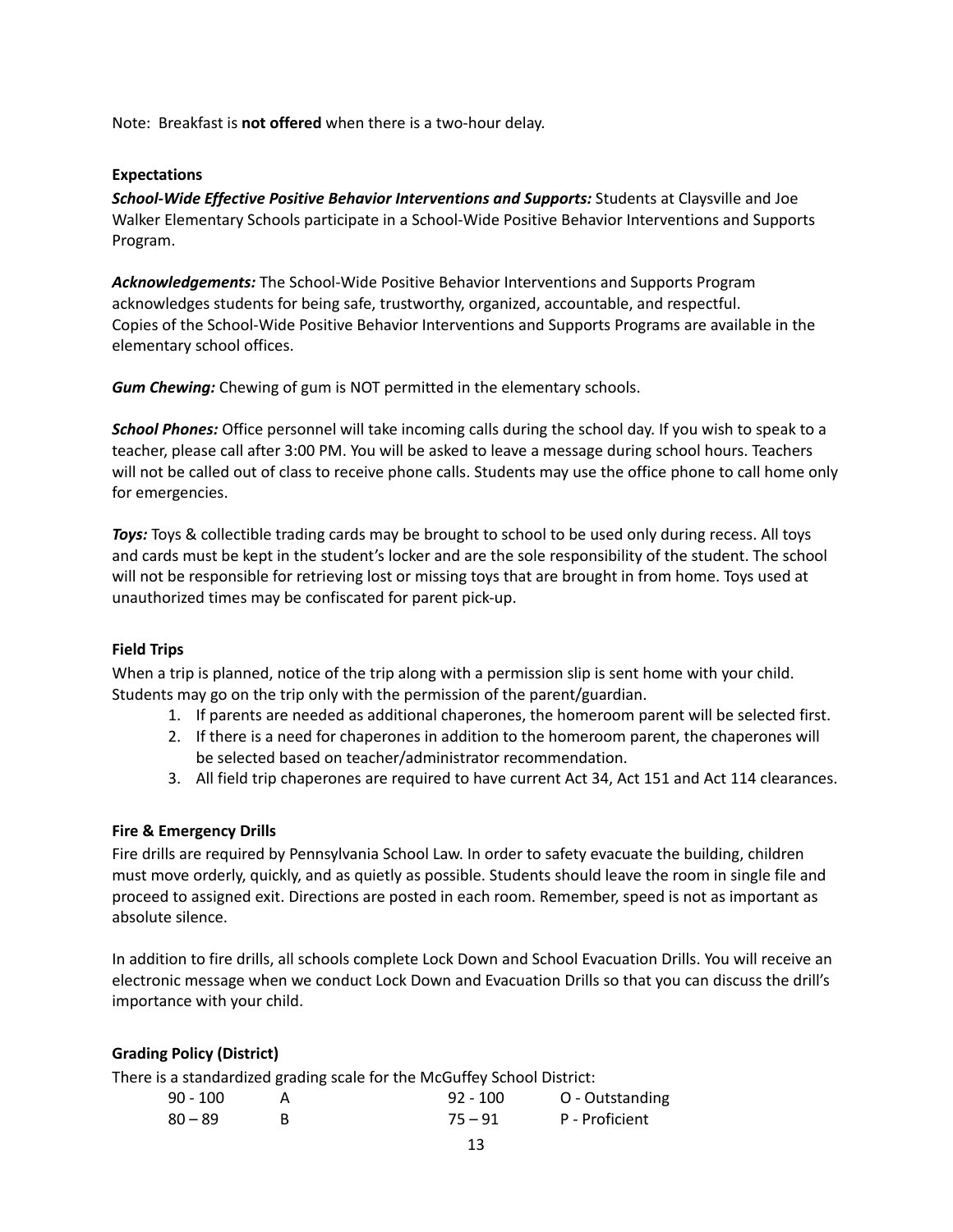| $70 - 79$ | $60 - 74$ | N – Needs Improvement |
|-----------|-----------|-----------------------|
| $60 - 69$ | $0 - 59$  | $U$ – Unsatisfactory  |
| $0 - 59$  |           |                       |

A, B, C, D, F Grading Scale for Grades 1-5

O, P, N, U Grading Scale for Kindergarten, Art, Computers, Library, Physical Education, Music/Band

A nine-week reporting of grades is instituted throughout the district for grades K–12. Student progress reports are issued for all students by day 25 of each nine-week grading period.

#### <span id="page-14-0"></span>**Guidance Counseling**

Counseling is available for elementary students on three levels. Individual counseling is available through student request, teacher referrals, and/or parent/guardian recommendations. There are groups that address special issues at each grade level. Students attend these groups by the same referral method. The third level involves the counselor coming into the classroom to present lessons appropriate to the students' ages and needs. Some issues addressed during elementary counseling are conflict resolution, family changes, behavior management, grief and loss, self-esteem, study skills, peer relations, life skills issues, on-task behavior, and organizational skills. If you have any questions or would like further information, contact the school's guidance counselor.

#### <span id="page-14-1"></span>**Health Program**

Immunizations: The Commonwealth of Pennsylvania requires all students in grades K-12 to be fully immunized. This means each student must have:

- $\checkmark$  4 doses of tetanus, diphtheria and acellular pertussis (1 dose on or after the 4<sup>th</sup> birthday)
- $\blacktriangleright$  4 doses of polio (4<sup>th</sup> dose on or after 4<sup>th</sup> birthday and at least 6 months after previous dose)
- $\checkmark$  2 doses of measles, mumps and rubella
- $\vee$  3 doses of hepatitis B
- $\vee$  2 doses of varicella (chicken pox) or written statement from physician indicating the month and year of disease or proof of immunity

The above requirements allow for medical reasons and religious beliefs. If your child is exempt from immunizations, they may be removed from the school during an outbreak. Students who do not meet the above Pennsylvania School Immunization requirements can be excluded from school. Please make sure your child meets the above requirements.

#### *State Mandated Screenings and Exams:*

| Physical Exam               | Entering K or 1; 6 and 11 |
|-----------------------------|---------------------------|
| Dental Exam                 | 1, 3 and 7                |
| Vision Screening            | $K-12$                    |
| <b>Hearing Screening</b>    | K-3, 7 and 11             |
| Height, Weight and BMI      | $K-12$                    |
| <b>Scoliosis Screenings</b> | 6 and 7                   |

*Illness:* Students should not be sent to school if they are sick. Please keep children home if they have:

- An earache or severe headache
- A fever (oral temperature of 100 F or above)
- Swollen glands in neck or throat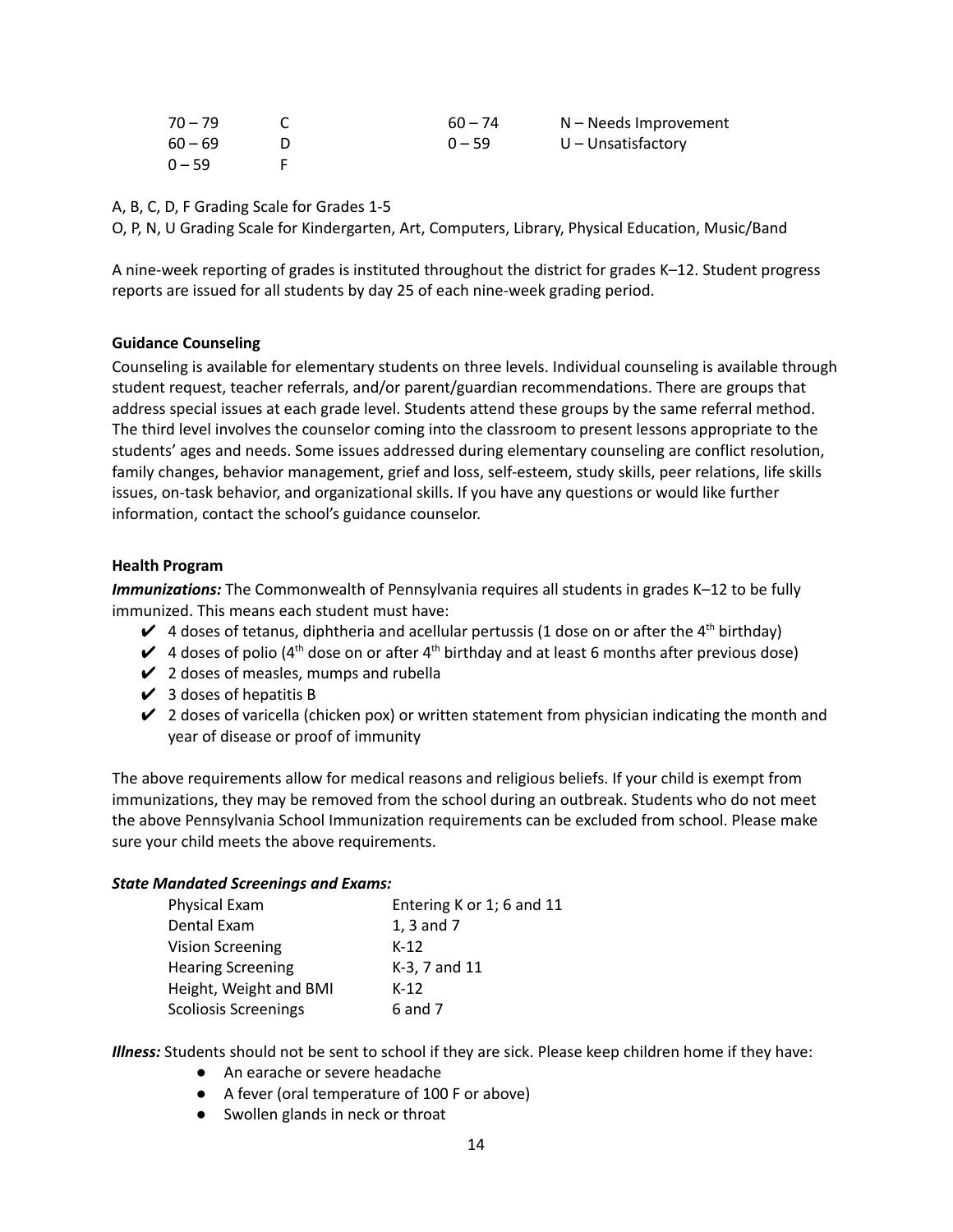- An acute cold
- Skin rashes or sores
- Red eyes with active drainage
- Nausea, vomiting, or diarrhea
- Have been advised by a doctor to stay home
- Pediculosis (lice)

*First Aid:* The school nurse will administer and/or direct first aid. Permission to see the nurse must be obtained from the classroom teacher. The nurse will determine when an illness is serious enough for a student to go home. Only the nurse and/or directed staff will notify parents/guardians. Students with a physical impairment, under a doctor's care that require medication during school hours or have been advised by a doctor not to take gym or have limited activities, are to notify the nurse. Students requiring the use of the elevator must notify the nurse and provide a note from a physician.

*Medications:* Please inform the school nurse of any physical conditions such as allergies, impairments, or serious illnesses that might require special attention or limit your child's activity. If it is necessary for your child to take medication during school hours, please contact the elementary school nurse. All prescription and non-prescription medications require a written direction from your child's doctor. **Students are not permitted to transport medication to the school.** Parents/guardians and/or designated adult must bring medications to the elementary school health office.

An "Authorization for Medication during School Hours" form must be completed and signed by a physician and signed by the parent/guardian in order for medication (prescription and/or over-the-counter) to be given during school hours. "Authorization for Asthma Inhaler to be carried by Student during School Hours" form that must be completed and signed by both a physician and parent/guardian in order for a student to carry an inhaler while at school. Both forms are located on the school website: [www.mcguffey.k12.pa.us](http://www.mcguffey.k12.pa.us) as well as in the school office.

# *NO MEDICATION (PRESCRIPTION AND/OR OVER-THE COUNTER) WILL BE GIVEN WITHOUT A PHYSICIAN'S ORDER!*

All medication (prescription and/or over-the-counter) must be brought to the school by the parent/guardian or designated adult and arrive in its original container or pharmacy bottle. The parent/guardian or designated adult must register all medication (prescription and/or over-the-counter) in the nurse's office. Students are not permitted to transport medication to or from school.

NO MEDICATION, INCLUDING OVER-THE-COUNTER MEDICATION, MAY BE TAKEN OR SELF-ADMINISTERED OUTSIDE OF THE NURSE'S OFFICE WITHOUT THE NURSE'S APPROVAL!

# *Pediculosis Policy*

Purpose: Pediculosis (infestation of lice) can be a prevalent problem in elementary schools. To protect our students, McGuffey School District has enacted procedures regarding head lice.

Following treatment for head lice, students must be cleared by the school nurse before being readmitted to school. A parent/guardian should accompany the student to the nurse's office upon their return.

The Pediculosis Policy, in its entirety, is available in each elementary office and on the district website: [www.mcguffey.k12.pa.us.](http://www.mcguffey.k12.pa.us)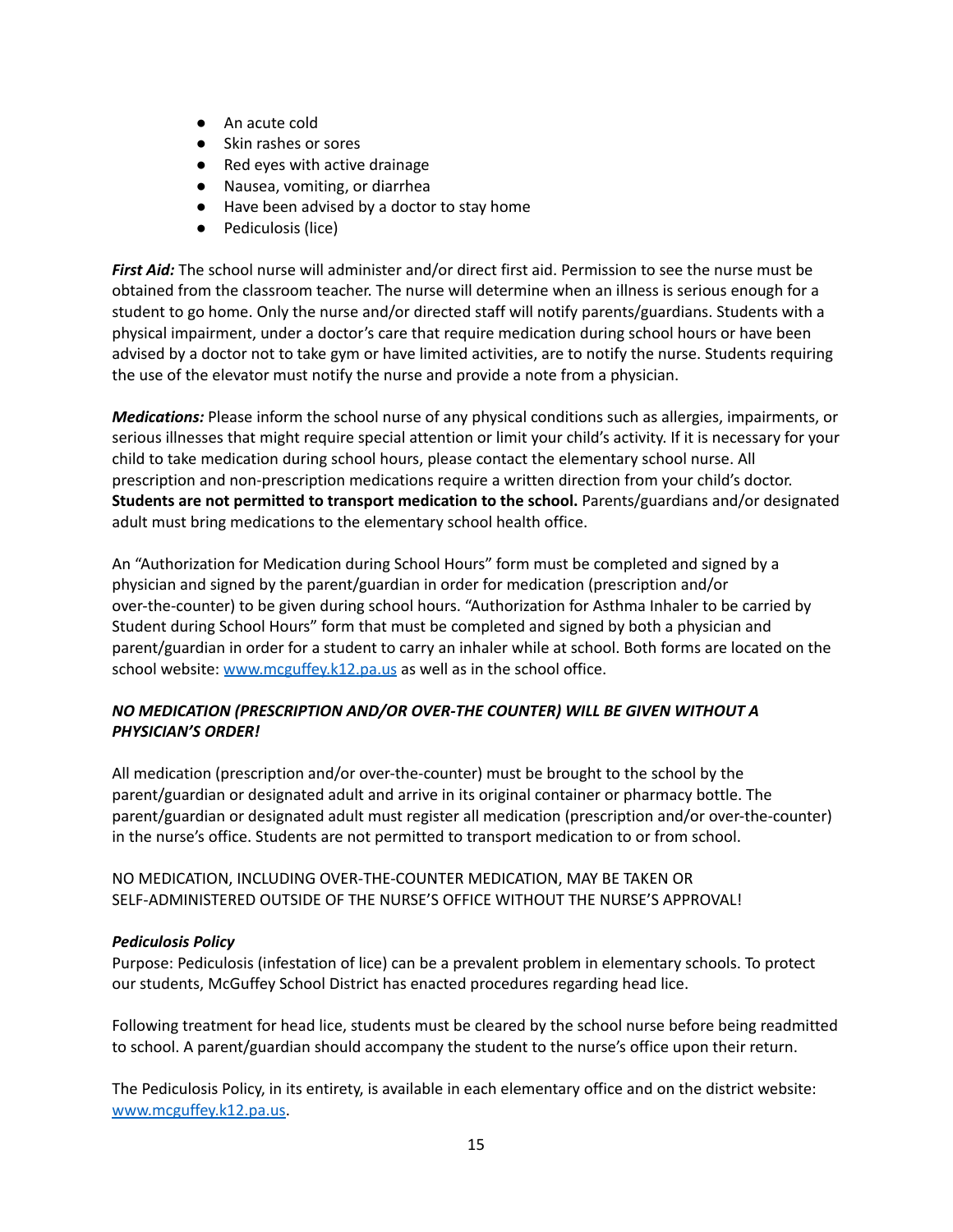# <span id="page-16-0"></span>**Homebound Instruction**

Homebound instruction is provided for pupils who are unable to attend school in accordance with the rules and regulations set forth by the Pennsylvania Department of Public Instruction. If this service is needed, contact your building principal.

# <span id="page-16-1"></span>**Homework**

Homework is properly defined as any work planned or approved by the teacher to be completed by the student outside of the regular classroom without the immediate and direct supervision of the teacher.

Research clearly demonstrates that time spent on homework is positively related to achievement. Through homework, classroom instruction is reinforced, high expectations are supported, students are motivated toward self-direction and the relationship of school and home in the learning process is strengthened.

The School Board expects every elementary classroom teacher to require regularly assigned homework based upon classroom instruction no less than four times a week. Such action does not exclude long-term assignments. Parents should expect their children to receive homework and see that it is done well and on time. Parents should also assist their child with their homework assignments and allow them to complete the work independently as much as possible.

All students are issued a *School to Home Communication Folder* that should be checked daily by parents/guardians. In addition, students in grades 2 – 5 have agendas to record daily homework assignments and school events.

Teachers assign homework activities which:

- 1. are individualized for the needs of each child;
- 2. are a natural and meaningful outgrowth of classroom activity with flexibility in quality and purpose;
- 3. have standards and purposes clearly established by the teacher and understood by students and parents/guardians;
- 4. stimulate home-school communication and encourage parents to provide:
	- a. suitable environment for completing homework with limited distractions
	- b. home literature and materials (encyclopedia, dictionary, newspapers, atlas, writing tools)
	- c. selective listing and TV viewing
	- d. family enrichment activities

When a child is absent from school, we strongly encourage parents to request homework so students do not fall behind. Calls to request homework will be taken prior to 11:00 AM for homework to be available for pick-up after 3:00 PM in the school office. The homework policy, in its entirety, is available in each elementary office and on the district website: [www.mcguffey.k12.pa.us](http://www.mcguffey.k12.pa.us).

In addition to homework, it is equally important that you enjoy reading books with your child. It is well known that the children who read books at home prove to be better readers in school. Encourage your child to select and read good books. Your child may borrow books from the school library. Students participate in the Accelerated Reader program and can locate books using the Accelerated Reader Book Finder [www.arbookfind.com](http://www.arbookfind.com).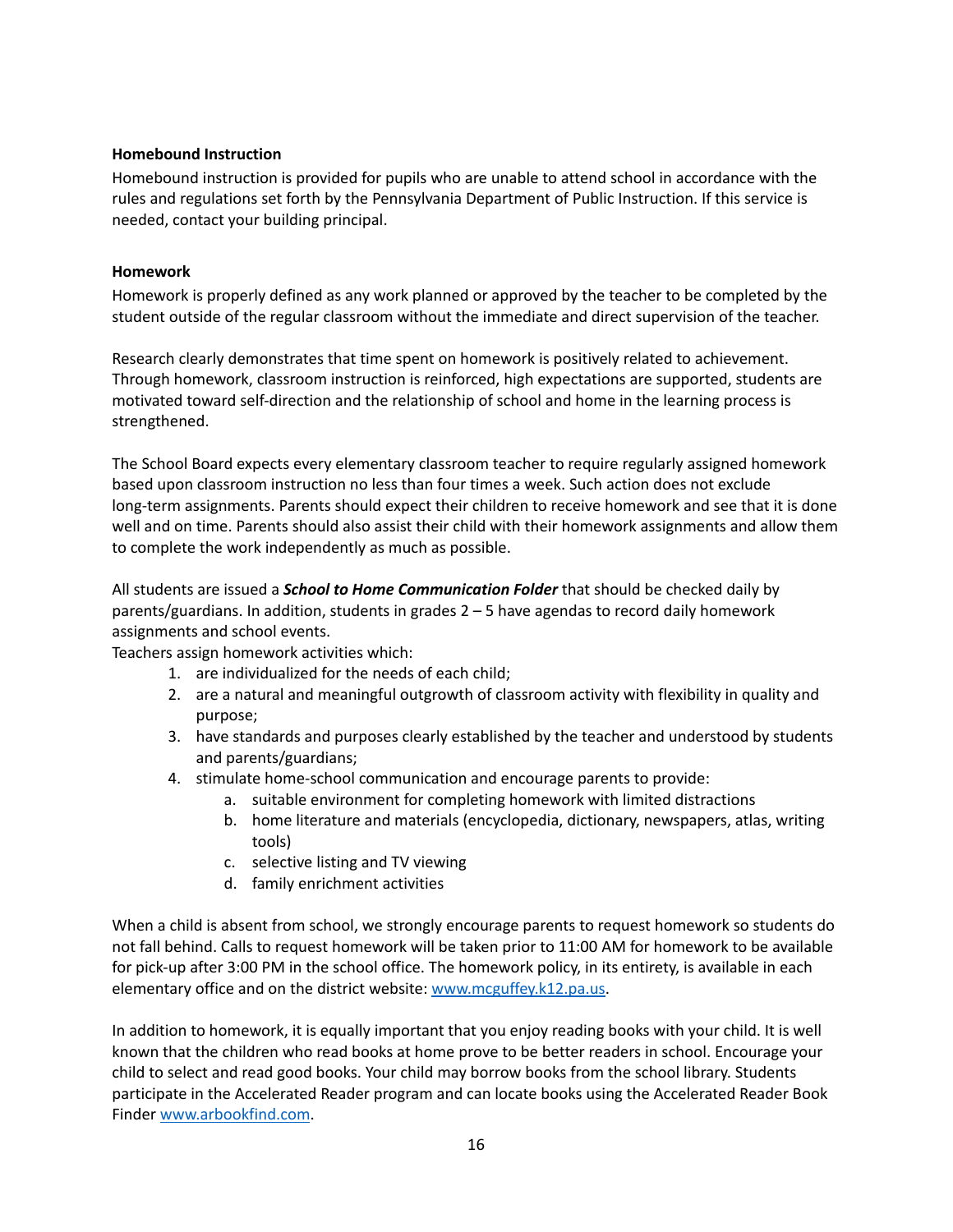### <span id="page-17-0"></span>**Locker Search**

Student lockers are the property of the McGuffey School District. School authorities and/or their agents may search a student's locker and seize any illegal materials. The search of a student's locker may be without warning if there is a reasonable suspicion to believe that the locker contains material(s) that may pose a threat to the health, safety, and welfare of students, employees, or visitors. Furthermore, school authorities shall conduct random canine sniffing of each locker throughout the school year, even without probable cause to do so. Any illegal items may be seized by school authorities and/or law enforcement agencies and used as evidence against the student in proper forum.

Prior to locker search, the student shall be notified and be given the opportunity to be present. Students are assigned a locker and will be responsible for its contents.

### <span id="page-17-1"></span>**Lost and Found**

<span id="page-17-2"></span>Please check the designated Lost and Found area for lost and found articles.

### **Physical Education Class**

Students are scheduled for Physical Education one day a week. It is required that the student wears tennis shoes. No other shoes are permitted. Students should wear appropriate, comfortable clothing to class. Girls should wear pants or shorts. No jewelry permitted. The guidelines need to be followed to have a safe environment for class.

#### <span id="page-17-3"></span>**PowerSchool**

PowerSchool is McGuffey School District's student information system. This web application allows parents and students to access important information regarding an individual student's progress through a parent and student portal. Each parent and student can access information with a secure login. For more information about how to access the parent and student portals visit the McGuffey School District website at [www.mcguffey.k12.pa.us](http://www.mcguffey.k12.pa.us) and click on the Parent or Student tab.

#### <span id="page-17-4"></span>**Promotion and Retention**

The Board recognizes that the personal, social, physical, and educational growth of children will vary and that they should be placed in the education setting most appropriate to their needs at the various stages of growth.

*Promotion* is based on final grades as shown by report cards and other factors including standardized tests and sociological/physiological/psychological consideration. Promotions shall be recommended by the classroom teacher and approved by the building principal.

*Retention* is based on sociological/physiological/psychological factors as well as academic achievement and standardized test results. The recommendation for retention will be made by the Elementary Student Assistance Team with input from the classroom teachers and approved by the building principal. A conference with the parent(s)/guardian(s) will be held at which time the circumstances justifying the retention will be explained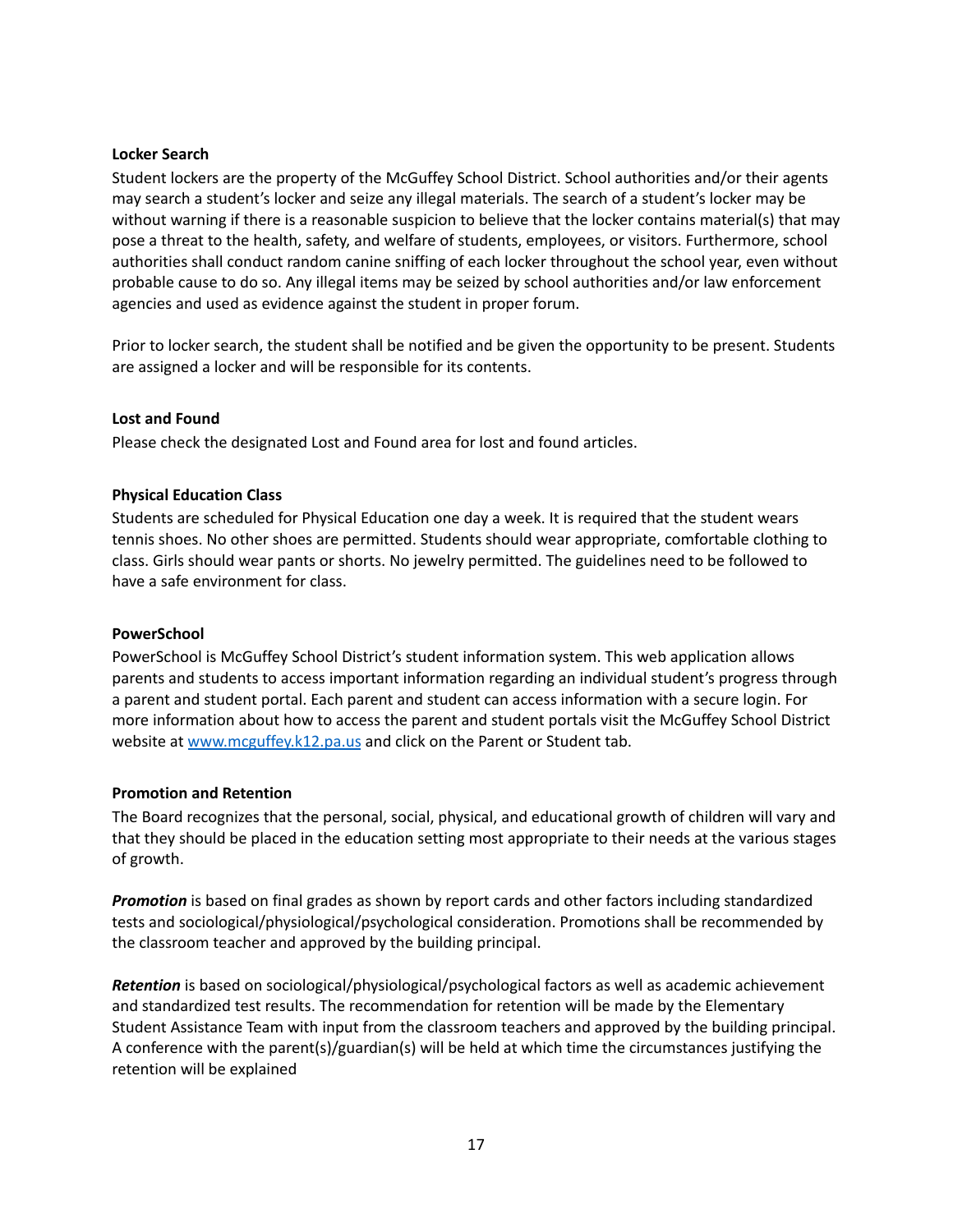The promotion and retention policy, it its entirety, is available in each elementary office and on the district website: [www.mcguffey.k12.pa.us](http://www.mcguffey.k12.pa.us).

# <span id="page-18-0"></span>**Psychological Services**

Whenever it is deemed necessary by school administration, teachers, and/or parents/guardians of individual students, the services of the district psychologist are utilized. The purpose of the service is to determine the cause of a child's barriers to learning and to make recommendations and provide supports to both the parents/guardians and teachers.

# <span id="page-18-1"></span>**Records**

# *Parent/Guardian Access to Student's Educational Records:*

The parent/guardian, eligible student, or their designated representative shall have access to the student's education record in accordance with the following procedures:

- I. Written request to inspect and/or review an educational record shall be submitted to the principal. The parent/guardian shall have the right to designate a representative who will inspect, review, or copy the records
- II. Access shall be provided:
	- A. Within thirty (30) days of receipt of request;
	- B. Prior to a conference regarding any individualized education program, and
	- C. Prior to a hearing relating to identification, evaluation, or placement of a child.

III. Persons who may obtain access: Federal regulations give both natural parents the right to access their child's educational records unless there is a court order, state statute, or legally binding document specifically prohibiting access.

If there is a specific situation that would deny an individual access to the records, it is the duty of the parent seeking to deny access to the records to provide the school district with a copy of the court order of their document that limits or controls access to a student's records. Because the burden is on the parent wishing to deny access, in the absence of an order or other document, the school district should presume that the requesting parent has the authority to inspect and review the child's records.

# *Parents/Guardians Access to Students Records for Special Education Students:*

McGuffey School District in accordance with the H.E.W. Regulations on privacy rights of parents/guardians and students issues the following statements through public notice:

McGuffey School District recognizes the need to protect the confidentiality of personally identifiable information in the education records of exceptional children.

The policy has been prepared to insure the privacy rights of both the parents/guardians and the exceptional child in the collection, maintenance, release and destruction of these records.

The parent/guardian of a student or eligible student will have the rights of access and/or challenge as outlined in the McGuffey School District policy.

The parents/guardians of a student or eligible student have a right to a hearing and to file an explanation of complaint as outlined in the McGuffey School District policy.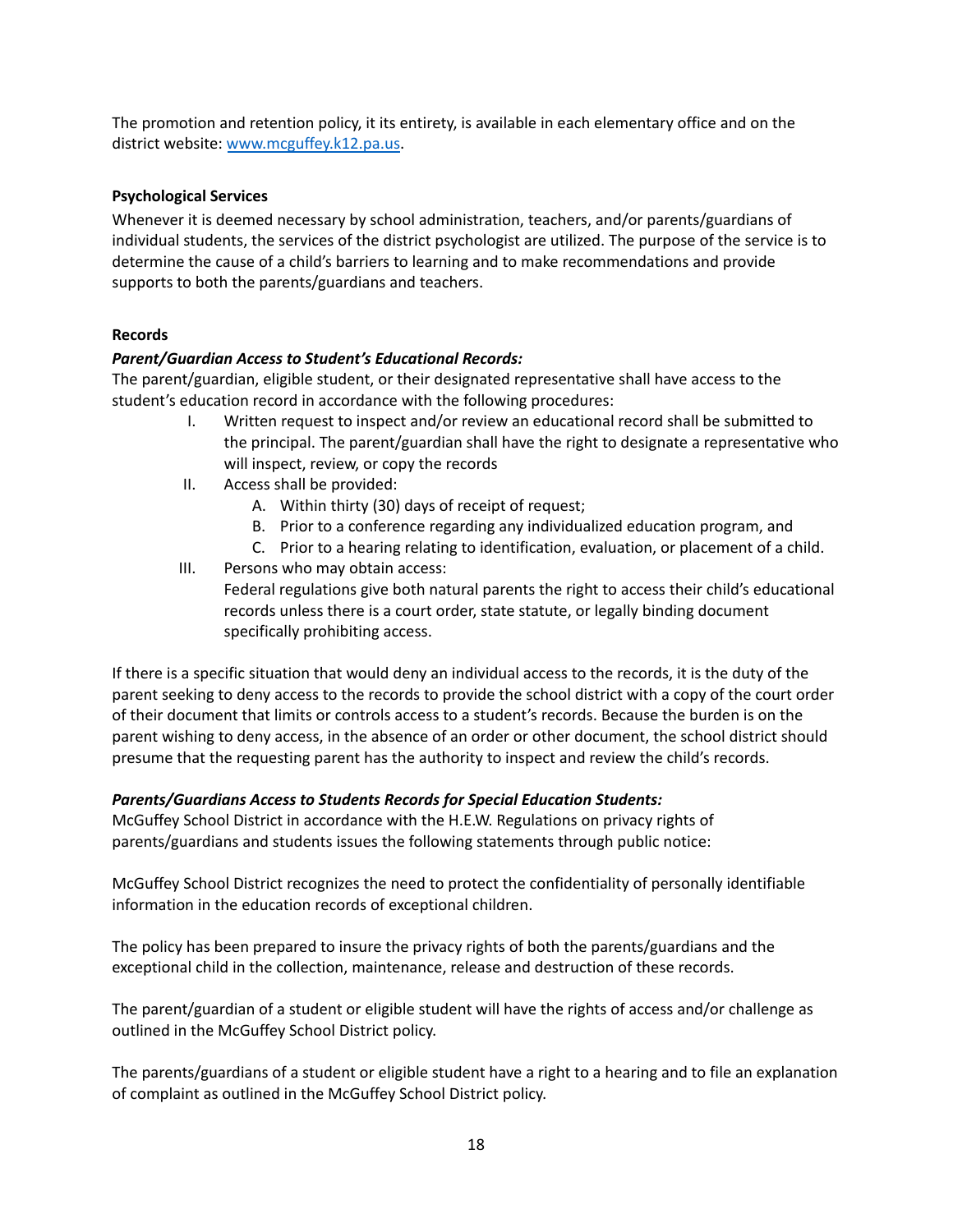McGuffey School District will disclose directory information which includes the student's name, address, telephone number, date and place of birth, major field of study, participation in officially recognized activities and sports, weight and heights of members of the athletic teams, dates of attendance, degrees and awards received, the most recent previous educational agency or institution attended by the student, and other similar information. Should the parent of a student or eligible student wish to refuse disclosure of this information, a written notice of refusal of disclosure of directory information must be sent to the principal within twenty (20) days of this public notice.

McGuffey School District will release information from a student's educational records with prior consent to officials of other primary or secondary schools or school systems in which a student seeks or intends to enroll.

Transcripts to post-secondary institutions in which a student seeks or intends to enroll will be sent upon written request of parents/guardians of a student or eligible student.

Parents, upon written request, may receive a copy of records that may be released by the school. The parent may challenge information by notification, in writing to the building principal.

### <span id="page-19-0"></span>**Report Cards & Progress Reports**

Report cards will be issued every nine weeks to students in Kindergarten through fifth grade.

Parent - Teacher conferences can be scheduled by contacting your child's teacher, the school counselor, or the building principal.

Progress reports will be issued by the end of the fifth week of the grading period. The progress reports will be issued between the 21 $^{\text{st}}$  and 25<sup>th</sup> day of the grading period. The teacher will issue a progress report to the student. It will be the student's responsibility to deliver the progress report to the parent/guardian.

Progress reports will be issued for all students, however, if a student currently has a D or F average or has dropped two (2) letter grades from the end of the previous nine week grading period, the progress report must be signed by the parent/guardian and returned to the teacher within five (5) school days. If the progress report is not returned, the teacher will notify the office and a copy will be mailed to the parent/guardian.

#### <span id="page-19-1"></span>**Request for Teachers**

In striving to achieve a balance among classrooms, several components (student's gender, level of academic achievement, specially designed instruction or behavioral needs, models of leadership and citizenship, peer interactions) have to be considered, as well as the total number of students per classroom. Due to the complexity of this process, we are unable to grant parental requests to place students with specific teachers. We will consider your child's specific needs when completing placement.

#### <span id="page-19-2"></span>**School Books**

Students will receive textbooks and workbooks and will have the opportunity to take home library books. If a book is lost or damaged, you will be required to pay for the replacement of the book.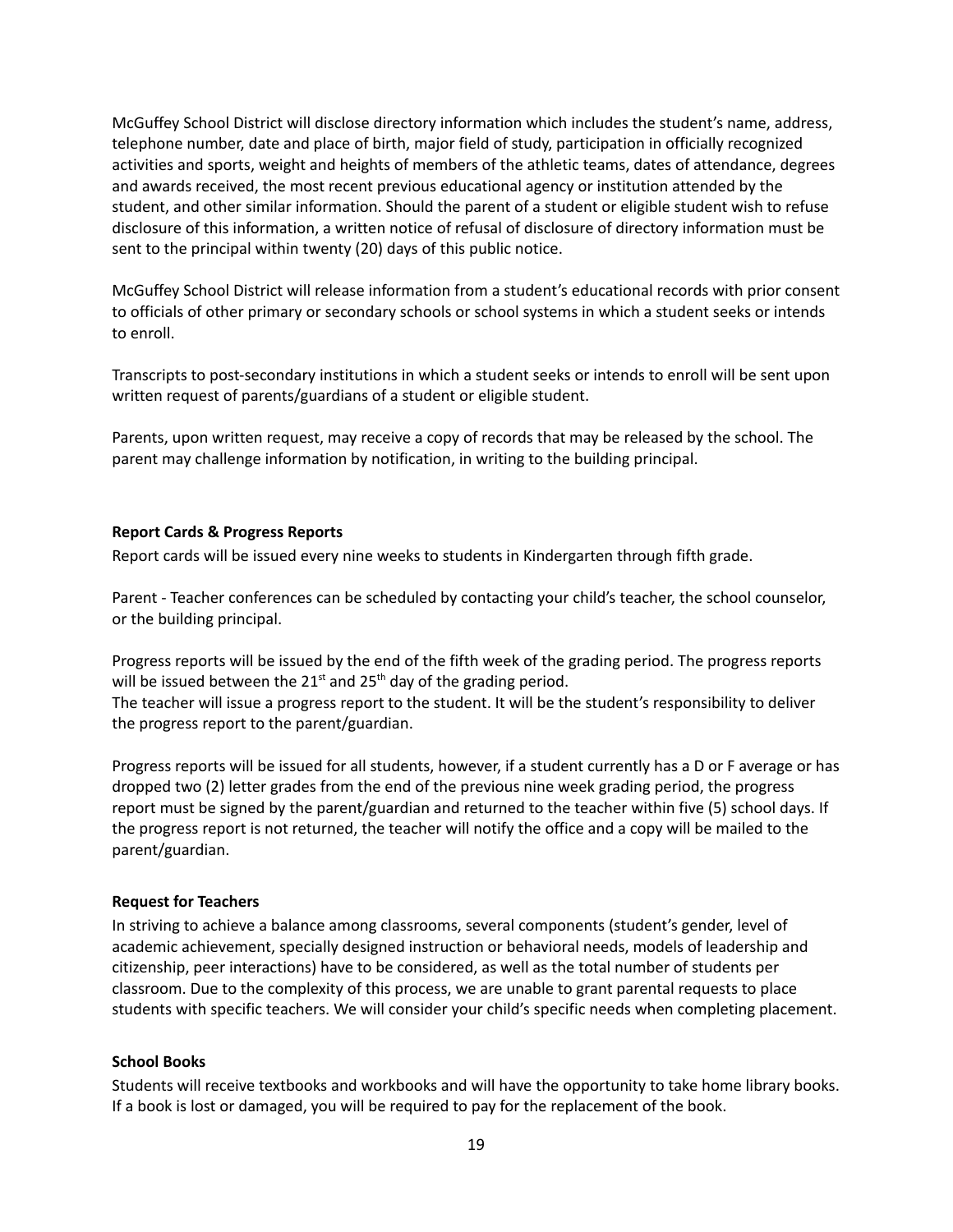# <span id="page-20-0"></span>**School Hours**

Please be aware of your school's start and finish times. They are designed to fill the mandatory state and federal required hours of instruction:

| <b>Claysville Elementary: Daily Time Schedule</b> |                                                    |  |
|---------------------------------------------------|----------------------------------------------------|--|
| 7:30 AM                                           | Office Opens, Bus Arrival & Parent Drop-Off Begins |  |
| 8:00 AM                                           | <b>Instruction Begins</b>                          |  |
| <b>Students Tardy after 8:00 AM</b>               |                                                    |  |
|                                                   | 2:50 PM 1 <sup>st</sup> Run Bus Dismissal          |  |
| 2:55 PM                                           | Parent Pick-Up / Walker Dismissal                  |  |
| 3:20 PM                                           | 2 <sup>nd</sup> Run Bus Dismissal                  |  |
|                                                   | 3:25 PM 3 <sup>rd</sup> Run Bus Dismissal          |  |
| 4:00 PM                                           | <b>Office Closes</b>                               |  |
| <b>Claysville Head Start</b>                      |                                                    |  |
| 8:15 AM                                           | Arrival                                            |  |
| 2:15 PM                                           | Dismissal                                          |  |
|                                                   | Joe Walker Elementary: Daily Time Schedule         |  |
| 7:15 AM                                           | <b>Bus Arrival Begins</b>                          |  |
| 7:45 AM                                           | Office Opens & Parent Drop-Off Begins              |  |
| 8:00 AM                                           | <b>Instruction Begins</b>                          |  |
| <b>Students Tardy after 8:00 AM</b>               |                                                    |  |
| 3:00 PM                                           | Parent Pick-Up                                     |  |
| 3:20 PM                                           | <b>Bus Dismissal</b>                               |  |
| $3:45$ PM                                         | Office Closes                                      |  |

#### **Joe Walker Pre-Kindergarten**

| $7:45$ AM | Arrival   |
|-----------|-----------|
| $2:00$ PM | Dismissal |

#### <span id="page-20-1"></span>**School Insurance**

It is possible for parents to take out an insurance policy on their child for a nominal cost. This policy will cover the child from the time he leaves for school in the morning until he arrives home in the afternoon. Details will be sent home sometime in September.

#### <span id="page-20-2"></span>**School Parties**

The elementary schools have three parties during the school year. (Halloween, Christmas, Valentine's Day). Parents/Guardians volunteer their time and treats for these parties. Party invitations are not permitted to be given out in school. Permission to have treats for special occasions should be received in the school office with prior arrangement with the teacher. When bringing treats, please follow the McGuffey School District Wellness Policy.

#### <span id="page-20-3"></span>**School Photographs and Yearbooks**

School photographs will be taken in the fall. Yearbook sales will be held in the spring. Notices will be sent home informing parents of the dates. All students are photographed on picture day regardless of purchase. Photographs of all students are stored in the school database for safety and security.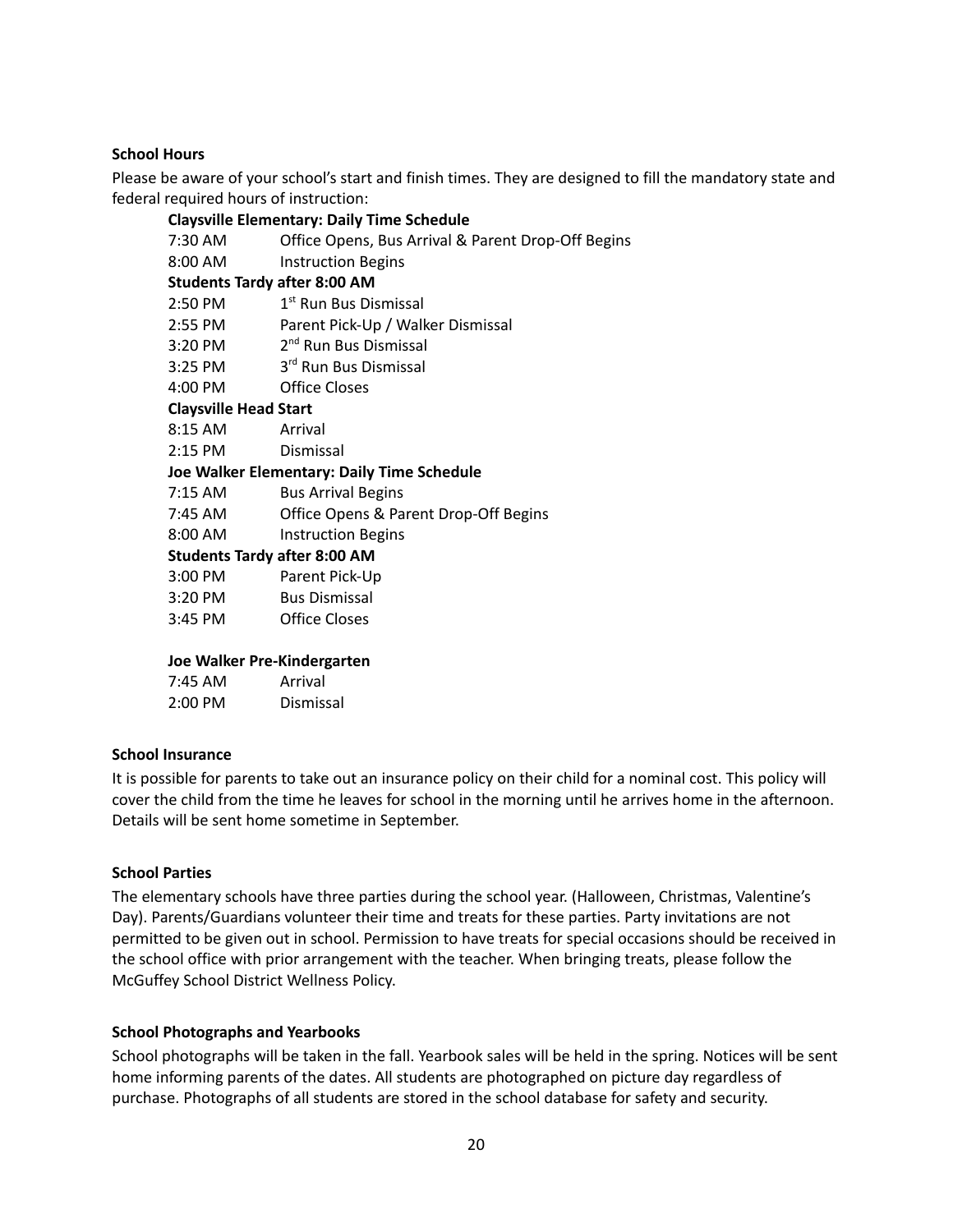# <span id="page-21-0"></span>**School Security and Clearances**

# *Procedure for Visiting Your Child's School:*

Parents and visitors are welcome at our elementary schools. Upon entering any elementary school in the McGuffey School District, all parents/visitors must report to the school office to sign in. All visitors are required to wear a visitor's badge while in the building. Visitors will be required to present their driver's license or photo ID card to obtain a visitor's badge. All visits must be prearranged with the teacher or the staff member that you are meeting. Clearances are required in order to visit classrooms and participate in activities that involve interacting with students.

### <span id="page-21-1"></span>**Student Assistance Program**

Student Assistance Programs in Pennsylvania help schools identify students who are experiencing behavior and/or academic difficulties, which pose a barrier to their learning and success in school. The Student Assistance Program offers support to those students and their families.

The core of the Student Assistance Program is a team of school employees and community agency representatives who have received specialized training from the Commonwealth of Pennsylvania's Approved SAP Providers.

Information regarding the Student Assistance Program in both elementary schools is available from the building principal and/or school counselor.

#### <span id="page-21-2"></span>**Student Responsibilities**

Student responsibilities include regular school attendance and conformance to school rules and regulations. Students share with the administration and faculty a responsibility to develop a climate within the school that is conducive to wholesome learning and living. No student has the right to interfere with the education of his fellow student.

It is the responsibility of the student to:

- 1. Be aware of all rules and regulations for student behavior and to conduct themselves in accordance with the rules and regulations. Until a rule is waived, altered or repeated, it is in full effect.
- 2. Be aware of and comply with state and local laws.
- 3. Assist school staff in operating a safe school for all students enrolled therein.
- 4. Protect and take care of the school's property.
- 5. Be willing to volunteer information in matters relating to the health, safety, and welfare of the school community and protection of school property.
- 6. Dress and groom to meet fair standards of safety and health, and not to cause disruption to the educational process.
- 7. Pursue and attempt to complete satisfactorily the courses of study prescribed by the state and local authorities.
- 8. Attend school daily, except when excused, and be on time.
- 9. Make all necessary arrangements for making up work when absent from school.
- 10. Avoid inaccuracies and attempt to show good taste and consideration for others.
- 11. Express their ideas and opinions in a respectful manner so as not to offend or slander others.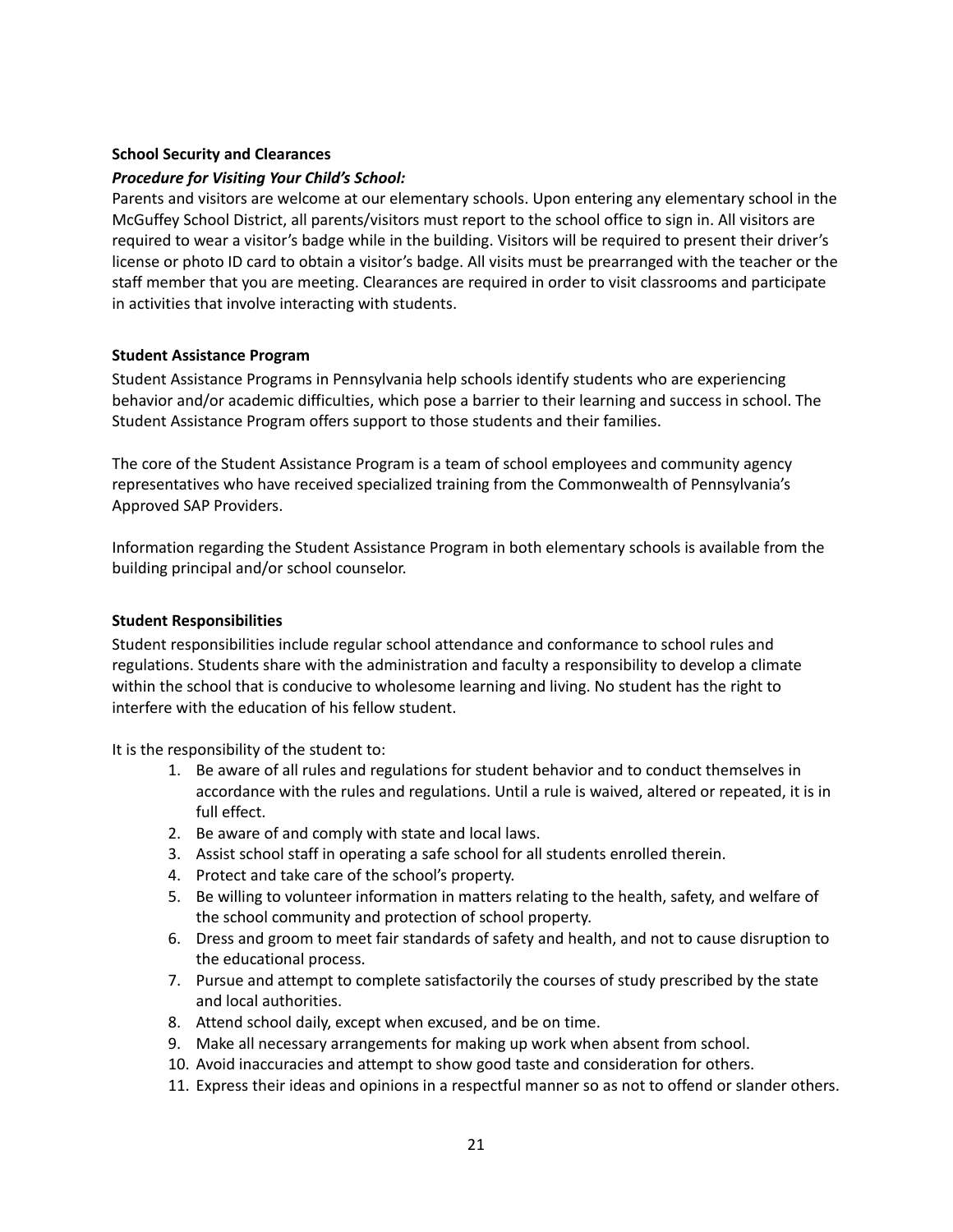#### <span id="page-22-0"></span>**Support Services**

Programs designed to help students with specific needs are available. These include Response to Instruction and Intervention (RtII), Student Assistance Program, gifted support, learning support, emotional support, speech/language support, vision support, hearing support, psychological services, life skills, occupational therapy, physical therapy, social work services and English as a Second Language.

#### <span id="page-22-1"></span>**Surveillance Cameras**

The McGuffey School District implements an electronic video surveillance system. This system covers the interior and exterior of the district's buildings and grounds to protect district property and ensure the safety of students, staff, community and visitors. An electronic video and audio surveillance system is also implemented on district transportation vehicles. Any activities detected through use of video surveillance cameras that present a violation of school rules, breach of security, or possible criminal activity will be reported immediately to the appropriate authority and appropriate disciplinary action will be administered and/or criminal charges filed consistent with Board policy and procedures.

### <span id="page-22-2"></span>**Testing Program**

In addition to the subject tests given by the teachers in their classes, each child participates in a formal, district-wide testing program. These tests include school entrance readiness tests, mental abilities tests, academic achievement tests and various diagnostic reading and math tests. Achievement tests are given to the students annually. The classroom teacher usually gives these tests in the spring, under the supervision of the building principal. The McGuffey School District also participates in state mandated testing programs.

# <span id="page-22-3"></span>**Transportation**

When requesting bus passes for alternate transportation for students, send all necessary information on written notes to the school office, including bus number, address to which the student will be going, the name of the adult receiving the student at that address, and the date. It is understood that during the day, situations may occur that may necessitate a parent calling the school for transportation changes. To ensure the continued safety of our students as well as clear our phone lines for any possible emergencies that may arise, *please make arrangements prior to 1:00 PM.*

#### <span id="page-22-4"></span>**Tutoring**

Your child's teacher, the school counselor, or the building principal, can provide parents/guardians with a list of tutors available at the parent's/guardian's expense.

# <span id="page-22-5"></span>**Weather Emergency Drill**

Weather emergency drills are conducting during the school year. Students are expected to follow the safety rules during a weather emergency drill. Students will be instructed by their teacher or by intercom to move to a designated area of the building during the weather emergency drill.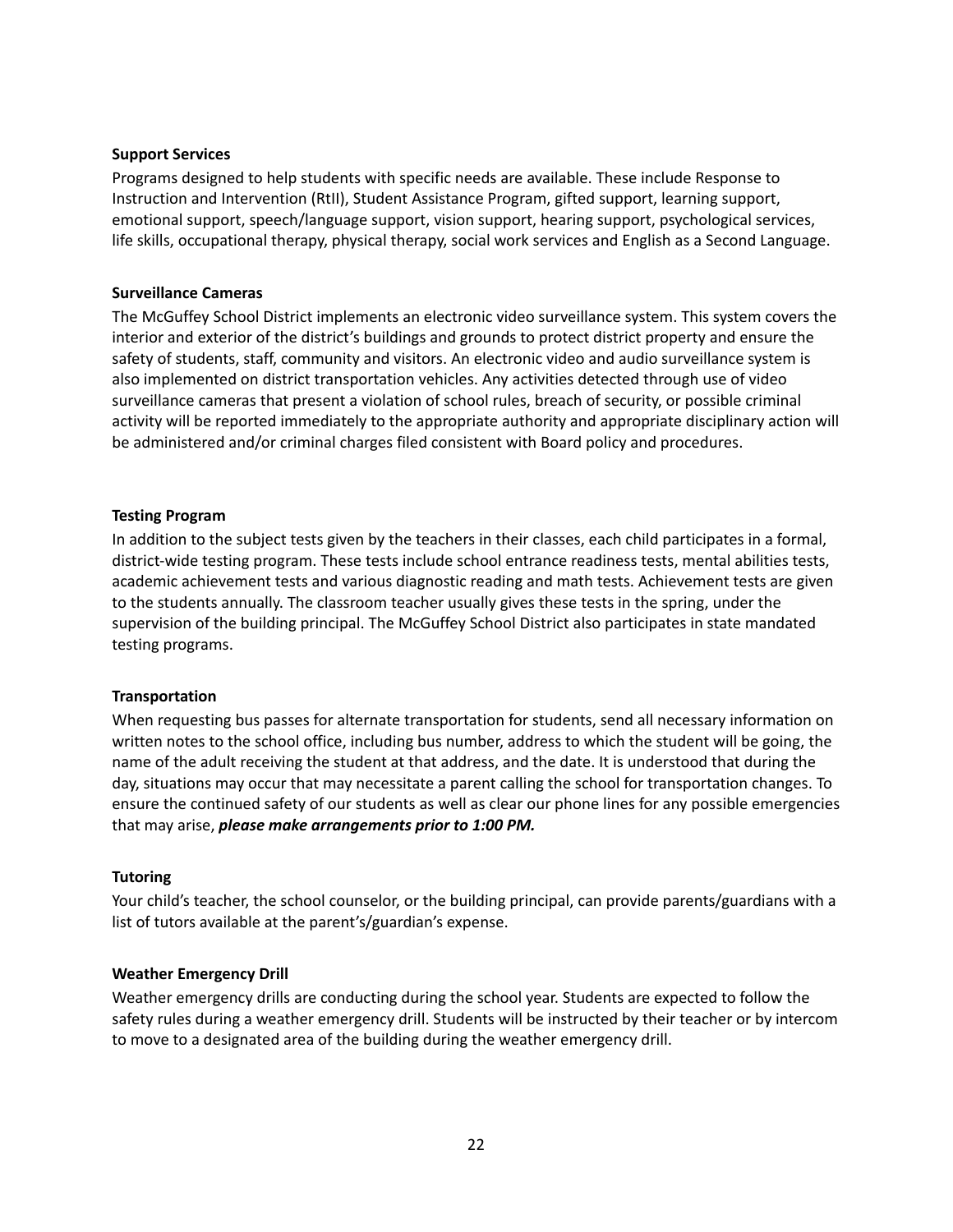# <span id="page-23-0"></span>**Wellness of Students**

McGuffey School District has developed a Student Wellness Policy (included in Student and Parent Handbook). All foods and beverages available in district schools during the school day shall be offered to students with consideration for promoting student health and reducing obesity. Foods and beverages provided through the National School Lunch or School Breakfast Programs shall comply with established federal nutrition standards.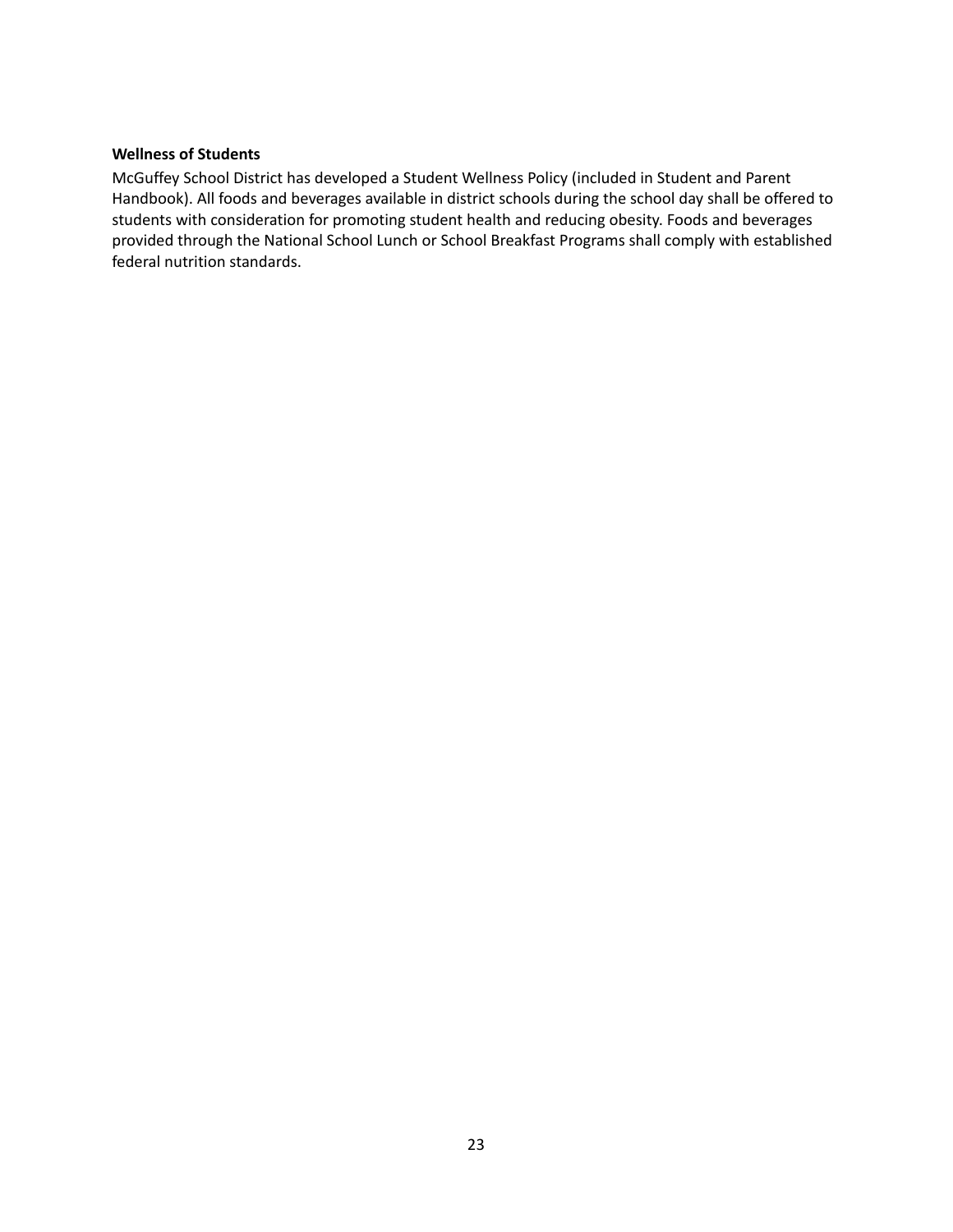<span id="page-24-0"></span>**District Policies:**



<span id="page-24-1"></span>

| Section:      | 200 Pupils              |
|---------------|-------------------------|
| Policy Title: | <b>Student Wellness</b> |
| Number:       | 246                     |
| Adopted:      | June 22, 2006           |
| Last Revised: | August 22, 2019         |

### **Purpose**

McGuffey School District recognizes that student wellness and proper nutrition are related to students' physical well-being, growth, development and readiness to learn. The Board is committed to providing a school environment that promotes student wellness, proper nutrition, nutrition education and promotion, and regular physical activity as part of the total learning experience. In a healthy school environment, students will learn about and participate in positive dietary and lifestyle practices that can improve student achievement.

#### **Authority**

The Board adopts this policy based on the recommendations of the Wellness Committee and in accordance with federal and state laws and regulations.

To ensure the health and well-being of all students, the Board establishes that the district shall provide to students:

- 1. A comprehensive nutrition program consistent with federal and state requirements.
- 2. Access at reasonable cost to foods and beverages that meet established nutrition guidelines.
- 3. Physical education courses and opportunities for developmentally appropriate physical activity during the school day.
- 4. Curriculum and programs for grades K-12 that are designed to educate students about proper nutrition and lifelong physical activity, in accordance with State Board of Education curriculum regulations and academic standards.

#### **Delegation of Responsibility**

The Superintendent of designee shall be responsible for the implementation and oversight of this policy to ensure each of the district's schools, programs and curriculum is compliant with this policy, related policies and established guidelines or administrative regulations.

Each building principal or designee shall annually report to the Superintendent or designee regarding compliance in his/her school.

Staff members responsible for programs related to school wellness shall report to the Superintendent or designee regarding the status of such programs.

The Superintendent or designee shall annually report to the Board on the district's compliance with law and policies related to school wellness. The report may include:

1. Assessment of school environment regarding school wellness issues.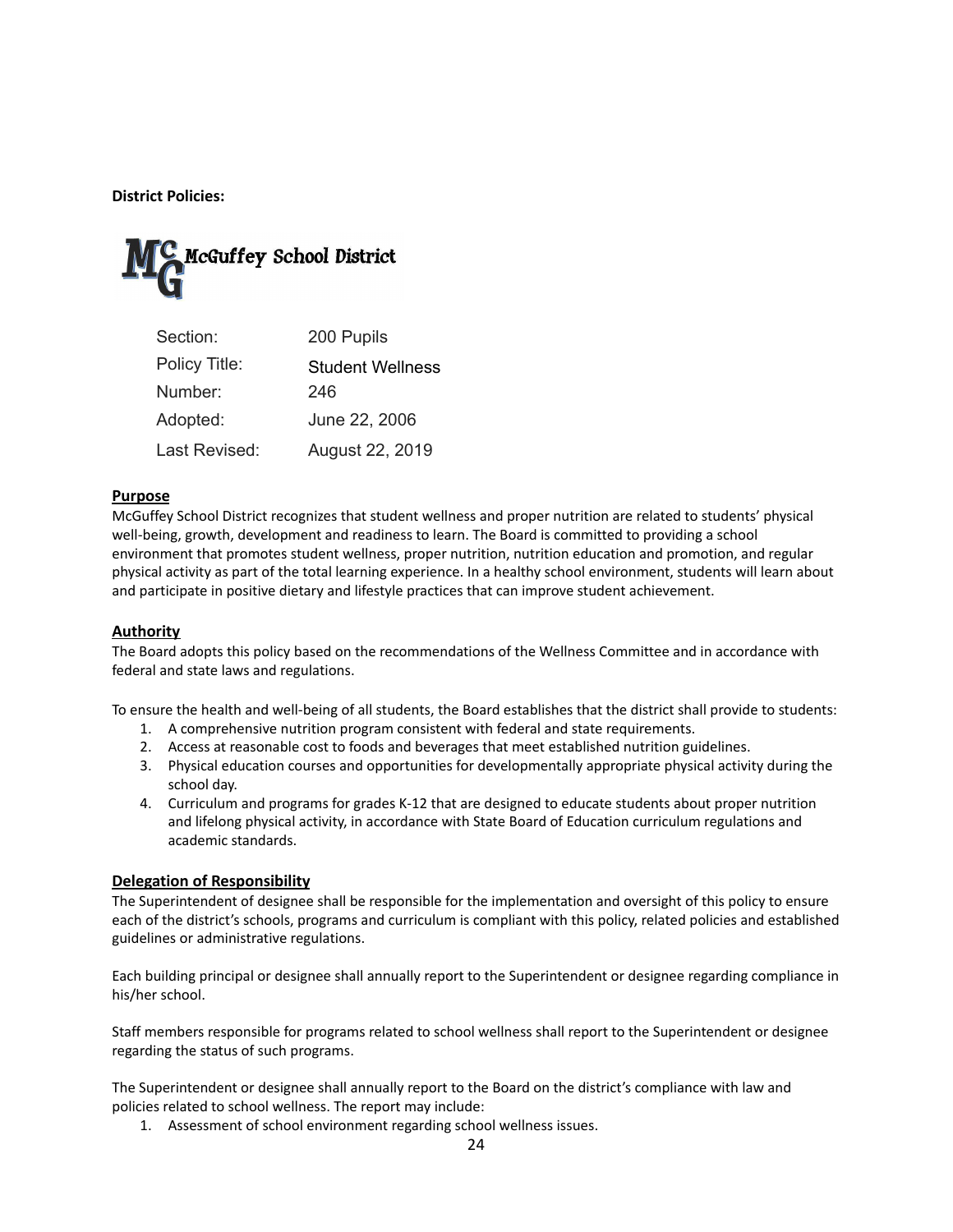- 2. Evaluation of food service program.
- 3. Review of all foods and beverages sold in schools for compliance with established nutrition guidelines.
- 4. Listing of activities and programs conducted to promote nutrition and physical activity.
- 5. Recommendations for policy and/or program revisions.
- 6. Suggestions for improvement in specific areas.
- 7. Feedback received from district staff, students, parents/guardians, community members and the Wellness Committee.

The Superintendent or designee and the established Wellness Committee shall conduct and assessment at least once every three (3) years on the contents and implementation of this policy as part of a continuous improvement process to strengthen the policy and ensure implementation. This triennial assessment shall be made available to the public in an accessible and easily understood manner and include:

- 1. The extent to which each district school is in compliance with law and policies related to school wellness.
- 2. The extent to which this policy compares to model well ness policies.
- 3. A description of the progress made by the district in attaining the goals of this policy

At least once every three (3) years, the district shall update or modify this policy as needed, based on the results of the most recent triennial assessment and/or as district and community needs and priorities change, wellness goals are met, new health science, information and technologies emerge, and new federal or state guidance or standards are issued.

The district shall annually inform and update the public, including parents/guardians, students, and others in the community, about the contents, updates and implementation of this policy via the district website, student handbooks, newsletters, posted notices and/or other efficient communication methods. This annual notification shall include information on how to access the School Wellness policy; information about the most recent triennial assessment; information on how to participate in the development, implementation and periodic review and update of the School Wellness policy; and a means of contacting Wellness Committee leadership.

# **Guidelines**

#### Recordkeeping

The district shall retain records documenting compliance with the requirements of the School Wellness policy, which shall include:

- 1. The written School Wellness policy.
- 2. Documentation demonstrating that the district has informed the public, on an annual basis, about the contents of the School Wellness policy and any updates to the policy.
- 3. Documentation of efforts to review and update the School Wellness policy, including who is involved in the review and methods used by the district to inform the public of their ability to participate in the review.
- 4. Documentation demonstrating the most recent assessment on the implementation of the School Wellness policy and notification of the assessment results to the public.

#### Wellness Committee

The district shall establish a Wellness Committee comprised of, but not necessarily limited to, at least one (1) of each of the following: School Board member, district administrator, building administrator, school guidance counselor, district food service representative, student, parent/guardian, school health professional, physical education teacher and member of the public. It shall be the goal that committee membership will include representatives from each school building and reflect the diversity of the community.

The Wellness Committee shall serve as an advisory committee regarding student health issues and shall be responsible for developing, implementing and periodically reviewing and updating a School Wellness policy that complies with law to recommend to the Board for adoption

The Wellness Committee shall review and consider evidence-based strategies and techniques in establishing goals for nutrition education and promotion, physical activity and other school-based activities that promote student wellness as part of the policy development and revision process.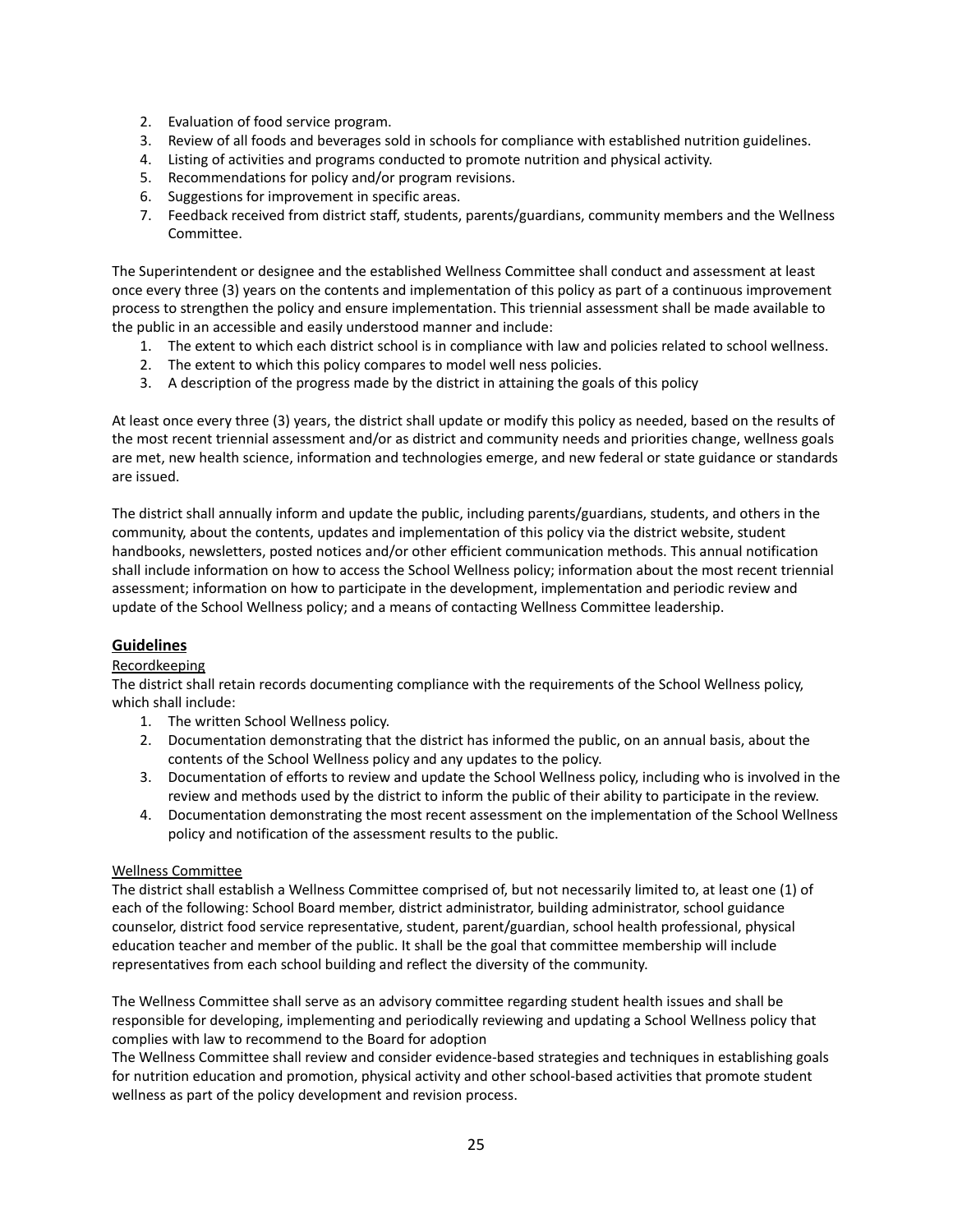#### Nutrition Education

Nutrition education will be provided within the sequential, comprehensive health education program in accordance with curriculum regulations and the academic standards for Health, Safety and Physical Education, and Family and Consumer Sciences.

Nutrition education in the district shall teach, model, encourage and support healthy eating by students. Promoting student health and nutrition enhances readiness for learning and increases student achievement.

Nutrition education shall provide all students with the knowledge and skills needed to lead healthy lives.

Nutrition education lessons and activities shall be age-appropriate.

School food services and nutrition education classes shall cooperate to create school wide learning activities.

Nutrition education shall be integrated into other subjects such as math, science, language arts and social sciences to complement but not replace academic standards based on nutrition education.

The staff responsible for providing nutrition education shall be properly trained and prepared and shall participate in appropriate professional development. The district shall develop standards for such training and professional development.

Nutrition education shall extend beyond the school environment by engaging and involving families and the community.

#### Nutrition Promotion

Nutrition promotion and education positively influences lifelong eating behaviors by using evidence-based techniques and nutrition messages, and by creating food environments that encourage healthy nutrition choices and encourage participation in school meal programs.

District schools shall promote nutrition through the implementation of Farm to School activities, where possible. Activities may include, but not be limited to, the initiation/maintenance of school gardens, taste-testing of local products in the cafeteria and classroom, classroom education about local agriculture and nutrition, field trips to local farms and incorporation of local foods into school meal programs.

District food service personnel shall provide information to encourage consumption of more whole grains, fruits, vegetables and legumes, and to decrease plate waste.

Consistent nutrition messages shall be disseminated and displayed through the district, schools, classrooms, cafeteria, homes, community and media.

District schools shall offer resources about health and nutrition to encourage parents/guardians to provide healthy meals for their children.

#### Physical Activity

District schools provide opportunities for developmentally appropriate physical activity during the school day for all students.

District schools shall contribute to the effort to provide students opportunities to accumulate at least sixty (60) minutes of age-appropriate physical activity daily, as recommended by the Centers for Disease Control and Prevention. Opportunities offered at school will augment physical activity outside the school environment, such as outdoor play at home, sports, etc.

Students shall participate in a variety of age-appropriate physical activities designed to achieve optimal health, wellness, fitness and performance benefits.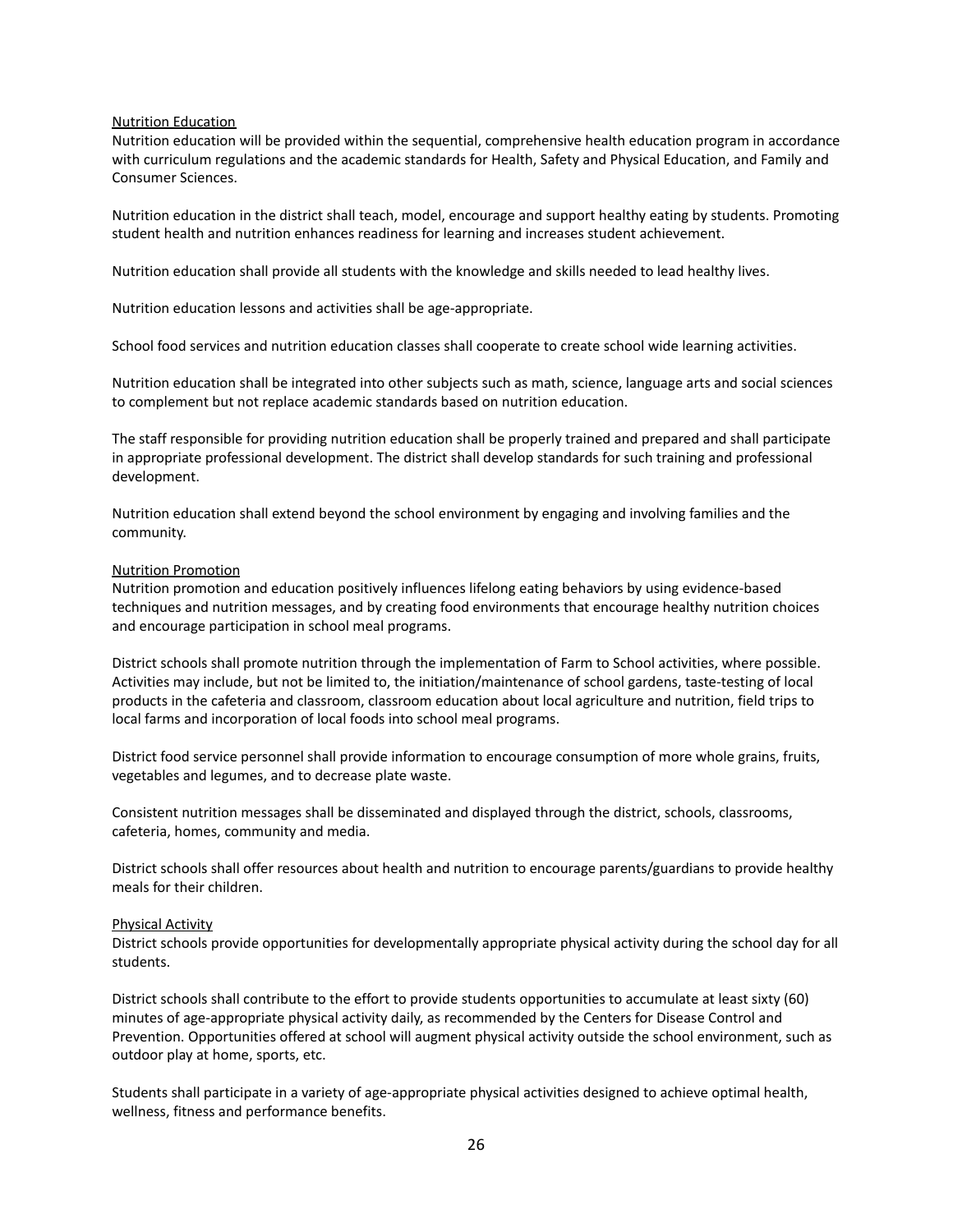Age-appropriate physical activity opportunities, such as outdoor and indoor recess, before and after school programs, during lunch, clubs, intramurals and interscholastic athletics, shall be provided to meet the needs and interests of all students, in addition to planned physical education.

A physical and social environment that encourages safe and enjoyable activity for all students shall be maintained.

Students and their families are able to utilize district-owned physical activity facilities.

#### Physical Education

A sequential physical education program consistent with curriculum regulations and Health, Safety and Physical Education academic standards shall be developed and implemented. All district students must participate in physical education.

Quality physical education instruction that promotes lifelong physical activity and provides instruction in the skills and knowledge necessary for lifelong participation shall be provided.

Physical education classes shall be the means through which all students learn, practice and are assessed on developmentally appropriate skills and knowledge necessary for lifelong, health-enhancing physical activity.

A comprehensive physical education course of study that focuses on providing students the skills, knowledge and confidence to participate in lifelong, health-enhancing physical activity shall be implemented.

A varied and comprehensive curriculum that promotes both team and individual activities and leads to students becoming and remaining physically active to a lifetime shall be provided in the physical education program.

Adequate amounts of planned instruction shall be provided in order for students to achieve the proficient level of the Health, Safety and Physical Education academic standards.

A local assessment system shall be implemented to track student progress on the Health, Safety and Physical Education academic standards.

Students shall be moderately to vigorously active as much time as possible during a physical education class. Documented medical conditions and disabilities shall be accommodated during class.

Safe and adequate equipment, facilities and resources shall be provided for physical education courses.

Appropriate professional development shall be provided for physical education staff.

#### Other School Based Activities

Safe drinking water shall be available and accessible to students, without restriction and at no cost to the student, at all meal periods and throughout the school day.

Nutrition professionals who meet hiring criteria established by the district and in compliance with federal regulations shall administer the school meals program. Professional development and continuing education shall be provided for district nutrition staff, as required by federal regulations.

District schools shall provide adequate space, as defined by the district, for eating and serving school meals. Students shall be provided a clean and safe meal environment.

Students shall be provided adequate time to eat: ten (10) minutes sit down time for breakfast; twenty (20) minutes sit down time for lunch.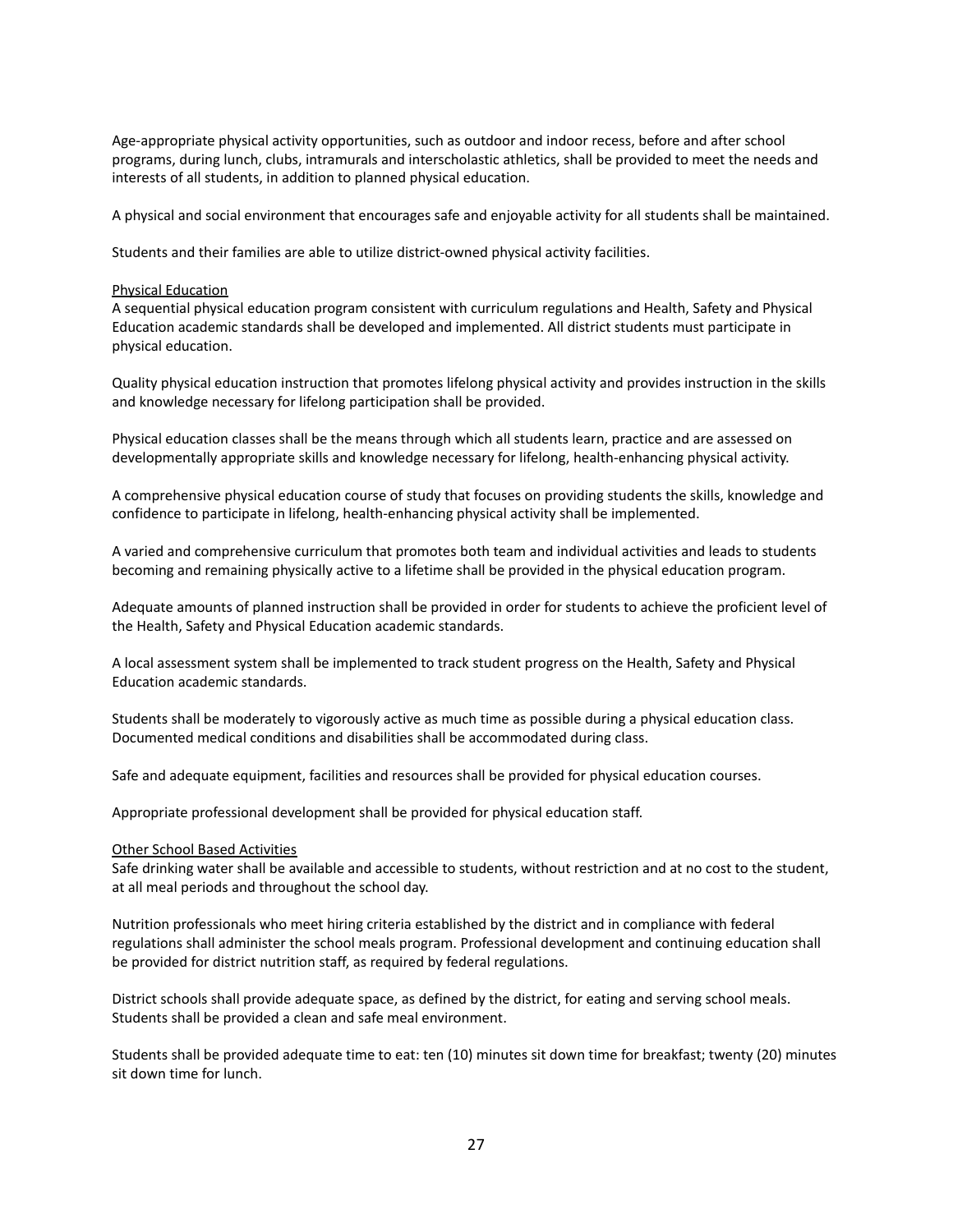District schools shall implement alternative service models to increase school breakfast participation where possible, such as breakfast served in the classroom, "grab & go breakfast" to reinforce the positive educational, behavioral and health impacts of a healthy breakfast.

Meal periods shall be scheduled at appropriate hours, as required by federal regulations and as defined by the district.

Students shall have access to hand washing or sanitizing before meals and snacks.

Access to the food service operation shall be limited to authorized staff.

Nutrition content of school meals shall be available to students and parents/guardians.

Students and parents/guardians may be involved in menu selections through various means, such as taste testing and surveys.

To the extent possible, the district shall utilize available funding and outside programs to enhance student wellness.

Administrators, teachers, food service personnel, students, parents/guardians and community members shall be encouraged to serve as positive role models through district programs, communications and outreach efforts.

The district shall support the efforts of parents/guardians to provide a healthy diet and daily physical activity for children by communicating relevant information through various methods.

The district shall maintain a healthy school environment, including but limited to indoor air quality, in accordance with the district's healthy learning environment program and applicable laws and regulations.

#### Nutrition Guidelines for All Foods/Beverages at School

All foods and beverages available in district schools during the school day shall be offered to students with consideration for promoting student health and reducing obesity.

Foods and beverages provided through the National School Lunch or School Breakfast Programs shall comply with established federal nutrition standards.

#### *Fundraiser Exemptions –*

Fundraising activities held during the school day involving the sale of competitive foods shall be limited to foods that meet the Smart Snacks in School nutrition standards, unless an exemption is approved in accordance with applicable Board policy and administrative regulations.

The district may allow a limited number of exempt fundraisers as permitted by the Pennsylvania Department of Education each school year: up to five (5) exempt fundraisers in elementary and middle school buildings, and up to ten (10) exempt fundraisers in high school buildings. Exempt fundraisers are fundraisers in which competitive foods are available for sale to students that do not meet the Smart Snacks in School nutrition standards.

The district shall establish administrative regulations to implement fundraising activities in district schools including procedures for requesting a fundraiser exemption.

#### *Non-Sold Competitive Foods –*

Non-sold competitive foods available to students, which may include but are not limited to foods and beverages offered as rewards and incentives, at classroom parties and celebrations, or as shared classroom snacks, shall meet or exceed the standards established by the district.

If the offered competitive foods do not meet or exceed the Smart Snacks in School nutrition standards, the following standards shall apply: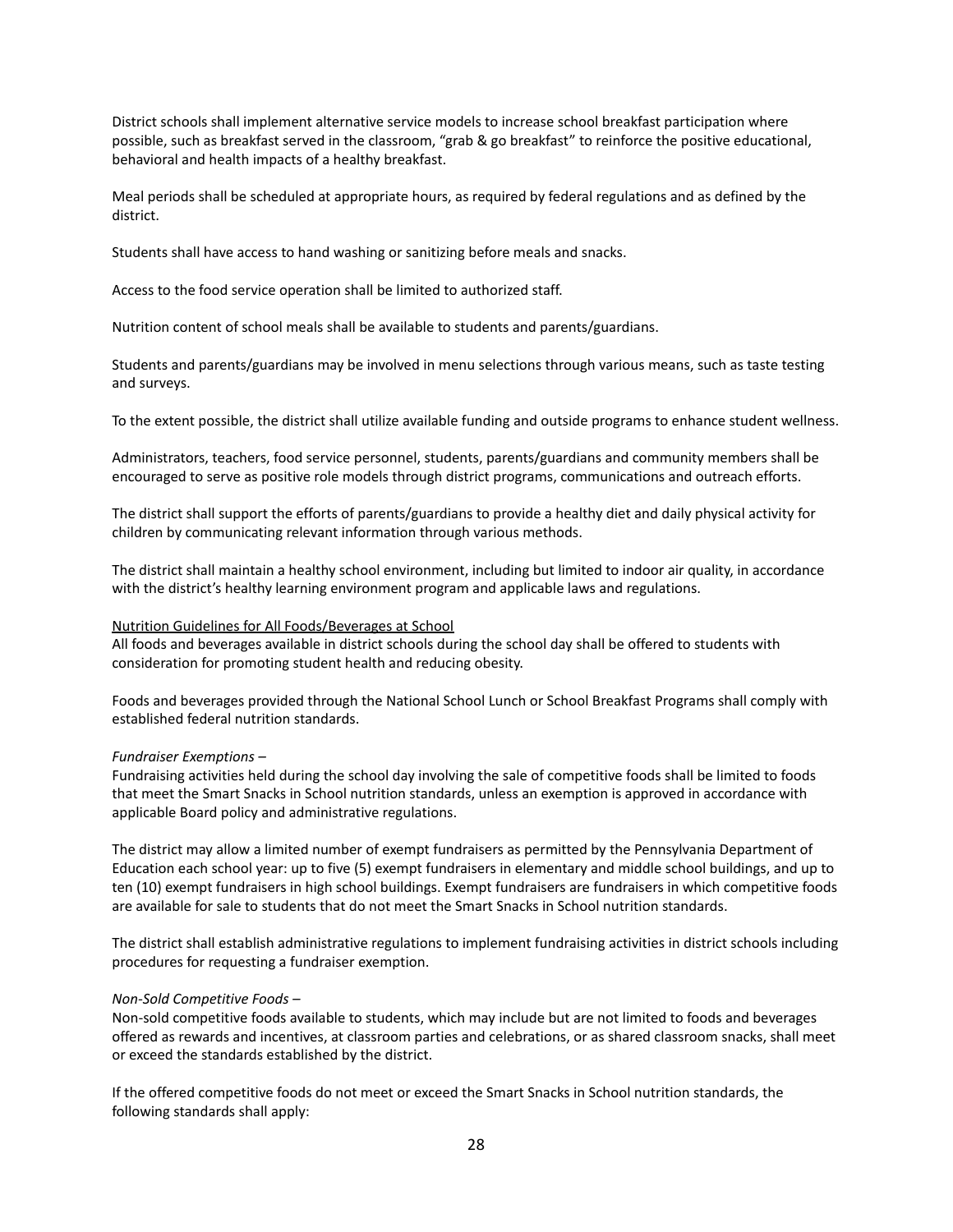- 1. Rewards and Incentives:
	- a. Foods and beverages shall not be used as a reward for classroom or school activities unless the reward is an activity that promotes a positive nutrition message (e.g., guest chef, field trip to a farm or farmers market, etc.).
- 2. Classroom Parties and Celebrations:
	- a. Parents/Guardians shall be informed through newsletters or other efficient communication methods that foods/beverages should only be brought in when requested for scheduled parties.
	- b. As an option, foods/beverages for parties and celebrations can be provided by the food service department to help prevent food safety and allergy concerns.
- 3. Shared Classroom Snacks:
	- a. Shared classroom snacks are not permitted in district schools.
	- b. Must comply with Smart Snack Regulations.

The district shall provide a list of suggested nonfood ideas and healthy food and beverage alternatives to parents/guardians and staff, which may be posted via the district website, student handbooks, newsletters, posted notices, and/or other efficient communication methods.

# Management of Food Allergies in District Schools

The district shall establish Board policy and administrative regulations to address food allergy management in district schools in order to:

- 1. Reduce and/or eliminate the likelihood of severe or potentially life-threating allergic reactions.
- 2. Ensure a rapid and effective response in case of a severe or potentially life-threatening allergic reaction.
- 3. Protect the rights of students by providing them, through necessary accommodations when required, the opportunity to participate fully in all school programs and activities.

### Safe Routes to School

The district shall cooperate with local municipalities, public safety agency, police departments and community organizations to develop and maintain safe routes to school.

District administrators shall seek and utilize available federal and state funding for safe routes to school, when appropriate.



<span id="page-29-0"></span>Section: 200 Pupils Policy Title: Food Allergies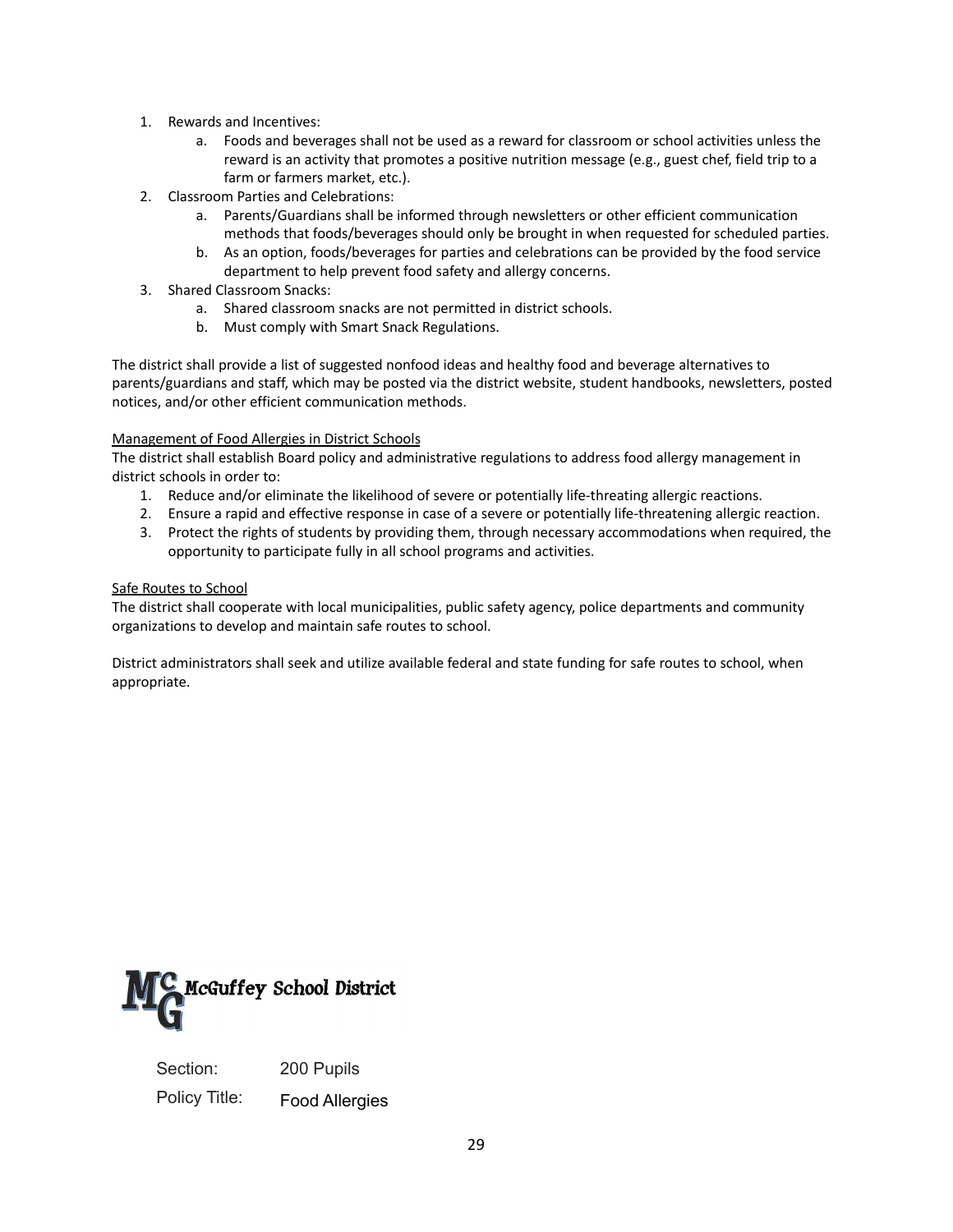| Number:  | 209.2         |
|----------|---------------|
| Adopted: | June 25, 2015 |

#### **Purpose**

The Board is committed to providing a safe and healthy environment for all students and staff. Although efforts will be made to accommodate those students with known life-threatening allergies, the district cannon guarantee that a student will never experience and allergy-related event while at school.

#### **Authority**

The Board requires any student enrolling in a school district with a life-threatening allergy to have an Individual Emergency/Health Care Plan, a Medical Plan of Care for School Food Service and, if applicable, a Food Allergy Action Plan completed each school year by the physician.

The Board expects parents/guardians to follow the directives as listed on these forms and provide the necessary medication(s) for the treatment of allergic reactions as ordered by the physician according to district policy.

The Board requires a physician's order to be submitted annually for any medication or specialized treatments required in the treatment of allergic condition.

#### **Definition**

**Allergy** is a hypersensitivity caused by exposure to a particular allergen, which can include, but is not limited to, food, insects, latex, and environmental sources. An extreme hypersensitivity to the allergen can be life-threatening and require immediate medical intervention.



<span id="page-30-0"></span>

| Section:      | 200 Pupils          |
|---------------|---------------------|
| Policy Title: | Unlawful Harassment |
| Number:       | 248                 |
| Adopted:      | September 11, 2000  |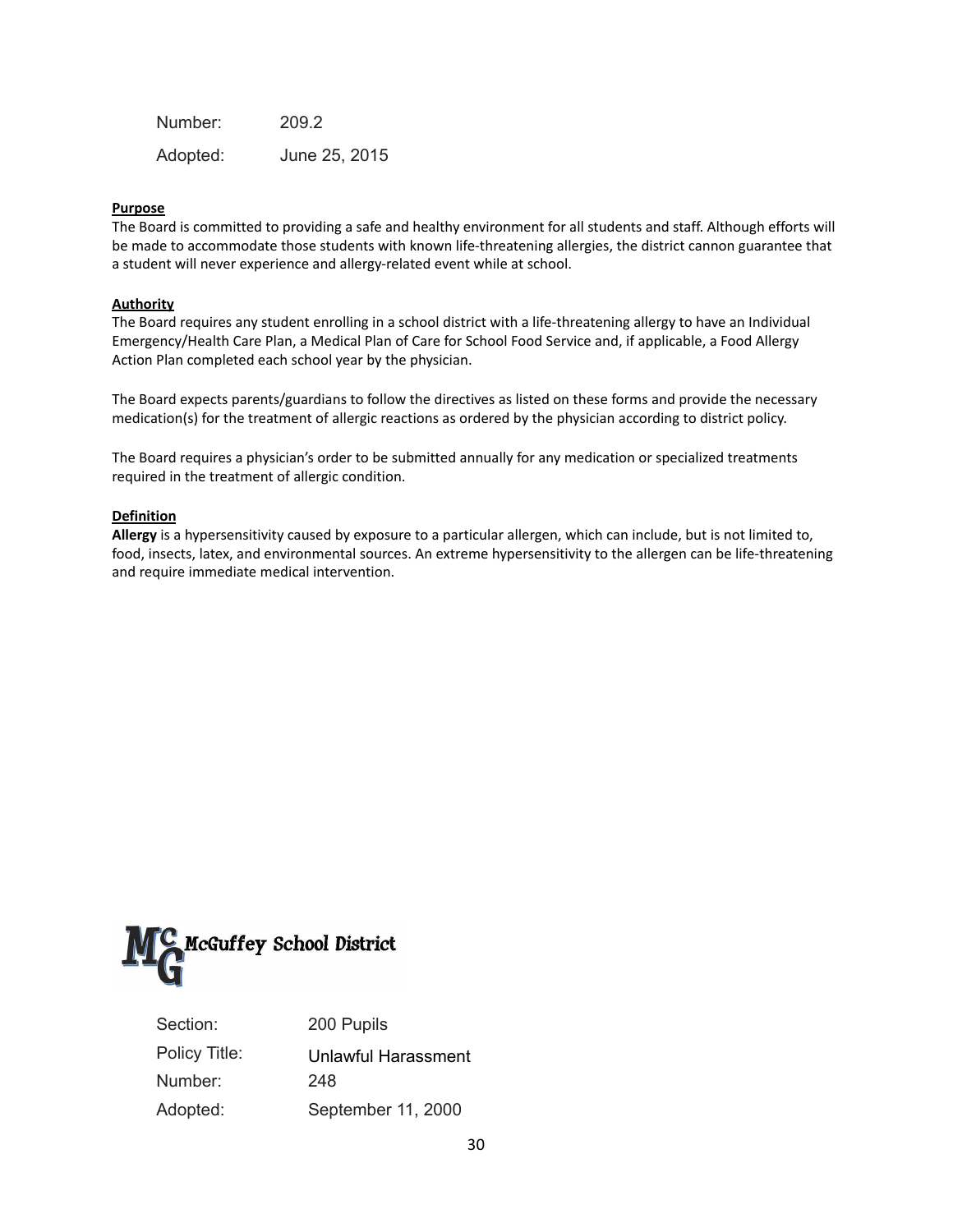#### **Purpose**

The Board strives to provide a safe, positive learning climate for students in the schools. Therefore, it shall be the policy of the district to maintain an educational environment in which harassment in any form is not tolerated.

#### **Authority**

The Board prohibits all forms of unlawful harassment of students by all district students and staff members, contracted individuals and vendors, and volunteers in the schools.

The Board encourages students who have been harassed to report promptly such incidents to the designated employees.

The Board directs that complaints of harassment shall be investigated promptly, and corrective action shall be taken when allegations are verified. Confidentiality of all parties shall be maintained, consistent with the districts' legal and investigative obligations. No reprisals nor retaliation shall occur as a result of good faith charges of harassment.

The district shall annually inform students, staff, parents, independent contractors and volunteers that unlawful harassment of students will not be tolerated.

#### **Definitions**

The term **harassment** includes but is not limited to slurs, jokes, or other verbal, graphic or physical conduct relating to an individual's race, color, religion, ancestry, sex, national origin, age or handicap/disability.

**Ethnic harassment** includes the use of any derogatory word, phrase or action characterizing a given racial or ethnic group that creates an offensive educational environment.

**Sexual harassment** shall consist of unwelcome sexual advances, requests for sexual favors, and other inappropriate verbal or physical conduct of a sexual nature when:

- 1. Submission to such conduct is made explicitly or implicitly a term or condition of a student's academic status.
- 2. Submission to or rejection of such conduct is used as the basis for academic work or decisions affecting the individual.
- 3. Such conduct deprives a student of educational aid, benefits, services or treatment.
- 4. Such conduct has the purpose or effect of substantially interfering with the student's school performance or creating an intimidating, hostile or offensive educational environment.

#### **Responsibility**

Examples of sexual harassment include but are not limited to sexual flirtations, advances, touching or propositions; verbal abuse of a sexual nature; graphic or suggestive comments about an individual's dress or body, sexually degrading words to describe an individual; jokes, pin-ups, calendars, objects, graffiti, vulgar statements, abusive language, innuendoes, references to sexual activities, overt sexual conduct, or any conduct that has the effect of unreasonably interfering with a student's ability to work or learn or which creates an intimidating, hostile or offensive learning or working environment. Each staff member shall be responsible to maintain an educational environment free from all forms of unlawful harassment.

Each student shall be responsible to respect the rights of their fellow students and to ensure an atmosphere free from all forms of unlawful harassment.

Student shall be informed that they may choose to report harassment complaints to building principals, teachers, counselors, nurses, or administrators.

All employees who receive harassment complaints from a student shall report such to the building principal.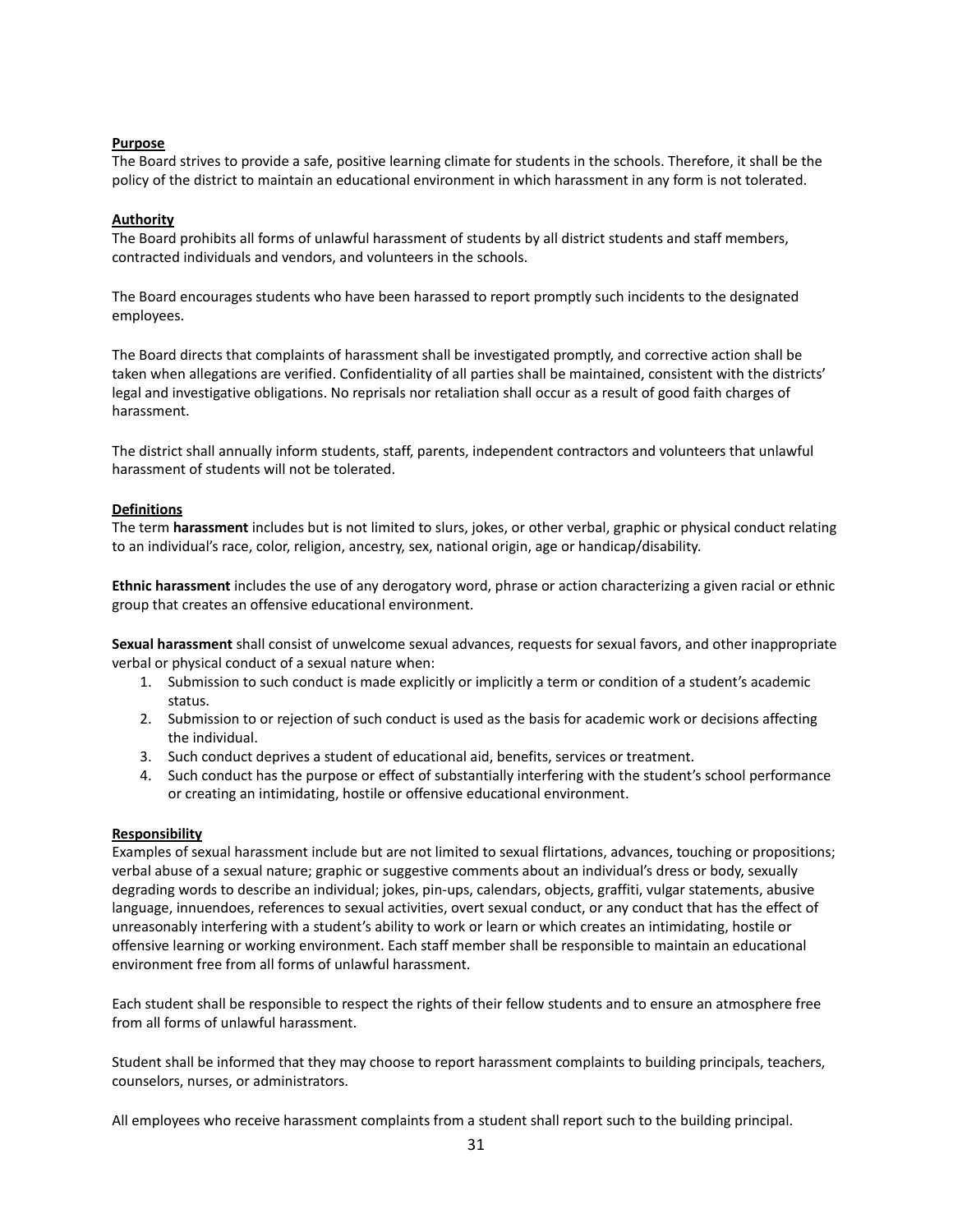If the building principal is the subject of a complaint, the student shall report the complaint directly to the Superintendent or designated administrator.

#### **Guidelines**

When a student believes that he/she is being harassed, the student should immediately inform the harasser that his/her behavior is unwelcome, offensive or inappropriate. If the unwelcome, offensive or inappropriate behavior continues, the student shall follow the established complaint procedure

#### Complaint Procedure

- 1. A student shall report a complaint of harassment, orally or in writing, to the building principal or a designated employee, who shall inform the student of his/her rights and of the complaint process.
- 2. The building principal immediately shall notify the Superintendent or other designated administrator and shall conduct an impartial, thorough and confidential investigation of the alleged harassment. In determining whether alleged conduct constitutes harassment, the totality of the circumstances, nature of the conduct, and context in which the alleged conduct occurred shall be investigated.
- 3. The building principal shall prepare a written report summarizing the investigation and recommending disposition of the complaint. Copies of the report shall be provided to the complainant, the accused, the Superintendent and others directly involved, as appropriate.
- 4. If the investigation results in a substantiated charge of harassment, the district shall take prompt corrective action to ensure the harassment ceases and will not recur.

#### **Discipline**

A substantiated charge against a district staff member shall subject such staff member to disciplinary action, including discharge.

A substantiated charge against a district student shall subject such student to disciplinary action, consistent with the student discipline code, and may include educational activities and/or counseling services related to unlawful harassment.

If it is concluded that a student has made false accusations, such student shall be subject to disciplinary action, consistent with the student discipline code.

#### Appeal Procedure

- 1. If the complainant or accused is not satisfied with the principal's decision, he/she may file a written appeal to the Superintendent or his/her designee.
- 2. The Superintendent or designee shall review the initial investigation and report and may also conduct a reasonable investigation. S/He shall prepare a written response to the appeal. Copies of the response shall be provided to the complainant, the accused, the building principal and others directly involved, as appropriate.



<span id="page-32-0"></span>

| Section:      | 200 Pupils             |
|---------------|------------------------|
| Policy Title: | Bullying/Cyberbullying |
| Number:       | 249                    |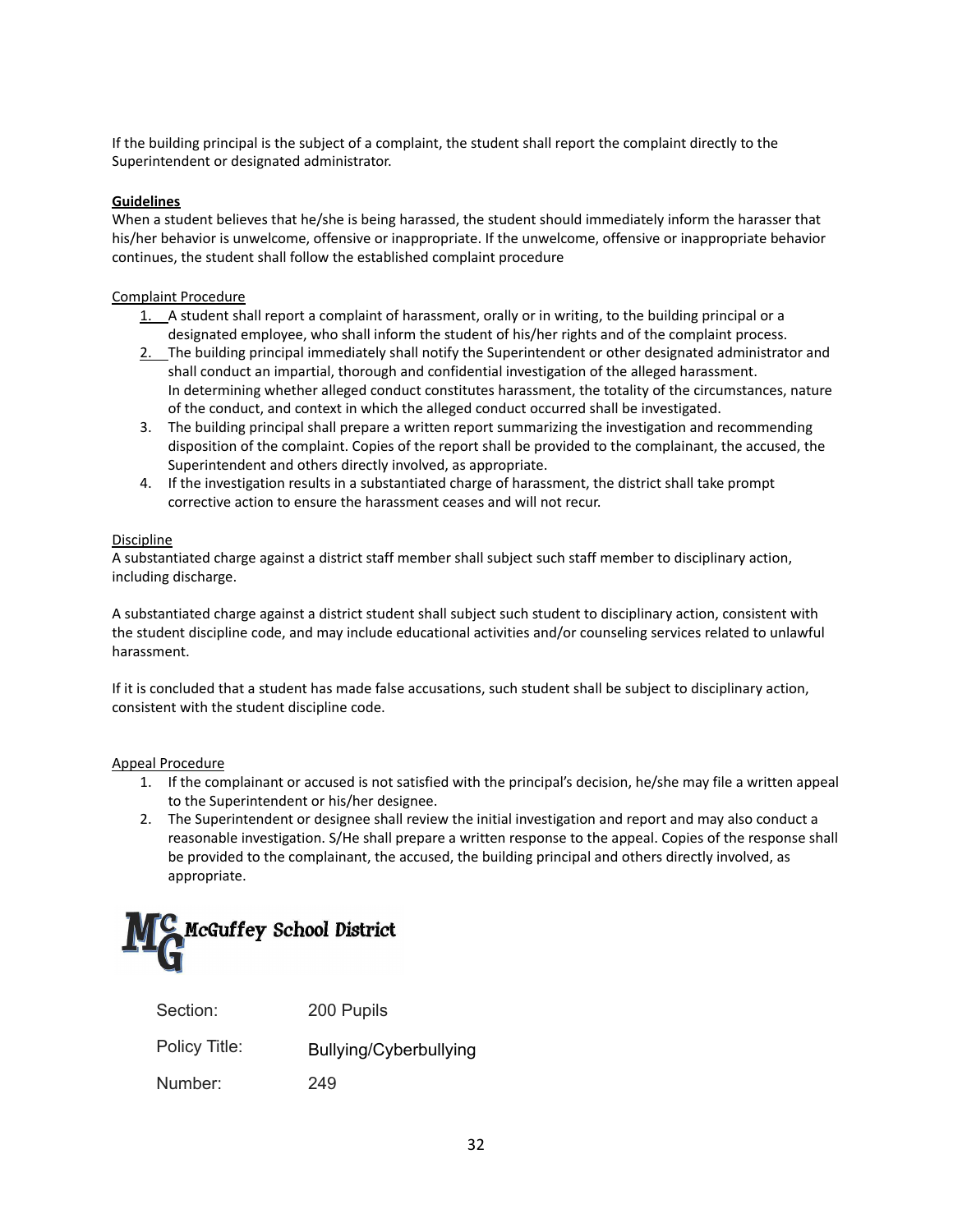Adopted: December 2, 2008 Last Revised: June 25, 2015

#### **Purpose**

The Board is committed to providing a safe and positive learning environment for all district students. The Board recognizes that bullying creates an atmosphere of fear and intimidation, detracts from the safe environment necessary for student learning, and may lead to more serious violence. Therefore, the Board strives to maintain an educational environment free from bullying.

#### **Definitions**

**Bullying** shall mean an intentional electronic, written, verbal or physical act or series of acts directed at another student or students, which occurs in a school setting that is severe, persistent or pervasive and has the effect of doing any of the following:

- 1. Substantial interference with a student's education.
- 2. Creation of a threatening environment.
- 3. Substantial disruption of the orderly operation of the school.

**Bullying**, as defined in this policy, includes cyberbullying.

**School setting** means in the school, on school grounds, in school vehicles, at a designated bus stop or at any activity sponsored, supervised, or sanctioned by the school.

#### **Authority**

The Board prohibits all forms of bullying by district students.

The Board encourages students who have been bullied to promptly report such incidents to the building principal or designee.

The Board directs that complaints of bullying shall be investigated promptly, and corrective action shall be taken when allegations are verified. If an accusation of bullying is based on race, color, national origin, sex or disability, copies of the complaint must be provided to the Title IX or ADA coordinator. Confidentiality of all parties shall be maintained, consistent with the district's legal and investigative obligations. No reprisals or retaliation shall occur as a result of good faith reports of bullying.

#### **Delegation of Responsibility**

Each student shall be responsible to respect the rights of others and to ensure an atmosphere free from bullying.

The Superintendent or designee shall develop administrative regulations to implement this policy. The Superintendent or designee shall ensure that this policy and administrative regulations are reviewed annually with students.

The Superintendent or designee, in cooperation with other appropriate administrators, shall review this policy every three (3) years and recommend necessary revisions to the Board.

District administration shall annually provide the following information with the Safe Schools Report:

- 1. Board's Bullying/Cyberbullying Policy.
- 2. Report of bullying incidents.
- 3. Information on the development and implementation of any bullying prevention, intervention or education programs.

#### **Guidelines**

The Code of Student Conduct, which shall contain this policy, shall be disseminated annually to students.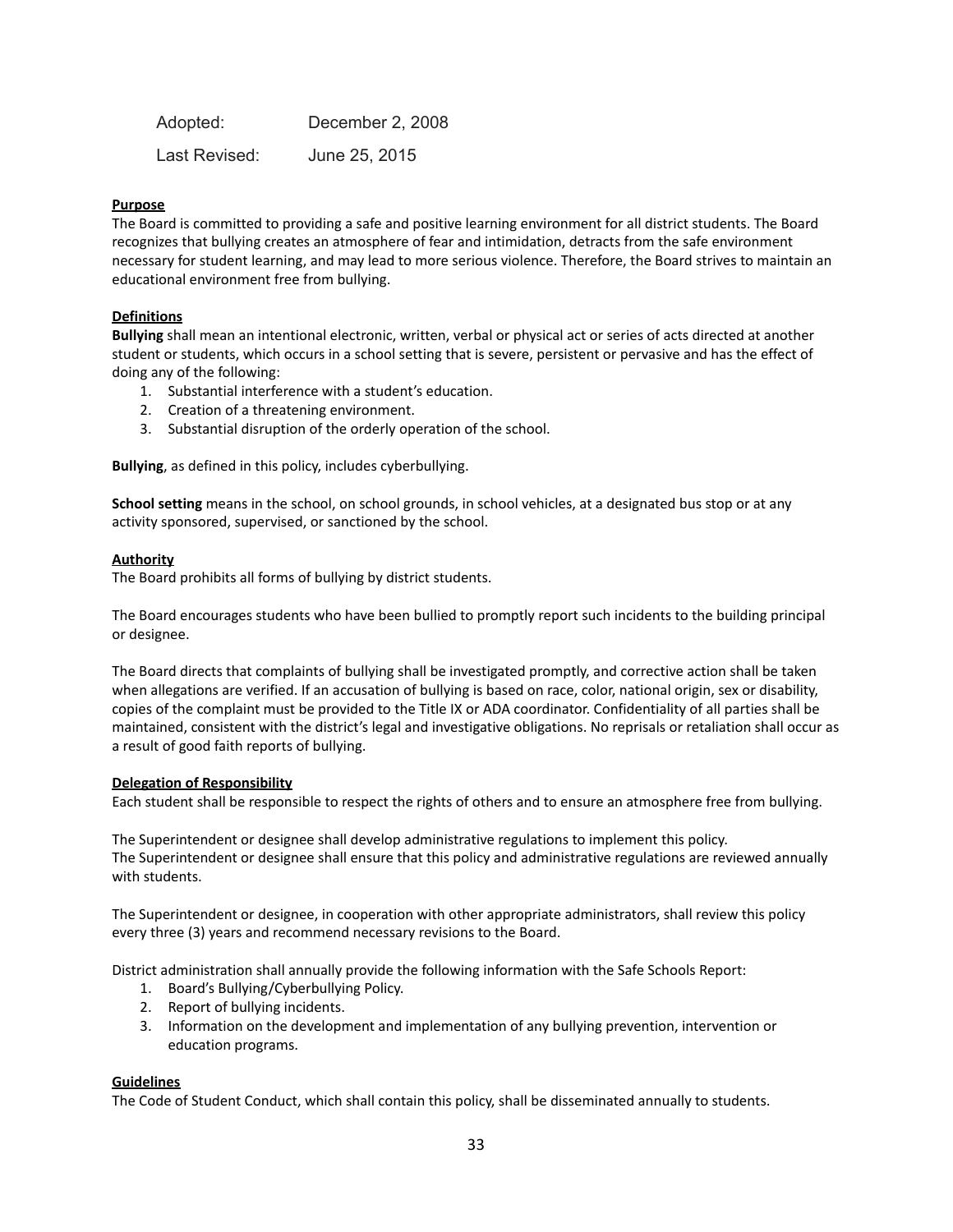This policy shall be accessible in every classroom and library. The policy shall be posted in a prominent location within each school building and on the district website.

#### **Education**

The district shall develop and implement bullying prevention and intervention programs. Such programs shall provide district staff and students with appropriate training for effective responding to, intervening in and reporting incidents of bullying.

### Consequences/Discipline

A student who violates this policy shall be subject to appropriate disciplinary action consistent with the Code of Student Conduct, which may include"

- 1. Counseling within the school.
- 2. Parental contact/conference.
- 3. Loss of school privileges.
- 4. Exclusion from school-sponsored activities.
- 5. Detention.
- 6. Suspension.
- 7. Expulsion.
- 8. Bad standing.
- 9. Counseling/Therapy outside of school.
- 10. Alternative education assignment.
- 11. Referral to law enforcement officials.



<span id="page-34-0"></span>Policy Title: Acceptable Use of Internet, Computers and Network Resources

Number: 815

Adopted: June 13, 2013

#### **Purpose**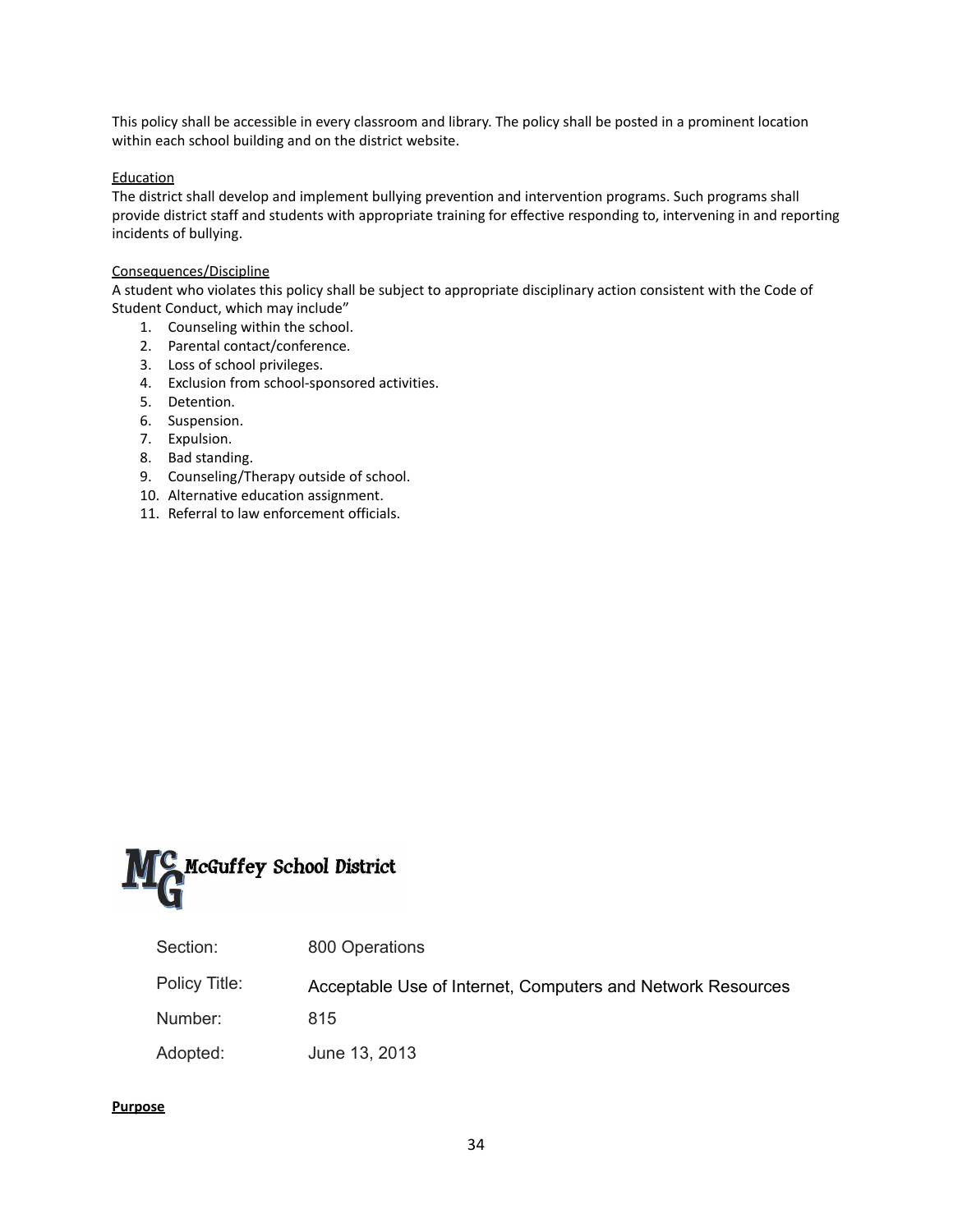The Board supports use of the computers, Internet and other network resources in the district's instructional and operational programs in order to facilitate learning, teaching and daily operations through interpersonal communications and access to inform, research and collaboration.

The district provides students, staff and other authorized individuals with access to the district's computers, electronic communication systems and network, which includes Internet access, whether wired or wireless, or by any other means.

For instructional purposes, the use of network facilities shall be consistent with the curriculum adopted by the district as well as the varied instructional needs, learning styles, abilities, and developmental levels of students.

#### **Definitions**

The term child pornography is defined under both federal and state law.

**Child pornography** – under federal law, is any visual depiction, including any photograph, film, video, picture, or computer or computer-generated image or picture, whether made or produced by electronic, mechanical, or other means, of sexually explicit conduct, where:

- 1. The production of such visual depiction involves the use of a minor engaging in sexually explicit conduct;
- 2. Such visual depiction is a digital image, computer image, or computer-generated image that is, or is indistinguishable from, that of a minor engaging in sexually explicit conduct; or
- 3. Such visual depiction has been created, adapted, or modified to appear that an identifiable minor is engaging in sexually explicit conduct.

**Child pornography** – under state law, is any book, magazine, pamphlet, slide, photograph, film, videotape, computer depiction or other material depicting a child under the age of eighteen (18) years engaging in a prohibited sexual act or in the simulation of such act.

The term harmful to minors is defined under both federal and state law.

**Harmful to minors** – under federal law, is any picture, image, graphic image file or other visual depiction that:

- 1. Taken as a whole, with respect to minors, appeals to a prurient interest in nudity, sex or excretion;
- 2. Depicts, describes or represents in a patently offensive way with respect to what is suitable for minors, an actual or simulated sexual act or sexual contact, actual or simulated normal or perverted sexual acts, or lewd exhibition of the genitals; and
- 3. Taken as a whole lacks serious literary, artistic, political or scientific value as to minors.

**Harmful to minors** – under state law, is any depiction or representation in whatever form, of nudity, sexual conduct, sexual excitement, or sadomasochistic abuse when it:

- 1. Predominantly appeals to the prurient, shameful, or morbid interest of minors;
- 2. Is patently offensive to prevailing standards in the adult community as a whole with respect to what is suitable for minors; and
- 3. Taken as a whole; lacks serious literary, artistic, political, education or scientific value for minors.

**Obscene** – any material or performance, if:

- 1. The average person applying contemporary community standards would find that the subject matter taken as a whole; appeals to the prurient interest;
- 2. The subject matter depicts or describes in a patently offensive way, sexual conduct described in the law to be obscene; and
- 3. The subject matter, taken as a whole, lacks serious literary, artistic, political, educational or scientific value.

**Technology protection measure** – a specific technology that blocks or filters Internet access to visual depictions that are obscene, child pornography or harmful to minors.

#### **Authority**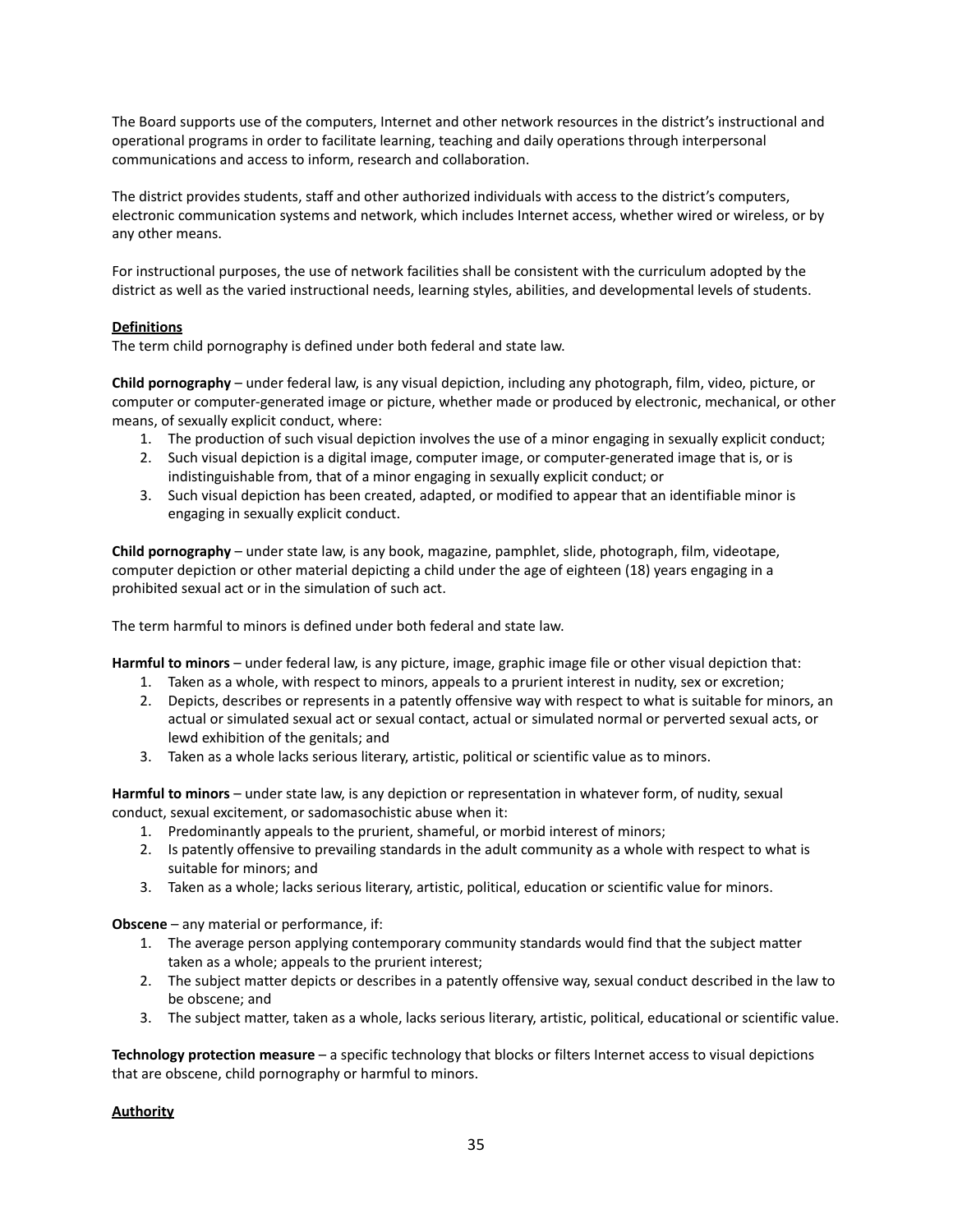The availability of access to electronic information does not imply endorsement by the district of the content, nor does the district guarantee the accuracy of information received. The district shall not be responsible for any information that may be lost, damaged or unavailable when using the network for any information that is retrieved via the Internet.

The district shall not be responsible for any unauthorized charges or fees resulting from access to the Internet or other network resources.

The Board declares that computer and network use is a privilege, not a right. The district's computer and network resources are the property of the district. Users shall have no expectation of privacy in anything they create, store, send, delete, receive or display on or over the district's Internet, computers or network resources, including personal files or any use of the district's Internet, computers or network resources. The district reserves the right to monitor, track, and log network access and use; monitor file server space utilization by district users; or deny access to prevent unauthorized, inappropriate or illegal activity and may revoke access privileges and/or administer appropriate disciplinary action. The district shall cooperate to the extent legally required with the Internet Service Provider (ISP), local, state and federal officials in any investigation concerning or related to the misuse of the district's Internet, computers and network resources.

The Board requires all users to fully comply with this policy and to immediately report any violations or suspicious activities to the Superintendent or designee.

The Board establishes the following materials, in addition to those stated in law and defined in this policy, that are inappropriate for access by minors:

- 1. Defamatory.
- 2. Lewd, vulgar, or profane.
- 3. Threatening.
- 4. Harassing or discriminatory.
- 5. Bullying.
- 6. Terroristic.

The district reserves the right to restrict access to any Internet sites or functions it deems inappropriate through established Board policy, or the use of software and/or online server blocking. Specifically, the district operates and enforces a technology protection measure(s) that blocks or filters access to inappropriate matter by minors on its computers used and accessible to adults and students. The technology protection measure shall be enforced during use of computers with Internet access.

Upon request by students or staff, the Superintendent or designee shall expedite a review and may authorize the disabling of Internet blocking/filtering software to enable access to material that is blocked through technology protection measures but is not prohibited by this policy.

Upon request by students or staff, building administrators may authorize the temporary disabling of Internet blocking/filtering software to enable access for bona fide research or for other lawful purposes. Written permission from the parent/guardian is required prior to disabling Internet blocking/filtering software for a student's use. If a request for temporary disabling of Internet blocking/filtering software is denied, the requesting student or staff member may appeal the denial to the Superintendent or designee for expedited review.

#### **Delegation of Responsibility**

The district shall make every effort to ensure that this resource is used responsibly by students and staff.

The district shall inform staff, students, parents/guardians and other users about this policy through employee and student handbooks, posting on the district website, and by other appropriate methods. A copy of this policy shall be provided to parents/guardians, upon written request.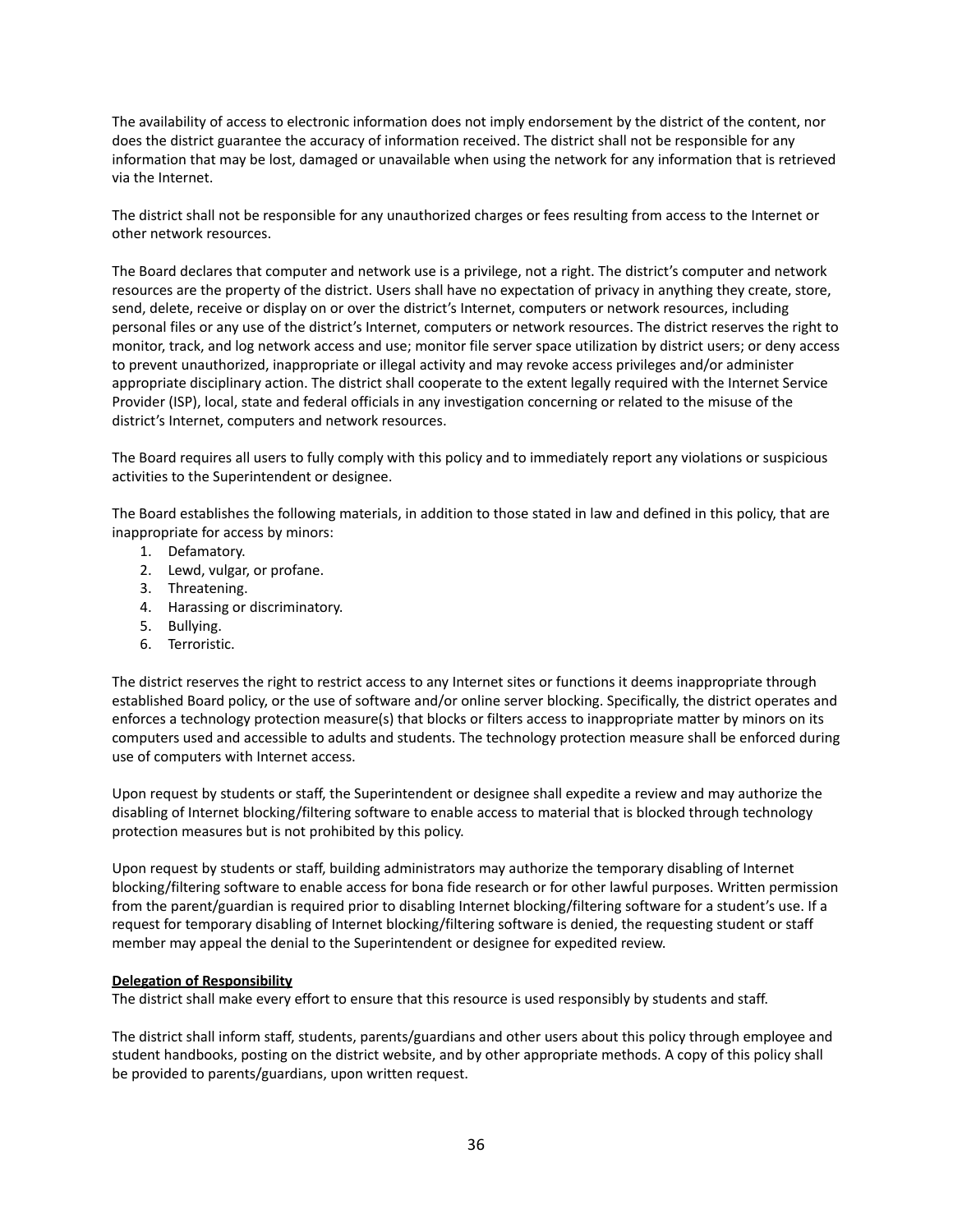Users of district networks or district-owned equipment shall, prior to being given access or being issued equipment and on an annual basis, sign user agreements acknowledging awareness of the provisions of this policy, and awareness that the district uses monitoring systems to monitor and detect inappropriate use, and tracking systems to track and recover lost or stolen equipment.

Student user agreements shall also be signed by a parent/guardian.

Administrators, teachers and staff have a professional responsibility to work together to help students develop the intellectual skills necessary to discern among information sources, to identify information appropriate to their age and developmental levels, and to evaluate and use the information to meet their educational goals.

Students, staff and other authorized individuals have the responsibility to respect and protect the rights of every other user in the district and on the Internet.

Building administrators shall make initial determinations of whether inappropriate use has occurred.

The Superintendent or designee shall be responsible for recommending technology and developing procedures used to determine whether the district's computers are being used for purposes prohibited by law or form accessing sexually explicit materials. The procedures shall include but not be limited to:

- 1. Utilizing a technology protection measure that blocks or filters Internet access for minors and adults to certain visual depictions that are obscene, child pornography, harmful to minors with respect to use by minors, or determined inappropriate for use by minors by the Board.
- 2. Maintaining and securing a usage log.
- 3. Monitoring online activities of minors.

The Superintendent or designee shall develop and implement administrative regulations that ensure students are educated on network etiquette and another appropriate online behavior, including:

- 1. Interaction with other individuals on social networking websites and in chat rooms.
- 2. Cyberbullying awareness and response.

## **Guidelines**

Network accounts shall be used only by the authorized owner of the account for its approved purpose. Network users shall respect the privacy of other users on the system.

## **Safety**

It is the district's goal to protect users of the network from harassment and unwanted or unsolicited electronic communications. Any network user who receives threatening or unwelcome electronic communications or inadvertently visits or accesses an inappropriate site shall report such immediately to a teacher or administrator. Network users shall not reveal personal information to other users on the network, including chat rooms, email, social networking websites, etc.

Internet safety measures shall effectively address the following:

- 1. Control of access by minors to inappropriate matter on the Internet and World Wide Web.
- 2. Safety and security of minors when using electronic mail, chat rooms, and other forms of direct electronic communications.
- 3. Prevention of unauthorized online access by minors, including "hacking" and other unlawful activities.
- 4. Unauthorized disclosure, use, and dissemination of personal information regarding minors.
- 5. Restriction of minors' access to materials harmful to them.

#### **Prohibitions**

Users are expected to act in a responsible, ethical and legal manner in accordance with district policy, accepted rules of network etiquette, and federal and state law. Specifically, the following uses are prohibited:

- 1. Facilitating illegal activity.
- 2. Commercial or for-profit purposes.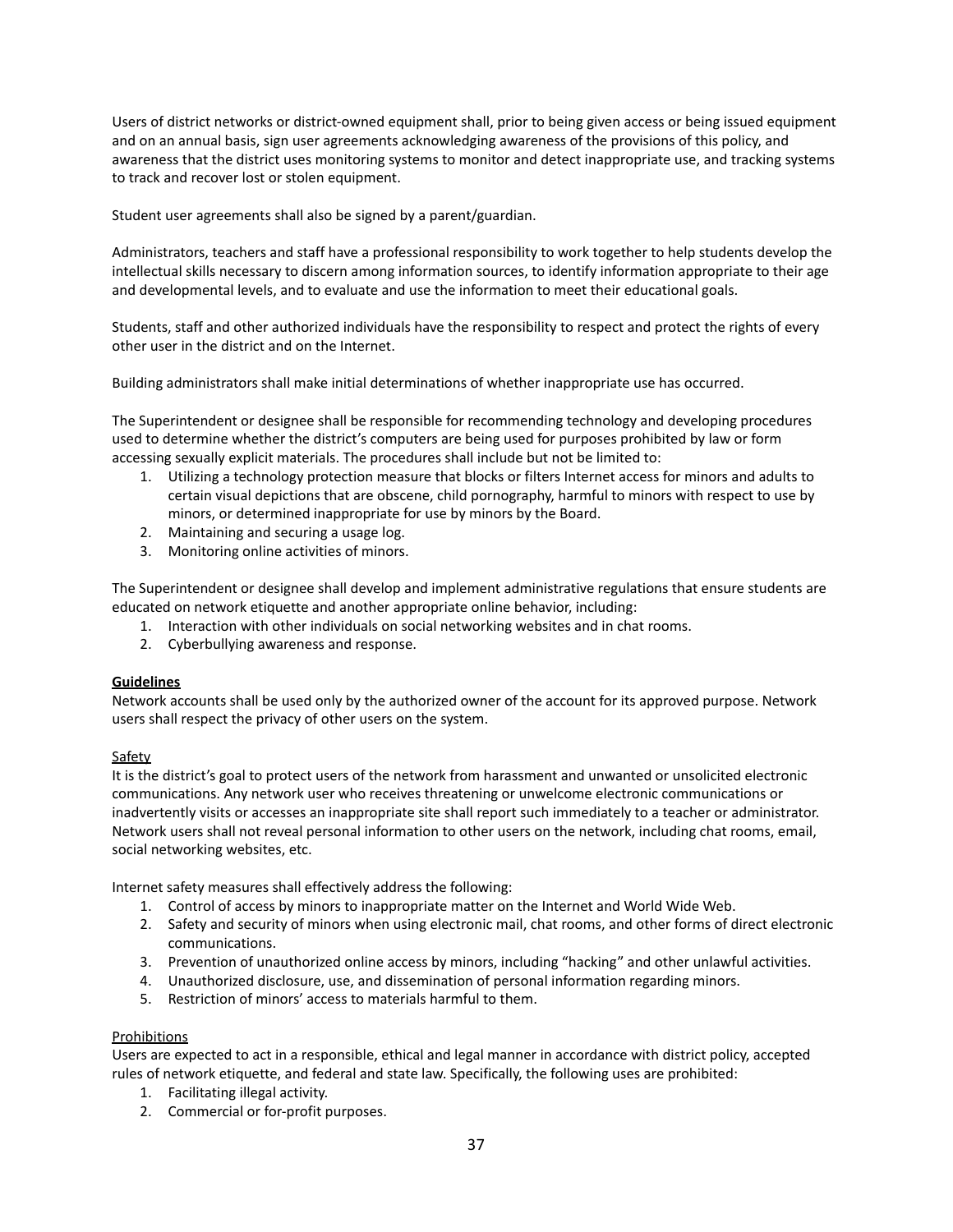- 3. Non-work or non-school related work.
- 4. Product advertisement or political lobbing.
- 5. Bullying/Cyberbullying.
- 6. Hate mail, discriminatory remarks, and offensive or inflammatory communication.
- 7. Unauthorized or illegal installation, distribution, reproduction, or use of copyrighted materials.
- 8. Accessing, sending, receiving, transferring, viewing, sharing or downloading obscene, pornographic, lewd, or otherwise illegal materials, images or photograms. [17]
- 9. Access by students and minors to material that is harmful to minors or is determined inappropriate for minors in accordance with Board policy.
- 10. Inappropriate language or profanity.
- 11. Transmission of material likely to be offensive or objectionable to recipients.
- 12. Intentional obtaining or modifying of files, passwords, and data belonging to other users.
- 13. Impersonation of another user, anonymity, and pseudonyms.
- 14. Fraudulent copying, communications, or modification of materials in violation of copyright laws. [18]
- 15. Loading or using of unauthorized games, programs, files, or other electronic media.
- 16. Disruption of the work of other users.
- 17. Destruction, modification, abuse or unauthorized access to network hardware, software and files.
- 18. Accessing the Internet, district computers or other network resources without authorization.
- 19. Disabling or bypassing the Internet blocking/filtering software without authorization.
- 20. Accessing, sending, receiving, transferring, viewing, sharing or downloading confidential information without authorization.

#### **Security**

System security is protected through the use of passwords. Failure to adequately protect or update passwords could result in unauthorized access to personal or district files. To protect the integrity of the system, these guidelines shall be followed:

- 1. Employees and students shall not reveal their passwords to another individual.
- 2. Users are not to use a computer that has been logged in under another student's or employee's name.
- 3. Any user identified as a security risk or having a history of problems with other computer systems may be denied access to the network.

#### **Copyright**

The illegal use of copyrighted materials is prohibited. Any data uploaded to or downloaded from the network shall be subject to fair use guidelines and applicable laws and regulations.

#### District Website

The district shall establish and maintain a website and shall develop and modify its web pages to present information about the district under the direction of the Superintendent or designee. All users publishing content on the district website shall comply with this and other applicable district policies.

Users shall not copy or download information from the district website and disseminate such information on unauthorized web pages without authorization from the building principal.

#### Consequences for Inappropriate Use

The network user shall be responsible for damages to the equipment, systems, and software resulting from deliberate or willful acts.

Illegal use of the network; intentional deletion or damage to files or data belonging to others; copyright violations; and theft of services shall be reported to the appropriate legal authorities for possible prosecution.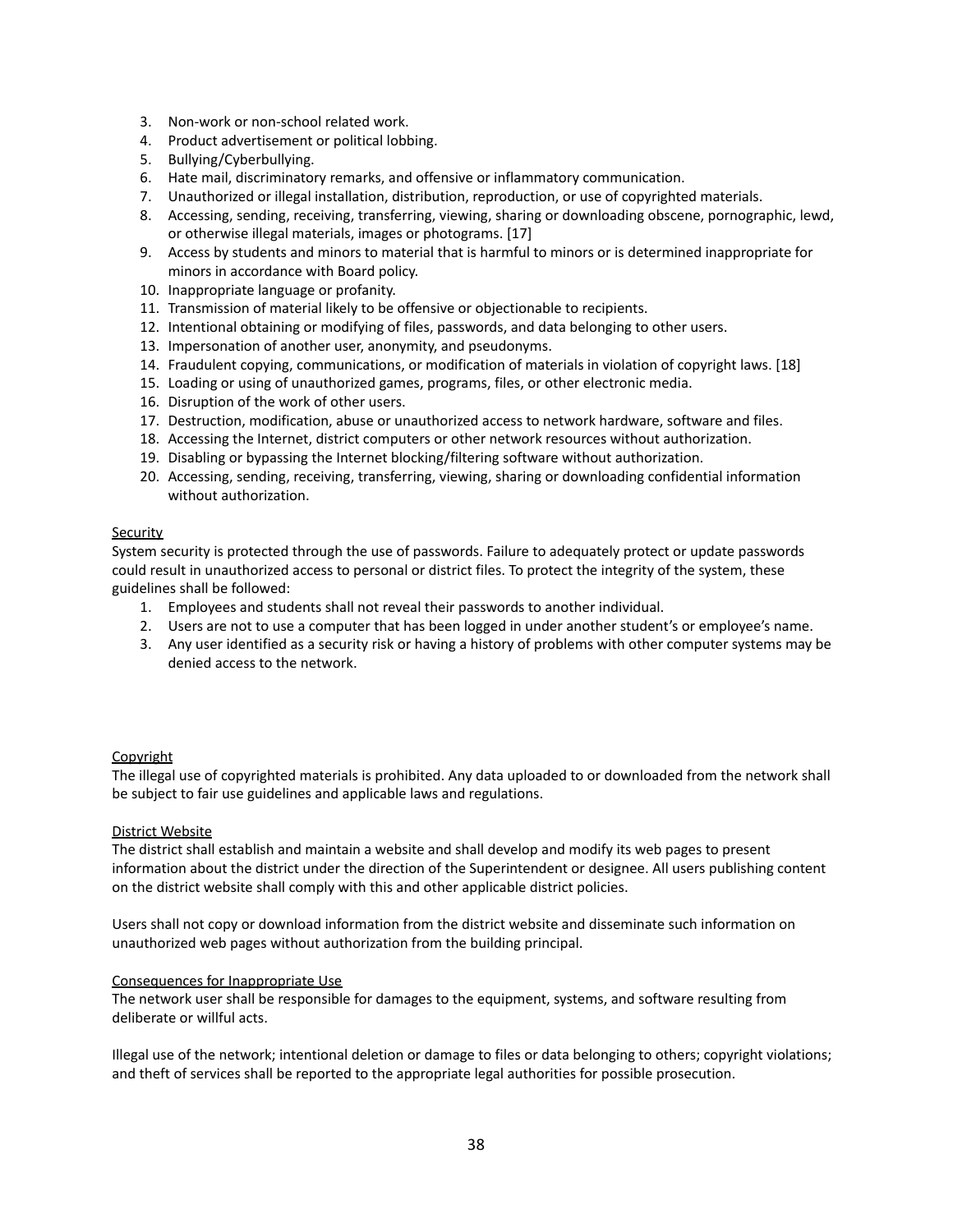General rules for behavior and communications apply when using the Internet, in addition to the stipulations of this policy.

Vandalism shall result in loss of access privileges, disciplinary action, and/or legal proceedings. **Vandalism** is defined as any malicious attempt to harm or destroy data of another user, Internet or other networks; this includes but is not limited to uploading or creating computer viruses.

Failure to comply with this policy or inappropriate use of the Internet, district network or computers shall result in usage restrictions, loss of access privileges, disciplinary action, and/or legal proceedings.



| Section:      | 200 Pupils         |  |
|---------------|--------------------|--|
| Policy Title: | Electronic Devices |  |
| Number:       | 237                |  |
| Adopted:      | August 19, 2004    |  |
| Last Revised: | August 18, 2011    |  |

## **Purpose**

The Board adopts this policy in order to maintain an educational environment that is safe and secure for district students and employees.

## **Definition**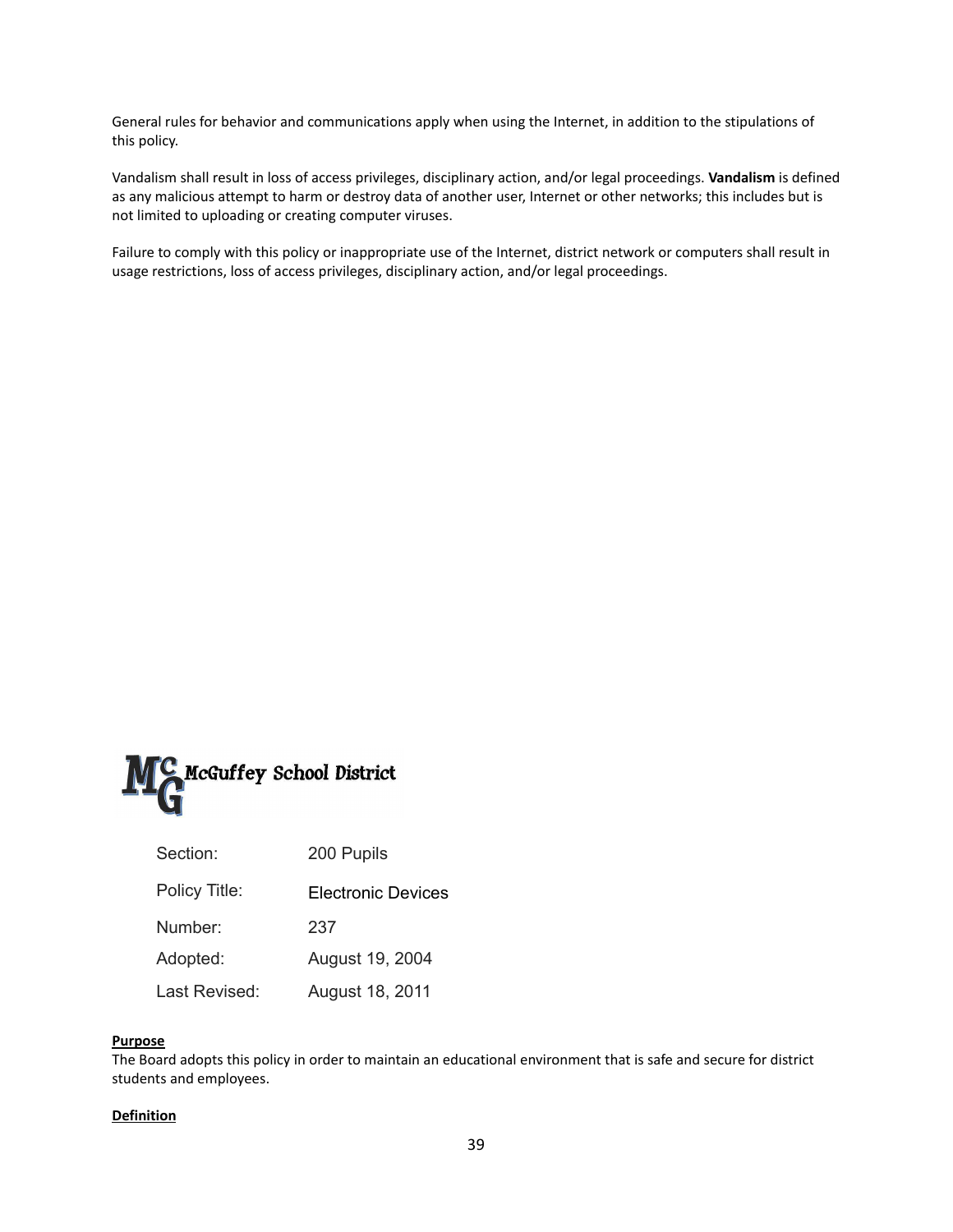**Electronic devices** shall include all devices that can take photographs; record audio or video data; store, transmit or receive messages or images; or provide a wireless, unfiltered connection to the Internet. Examples of these electronic devices include, but shall not be limited to, the following: radios, Walkman's, CD players, iPods, MP3 players, DVD players, handheld game consoles, Personal Digital Assistants (PDAs), cellular telephones, Blackberries, Smartphones, I-Phones, I-Pads, Tablet Personal Computers, electronic readers with unfiltered connection to the Internet, and personal laptop computers, as well as any new technology developed with similar capabilities.

## **Authority**

The Board prohibits **use of** electronic devices by students during the school day in district buildings and on district property.

The Board prohibits **possession of** laser pointers and attachments and telephone paging devices/beepers by students in district buildings; on district property; on district buses and vehicles; and at school-sponsored activities.

The district shall not be liable for the loss, damage or misuse of any electronic device.

### Electronic Images and Photographs

The Board prohibits the taking, storing, disseminating, transferring, viewing, or sharing of obscene, pornographic, lewd, or otherwise illegal images or photographs, whether by electronic data transfer or other means, including, but not limited to, texting and emailing.

Because such violations may constitute a crime under state and/or federal law, the district may report such conduct to state and/or federal law enforcement agencies.

### Off-Campus Activities

This policy shall also apply to student conduct that occurs off school property and would otherwise violate the Student Code of Conduct if any of the following circumstances exist:

- 1. The conduct occurs during the time the student is traveling to and from school or traveling to and from school-sponsored activities, via school district furnished transportation.
- 2. The student is a member of an extracurricular activity and has been notified that particular off-campus conduct could result in exclusion from such activities.
- 3. Student expression or conduct materially and substantially disrupts the operations of the school, or the administration reasonably anticipates that the expression or conduct is likely to materially and substantially disrupt the operations of the school.
- 4. The conduct involves the theft or vandalism of school property.
- 5. The conduct has a direct nexus to attendance at school or a school-sponsored activity, for example, a transaction conducted outside of school pursuant to an agreement made in school that would violate the Student Code of Conduct if conducted in school.
- 6. There is otherwise a nexus between the proximity or timing of the conduct in relation to the student's attendance at school or school-sponsored activities.

#### **Delegation of Responsibility**

The Superintendent or designee shall annually notify students, parents/guardians and employees about the Board's electronic device policy.

The Superintendent or designee shall develop administrative regulations to implement this policy.

## **Guidelines**

Violations of this policy by a student may result in disciplinary action and confiscation of the electronic device. Return of a confiscated device may be delayed as a result of pending investigation or scheduled hearing/meeting. If the electronic device is utilized in violation of the Student Code of Conduct, it may also result in citations and/or charges being filed with a law enforcement agency. Electronic devices that pose a safety hazard will be returned only to a parent/guardian. Electronic devices containing content of an illegal nature will be turned over to the police.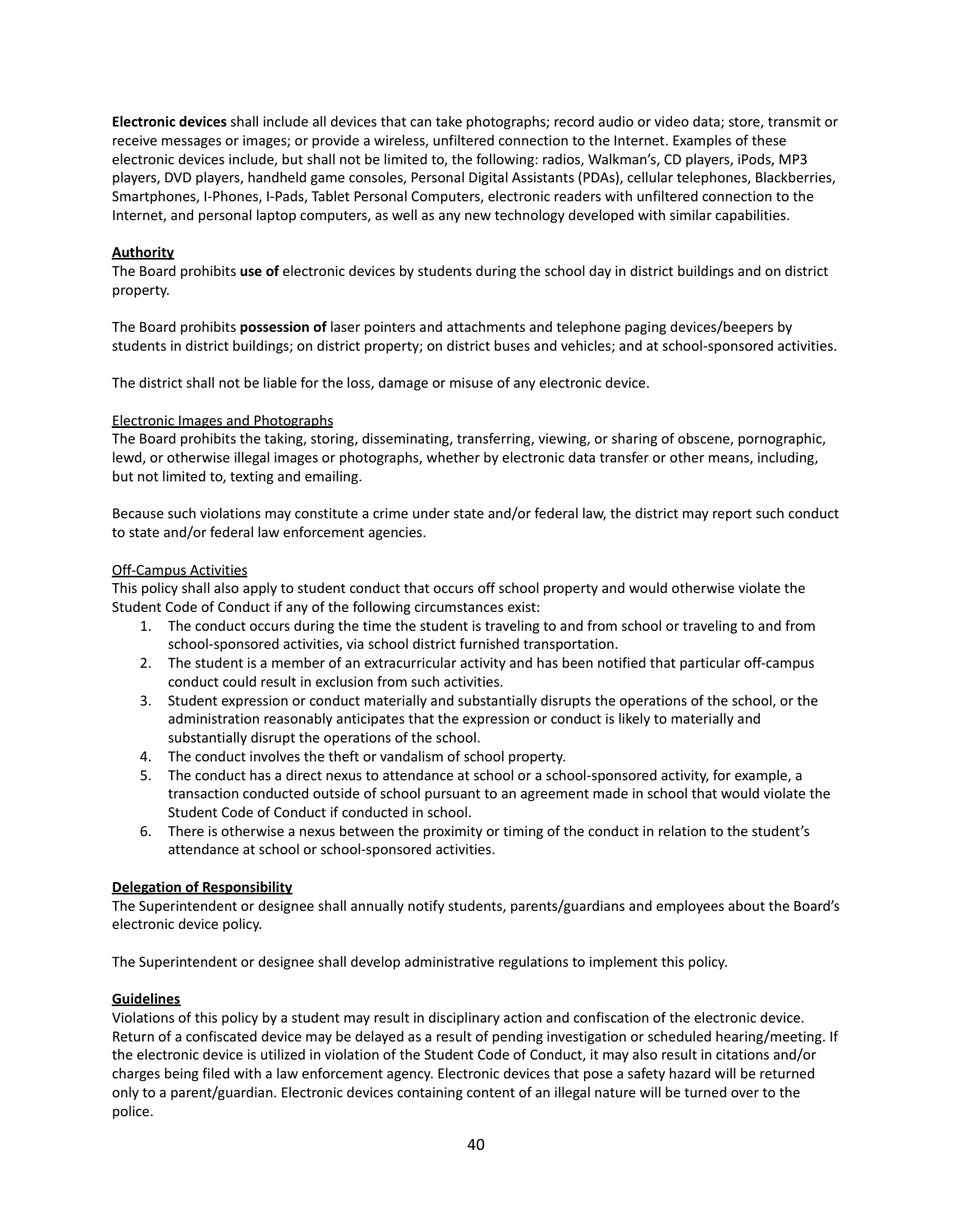The progression of disciplinary actions taken by an administrator for the initial and subsequent violations will be consistent with the Student Code of Conduct.

## **Exceptions**

The administrator may grant approval for possession and use of an electronic device by a student for the following reasons:

- 1. Heath, safety or emergency reasons.
- 2. An individualized education program (IEP) or Section 504/Chapter 15 plan. [8]
- 3. Classroom or instructional-related activities.
- 4. Other reasons determined appropriate by the building administrator.

The building administrator may grant approval for possession and use of a telephone paging device/beeper by a student for the following reasons:

- 1. Student is a member of a volunteer fire company, ambulance or rescue squad.
- 2. Student has a need due to the medical condition of an immediate family member.



## **McGUFFEY SCHOOL DISTRICT**

ELECTRONIC DEVICE REGISTRATION FORM

**Student Name:**  $\blacksquare$ 

**Homeroom**: \_\_\_\_\_\_\_\_\_\_\_

Parent/ Guardian Name:

Please indicate the following information concerning the device: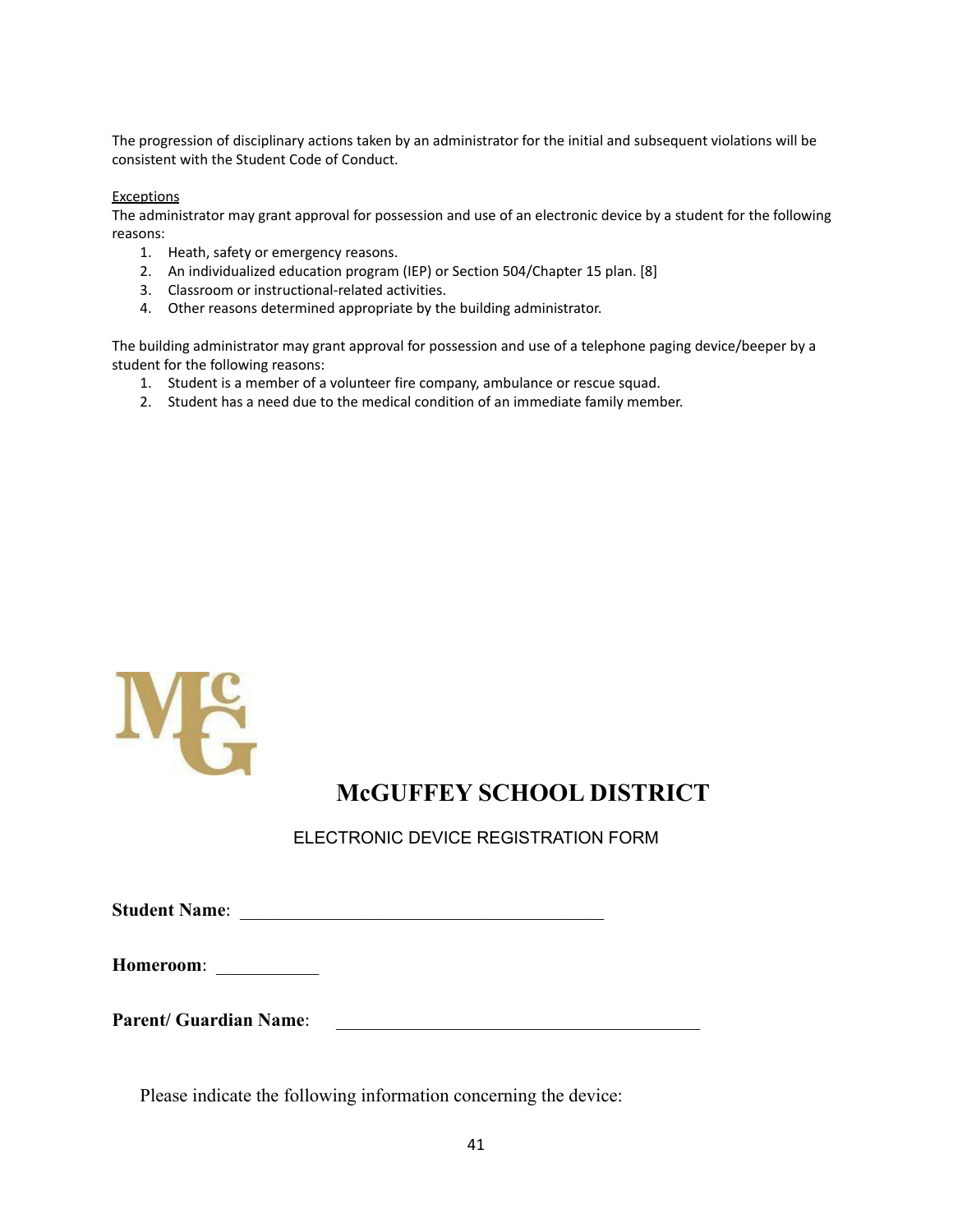| <b>Type of Device</b><br>(iPad, Kindle, Nook, etc.)                                                                         |                                                                              |
|-----------------------------------------------------------------------------------------------------------------------------|------------------------------------------------------------------------------|
| <b>Make</b>                                                                                                                 |                                                                              |
| <b>Model</b>                                                                                                                |                                                                              |
| <b>MAC Address</b><br>The MAC address is located under<br>"Wi-Fi Settings" and follows this<br>sample:<br>00-B0-D0-86-BB-F7 |                                                                              |
| <b>Connection Type</b>                                                                                                      | Wi-Fi Only<br>(3G/4G devices with unfiltered Internet are not<br>permitted.) |

# **Electronic Device Registration Form**

# **STUDENT AND PARENT/GUARDIAN AGREEMENT**

I have read and understand the terms of the Electronic Devices Policy (Policy No. 237, *attached*). "The administrator may grant approval for possession and use of an electronic device by a student for reasons determined appropriate by the building administrator." I understand that violations of this approval agreement may result in disciplinary action.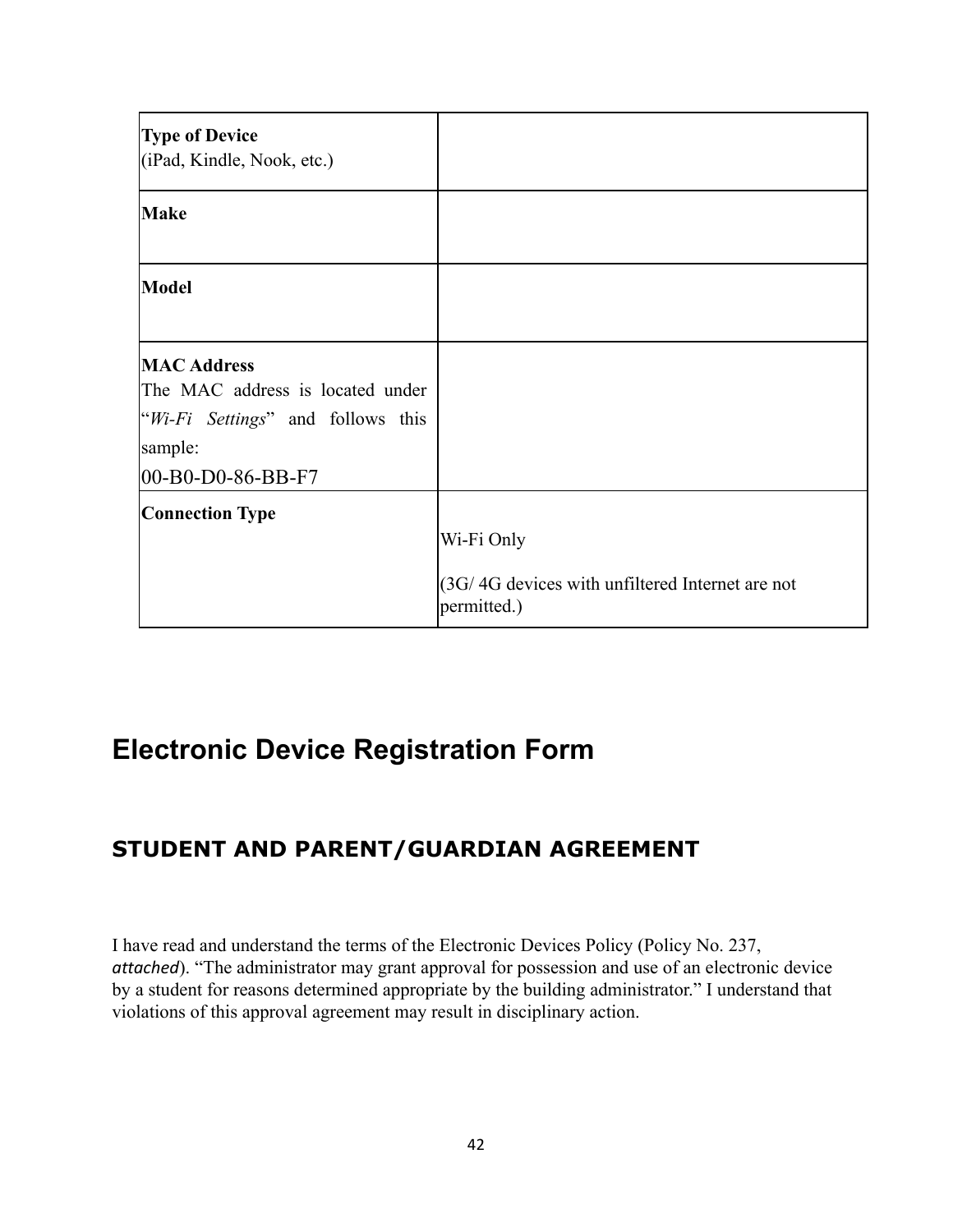I understand I am permitted to use my device for the following reasons: Classroom or instructional-related activities as deemed appropriate by the classroom teacher Transportation to and from school Study hall and homeroom

**Student's Signature**: \_\_\_\_\_\_\_\_\_\_\_\_\_\_\_\_\_\_\_\_\_\_\_\_\_\_\_\_\_\_\_\_\_\_\_\_\_\_\_\_\_\_\_\_

Date:

As the parent of legal guardian of the above student, I have read, understand, and agree that my child shall comply with the terms of the school district's Electronic Devices Policy (Policy No. 237, *attached*) agreement.

| <b>Parent/ Guardian Signature:</b> |
|------------------------------------|
|------------------------------------|

**Date**:

*(Completed by building administrator)*

**Administrator Signature**: \_\_\_\_\_\_\_\_\_\_\_\_\_\_\_\_\_\_\_\_\_\_\_\_\_\_\_\_\_\_\_\_\_\_\_\_\_\_\_

**Approval Date**: \_\_\_\_\_\_\_\_\_\_\_\_\_\_\_\_\_

**Parents/guardians are asked to thoroughly read this handbook with their child. Please complete and sign this form and ask your son/daughter to return it to the homeroom teacher.**



| Section:      | 900 Community               |  |
|---------------|-----------------------------|--|
| Policy Title: | Parental/Family Involvement |  |
| Number:       | 917                         |  |
| Adopted:      | May 19, 2005                |  |
| Last Revised: | June 22, 2006               |  |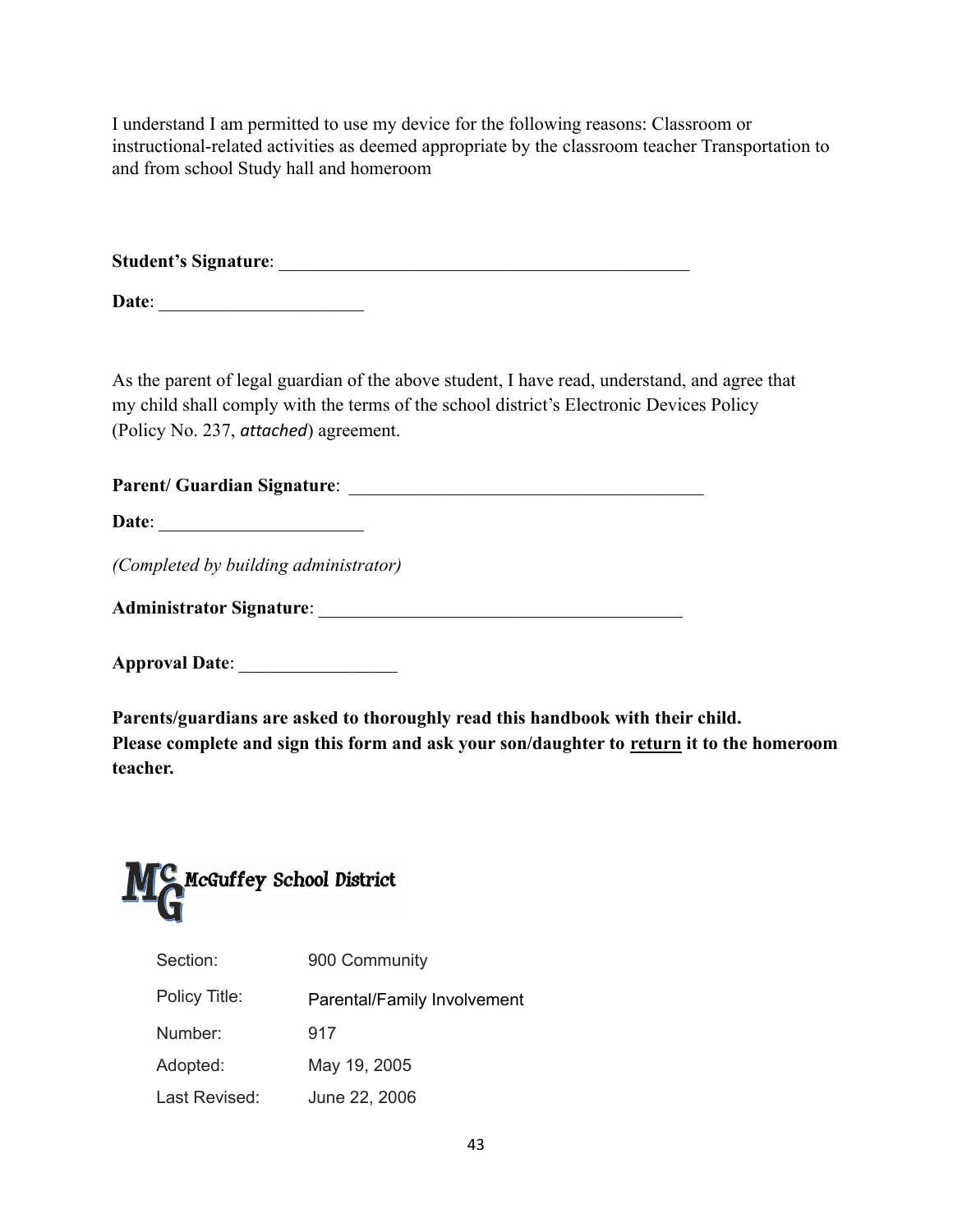## **Purpose**

The Board recognizes the vital role parents/guardians and family play in the education and welfare of their children. In accordance with its strategic plan, the district is committed to the idea that all students can learn and that families share a commitment to the educational success of their children. All programs will be planned and implemented with meaningful parental partnerships and community involvement.

### **Definition**

**Parental and family involvement** shall be defined as an outgoing process that assists parents/guardians and families, promotes clear two-way dialogue between home and school, and supports parents/guardians as leaders and decision-makers concerning the education of their children.

## **Authority**

The Board recognizes that the responsibility for each child's education is shared by the school and the family. It acknowledges that schools and families must work as cooperative partners to effectively educate all students. The Board will support the development, implementation, and evaluation of a parental and family involvement program.

### **Guidelines**

Parents/Guardians realize the strengths and weaknesses of their children; therefore, the schools will communicate with them and seek their input throughout the school year.

The parental/family involvement program may include but is not limited to the following:

- 1. Support for parents/guardians as school leaders and decision-makers in an advisory capacity.
- 2. Secure Title I parents/guardians to serve on an ongoing Federal Advisory Council for the purpose of providing input into the development of the Title I planning process.
- 3. Promote clear two-way communication between the parents/guardians and the school utilizing the district web site, as well as written communication about student progress, school programs, curricula, and the academic standards.
- 4. Provide community resources to strengthen student learning, family practices, and district programs.
- 5. Conduct annual surveys and meetings with parents/guardians, community members, and district personnel to evaluate the plan and to make revisions as needed.
- 6. Create a district environment that welcomes parents/guardians, family and other community members.
- 7. Assist in developing an effective partnership by providing workshops and resources to parents/guardians, family, and district personnel.



| Section:      | 900 Community                                                    |
|---------------|------------------------------------------------------------------|
| Policy Title: | Title I Parent/Family Involvement - Claysville Elementary School |
| Number:       | 918                                                              |
| Adopted:      | May 18, 2006                                                     |
| Last Revised: | April 18, 2019                                                   |
|               |                                                                  |

## **Purpose**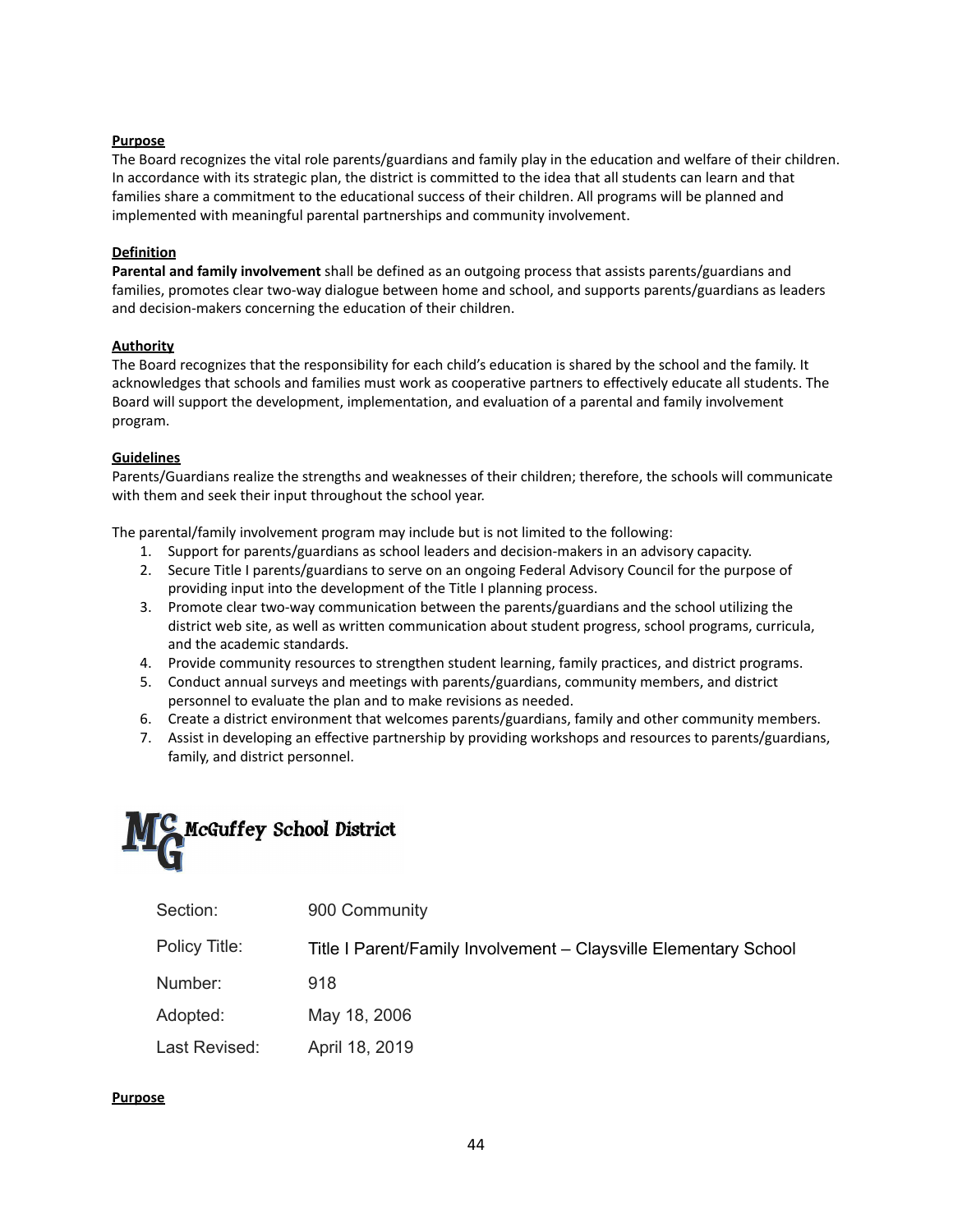The Board recognizes that parent and family engagement contributes to the achievement of academic standards by students participating in Title I programs. The Board views the education of students as a cooperative effort among the school, parents and family members, and community.

In accordance with its Comprehensive Plan, the District is committed to the idea that all students will learn and that families will share a commitment to the educational success of their children. All programs will be planned and implemented with meaningful parent and community engagement.

## **Definition**

**Title I Parent and Family Engagement** shall be defined as an ongoing process that assists parents/guardians and families, promotes clear two-way dialogue between home and school, and supports parents as leaders and decision-makers concerning the education of their children.

## **Authority**

In compliance with federal law, the McGuffey School District and parents/guardians of students participating in Title I programs shall jointly develop and agree upon a written parental engagement plan. When developing and implementing this policy through support from the Superintendent or her designee, the district shall:

- 1. Involve parents/guardians in the joint development of the district's overall Title I plan (Title I Application) and the process of school review and improvement. This shall be accomplished through the Federal Programs Advisory Council meetings.
- 2. Provide the coordination, technical assistance, and other support necessary through the district's Superintendent or designee to assist Claysville Elementary School in planning and implementing effective parental/family engagement activities to improve student academic achievement and school performance.
- 3. Develop activities that promote the schools' and families' capacity for strong parental/family engagement that meets the needs of the parent and family members in assisting them with the education of their children including engagement with personnel and teachers.
- 4. Coordinate and integrate parent/family engagement strategies with appropriate programs, as provided by law.
- 5. Involve parents/guardians in an annual evaluation of the content and effectiveness of the Title I program and its plan in improving the academic quality of schools served under Title I. This shall be accomplished through an annual parent/guardian survey and input provided by participants in the district's Federal Program Advisory Council meetings.
- 6. Identify barriers to participation of parents/guardians of migratory children, children who are economically disadvantaged, are disabled, have limited English proficiency, have limited literacy, or are of any racial and ethnic minority through annual surveys.
- 7. Use findings of annual evaluations to design strategies for more effective evidence based parental/family engagement and revise, if necessary, the parent and family engagement policy.
- 8. Involve parents/guardians in the activities of schools serviced under Title I through Title I Parent/Family engagement events, workshops, parent/guardian Title I Parent Committee meetings, and ongoing communication from the Title I Program.

The Superintendent or designee shall ensure the development and implementation of the family engagement plan, which shall be incorporated into the district's Title I plan to be evaluated annually, with parent/family input and made available to parents/guardians.

## **Delegation of Responsibility**

The Superintendent or designee shall ensure that the district's Title I Parent and Family Engagement policy, plan and programs comply with the requirements of federal law.

The building principal or his/her designee shall provide to parents/guardians of students participating in Title I programs:

- 1. An explanation of the reasons supporting their child's selection for the program.
- 2. A set of objectives to be addressed.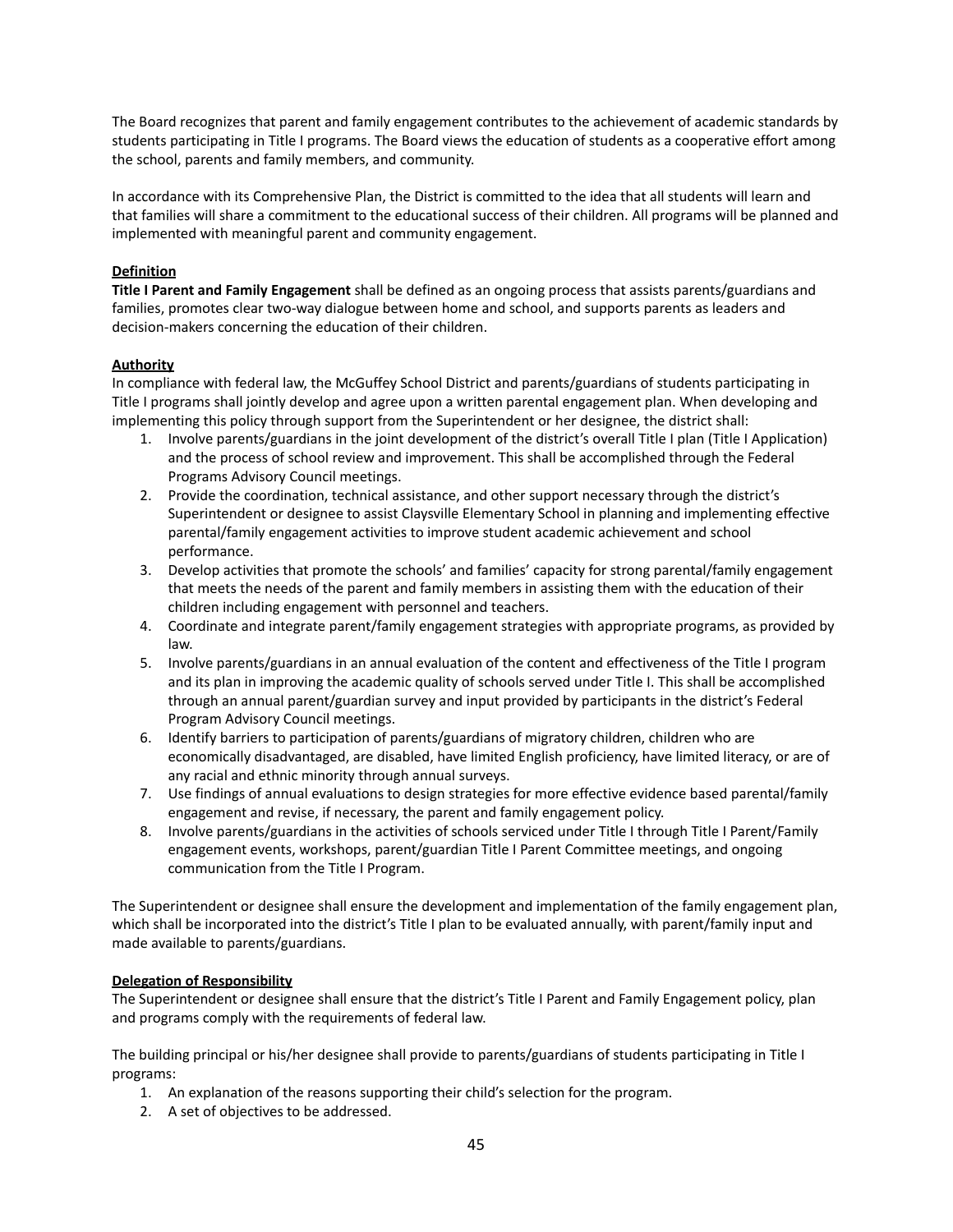3. A description of the services to be provided.

The Superintendent of designee shall ensure that information and reports provided to parents/guardians are in an understandable and uniform format and in a language the parents/guardians can understand.

## **Guidelines**

An annual meeting of parents/guardians of participating Title I students shall be held to explain the goals and purposes of the Title I program. Parents/Guardians shall be given the opportunity to participate in the design, development, operation, and evaluation of the program. Parents/Guardians shall be encouraged to participate in planning activities, to offer suggestions, and to ask questions regarding policies and programs.

In addition to the required annual meeting, a minimum of two additional parent/guardian meetings shall be held at various times of the day and evening. At these meetings, parents/guardians shall be provided with:

- 1. Information about programs provided and requirements under Title I.
- 2. A description and explanation of the curriculum in use, the forms of academic assessment used to measure student progress, and the proficiency levels students are expected to meet.
- 3. Opportunities to formulate suggestions and to participate, as appropriate, in decisions relating to the education of their children.
- 4. Opportunities to submit parent/guardian comments about the program to the district level.

Opportunities shall be provided for parents/guardians to meet with the classroom and Title I teachers to discuss their child's progress.

Parents/Guardians will be provided with guidance as to how they can assist at home in the education of their child.

Title I funds shall be used to carry out activities and strategies consistent with the LEA's parent/family engagement policy, including not less than one of the following:

- 1. Providing professional development for school personnel regarding parent and family engagement strategies, which may be provided jointly to teachers, principals, other school leaders, specialized instructional support personnel, paraprofessionals, and parents and family members.
- 2. Supporting programs that reach parents and family at home, in the community, and at school.
- 3. Disseminating information on best practices focused on parent and family engagement, especially best practices for increasing the engagement of economically disadvantaged parents and family members.

The school will provide reasonable and necessary expenses associated with parent engagement activities, including transportation, childcare, and home visits to enable parents of participating Title I children to participate in school-related meetings and workshops.

The school will provide resource materials for parent meetings, workshops, conferences and take-home learning activities.

The school will provide parents of participating Title I children with information on best practices to help parents work with their child to improve their child's achievement. This will be accomplished through the use of workshops, conferences, and a parent resource room.

The school will provide information related to school and parent programs, written in a parent friendly format, to parents of participating Title I children through building newsletters, district website and social medial.

## School-Parental Compact

Claysville Elementary shall jointly develop with parents/guardians of students served in the program a School-Parent Compact outlining the manner in which parents/guardians, school staff, and students share responsibility for improved student achievement in meeting academic standards. The compact shall: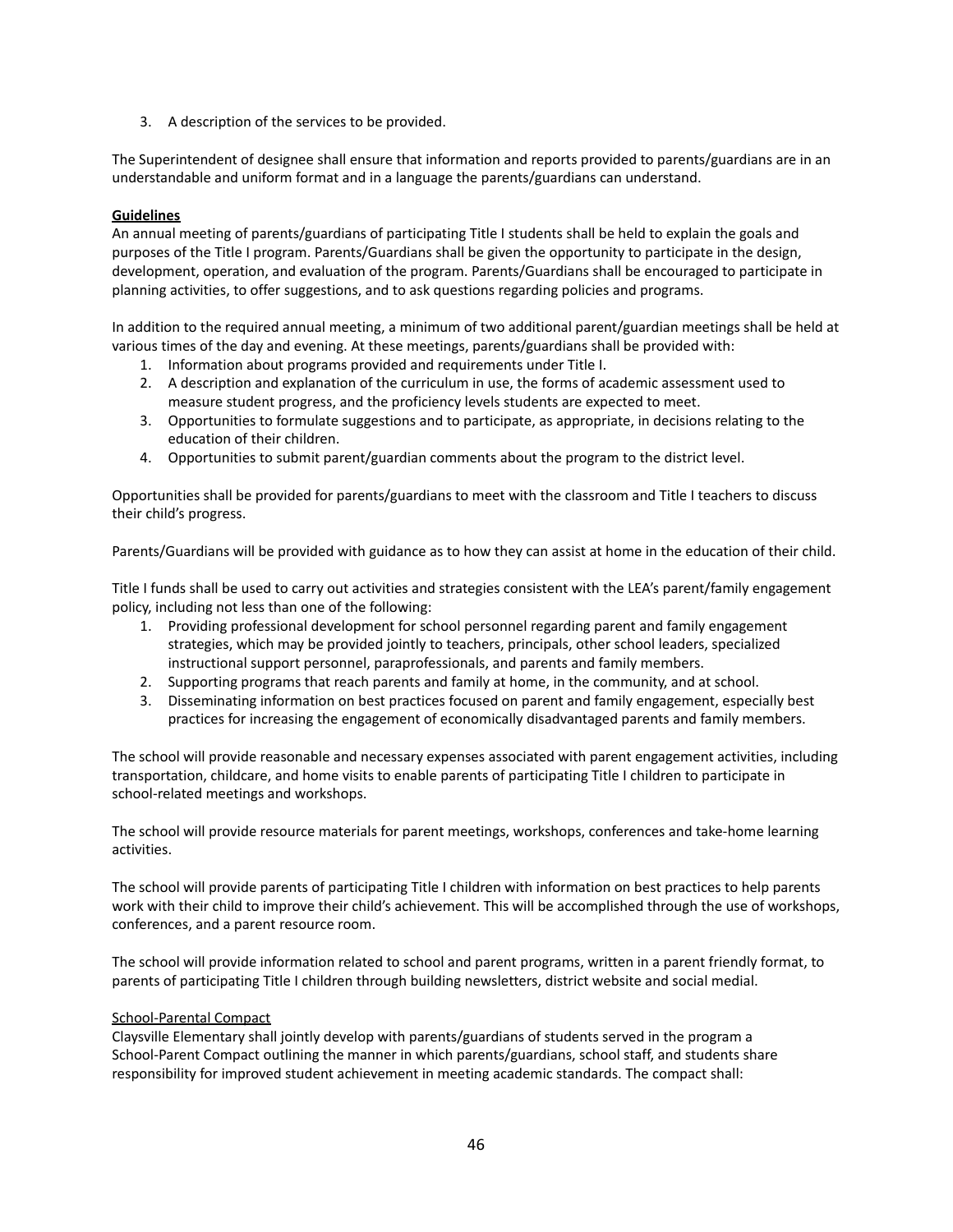- 1. Describe the school's responsibility to provide high-quality curriculum and instruction in a supportive and effective learning environment, enabling students in the Title I program to meet the district's academic standards.
- 2. Indicate the ways in which parents/guardians will be responsible for supporting their children's learning, such as monitoring attendance and homework completion, and television watching; volunteering in the classroom; and participating, as appropriate, in decisions related to their child's education and positive use of co-curricular time.
- 3. Address the importance of parent-teacher communication on an ongoing basis through, at minimum, parent-teacher conferences, frequent reports to parents/guardians, and reasonable access to staff.



| Section:      | 900 Community                                             |
|---------------|-----------------------------------------------------------|
| Policy Title: | Title I Parent/Family Involvement - Joe Walker Elementary |
| Number:       | 918.1                                                     |
| Adopted:      | July 19, 2012                                             |
| Last Revised: | April 18, 2019                                            |

## **Purpose**

The Board recognizes that parent and family engagement contributes to the achievement of academic standards by students participating in Title I programs. The Board views the education of students as a cooperative effort among the school, parents and family members, and community.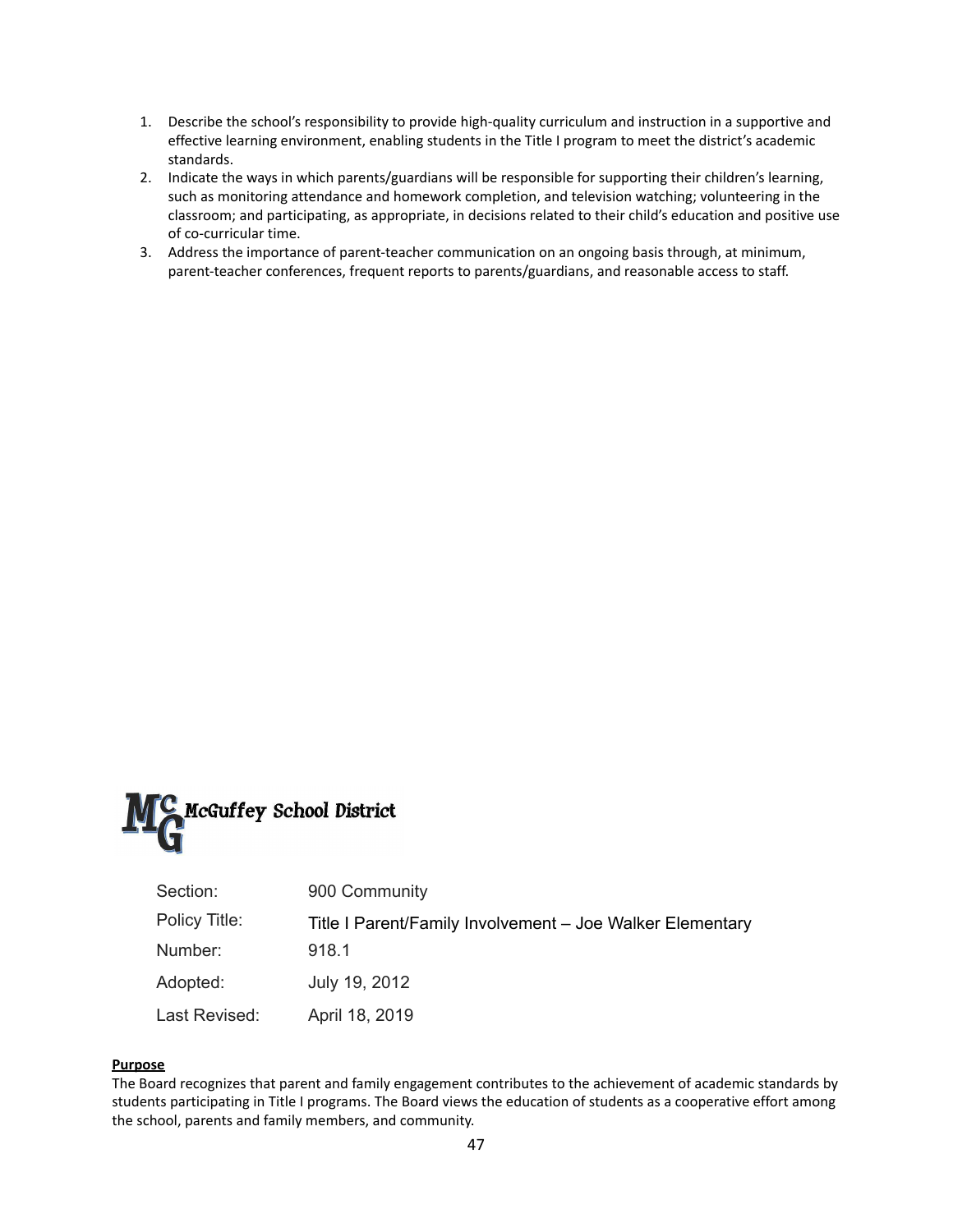In accordance with its Comprehensive Plan, the District is committed to the ideas that all students will learn and that families will share a commitment to the educational success of their children. All programs will be planned and implemented with meaningful parent and community engagement.

## **Definition**

**Title I Parent and Family Engagement** shall be defined as an ongoing process that assists parents/guardians and families, promotes clear two-way dialogue between home and school, and supports parents as leaders and decision-makers concerning the education of their children.

## **Authority**

In compliance with federal law, the McGuffey School District and parents/guardians of students participating in Title I programs shall jointly develop and agree upon a written parental engagement plan. When developing and implementing this policy through support from the Superintendent or her designee, the district shall:

- 1. Involve parents/guardians in the joint development of the district's overall Title I plan (Title I Application) and the process of school review and improvement. This shall be accomplished through the Federal Programs Advisory Council meetings.
- 2. Provide the coordination, technical assistance, and other support necessary through the district's Superintendent or designee to assist Joe Walker Elementary School in planning and implementing effective parental/family engagement activities to improve student academic achievement and school performance.
- 3. Develop activities that promote the schools' and families' capacity for strong parental/family engagement that meets the needs of the parent and family members in assisting them with the education of their children including engagement with personnel and teachers.
- 4. Coordinate and integrate parent/family engagement strategies with appropriate programs, as provided by law.
- 5. Involve parents/guardians in an annual evaluation of the content and effectiveness of the Title I program and its plan in improving the academic quality of schools served under Title I. this shall be accomplished through an annual parent/guardian survey and input provided by participants in the district's Federal Program Advisory Council meetings.
- 6. Identify barriers to participation by parents/guardians of migratory children, children who are economically disadvantaged, are disabled, have limited English proficiency, have limited literacy, or are of any racial and ethnic minority through annual surveys.
- 7. Use findings of annual evaluations to design strategies for more effective evidence based parental/family engagement and revise, if necessary, the parent and family engagement policy
- 8. Involve parents/guardians in the activities of schools served under Title I through Title I Parent/Family engagement events, workshops, parent/guardian Title I Parent Committee meetings, and ongoing communication from the Title I program.

The Superintendent or designee shall ensure the development and implementation of the family engagement plan, which shall be incorporated into the district's Title I plan to be evaluated annually, with parent/family input and made available to parents/guardians.

## **Delegation of Responsibility**

The Superintendent or designee shall ensure that the district's Title I Parent and Family Engagement policy, plan and programs comply with the requirements of federal law.

The building principal and his/her designee shall provide to the parents/guardians of students participating in Title I programs:

- 1. An explanation of the reasons supporting their child's selection of the program.
- 2. A set of objectives to be addressed.
- 3. A description of the services to be provided.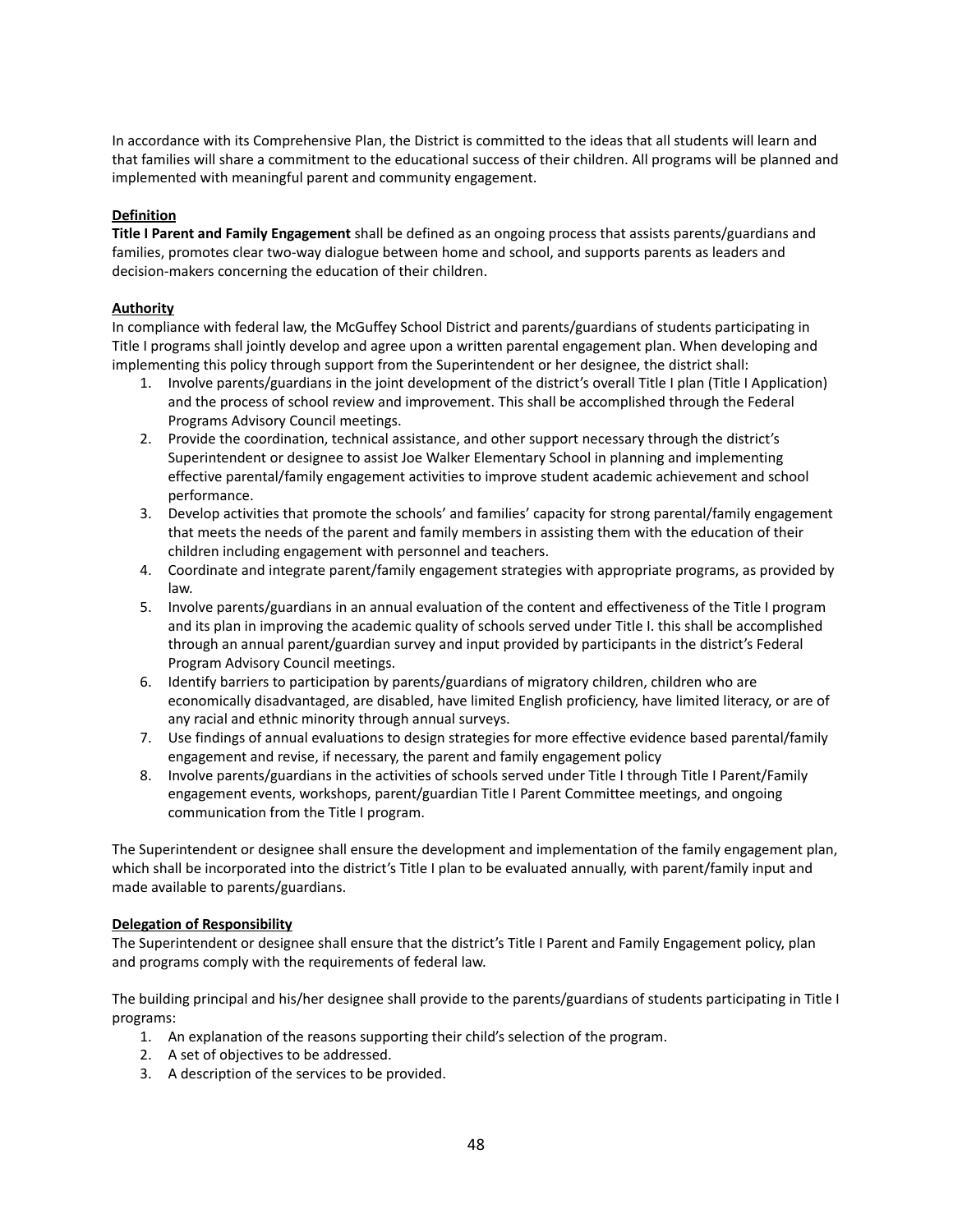The Superintendent or designee shall ensure that information and reports provided to parents/guardians are in an understandable and uniform format and in a language the parents/guardians can understand.

## **Guidelines**

An annual meeting of parents/guardians of participating Title I students shall be held to explain the goals and purposes of the Title I program. Parents/Guardians shall be given the opportunity to participate in the design, development, operation, and evaluation of the program. Parents/Guardians shall be encouraged to participate in planning activities, to offer suggestions, and to ask questions regarding policies and programs.

In addition to the required annual meeting, a minimum of two additional parent/guardian meetings shall be held at various times of the day and evening. At these meetings, parents/guardians shall be provided with:

- 1. Information about programs provided and requirements under Title I.
- 2. A description and explanation of the curriculum in use, the forms of academic assessment used to measure student progress, and the proficiency levels students are expected to meet.
- 3. Opportunities to formulate suggestions and to participate, as appropriate, in decisions relating to the education of their children.
- 4. Opportunities to submit parent/guardian comments about the program to the district level.

Opportunities shall be provided for parents/guardians to meet with the classroom and Title I teachers to discuss their child's progress.

Parents/Guardians will be provided with guidance as to how they can assist at home in the education of their child.

Title I funds shall be used to carry out activities and strategies consistent with the LEA's parent/family engagement policy, including not less than one of the following:

- 1. Providing professional development for school personnel regarding parent and family engagement strategies, which may be provided jointly to teachers, principals, other school leaders, specialized instructional support personnel, paraprofessionals, and parents and family members.
- 2. Supporting programs that reach parents and family at home, in the community, and at school.
- 3. Disseminating information on best practices focused on parent and family engagement, especially best practices for increasing the engagement of economically disadvantaged parents and family members.

The school will provide reasonable and necessary expenses and associated with parent engagement activities, including transportation, childcare, and home visits to enable parents of participating Title I children to participate in school-related meetings and workshops.

The school will provide resource materials for parent meetings, workshops, conferences, and take-home learning activities.

The school will provide parents of participating Title I children with information on best practices to help parents work with their child to improve their child's achievement. This will be accomplished through the use of workshops, conferences, and a parent resource room.

The school will provide information related to school and parent programs, written in a parent friendly format, to participating Title I children through building newsletters, district website and social media.

## School-Parental Compact

Joe Walker Elementary shall jointly develop with parents/guardians of students served in the program a School-Parent Compact outlining the manner in which parents/guardians, school staff, and students share responsibility for improved student achievement in meeting academic standards. The compact shall:

1. Describe the school's responsibility to provide high-quality curriculum and instruction in a supportive and effective learning environment, enabling students in the Title I program to meet the district's academic standards.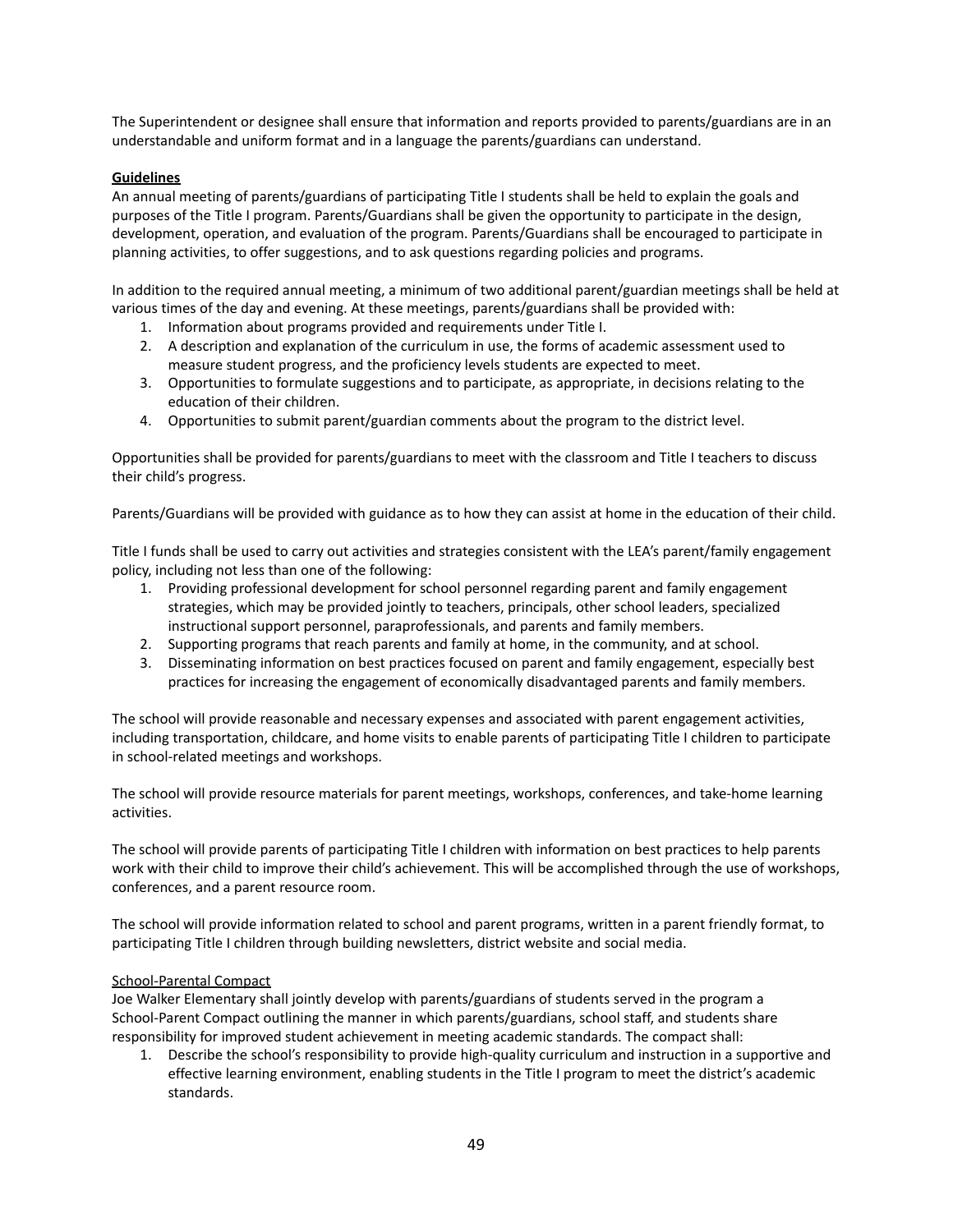- 2. Indicate the ways in which parents/guardians will be responsible for supporting their children's learning such as monitoring attendance and homework completion, and television watching; volunteering in the classroom; and participating, as appropriate, in decisions related to their child's education and positive use of co-curricular time.
- 3. Address the importance of parent-teacher communication on an outgoing basis through, at minimum, parent-teacher conferences, frequent reports to parents/guardians, and reasonable access to staff.

## **McGUFFEY SCHOOL DISTRICT CHILD FIND AND ANNUAL NOTICE TO PARENTS (CFR 300.125)**

#### **SERVICES FOR PROTECTED HADICAPPED STUDENTS**

In compliance with state and federal law, the McGuffey School District will provide to each protected handicapped student without discrimination or cost to the student or family, those related aids, services or accommodations which are needed to provide equal opportunity to participate in and obtain the benefits of the school program and extracurricular activities to the maximum extent appropriate to the student's abilities. In order to qualify as a protected handicapped student; the child must be of school age with a physical or mental disability, which substantially limits or prohibits participation in or access to an aspect of the school program.

These services and protections for "protected handicapped students" are distinct from those applicable to all eligible or exceptional students enrolled (or seeking enrollment) in special education programs.

For further information on the evaluation procedures and provisions of services to protected handicapped students or eligible students, contact the Supervisor of Special Education at 724.663.5364 throughout the school year.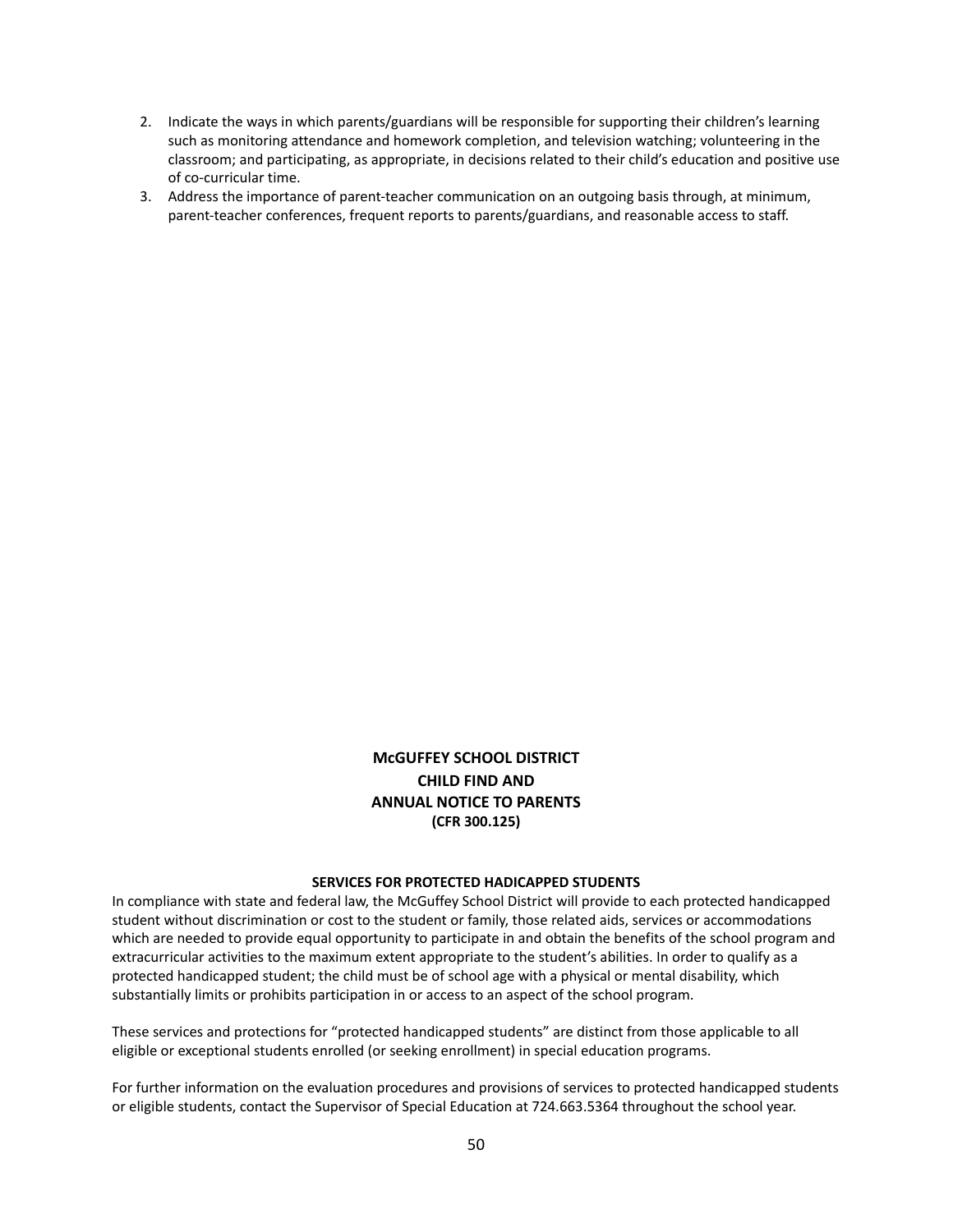## **NOTICE OF SPECIAL EDUCATION SERVICES AND PROGRAMS** Child Find McGuffey School District Special Services Office PO Box 421, 119 Main Street Claysville, PA 15323 Phone: 724.663.5364 Fax: 724.663.3696

Each school district, along with other public agencies in the Commonwealth, must establish and implement procedures to identify, locate and evaluate all children who need special education programs and services because of the child's disability. This notice is to help find these children, offer assistance to parents and describe the parent's rights with regard to confidentiality of information that will be obtained during the process. Each school district shall also conduct awareness activities to inform the public of gifted education services and programs and the manner by which to request these services and programs.

The content of this notice has been written in English. If a person does not understand any of this notice, he or she should contact the school district and request an explanation.

#### **IDENTIFICATION ACTIVITY**

Child Find refers to activities undertaken by public education agencies to identify, locate, and evaluate children residing in the State, including children attending private schools, who are suspected of having disabilities, regardless of the severity of their disability, and determine the child's need for special education and related services. The purpose is to locate these children so that a free appropriate public education (FAPE) can be made available. The types of disabilities, that if found to cause a child to need services are: Autism, deaf-blindness, deafness, emotional disturbance, hearing impairment, mental retardation, multiple disabilities, orthopedic impairment, other health impairment due to chronic or acute health problems, specific learning disabilities (speech or language), traumatic brain injury and visual impairment including blindness, in the case of a child that is of preschool age developmental delay. Screening activities are also conducted to determine student need for gifted support services.

The McGuffey School district provide educational services for all eligible students either through district-operated classes, contracts with Intermediate Unit #1, or Approved Private Schools. Classes providing Learning Support, Life-Skills Support, Emotional Support, Physical Support, Multiple Disabilities Support, and Autistic Support are available for students at beginning school age through age 21, if necessary. Additional services include hearing, vision, and speech and language support. Students found to meet eligibility criteria as "mentally gifted" may receive services through district's Gifted Support programs.

Each school district is required to annually provide notice describing the identification activities and the procedures followed to ensure confidentiality of personally identifiable information. This notice is intended to meet this requirement.

Identification activities are performed to find a child who is suspected as having a disability that would interfere with his or her learning unless special education programs and services are made available. Children suspected of being "mentally gifted" who need specially designed instruction not ordinarily provided in the regular education program also go through screening activities. The activities include: review of group data, conduct hearing and vision screening, assessment of student's academic functioning, observation of the student displaying difficulty in behavior and determining the student's response to attempted remediation. Input from parents is also an information source for identification. After a child is identified as a suspected child with a disability, he or she is evaluated, but is not evaluated before parents give permission for their child to be evaluated.

The school district will follow procedures outlined in the special education regulations (Chapter 14) for determining eligibility and need for special education services. Chapter 16 regulations will be followed to determine eligibility and need for Gifted Support services.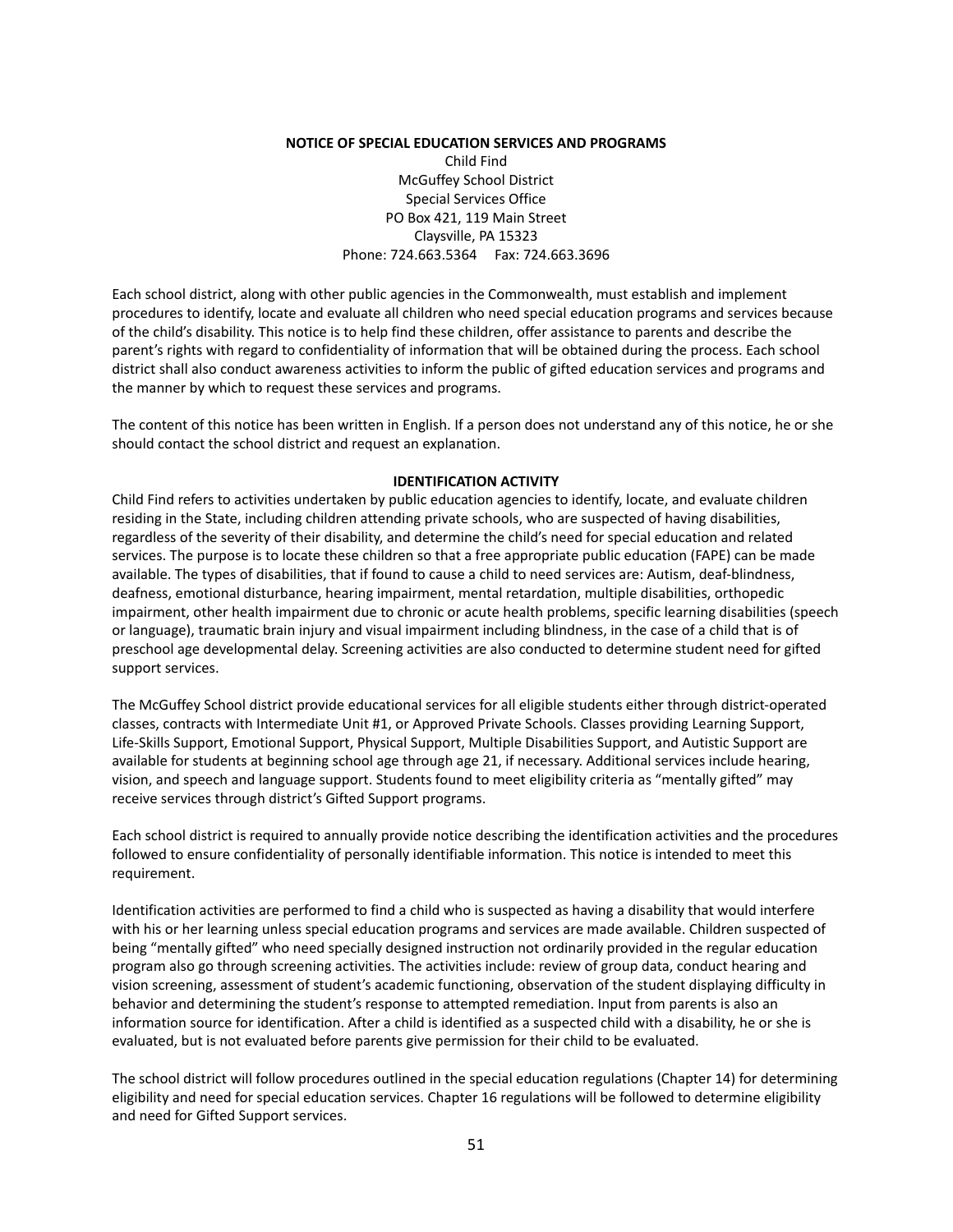### **CONFIDENTIALITY (CFR 300.127 AND 300.624)**

If after screening, a disability is suspected, upon your permission, your child will be evaluated. Written records of the results are called an education record, which are directly related to your child and are maintained by the school districts. These records are personally identifiable to your child. Personally, identifiable information includes the child's name, the name of the child's parents or other family member, the address of the child or their family, a personal identifier such as social security number, a list of characteristics that would make the child's identity easily traceable or other information that would make the child's identity easily traceable.

The school district will gather information regarding your child's physical, mental, emotional and health functioning through testing and assessment, observation of your child, as well as through review of any records made available to the school district through your physician and other providers of services such as day care agencies.

The school district protects the confidentiality of personally identifiable information by one school official being responsible for ensuring the confidentiality of the records, training being provided to all persons using the information, and maintaining for public inspection a current list of employee's names and positions who may have access to the information. The school district will inform you when this information is no longer needed to provide educational services to your child and will destroy the information at designated intervals, except general information such as your child's name, address, phone number, grades, attendance record and classes attended, grade level completed, may be maintained without time limitation.

As the parent of the child you have a number of rights regarding the confidentiality of your child's records. The right to inspect and review any education records related to your child are collected, maintained, or used by the school district. The school district will comply with a request for you to review the records without unnecessary delay before any meetings regarding planning for your child's special education program (called an IEP meeting). Should you and your school district disagree about your child's special education supports and services and a due process hearing is requested, the school district will furnish you with the opportunity to inspect and review your child's records, within days.

You have the right to an explanation and interpretations of the records, to be provided copies of the records if failure to provide the copies would effectively prevent you from exercising your right to inspect and review the records, and the right to have a representative inspect and review the records. This review is conducted with the assistance of an appropriate school district staff member.

Upon your request, the school district will provide you a list of the types and location of education records collected, maintained, or used by the agency. Additionally, the school district will charge a fee for copies of records made in response to your request except, it will not charge a fee if doing so will prevent you from inspecting and reviewing your child's records. A current list of reasonable fees relative to records request is available in the district's central office. The district will not charge a fee to search or retrieve information.

You have the right to request in writing the amendment of your child's education records that you believe are inaccurate or misleading, or violate the privacy or other nights of your child. The school district will decide whether to amend the records within 45 school days of receipt of your request. If the school district refuses to amend the records you will be notified of the refusal and your right to a hearing. You will be given at that time, additional information regarding the hearing procedures. Upon written request, the district will schedule and provide written notice of the hearing to challenge information in your child's education files.

Parent consent is required before personally identifiable information contained in your child's education records is disclosed to anyone other than officials of the school district collecting or using the information for purposes of identification of your child, locating your child and evaluating your child or for any other purpose of making available a free appropriate public education to your child. A school official has a legitimate educational interest if the official needs to review an education record in order to fulfil his or her professional responsibility. Additionally,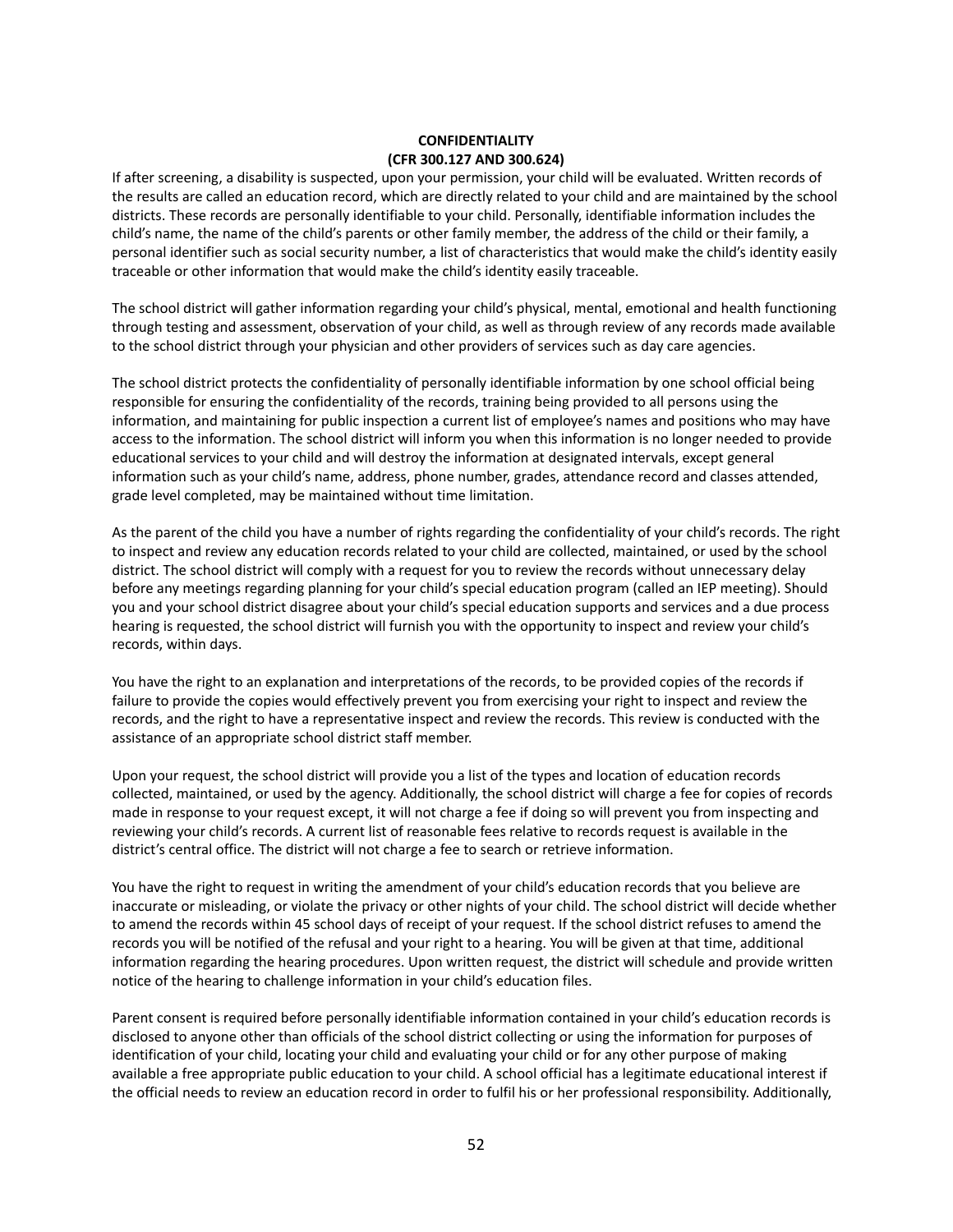the school district, upon request, discloses records without consent to officials of another school district in which your child seeks or intends to enroll.

In accordance with 34 CFR § 300.624, please be advised of the following retention/destruction schedule for the Pennsylvania Alternate System of Assessment (PASA), Pennsylvania System of School Assessment (PSSA), and Keystone Exam related materials:

- PSSA, Keystone Exam, and PASA test booklets will be destroyed one year after student reports are delivered for the administration associated with the test booklets.
- PSSA and Keystone Exam answer booklets and PASA media recordings will be destroyed three years after completion of the assessment.

A parent may file a written complaint with the Pennsylvania Department of Education at the address below alleging that the rights described in this notice were not provided.

### **Pennsylvania Department of Education**

Bureau of Special Education Division of Compliance 333 Market Street Harrisburg, PA 17126-0333

The Department of Education will investigate the matter, issue a report of findings and necessary corrective action within 60 days. The Department will take necessary action to ensure compliance is achieved. Complaints alleging failures of the school district with regard to confidentiality of personally identifiable information may also be filed with:

## **Family Policy Compliance Office**

U.S. Department of Education 400 Maryland Avenue SW Washington, DC 20202-4605

The McGuffey School District will provide ongoing screening services. If you wish to learn more, have questions or believe your child may need to be identified please contact:

## **Supervisor of Special Education 724.663.5364 Office**

## **EALRY INTERVENTION IDENTIFICATION**

In Pennsylvania, a child between three years of age and the school district's age to begin school who has a developmental delay or one or more of the physical or mental conditions listed above, will be identified as an "eligible young child". The parents of these children have the same rights described above.

The Pennsylvania Department of Education is responsible for providing programs and services to eligible young children under Act 212 of 1990, the Early Intervention Services System Act. Screening for preschool children is available through the Child Alert Program operated by Intermediate Unit #1. To schedule an appointment for screening call Barbara Rothermel at 724.747.8476. For additional information, contact the Supervisor of Special Education at 724.63.5364.

## **POTENTIAL INDICATORS OF WEAKNESSES IN THE DEVELOPMENTAL DOMAIN AREAS AND OTHER RISK FACTORS THAT COULD INDICATE A DISABILITY**

Requirement of Section 14.212(b)

A developmental delay is determined by the results of a developmental evaluation. The results of one or more domain areas (adaptive, personal-social, communication, motor or cognitive) have to show at least a 25% delay or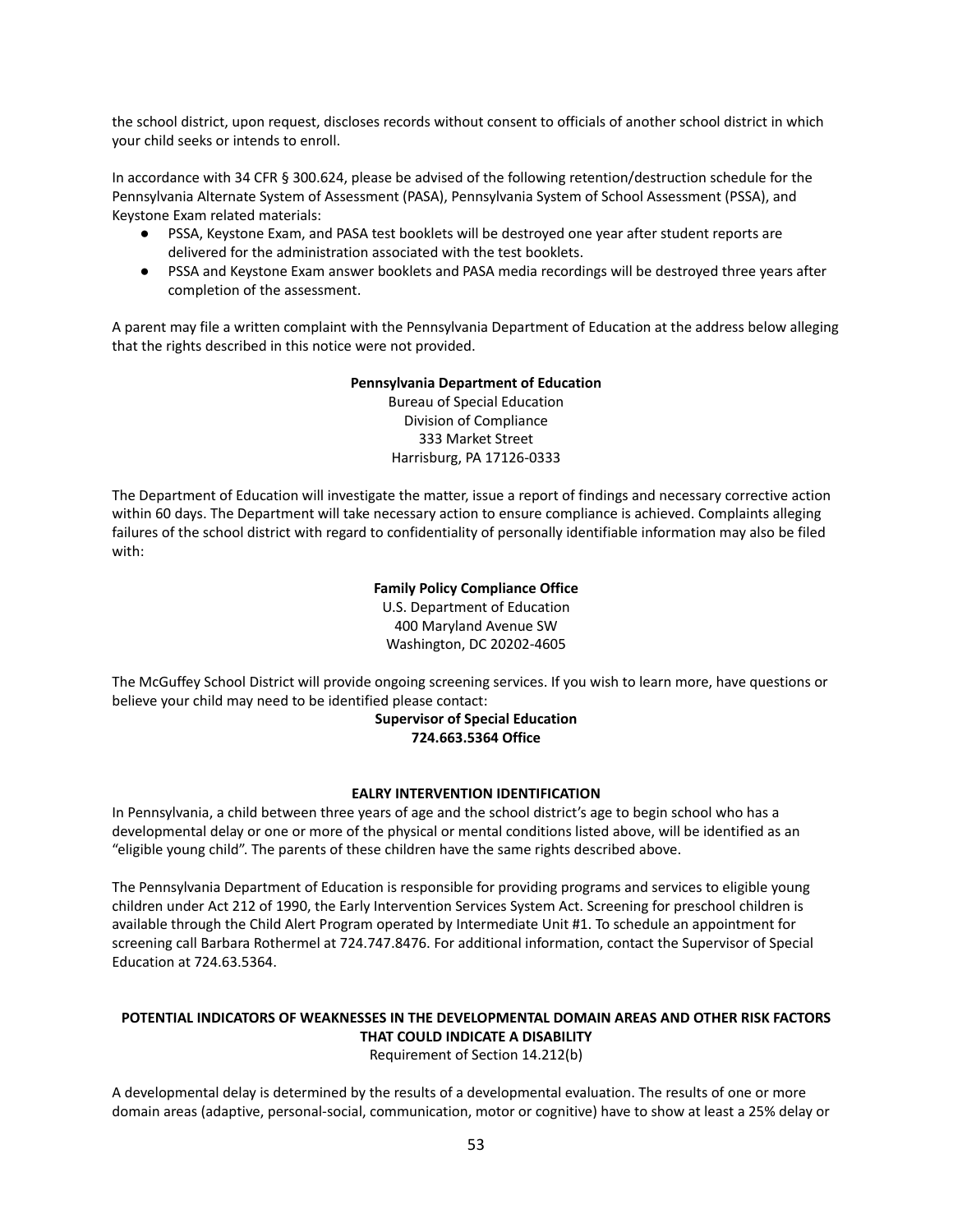a score of 1.5 standard deviations below the mean (Standard Score of 77 or below). The delay results in the need for specially designed intervention/instruction (SDI) in order to participate in typical activities and routines.

Children with a developmental delay may show weakness in the following areas:

**Adaptive** – Pre-kindergarten aged children with a developmental delay may have difficulty dressing/undressing; using utensils to eat, removing shoes without assistance, distinguishing between nonfood/food substances, or have difficulty with toileting needs. One may have difficulty moving independently around the house, understanding that hot is dangerous, putting away toys when asked, indicating an illness or ailment to an adult, or demonstrating caution and avoiding common dangers.

**Personal-Social** – Pre-kindergarten aged children with a developmental delay may have difficulty responding positively to adult praise, rewards or promise of rewards; greeting familiar adults spontaneously, enjoying simple stories read aloud, helping with simple household tasks, initiating social interaction with familiar adults, expressing affection/liking for peers, playing cooperatively with peers, stating first name, last name, age, or whether he is a male/female; using objects in make-believe play, using 'I' or 'me' to refer to himself, or recognizing facial expressions of common emotions.

**Communication** – Pre-kindergarten aged children with a developmental delay may have difficulty following 2-step verbal commands, associating spoken words with pictures, recalling events from a story presented orally; engaging in extended and meaningful nonverbal exchanges with others, using words to get his/her needs met, responding to 'yes' and 'no' questions approximately, or asking 'why' questions.

**Motor** – Pre-kindergarten aged children with a developmental delay may have difficulty running without falling, kicking a ball without falling, walking up and down steps, alternating feet without assistance, walking backward, imitating the bilateral movements of an adult, pointing with his index finger independent of the thumb or other fingers, scribbling linear and/or circular patterns spontaneously, using the pads of fingertips to grasp a pencil, holding a paper with one hand while drawing or writing with the other hand, fastening clothing without assistance, cutting with scissors, copying a circle, or imitating vertical and horizontal markings.

**Cognitive** – Pre-kindergarten aged children with a developmental delay may have difficulty attending to one activity for 3 or more minutes, reciting memorized lines from songs or TV shows, showing interest in age-appropriate books, matching/naming colors, responding to one and one more, giving three objects on request, matching shapes, identifying objects by their use, identifying items by size, identifying colors or familiar objects not in view, or identifying simple objects by touch.

#### **OTHER FACTORS THAT COULD INDICATE A DISABILITY**

Developmental disabilities are birth defects related to a problem with how a body part or body system works. They may also be known as **functional** birth defects. Many of these conditions affect multiple body parts or systems. Researchers have identified thousands of different birth defects. Birth defects can have a variety of causes, such as:

Genetic problems caused when one or more genes doesn't work properly or part of a gene is missing, problems with chromosomes, such as having an extra chromosome or missing part of a chromosome, environmental factors that the expectant mother is exposed to during pregnancy, such as Rubella or German measles or if she uses drugs or alcohol during pregnancy.

#### **FACTORS CONSIDERED WHEN DETERMINING MENTAL GIFTEDNESS**

- 1. The child performs a year or more above grade achievement level in one or more subjects as measured by a nationally normed and validated achievement test.
- 2. The child demonstrates rates of acquisition/retention of content and skills reflecting gifted ability.
- 3. The child demonstrates achievement, performance, or expertise in one or more academic areas as evidenced by products, portfolios or research, as well as criterion-referenced team judgment.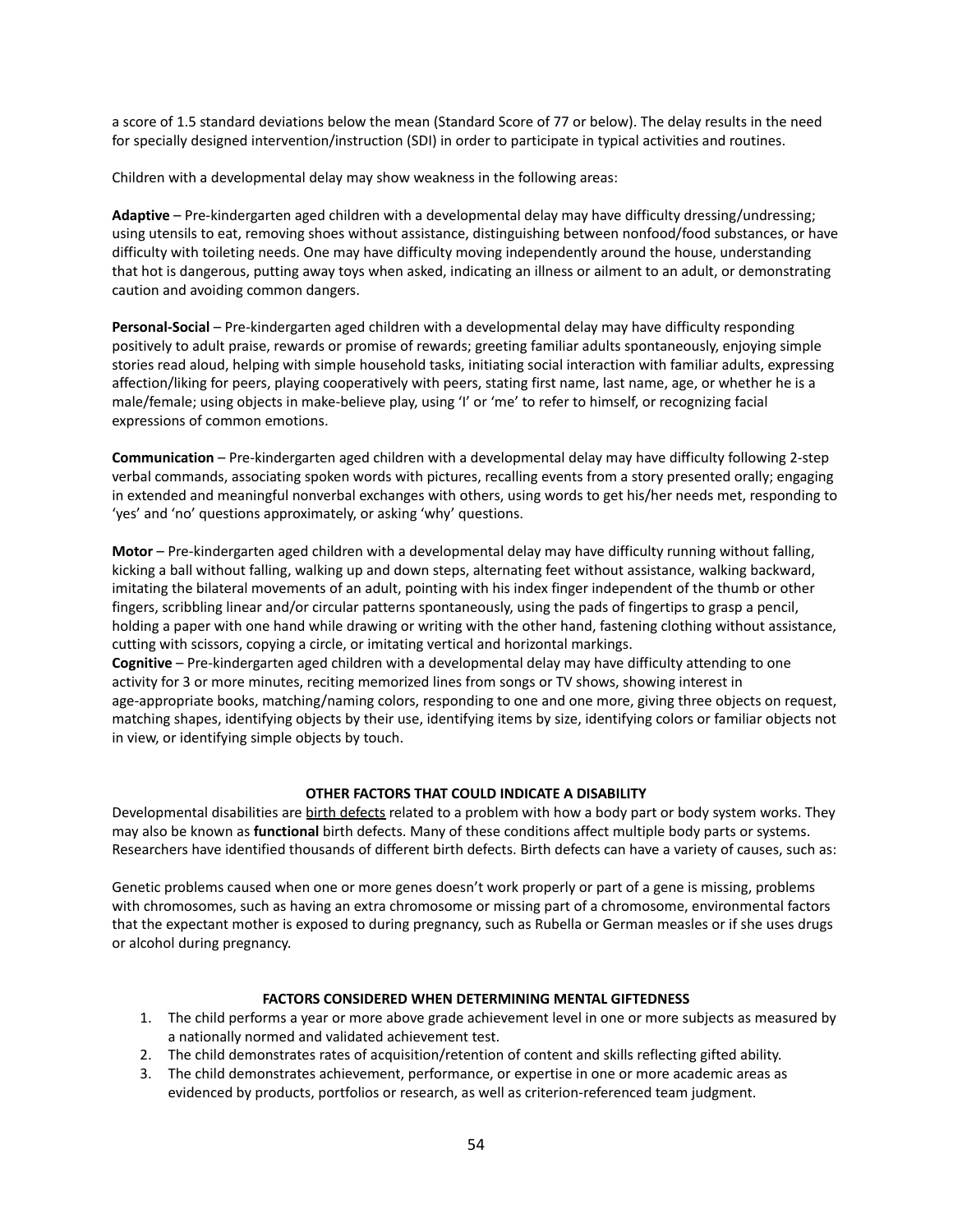- 4. The child demonstrates early and measured use of high-level thinking skills, academic creativity, leadership skills, intense academic interest, communication skills, foreign language aptitude, or technology expertise.
- 5. The child demonstrates that intervening factors such as English as a second language, disabilities, gender or race bias, or socio/cultural deprivation are masking gifted abilities.

#### **FREE APPROPRIATE PUBLIC EDUCATION**

#### (CFR 300.121)

The McGuffey School District provides a free, appropriate, public education (FAPE) to exceptional students residing in the district. All children with a disability between the ages of three to twenty-one who have been identified as needing special education and related services have the right to FAPE. The determination that a child is eligible for special education and related services is made on an individual basis by a team of qualified professionals and the parent of the child following a multidisciplinary evaluation and the completion of an evaluation report. A student qualifies as exceptional if he or she is found to be a child with a disability and in need of specially designed instruction and related services under the provisions of the Individuals with Disabilities Act (IDEA) and Chapter 14 of the Pa. School Code. The following are disability categories under IDEA: autism, deafness, deaf/blindness, emotional disturbance, traumatic brain injury, hearing impairment, specific learning disability, mental retardation, multiple disabilities, other health impairment, speech and language impairment, orthopedic impairment and visual impairment including blindness.

#### **INDIVIDUALIZED EDUCATION PROGRAM**

#### (CFR 300.340)

An Individualized Education Program (IEP) is developed and implemented annually for each eligible child with a disability. The IEP is completed within 30 calendar days of the parent's receipt of the evaluation report and must be in effect before special education and related services are provided. An IEP describes a student's current educational levels, goals, and objectives, and the individualized programs and services that the student will receive. These services include the learning support class, life skills support class, emotional support class, sensory support (deaf or hard of hearing and blind or vision support class). The extent of special education services and the location for the delivery of such services are determined by the IEP team which consists of the child's parent, a regular education teacher, a special education teacher and the LEA or district representative responsible for supervising the provision of special education services. The IEP goals and objectives and related services are based on the student's identified needs and abilities, chronological age and the level of intensity of the specified intervention. The school district will invite a student with a disability of any age to attend his or her IEP meeting if a purpose of the meeting will be the consideration of the student's transition service's needs. If the student does not attend the IEP meeting, the district will take other steps to ensure that the student's preferences and interests are considered. In implementing these requirements, the district also invites a representative of any other agency that is likely to be responsible for providing transition services to the student.

The District also provides related services, such as transportation, physical therapy, occupational therapy, and speech and language support services, or other appropriate services determined to be necessary for the student to benefit from the special education program.

#### **LEAST RESTRICTIVE ENVIRONMENT**

#### (CFR 300.130)

It is the school district's policy for children with disabilities, including children in public or private institutions or other care facilities, for whom a free appropriate public education is owed by the district, to the maximum extent appropriate, are educated with children who are nondisabled and that special classes, separate schooling or other removal of children with disabilities from the regular educational environment occurs only if the nature or severity of the disability is such that education in regular classes with the use of supplementary aids and services cannot be achieved satisfactorily. The McGuffey School District provides a continuum of services based upon the needs of the individual child ranging from the least restrictive setting in the regular school to more restrictive services in a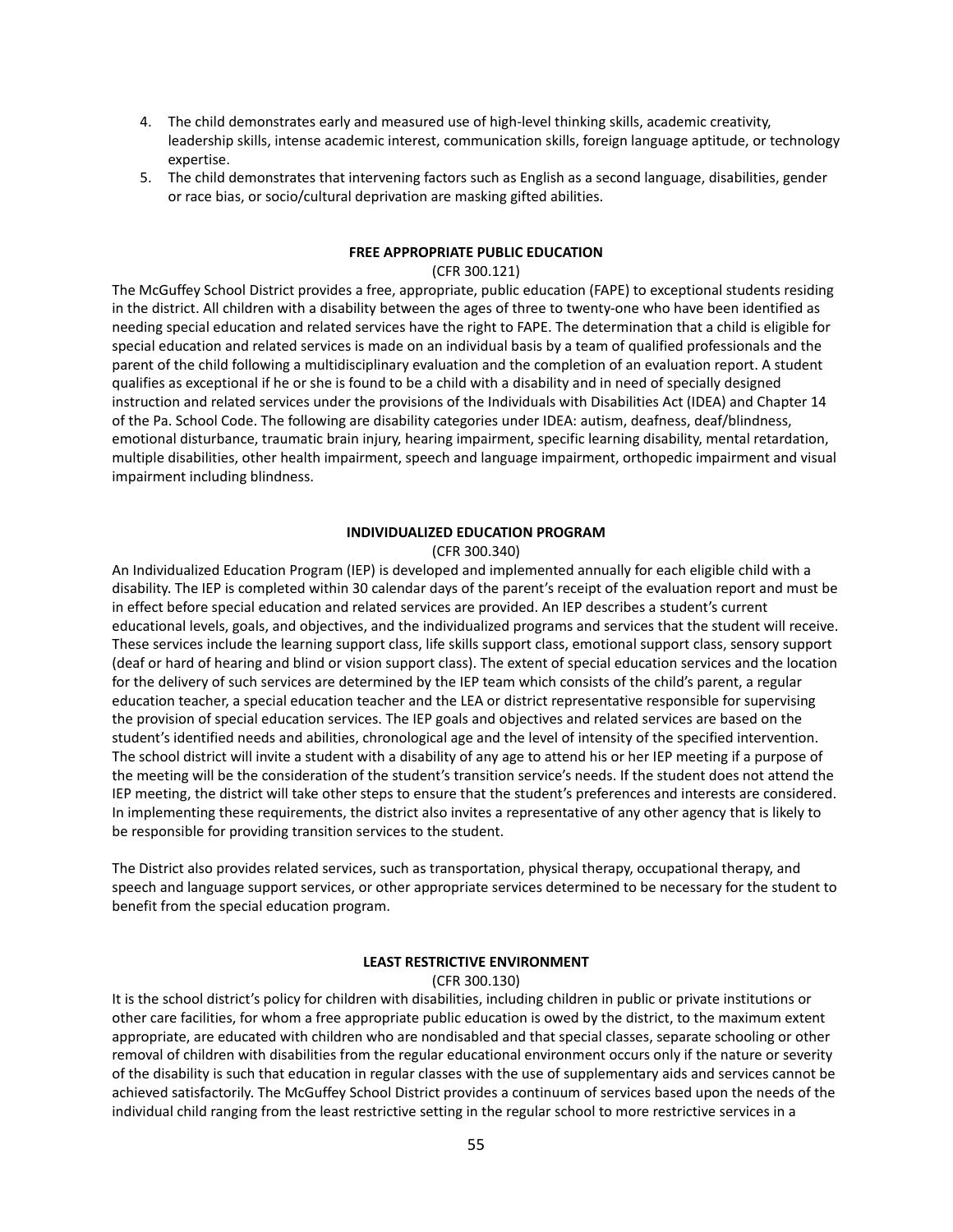program outside the regular school. The placement options considered by the IEP team include supportive intervention in the regular class, itinerant services, resource services, part-time or full-time services. The placement may be in a district operated program, an intermediate unit operated program in a neighboring school district, a private school placement or other agency operated program. The placement decision is made by the IEP Team at least annually based upon the child's IEP and is as close to the student's home as possible. In selecting the least restrictive environment, consideration is given to any potential effect of the program and on the quality of services that the child needs. A child with a disability is not removed from education in age-appropriate regular classrooms solely because of needed curriculum modifications.

#### **SURROGATE PARENTS**

#### (34CFR 300.515)

General. Each public agency shall ensure that the rights of a child are protected if (1) no parent (as defined in 34CFR 300.20) can be identified (2) the public agency, after reasonable efforts, cannot discover the whereabouts of a parent; or (3) the child is a ward of the State under the laws of that State. (b) Duty of public agency. The duty of a public agency under paragraph (a) of this section includes the assignment of an individual to act as a surrogate for the parents. This must include a method (1) for determining whether a child needs a surrogate parent; and (2) for assigning a surrogate to the child (c) criteria for selection of surrogates, (d) non-employee requirement; compensation. A person who otherwise qualifies to be a surrogate parent under paragraph (c) of this section is not an employee of the agency solely because he or she is paid by the agency to serve as a surrogate parent. (e) Responsibilities; surrogate parent may represent the child in all matters relating to (1) identification evaluation, and educational placement of the child; and (2) the provision of FAPE to the child. For more information, please contact the Supervisor of Special Education at 724.663.5364 (Authority: 20U.S.C 1415(b)(2).

## **HOMELESSNESS**

In compliance with the federal McKinney-Vento Homeless Assistance Act, as reauthorized in 2015 by the Every Student Succeeds Act (ESSA), McGuffey School District is attempting to identify all children within the district that may be experiencing homelessness.

The term homeless children and youth is defined as individuals who lack a fixed, regular and adequate nighttime residence. This includes individuals who are in the following situations:

- Sharing the housing of other persons due to loss of housing, economic hardship or a similar reason;
- Living in a motel, hotel, trailer park or campground due to lack of alternative adequate accommodations;
- Living in emergency or transitional shelters;
- Living in cars, parks, public spaces, abandoned buildings, bus or train stations or similar settings;
- Living in substandard housing (no running water or working utilities, infestations, etc.)

Children who are experiencing homelessness may qualify for assistance with free school lunch, school supplies/materials, tutoring and transportation so that they can remain in their school of origin throughout the duration of their homeless episode.

If you believe your child(ren) may qualify for this service, please contact Charissa Rychick, Supervisor of Special Education at 724-663-5364.

If your living situation changes during the school year, and you and your children become homeless, please be sure to contact the school. We will work with you so that your child(ren)'s education is disrupted as little as possible.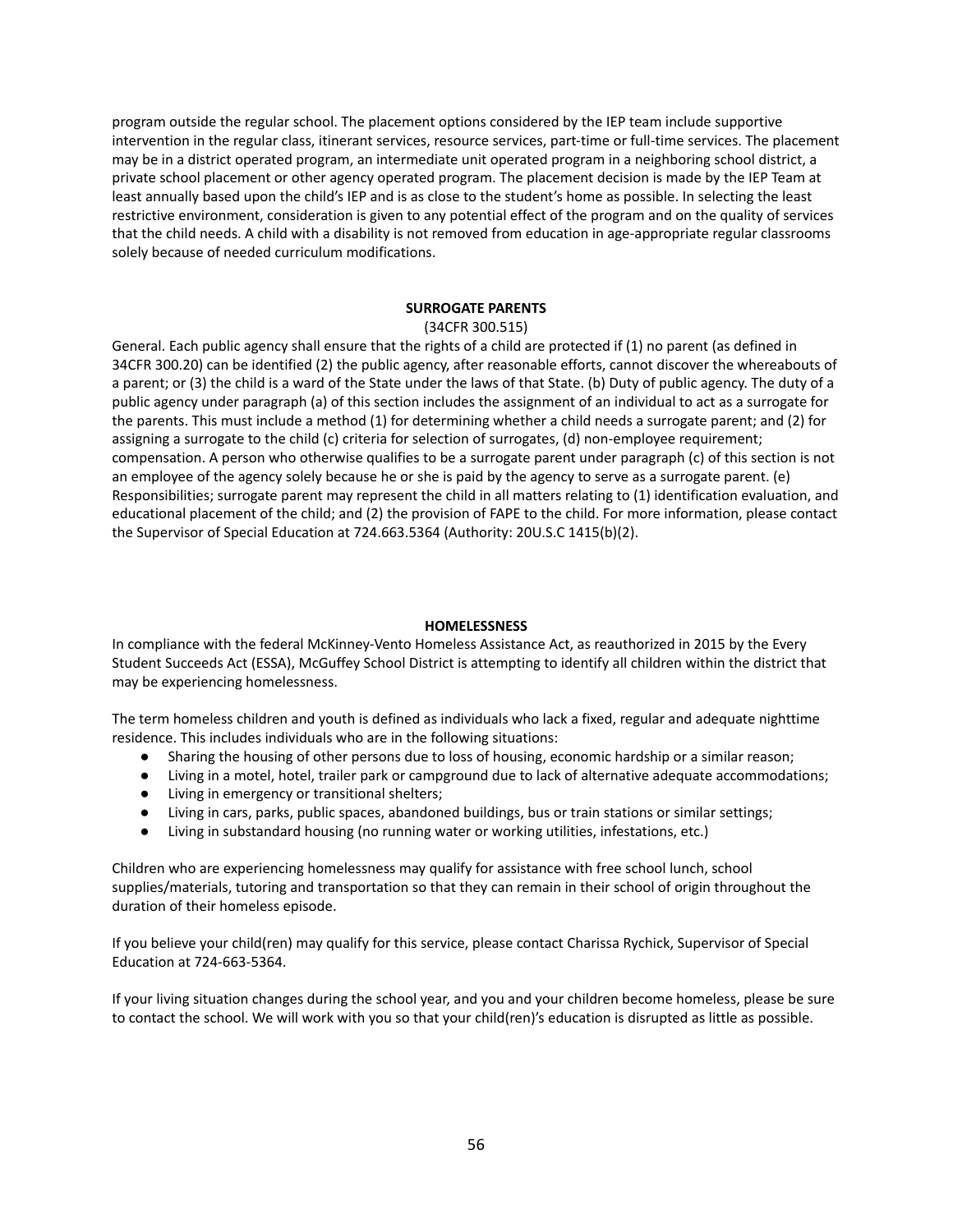## **McGuffey School District – Code of Student Conduct**

#### **FOREWORD**

Public schools have a compelling responsibility to develop reasonable rules and regulations regarding student conduct. The schools have an institutional responsibility to provide a safe and healthy environment for all students. The climate of the school must provide for the protection of the rights of students to receive an education. Excellence in education occurs when a safe and orderly instructional environment exists. Teachers must be able to teach and students must be able to learn in an environment that is free from disruption. The McGuffey School District Code of Student Conduct is intended to promote a safe and orderly school environment aligned with the District's vision and mission statements.

#### **MISSION STATEMENT**

In a cooperative effort with the community, the mission of the McGuffey School District is to be an educational leader by enabling students to reach their full potential through the acquisition and application of knowledge and life skills.

#### **VISION**

A progressive district ensuring success through excellence.

#### **SHARED VALUES**

Education is a shared responsibility. Achievement requires the commitment and participation of staff, students, family, and community.

- All students can learn. All students have potential that can be developed.
- Rates of learning vary. The time required for mastery has no bearing on the value of the learner.
- All students have unique skills and talents. Individual abilities must be identified and nurtured.
- High self-esteem enhances success. People develop best through sincere praise and validation.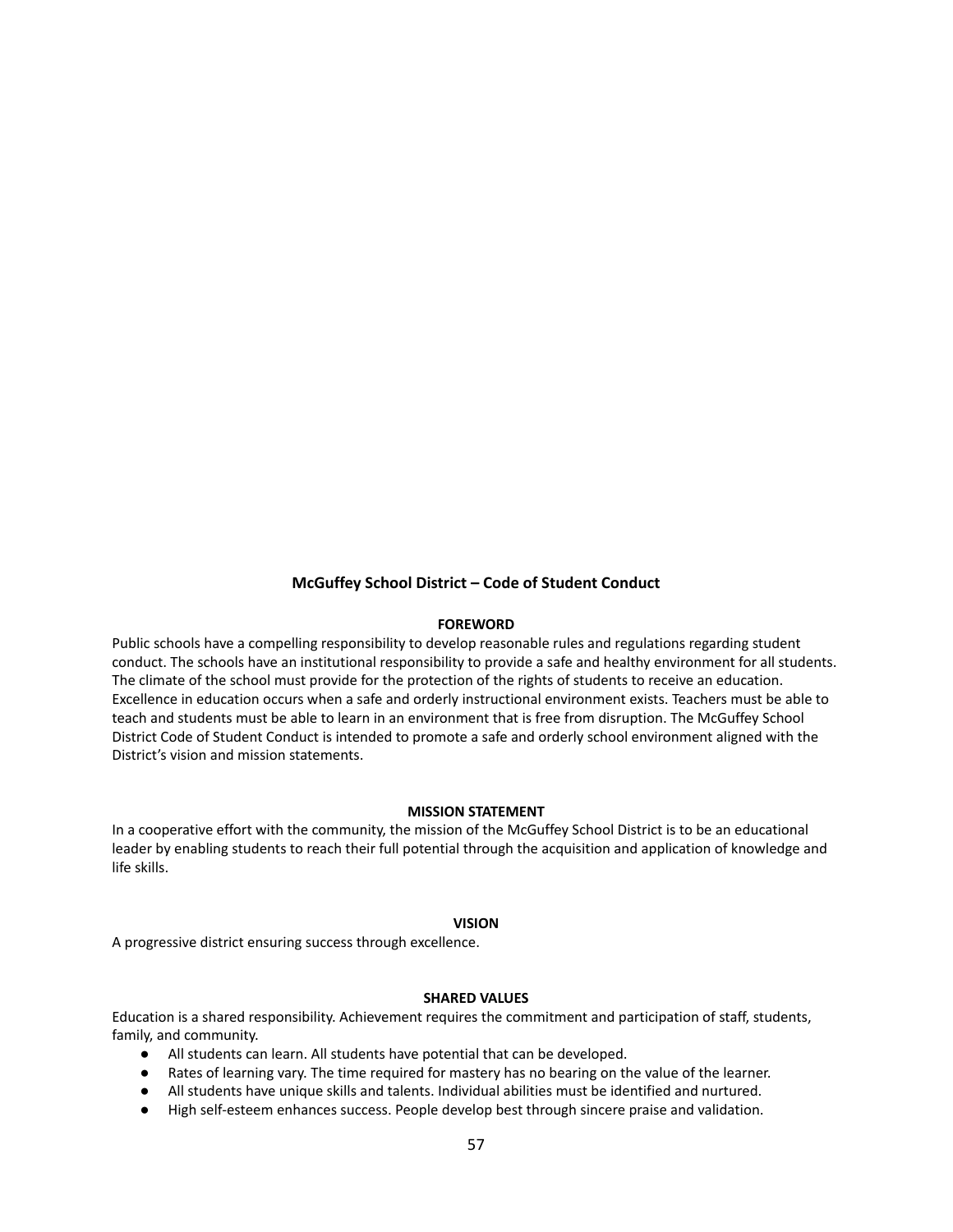- School climate contributes to achievement. Learning occurs best in an environment of mutual respect.
- High expectations for success must be the norm. Failure only occurs when one stops trying.
- Trust is vital. Trust bonds staff, students, family and community.
- Cooperation is essential. Learning experiences must encourage and teach skills which develop a cooperative attitude.
- Optimism is critical. Optimism about people, education, and the future serves all of us best.
- School attendance is valued by the school district and parents.
- The schools serve as a community hub for education, athletic, entertainment and civic activities.
- Continuing professional development of the school district staff is essential.

#### **ELEMENTS OF A POSITIVE LEARNING ENVIRONMENT**

The maintenance of a positive learning climate in the schools of the district is dependent upon the provision of a controlled environment free from disruption. To accomplish this objective, four critical elements must exist:

- 1. The school board and administration must determine the rules and regulations that apply to student conduct, the penalties for violations, and the rights and responsibilities of individual within the system.
- 2. School personnel must be knowledgeable of the structure of the system and work diligently to insist upon proper behavior and guide students toward self-discipline.
- 3. Student must be aware of all rules and regulations and be willing to assume progressively greater responsibility for their behavior.
- 4. Parents/guardians must be familiar with the rules and regulations and be willing to support the school in an attempt to provide a productive climate for learning.

This Code of Student Conduct is intended to provide a base for this interaction and cooperation of these critical elements.

#### **GENERAL PROVISIONS**

*Free Education and Attendance* (from MSD Policy No. 113, *"Special Education,"* Policy No. 201 *"Admission of Students,"* Policy No. 204 *"Attendance,"* Policy No. 234 *"Pregnant Students,"* and Policy No. 103 *"Nondiscrimination in School and Classroom Practices."*

All persons residing within the McGuffey School District between the ages of 5 (before September 1<sup>st</sup>) and 21 are entitled to a free education in the public schools of the district. Parents and guardians of all children between the ages of 8 and 17 are required by the Compulsory Attendance Law to ensure that their children attend school. However, once a student is enrolled, the student must abide by the Compulsory Attendance Laws. A student may not be excluded from school or from extra-curricular activities because of being married or pregnant, unless it can be medically determined that the activity would be harmful to the health and welfare of the individual.

Consistent with the Pennsylvania Human Relations Act (43 P.S. §§ 951-963), 22 PA Code §4.4c, 12.4 and all other non-discrimination statutes, no student shall be denied access to a free public education on the basis of a student's race, color, religion, gender, sexual orientation, national origin, or disability. In addition, an eligible student under Chapter 14 or an otherwise qualified student identified under Chapter 15 may not be excluded from school or extracurricular activities because of their identification under those Chapters.

The School Code requires students to be in regular attendance. Upon receipt of satisfactory written evidence explaining the reason for an absence, a principal may excuse an absence. The McGuffey School District requires written documentation to be turned in within three school days after the absence. Failure to turn in a written excuse within three school days results in the absence being marked unexcused, and no credit is given for work due or missed during the absence. The District will excuse absences for the following reasons:

- 1. Illness,
- 2. Required court attendance,
- 3. Family emergencies, including funerals,
- 4. Prearranged doctor and dentist appointments,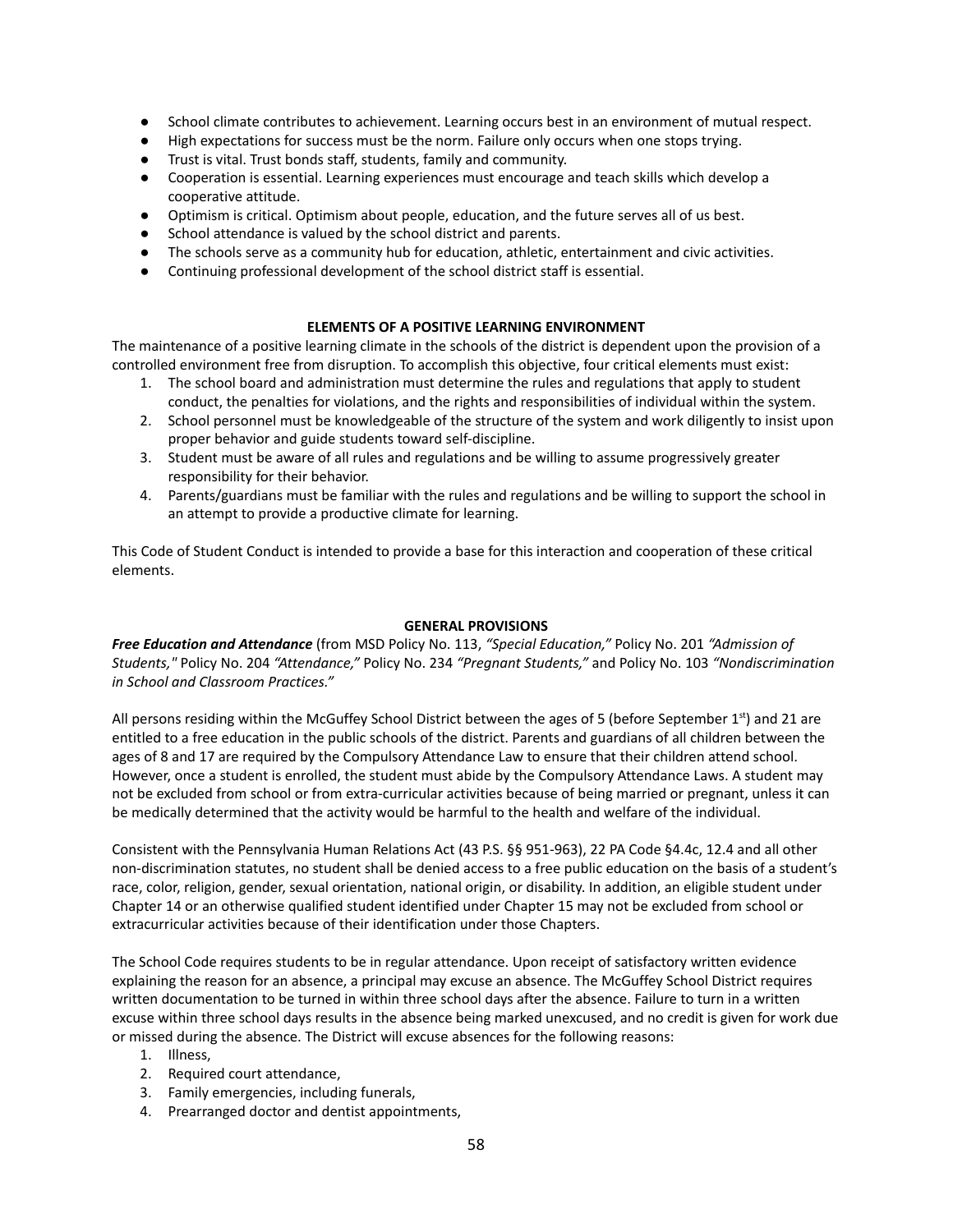- 5. Authorized school activities,
- 6. Approved educational tours and trips,
- 7. Other urgent reasons that apply to the child himself/herself.

After appropriate notice, parents or guardians of students under the age of 17 and unlawfully absent for more than three school days may be subject to fines. Students 17 years of age or older who have accumulated more than three unexcused absences may be disciplined. After 10 days of absence, a doctor's excuse may be required. Parents will be notified by letter from the Home and School Visitor.

#### *Educational Environment*

The McGuffey School District is committed to maintaining an educational environment free from hazing, harassment and intimidation. All employees and students are to be treated with dignity, respect and courtesy, regardless of race, color, gender, religion, disability, age, national origin or sexual orientation.

Unlawful harassment against such protected categories or intimidation shall be defined as any action that is so offensive as to affect the individual's ability to participate or benefit from his/her educational experience. Students who feel they are being harassed should see a teacher, counselor, or an administrator. Students who are found guilty of hazing, unlawful harassment or intimidation shall be subject to appropriate discipline. Any of the above may also violate local, state and/or federal law and may be the basis for exclusion under those provisions.

To the extent the District disciplines a student for verbal expression, the district does not intend to regulate any particular viewpoint or content, that is, free speech, but rather to set a standard to address the appropriateness of the manner in which the message is conveyed and to protect against a reasonable forecast of substantial disruption and/or material interference with the rights of the other students or school operations.

#### **STATUTORY AUTHORITY**

Public schools are governed by the complex interaction of the U.S. and Pennsylvania Constitutions, federal statutes and regulations, the statutes of the General Assembly of the Commonwealth of Pennsylvania, the regulations of the State Board of Education, adopted policies of the board of school directors, and court decisions. The Board of School Directors of the McGuffey School District has adopted policies that relate to its expectations regarding school climate and pupil conduct. Copies of these policies are available in the district office, and school offices. Administrative authority at the district and building levels flows from these laws and policies. The general authority of school officials governing student conduct can be found in Section 510 of the School Code that reads in part:

"The board of school directors in any school district may adopt and enforce such reasonable rules and regulations as it may deem necessary and proper, regarding the management of its school affairs and the conduct and deportment of all pupils attending the public schools in the district, during such time as they are under the supervision of the board of school directors and teachers, including the time necessarily spent in coming to and *returning from school."*

This general authority is extended to administrators and teachers in Section 1317 of the PA School Code. This section gives school personnel in loco parentis (in the place of a parent/guardian) status and reads:

"Every teacher, vice-principal and principal in the public schools shall have the right to exercise the same authority as to conduct and behavior over the pupils attending his/her school, during the time they are in attendance, including the time required in going to and from their homes, as the parents, guardians, or persons in parental *relation to such pupils may exercise over them."*

This board authority is limited by the constitutional rights of students, court decisions, and the regulations of the State Board of Education. Suspension and expulsion of students, the most serious penalties for misbehavior, are also authorized by statute. Section 1318 of the statute provides: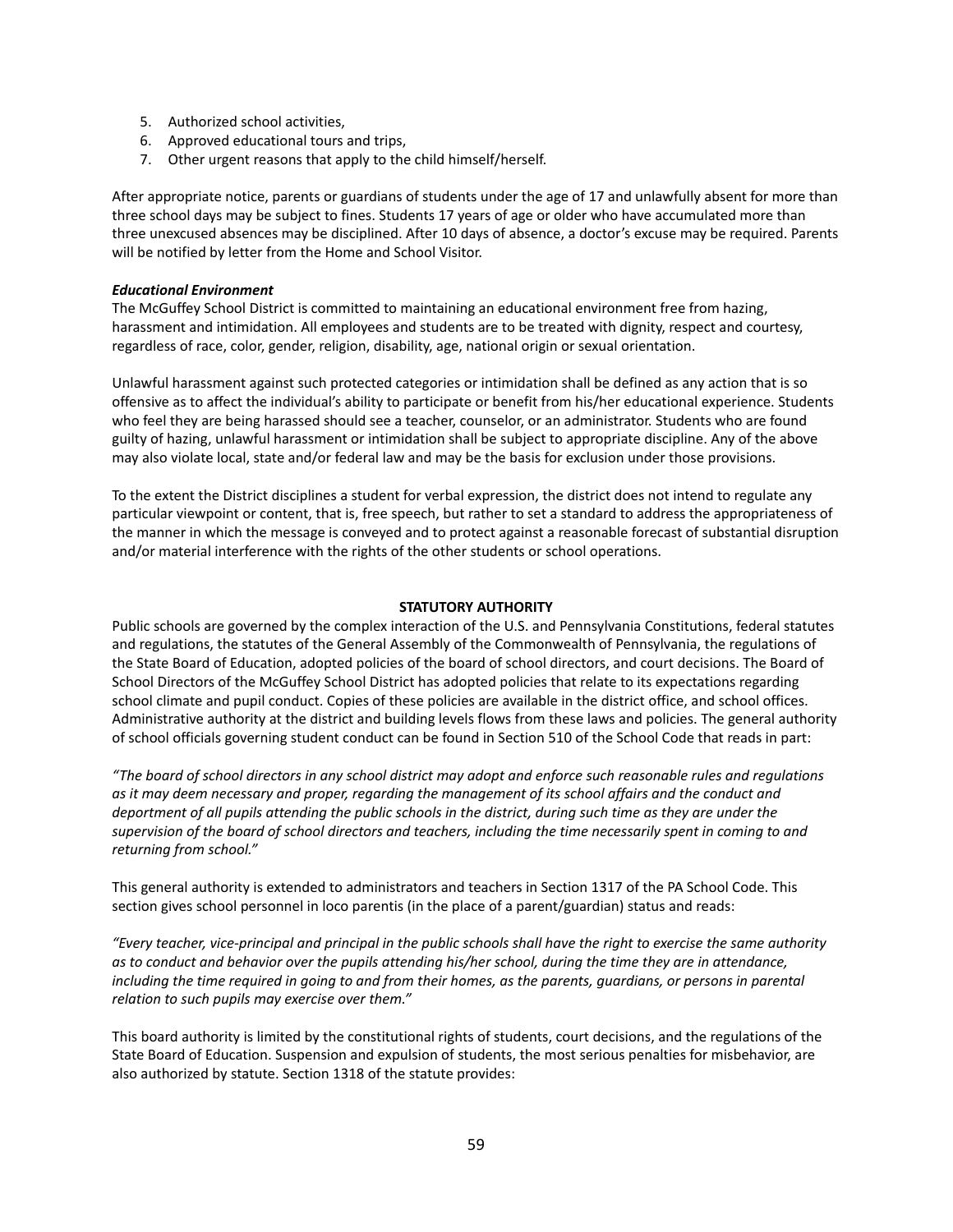"Every principal or teacher in charge of a public school may temporarily suspend any pupil on account of *disobedience or misconduct, and any principal or teacher suspending any pupil shall promptly notify the district* superintendent or secretary of the board of school directors. The board may, after a proper hearing, suspend such child for such time as it may determine, or may permanently expel him. Such hearings, suspension, or expulsion may be delegated to a duly authorized committee of the board, or to a duly qualified hearing examiner, who need not be *a member of the board, but whose adjudication must be approved by the board."*

The length of exclusion from school and the nature of the hearings required are outlined in Sections 12.6 and 12.8 of the State Board regulations.

## **EXPECTATIONS FOR STUDENT CONDUCT**

## *Student Rights and Responsibilities* (from MSD Policy No. 235, *"Student Rights/Surveys"*)

Student responsibilities include regular attendance, conscientious effort in classroom work, and conformance to school rules and regulations. Students, administration, and faculty share a responsibility to develop a climate within the school that is conducive to wholesome learning and living. It is the responsibility of each student to respect the rights of teachers, administrators, and all students who are involved in the educational process. Students should express their ideas and opinions in a respectful manner.

It is the reasonability of the students to:

- 1. Be aware of all rules and regulations for student behavior and conduct themselves in accordance with them. Students should assume that until a rule is waived, altered or repealed in writing, it is in effect.
- 2. Volunteer information in matters relating to the health, safety and welfare of the school community and the protection of school property.
- 3. Dress and groom to meet standards of safety and health, and not to cause disruption to the educational processes.
- 4. Assist the school staff in operating a safe school for all students enrolled therein.
- 5. Comply with federal, state, and local laws and regulations.
- 6. Exercise proper care when using public facilities and equipment.
- 7. Attend school daily and be on time at all classes and other school functions.
- 8. Make up work when absent from school.
- 9. Pursue and attempt to complete satisfactorily the courses of study prescribed by Commonwealth and McGuffey School District authorities.
- 10. Report accurately and not use indecent or obscene language in student media, on school premises, or during school activities.

#### *Dress Code* (from MSD Policy No. 221, *"Dress Code"*)

The Board of School Directors in any school entity may impose limitations on dress and may require pupils to wear standard dress or uniforms. Dress policies may be applicable throughout the school entity or may be applicable to one or more school buildings within the school entity (Section 1317.3 of the School Code).

Aspects of personal appearance require one's attire to be neat and not create a health or safety hazard or disrupt the educational process. Students have the responsibility to keep themselves, their hair and their clothing clean. For the safety and welfare of students, teachers in specific areas – i.e. labs and physical education classes – may require particular modes of dress. Also, teachers or administrators may require or exclude a more specific type of dress for special events such as field trips, concerts, etc.

Consistent with the mission of the school district a student's dress will always be within reasonable limits of decency, morality, and propriety. Part of the District's educational mission is to prepare students for eventual employment and to teach that expectations in attire differ between school/work and recreation. Students who require exemptions to the dress code due to religious or medical reasons should see a building administrator who may make exceptions to the dress code.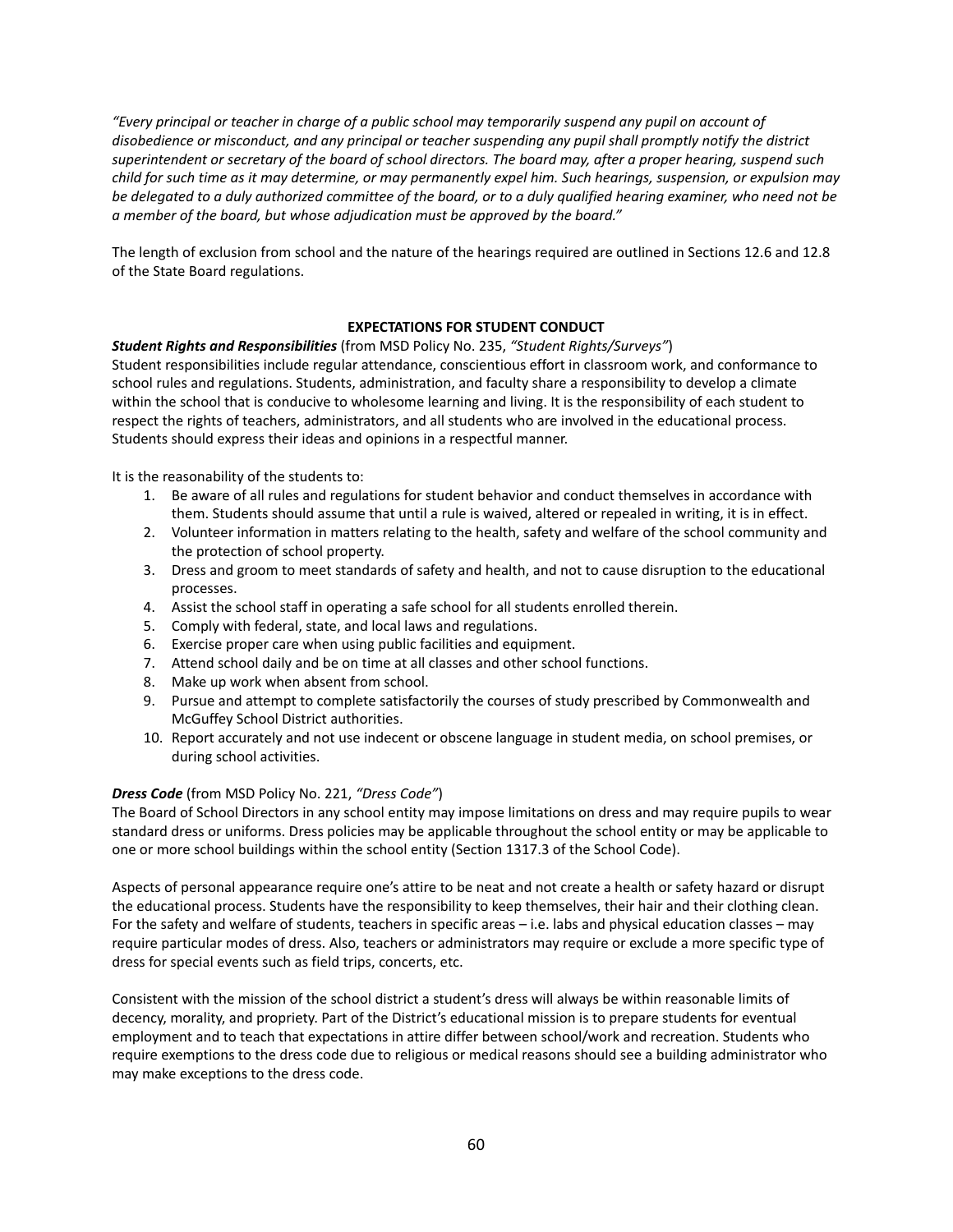Appropriate disciplinary measures will be taken with students not complying with the dress code; students will not be permitted to attend class until acceptable adjustments are made to their appearance. Students with dress code violations will be asked to make clothing adjustments. Flagrant or repeated violations of the dress code will result in the assignment of more serious discipline.

The rules that follow are provided to help students comply with appropriate dress during the school hours. The limitations have been described in order to result in uniform enforcement and to minimize subjective determinations.

## **Dress Code for Students**

Clothing must meet the school's standards of safety, decency, and health and must not be overly distracting or immodest. Failure to comply will result in administrative action.

### *Shoes:*

- 1. Must be worn at all times
- 2. No sandals will be permitted in shop areas
- 3. No slippers will be permitted

### *Shirts/Tops/Coats:*

- 1. Upper body must be covered at all times
- 2. No tank tops, suggestive T-shirts, bare midriffs, mesh see through shirts, exposed undergarments, etc. will be permitted.
- 3. No shirts displaying alcohol, drug, and tobacco products or shirts disruptive to the education process will be permitted in school.
- 4. No long coats are to be worn during school hours including: topcoats, trench coats, raincoats, dusters, etc. *Shorts/Pants:*
	- 1. No short shorts, indecent, or unsafe shorts or pants will be permitted.
	- 2. Pants are to be worn so that underclothes are not visible.

#### *Hats/Sunglasses:*

- 1. No student will be permitted to wear a hat or a bandanna while in school. Failure to comply will result in confiscation of hat on first offense and warning. Further disciplinary action will be taken by the administration on subsequent offenses.
- 2. Hats must be kept in the student's locker if brought into school.
- 3. Sunglasses are not permitted to be worn while in school.

#### *Miscellaneous:*

- 1. No clothing, jewelry, or attire displaying words, symbols, or pictures using profanity or having sexual overtones.
- 2. Students have the responsibility to keep themselves, their clothes, and hair clean. Students found consistently unclean can be excluded from school until the problem has been remedied.
- 3. Teachers or administrators have the right to have these individuals checked for cleanliness at their discretion by the school nurse so that removal from school could be justified until the individual meets proper health standards.
- 4. These are only minimum standards. Any activity advisor has the prerogative to set up additional standards for that activity. These standards must be submitted prior to the activity for board approval.

#### *Bus Conduct* (from MSD Policy No. 810, *"Transportation"*)

Proper student conduct on school buses is essential to the health and safety of all students. Persistent misbehavior on the part of any pupil will result in the revocation of the privilege to ride the school bus. Should a student lose the privilege, it becomes the responsibility of the parent or guardian to provide transportation. The driver of the bus has the authority to direct students with regard to bus behavior and to assign seats where appropriate. Behavior infractions will be reported to the appropriate administrator. Misbehavior on the bus that is persistent or serious, poses a threat to the health and safety of others, causes a distraction or undermines the authority of the driver or violates district policies shall be subject to the appropriate consequences as determined by the administrator. To monitor student conduct and to ensure student safety, video cameras may be placed in any bus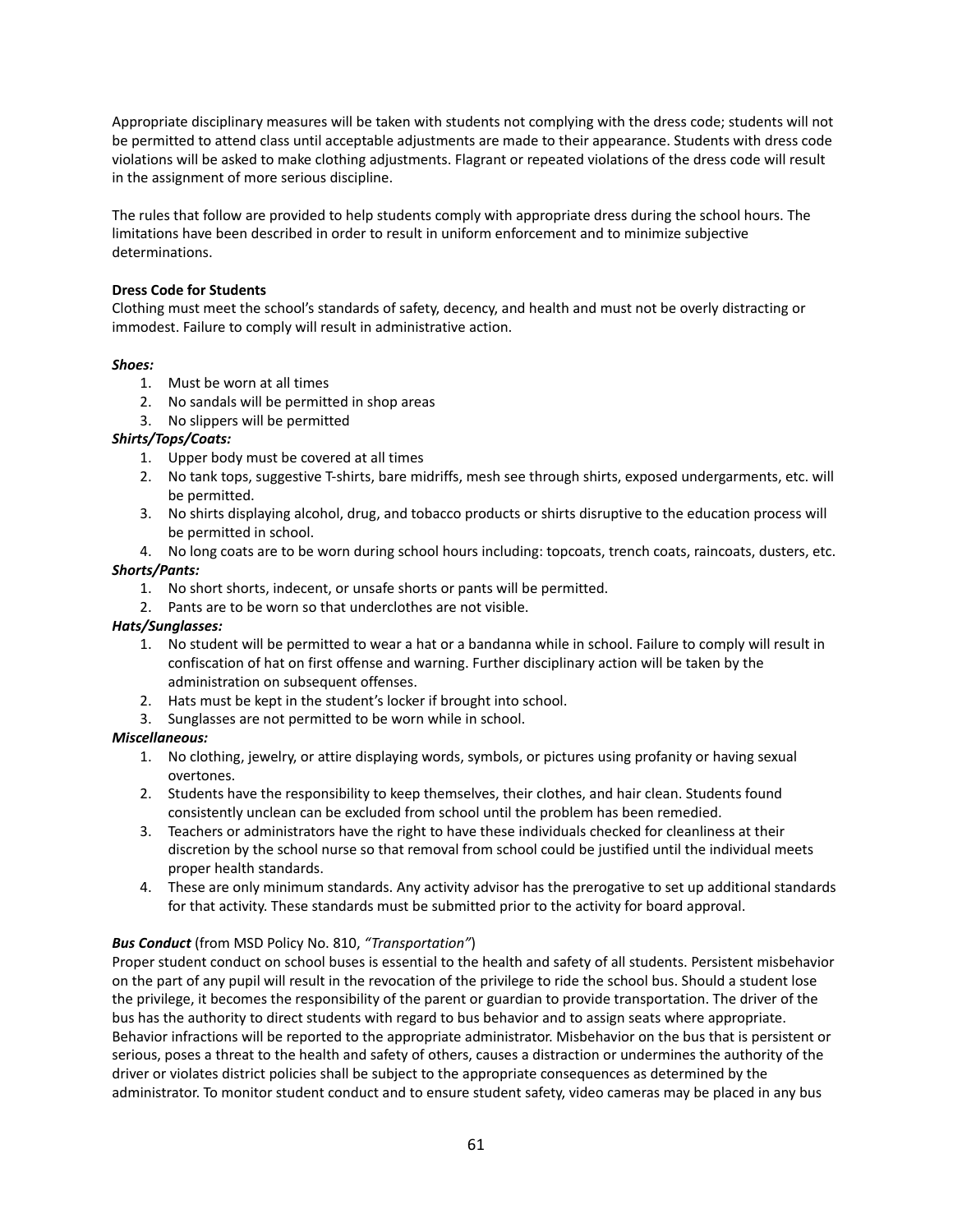used by McGuffey School District. Students may be subject to being videotaped on the school bus at any time, including the activity bus and athletic, band, chorus and field trip travel.

## *Basic Rules for Safe Bus Riding*

- 1. Be at the bus stop on time at home and at school.
- 2. Do not stand on the bus while it is in motion. Keep arms and hands inside the bus.
- 3. Students are to get on or off the bus only at assigned stops. Exceptions to this rule will be honored in a note from school or when being met by parents.
- 4. Horseplay, fighting, throwing objects on or off the bus, or talking above a normal tone of voice will not be permitted.
- 5. Profanity, smoking, spitting, playing with matches, or conduct offensive to others will not be tolerated.
- 6. No eating or drinking while on board the bus will be permitted. Waste materials are to be placed in receptacles in the front of the bus and not on the floor.
- 7. Do not tamper with any bus equipment. Damages done by malicious mischief will be paid for by the offender(s).
- 8. Keep objects out of the aisle. Any objects that do not fit comfortably on students lap or under the seat must be transported to or from school by other means.
- 9. Above all, treat others as you would like to be treated.
- 10. Students must follow all instructions issued by the bus driver.

All rules with regard to behavior on school property also apply to bus conduct.

### **BEHAVIOR MANAGEMENT**

### **Searches** (from MSD Policy No. 226 *"Searches"*)

The Board reserves the right to authorize school authorities to inspect or search a student's locker or desk at any time for the purpose of determining whether the locker or desk is being improperly used for the storage of illegal items or substances or any materials that pose a threat to the health, safety, order and welfare of school occupants. Students shall have no expectation of privacy with respect to their use of such lockers or desks. No student permission is necessary to enter a locker or desk. Seized materials may be used as evidence against the student in disciplinary and other proceedings.

If it is reasonably suspected that a student has illegal material in his/her locker, in a backpack or purse, or in an automobile on school property, the student shall be notified and given the opportunity to be present while school personnel conduct a search. However, where school authorities have a reasonable suspicion that the locker contains materials that pose a threat to the health, welfare, or safety of students in the school, student lockers may be searched without prior warning. School personnel will notify the parent, police and superintendent if illegal materials are found. Possession of illegal material in an automobile on school property may result in suspension of parking privileges in addition to other consequences related to the offense.

#### **Off-Site or After-Hours Conduct** (from MSD Policy No. 218 *"Student Discipline"*)

Off-site or after-hours conduct may subject students to school discipline if the misconduct is connected to the school because the conduct may reasonably be expected to undermine the proper disciplinary authority of the school or school staff, threaten the safety of students or staff, or cause substantial disruption and/or material interference with the rights of other students or school operations.

Factors in determining whether school discipline will be imposed may include whether the conduct caused or is reasonably likely to cause disruption to school programs or the school community; whether school property or equipment was used; and whether school activities, including extracurricular, co-curricular and athletic activities were involved in the planning, organizing or promoting of the misconduct.

All facilities (including parking lots) used for school events are covered by school policy. The following are examples, but are not limited to: McGuffey High School Stadium and the parking lots as well as other facilities/parking areas for such events as the prom, etc.

**Weapons** (from MSD Policy No. 218.1 *"Weapons"*)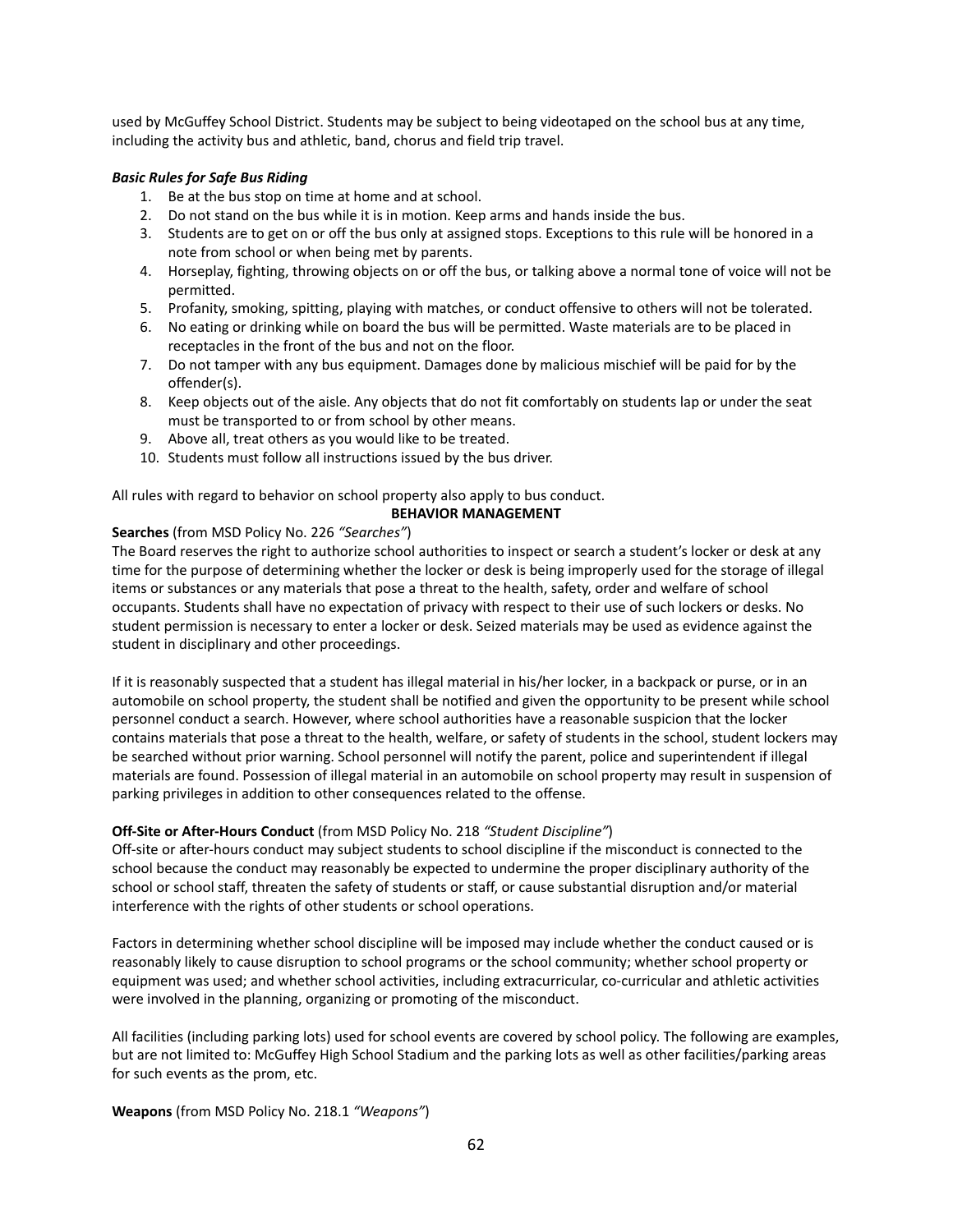The Board prohibits students from possessing, selling or bringing weapons or replicas of weapons into any school district b building, onto school property, to any school sponsored activity, or onto any public conveyance providing transportation to school or a school sponsored activity. Violation of the weapons policy is a serious matter and carries a mandatory consideration of expulsion from school for a period of a full year. The Superintendent may recommend modification of the expulsion on a case-by-case basis and shall assure compliance with IDEA.

The term weapon shall include, but not be limited to knives of all types, cutting instruments, cutting tools, firearms, shotguns, rifles, guns (including BB and pellet guns), lead pipes, chains, nunchaku sticks, throwing stars, darts, metal knuckles, black jacks, fireworks, explosives (including bullets, firecrackers, and M-80s), pepper spray/mace or other chemical agents, and any other tools or instruments capable of inflicting serious bodily harm and replicas of the foregoing.

#### **Hazing** (from MSD Policy No. 247 *"Hazing"*)

Students are prohibited from conducting any activities that involve hazing. For purposes of this policy, hazing is defined as any action or situation which recklessly or intentionally endangers the mental or physical health or safety of a student or which causes willful destruction or removal of public or private property for the purpose of initiation or admission into, or as a condition for continued membership in, or participation in any student organization or on an athletic team. The term shall include, but not be limited to, any brutality or physical nature, such as whipping, beating, branding, forced calisthenics, exposure to the elements, forced consumption of food, liquor, drug or other substance, or any other forced physical activity which adversely affects physical health and safety of the individual, and shall include any activity which would subject the individual to extreme mental stress, such as sleep deprivation, forced exclusion from social contact, forced conduct which could result in extreme embarrassment, or any other forced activity which could adversely affect the mental health or dignity of the individual, or cause any willful destruction or removal of public or private property. All hazing is considered to be a forced activity regardless of the individual's willingness to participate.

#### **Unlawful Harassment** (from MSD Policy No. 248 *"Unlawful Harassment"*)

The Board strives to provide a safe, positive learning climate for students in the schools. Therefore, it shall be the policy of the district to maintain an educational environment in which harassment of categories protected by civil rights laws is not tolerated. Harassment includes, but is not limited to, slurs, jokes, or other verbal, graphic or physical conduct relating to an individual's race, color, religion, ancestry, sex, national origin, age or handicap/disability that create a hostile environment. The Board encourages students who have been harassed to report promptly such incidents to teachers, counselors, or administrators. Confidentiality of all parties shall be maintained, consistent with the District's legal and investigative obligations. Neither reprisals nor retaliations shall occur as a result of good faith charges of harassment. The detailed complaint and investigation process set forth in the Board Policy. If the investigation results in a substantiated charge of harassment, the district shall take prompt corrective action, intended to ensure the harassment cease's, to prevent further harassment, and to remediate any harm already done. For a complete definition of "unlawful harassment" refer to the Board Policy.

#### **Bullying** (from MSD Policy No. 249 *"Bullying/Cyberbullying"*)

The Board is committed to providing a safe and positive learning environment for all district students. The Board recognizes that bullying creates an atmosphere of fear and intimidation, detracts from the safe environment necessary for student learning, and may lead to more serious violence. Therefore, the Board strives to maintain an educational environment free from bullying. The Board prohibits all forms of bullying by district students in school, on school grounds, in school vehicles, at a designated bus stop, or at any activity sponsored, supervised, or sanctioned by the school. The Board encourages students who have been bullied to promptly report such incidents to the building principal or designee. The Board directs that complaints of bullying shall be investigated promptly, and corrective action shall be taken when allegations are verified. Confidentiality of all parties shall be maintained, consistent with the district's legal and investigative obligations. No reprisals or retaliation shall occur as a result of good faith reports of bullying. For a complete definition of "bullying/cyberbullying" refer to the Board Policy.

#### **Door to Door Provision** (from MSD Policy No. 218 *"Student Discipline"*)

Sections 510 and 1317 of the School Code both give school personnel authority as to the conduct and behavior of students "during the time they are in attendance, including the time required in going to and from their homes". It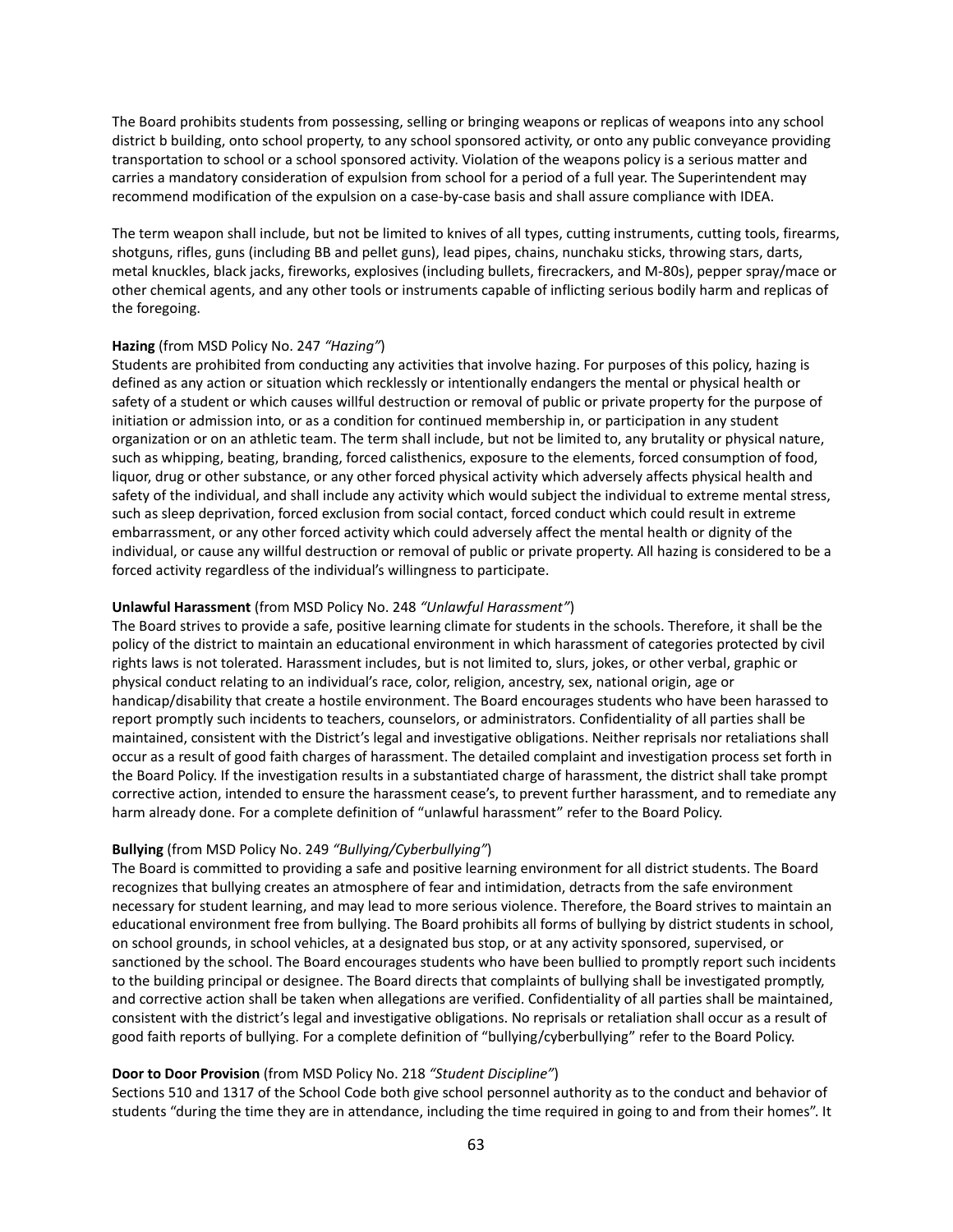is important for parents and students to be aware of the provision. The safety of the students of this District is of the highest importance.

## **Prohibition of Electronic Devices** (from MSD Policy No. 237 *"Use of Beepers/Paging Devices"*)

According to Section 1317.1 of the Public School Code, the possession by students of electronic paging devices and laser pointers shall be prohibited on school grounds, at school sponsored activities, and on buses and other vehicles provided by the school district. Students are not permitted to have radios, MP3 players, CD players, tape players, paging devices/beepers, digital cameras or similar electronic equipment in school. Laser devices are also not permitted in the building. Such equipment will be confiscated and turned over to the administration. Cell phones are not to be used during school hours. Students with cell phones must turn them off during the school day. Failure to comply with this policy will result in confiscation of the phone. If an electronic device is utilized in a violation of the Student Code of Conduct, it may result in citations and/or charges being filed with legal authorities.

Pagers and laser pointers will be confiscated and turned into the office. Cellular phones are to be turned off and are not to be used during school hours. Misuse may result in confiscation. Any electronic device that provides for wireless, unfiltered connection to the Internet is prohibited. Any other electronic devices that cause interruptions in the educational process may be taken by teachers and turned in to the office. Any electronic devices that may pose a safety hazard will be returned only to a parent. Illegal materials will be turned over to the police.

The administrator may grant approval for possession and use of an electronic device by a student for the following reasons:

- 1. Health, safety, or emergency reasons.
- 2. An individualized education program (IEP) or Section 504/Chapter 15 plan.
- 3. Classroom or instructional-related activities.
- 4. Other reasons determined appropriate by the building administrator.

## **Tobacco Use** (from MSD Policy No. 222 *"Tobacco Use"*)

Act 145 of the 1996 session of the General Assembly of the Commonwealth of Pennsylvania specifically prohibits the use and/or possession of tobacco by pupils in school buildings and on school buses and on school property owned by, leased by, and under the control of the McGuffey School District. To protect the health of the future citizens and to provide role models for the youth of the district, the McGuffey School District has enacted by resolution a smoke-free environment for all district facilities, and has prohibited smoking by all persons on school property. Portions of this Act and policy are enforceable under civil penalty with a fine plus court costs. The discipline to enforce this Act is outlined under Level III Violations of this document.

Under Tobacco Use Policy No. 222, the McGuffey School Board prohibits students from possessing and using tobacco at any time in a school building, on a school bus and on school property. The school district shall initiate a suspension and prosecution of a student who violates the Tobacco Use Policy. After an informal hearing, a student convicted of possessing or using tobacco on school property shall be fined.

## **District Medication Policy** (from MSD Policy No. 210 *"Use of Medication"*)

All medication (whether prescribed or non-prescribed), that is brought to school by a parent/guardian/designated adult, must be taken to the nurse's office. If the nurse is not available, the mediation is to be taken to the principal's office. Medication may not be kept in the student's locker, purse, or on the student's person, etc. Inhalers may be carried with permission of the nurse and a doctor's written order.

Any student who possesses, uses, or distributes any medication (whether prescribed or non-prescribed) is in violation of this policy and is subject to disciplinary action.

Any medication (whether prescribed or non-prescribed) must be in the original package in a sealed envelope accompanied by a physician's order and a note from the parent or guardian giving permission for the medication to be taken in school. The note must have the following information: student name, name of medication, dosage of medication, time medication is to be taken, name of physician prescribing medication, and date medication is to be given, reason for the medication and the number of pills sent.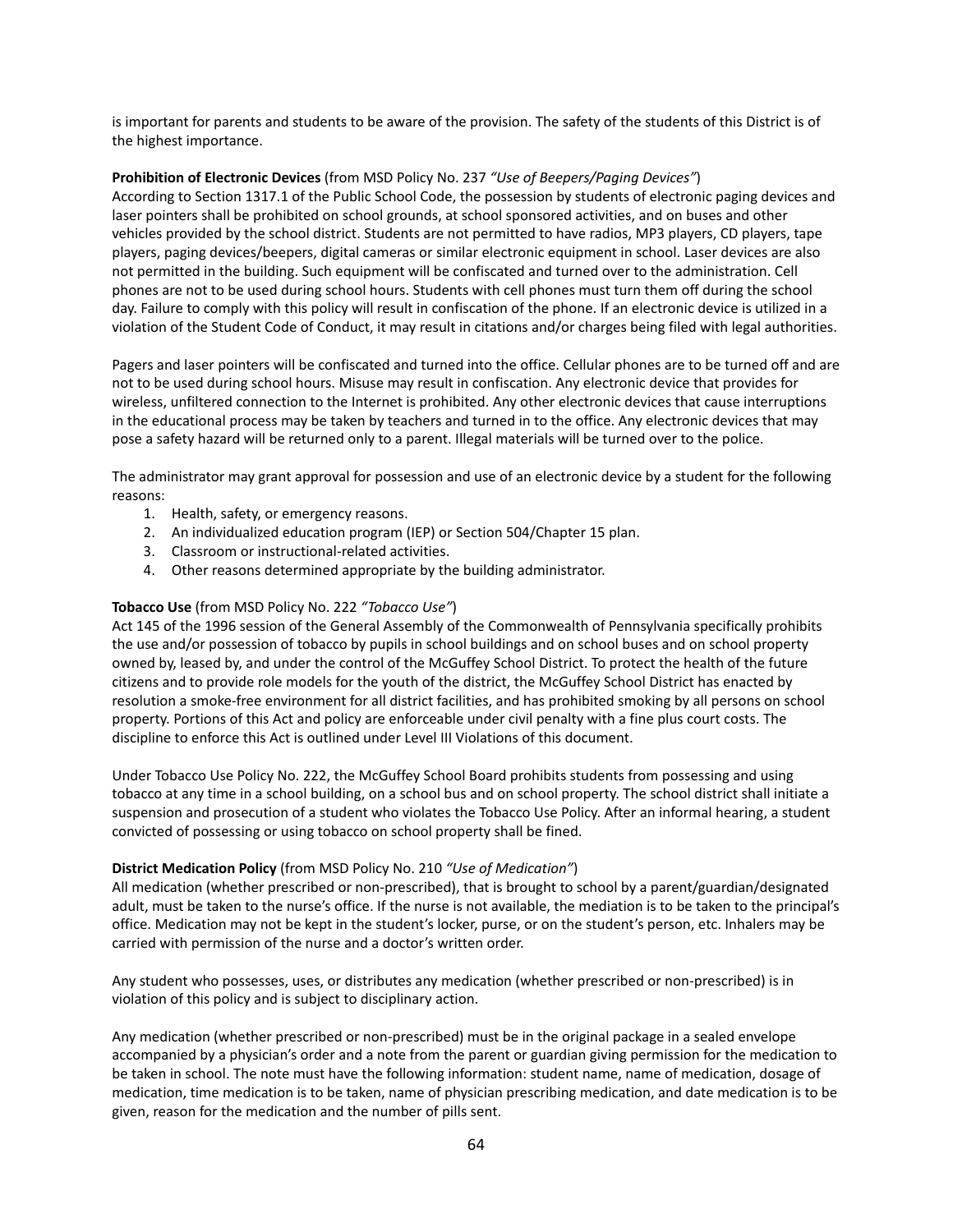Medication that is prescribed by a physician and is to be administered in school on a daily basis must be accompanied by a written order from the physician. Any change in the original order (such as a change in dosage or a discontinuation) requires a new written order from the physician. The student is responsible for reporting to the nurse's office at the designated time to take the medication. Non-prescription nutritional or herbal supplements will be administered ONLY with a written authorization from a physician.

## **Possession/Use of Asthma Inhalers** (from MSD Policy No. 210.1 *"Possession/Use of Asthma Inhalers"*)

The possession/use of asthma inhalers is regulated by a separate policy on asthma inhalers. Before a student may possess or use an asthma inhaler in a school setting, the Board requires a written request from the parent relieving the District and its employees of responsibility and a written statement from the physician setting forth the information prescribed in the Policy. The parents must submit an inhaler self-administer action plan on the form provided by the District. The student is prohibited from sharing the asthma inhaler with other students and must notify the school nurse immediately following each use of an asthma inhaler. Violations of the Policy by a student shall result in immediate confiscation of the asthma inhaler and medication and loss of privileges. For a complete understanding of the rules regarding asthma inhalers, the parents and students should read Board Policy No. 210.1.

### **Drug Abuse** (from MSD Policy No. 227 *"Controlled Substances"*)

The Board strictly prohibits the use, possession, sale, transfer and intent to sell or transfer of any drug or drug paraphernalia, alcohol or look-alike substances on school property, or at any school-related activities, and during the time spent traveling under the specific circumstance set forth in Policy No. 227. This prohibition will apply to off-campus activity. For the purpose of this section, the following definitions will apply:

**Drug/Controlled Substance** – A controlled substance is any substance the possession, use or delivery of which is regulated by the Controlled Substance, Drug, Device and Cosmetic Act of the Commonwealth of Pennsylvania, Act of April 14, 1972, found in Purdon's Pennsylvania Students, 35 P.S. sections 780-101 through 780-144.

**"Look-Alike" Drug** – A "look-alike" drug is a non-controlled substance that has a stimulant or depressant effect on human beings and/or substantially resembles a controlled substance in appearance.

**Alcoholic Beverage** – An alcoholic beverage is any intoxicating liquor, whine, or brewed or malt beverage regulated under the Liquor Code of the Commonwealth of Pennsylvania, Act of April 12, 1951, P.L. 90, Art. 1, Section 101, Et Seq., as amended.

**Distributing** – to deliver, sell, pass, give, or share from one person to another, or to aid therein.

**Drug paraphernalia** – any utensil or item that, in the judgment of an administrator, can be associated with the use of drugs, alcohol, mood-altering, or health endangering substances including but not limited to vaping devices and/or products.

McGuffey School District considers the possession, use, and/or distribution of any of the above substances on school property, transportation, or at school related events as a serious offense. All substances and products will be confiscated by the administration and tested by law enforcement to determine their content. All costs incurred to test substances will be the responsibility of the parent/guardian.

First offense violations of possession, use, and/or distribution of the above substances will result in an out of School Suspension of up to 10 days following an informal hearing, a referral to law enforcement, participation in the Student Assistance Program and compliance with recommendations, and placement on Administrative Review or Bad Standing.

Evaluation of the offense by the administration will determine if a referral to the School Board is appropriate for the first offense. Any second offense violations will result in the student being immediately placed on Bad Standing. Possession, use, and/or distribution of a controlled substance and/or the second and subsequent offenses of drug involvement may/will result in a referral to the Board of School Directors with consideration for expulsion. All violations will be referred to law enforcement for their disposition.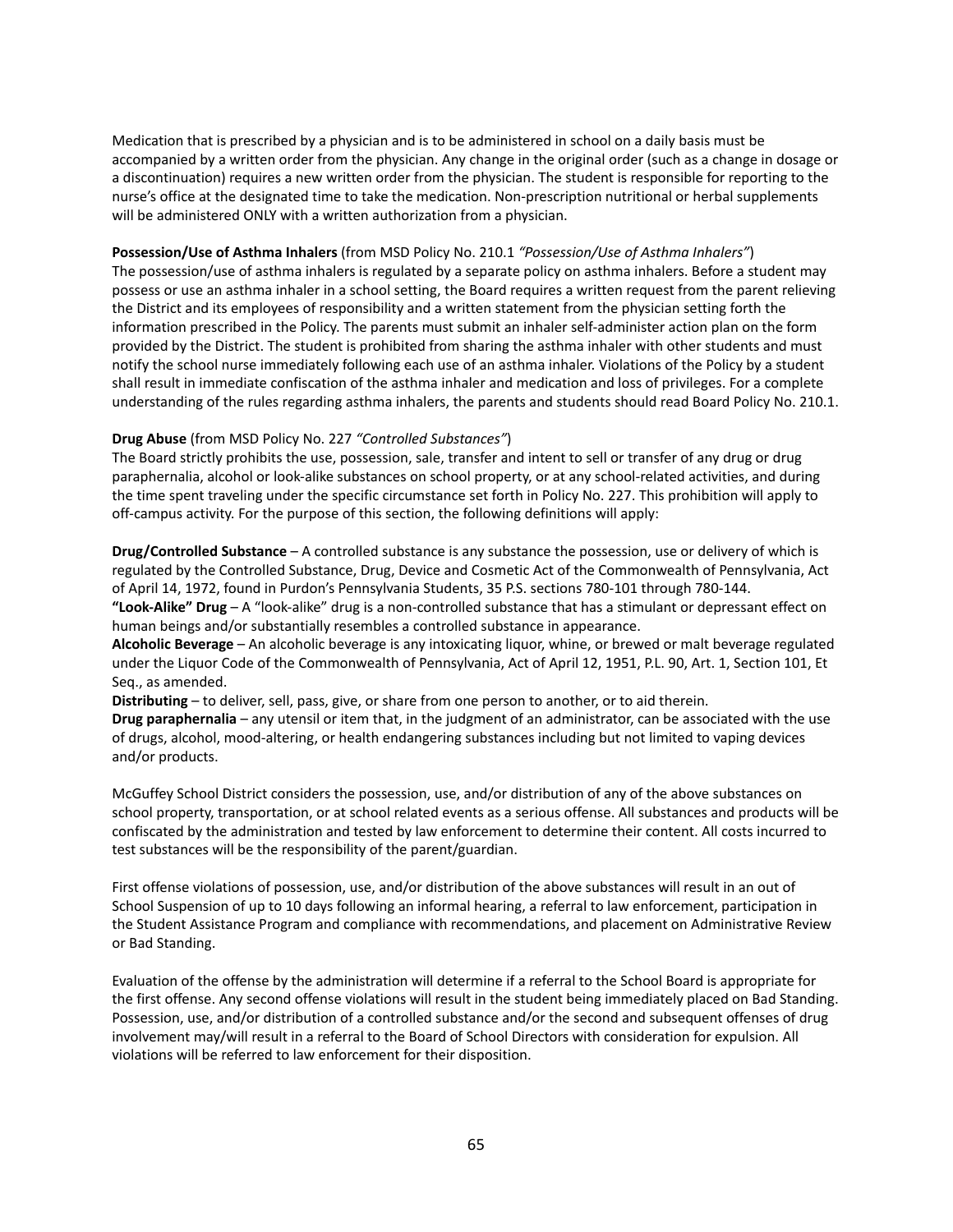None of the provisions of this policy shall be construed to prohibit or regulate student's use, possession or transportation of medication prescribed for the student by a licensed physician. Students using over the counter and prescription medication are required to follow the District Medication Policy No. 210.

## **Use of Anabolic Steroids**

As specified in Sec. 807.3 of Title 35 of the Pennsylvania statues, the following minimum penalties are prescribed for any student athlete found in violation of the prohibited use of anabolic steroids:

- 1. For a first violation, suspension from school athletics for the remainder of the season.
- 2. For a second violation, suspension from school athletics for the remainder of the season and for the following season.
- 3. For a third violation, permanent suspension from school athletics.

No student shall be eligible to resume participation in school athletics unless a medical determination has been submitted, verifying that no residual evidence of steroids exists. The administration may require participation in drug counseling, rehabilitation, testing, or other programs as a condition of reinstatement into a school athletic program. While the administrative staff, coaching staff, advisors and faculty cannot observe students seven days a week/twenty-four hours a day, students are expected to abide by all school regulations. Any violation brought to the attention of the administration shall be investigated. Students have the right to due process. During the due process proceedings, if the allegations are found to be factual, the associated penalty shall be imposed.

### **Student Assistance Programs** (from MSD Policy No. 236.1 *"Student Assistance Program"*)

Student Assistance Programs are in place at the elementary schools, middle school and the high school. The program is called SAP which stands for Student Assistance Program. The major focus of this program is to help students and parents experiencing problems related to educational barriers, drugs, alcohol, and mental health issues to interface with agencies in the community which can provide ongoing counseling assistance. Level IV violations involving substance abuse at the secondary level require the student to participate in and successfully complete the Student Assistance Program assessment and any recommended counseling and/or interventions.

At the elementary schools, SAP teams, and guidance counselors are in place to provide assistance to students and their parents in academic, social, and behavioral areas. A student with a drug-abuse related problem seeking help, if then not in violation of this drug and alcohol abuse policy, shall not be reported as an infraction of the prohibition and shall not be penalized. School personnel from whom the student requests assistance will refer the student to the appropriate counselor, school nurse, or designated member of the Student Assistance Program. Communication will be held confidential, unless immediate treatment appears necessary. If medical treatment appears necessary, the parents will be notified immediately.

#### **Student Driving and Parking**

Student driving is a privilege and the following criteria must be met in order to be permitted to drive to school: students must be in good standing academically, behaviorally, and financially, students must possess a valid driver's license, a certificate of ownership, current vehicle registration and liability insurance. Students must complete a parking permit application and submit it to the School Security Office for approval. Ince your application has been approved the following parking regulations apply:

- 1. You will be assigned a numbered parking space which corresponds with the number on your parking permit. You are only permitted to park in your assigned parking space.
- 2. Your permit must be hung from the rear-view mirror. Failure to display parking permit may result in loss of driving privileges.
- 3. There will be a set number of permits distributed each year. The order of student parking preference is as follows:
	- a. Coop students
	- b. Athletes (Senior and junior in-season)
	- c. Senior Workers
	- d. Seniors
	- e. Junior Workers
	- f. Juniors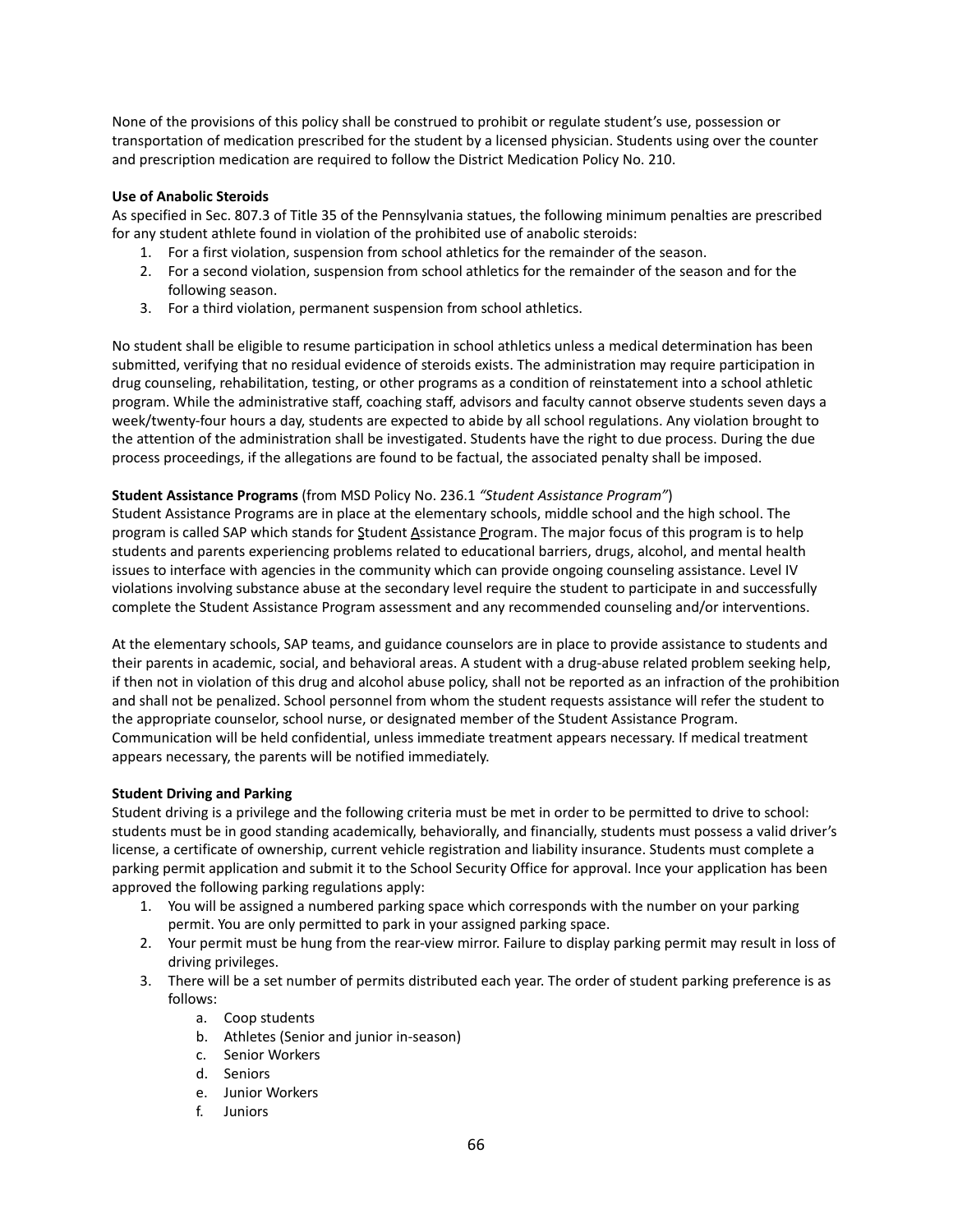The student parking preference will be reevaluated periodically by the School Police Officer and permit status may change due to the availability of parking space

- 4. To prevent accidents, the school speed limit of fifteen (15) mph must be observed.
- 5. Students are not permitted in their vehicles during school hours.
- 6. Students driving must enter the building as soon as their vehicles are parked. Remaining in cars may result in revocation of driving privileges.
- 7. If a vehicle is used during an illegal absence, the student owning the vehicle may lose his or her driving privileges. The student cannot have any other person drive his or her vehicle on school grounds.
- 8. Any improper vehicular use will automatically result in revocation of driving privileges.
- 9. Students are not permitted to have their vehicles on school property before 7:40 a.m. during the school day.
- 10. Students are not permitted to drive to Western Area Career and Technology Center (WACTC) unless permission is granted from WACTC and McGuffey High School administration. Suspension and/or loss of driving privileges may result if students do not follow the proper procedures.
- 11. Driving privileges may be revoked for students receiving in-school suspension, out of school suspension, outstanding financial obligations or repeated tardiness to school.
- 12. Any student who is placed on bad standing will not be permitted to drive or park on school property.
- 13. Any violation of the above stipulated regulations or McGuffey Student Code of Conduct may result in a loss of driving/parking privileges.

### **Care of School Property** (from MSD Policy No. 224 *"Care of School Property"*)

All school property such as books and supplies should be handled with care. If school property is lost or damaged, its replacement cost may be charged to the student if the damage is determined to have been caused by the negligent or intentional acts of the student. The matter may be referred to the police if the act is willful and damage to property is serious or chronic. Furniture and equipment are expensive items and warrant careful use. The school grounds and equipment will maintain their condition if each individual uses good judgment in using them.

## **EXTRACURRICULAR ACTIVITIES**

(from MSD Policy No. 122 *"Extracurricular Activities",* No. 123 *"Interscholastic Athletics",* No. 122.2 *"Non-athletic Extracurricular Activity and Club Eligibility"*)

Student's involved in extracurricular activities and interscholastic athletics are expected to follow all rules and regulations contained in the Student Code of Conduct which also regulates student conduct during off campus activities.

Parents and students need to be aware that participation in extracurricular activities and interscholastic athletics is a privilege.

Student eligibility for extracurricular activities and interscholastic sports are regulated by McGuffey School District Policies 122.2 and 123.

Consequences resulting in the exclusion from school shall include a prohibition for participation in or attendance at any school-sponsored activity during the period of the exclusion. The coach or director of the extracurricular activity may, with approval of the principal, also impose special training rules and reasonable dress requirements that are required for participation in the activity.

#### **DISCIPLINARY RESPONSES TO STUDENT MISCONDUCT**

#### **Student Discipline** (from MSD Policy No. 218 *"Student Discipline"*)

The Public School Code gives every teacher, assistant principal and principal the right to exercise the same authority as to the conduct and behavior of students in the school during the time they are in attendance, including the time required in going to and from their homes, as parents, guardians and persons in parental relations may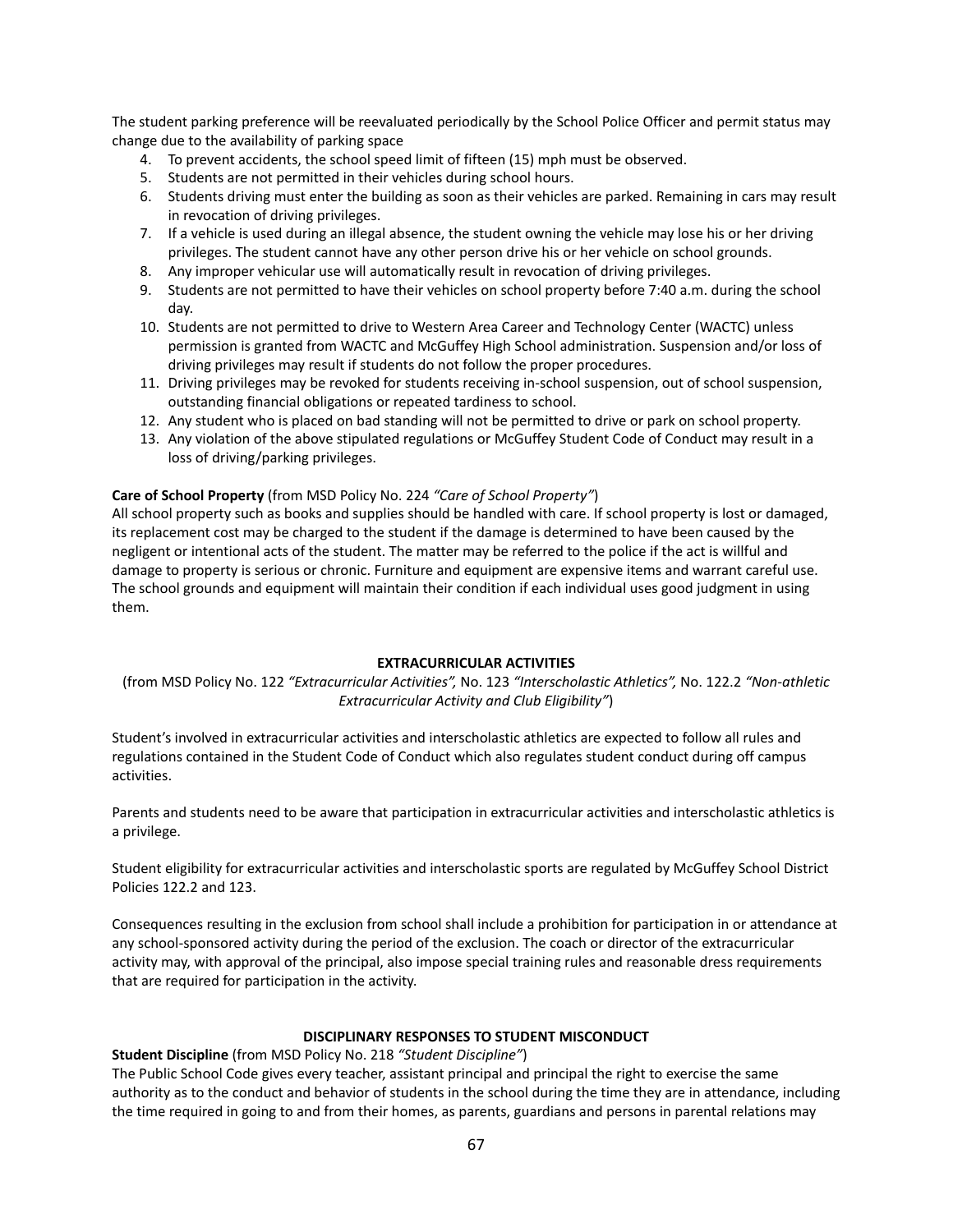exercise over them. A staff member may use reasonable force without warning when it is essential to quell a disturbance; to obtain possession of weapons or other dangerous objects; for the purpose of self-defense; and for the protection of persons or property. Corporal punishment, which is physically punishing a student for an infraction, is prohibited. The State Board regulations define "corporal punishment" as "a form of physical discipline that is intended to cause pain and fear and in which the student is spanked, paddled or hit on any part of the body with a hand or instrument."

To the extend the District disciplines a student for verbal expression, the district does not intend to regulate any particular viewpoint or content, that is, free speech, but rather to set a standard to address the appropriateness of the manner in which the message is conveyed and to protect against a reasonable forecast of substantial disruption and/or material interference with the rights of other students or school operations.

**Discipline of Students with Disabilities** (from MSD Policy No. 113.1 *"Discipline of Students with Disabilities"*) Students with disabilities who engage in inappropriate behavior, disruptive activities and/or actions injurious to themselves or others shall be disciplined in accordance with their Individual Education Program (IEP), a behavioral support plan and Board policy in compliance with provisions of the Individuals with Disabilities Education Act (IDEA) and State regulations.

#### **BUILDING RULES AND REGULATIONS**

(from MSD Policy No. 218 *"Student Discipline"*)

#### **Elementary Schools**

Because of the organizational structure of the elementary classroom, the teacher is basically responsible for developing a positive climate for learning within the classroom. Individual class rules will be developed by the teacher and communicated to the students at the beginning of the school year and reinforced throughout the year.

Regularly scheduled parent conferences, as well as parent contact in specific cases, are the primary method of discipline with children of elementary school age. The teacher and parent will develop a plan to attempt to eliminate the source of any misconduct.

In case of recurring misconduct, the teacher will refer the case to the building principal. The building principal will determine the course of action to be followed in each case, consistent with the provisions of this Code. Efforts to modify behavior may include referral to the counselor or the appropriate support staff. Chronic or serious misbehavior will result in office referrals and interventions that may include detention, suspension, alternative education, assignment of "bad standing", and expulsion.

#### **Middle School**

The management of proper student conduct at the middle school level continues the reliance on parent contact and cooperation begun at the elementary level and begins to place more responsibility on the student to understand and obey duly constituted laws, rules and regulations. This bridge in responsibility is consistent with the growth and development of the middle school pre-adolescent years; the responsibility for misbehavior increases as the youngster proceeds through the middle school.

Minor misbehavior that impedes orderly classroom procedures will be handled by the individual classroom teacher. Options may include verbal reprimand, special assignment, behavioral contracts, withdrawal of privileges, SAP referral, lunch detention, and parent/guardian contact. Chronic or serious misbehavior will result in office referrals and interventions that may include detention, suspension, alternative education, assignment of "bad standing", and expulsion.

#### **High School**

The senior high school maintains a structured open environment that relies heavily upon the students' awareness of appropriate behavior and a knowledge and recognition of the types of penalties that will be imposed for violations of the Code of Student Conduct. Students must assume responsibility for their behavior at all times. Minor misbehavior that impedes orderly classroom procedures will be handled by the individual classroom teacher.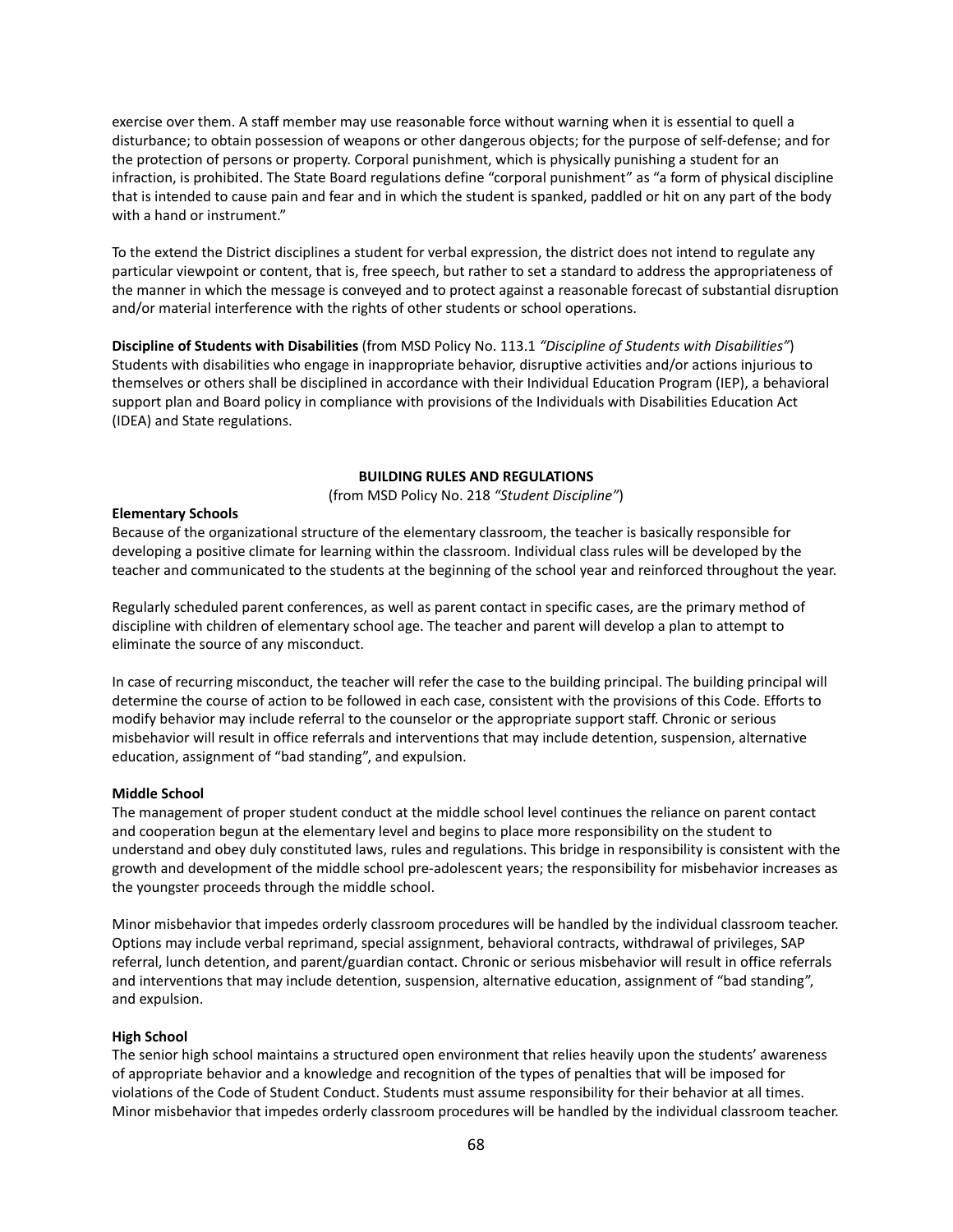Options may include verbal reprimand, special assignment, behavioral contracts, withdrawal of privileges, SAP referral, and parent contact. Chronic or serious misbehavior will result in office referrals and interventions that may include detention, suspension, alternative education, assignment of "bad Standing", and expulsion.

## **EXPLANATION OF SERVERAL DISCIPLINARY OPTIONS**

(from MSD Policy No. 218 *"Student Discipline"* and MSD Policy No. 233 *"Suspension and Expulsion"*)

**Detention** is the keeping of students during non-instructional time during school hours and/or before or after school hours for disciplinary purposes. Students involved will have overnight advance notice in order to make transportation arrangements. Disciplinary detention procedures and scheduling will be determined at the building level.

**Bad Standing** is an action to be used by the administration as a corrective action for disciplinary offenses, truancy, and financial obligations. When a student is so classified, he is suspended from all school activities except those directly connected with the curricula. Under no circumstances may the student participate in or attend any of the school activities. Such activities include: practice for any sport, all athletic activities, marching band, plays, assemblies, color guard, or any groups or organizations. At any time during such standing, the student may not attend assembly programs, proms, meetings of any clubs, or other functions. The student may only attend the regular classes during the school day. Any senior whose bad standing is in effect during the graduation date will not be permitted to participate in the commencement ceremonies.

**In-School Suspension** is an administrative disciplinary option, which temporarily removes the student from his/her regular class schedule. The student is assigned to a highly structured, restrictive educational setting for a period of one to ten days. The student's educational progress, supervised by a certified teacher, continues with this setting. Credit is given for classroom work completed. In-school suspension is held during regular school hours.

## **Exclusion from School**

**Suspension** – suspension is an administrative disciplinary action that is then when:

- 1. Milder forms of disciplinary action have been ineffective in correcting the student's behavior;
- 2. The student commits certain violations found within the Level II, III or IV classification; or
- 3. The student represents an immediate danger to him/herself or to the school community.

*During the period of the suspension, the student:*

- 1. May not enter upon school property -- at any hour of the day or night, except with prior approval of a school administrator.
- 2. May not attend or participate in any school-sponsored activity either curricular or extra-curricular.
- 3. Must complete all assignments to the best of his/her ability. Completed assignments are to be submitted to teachers upon the student's return to school. Zeroes will be given for any work that is not done.

Privileges that were restricted as a result of the suspension are reinstated the morning following the last day of the suspension unless the student is assigned to "bad standing" status.

Suspension is exclusion from school for a period of 1 to 10 consecutive school days. Suspensions can be assigned by the administrator. No student shall be suspended until the student has been informed of the reasons for the suspension and given an opportunity to respond. Every effort and means will be utilized in an attempt to notify parents of the student on the day the suspension is imposed. The parents will also be notified in writing with a copy forwarded to the superintendent's office.

When the suspension exceeds three school days, the student and the parents will be given the opportunity for an informal hearing before the building administrator. The purpose of this informal hearing is to enable the student and the parent to meet with the appropriate school official to explain the circumstances surrounding the event for which the student is being suspended or to show why the student should not be suspended. The informal hearing is intended to encourage the student's parents to meet with the administrator to discuss ways to avoid future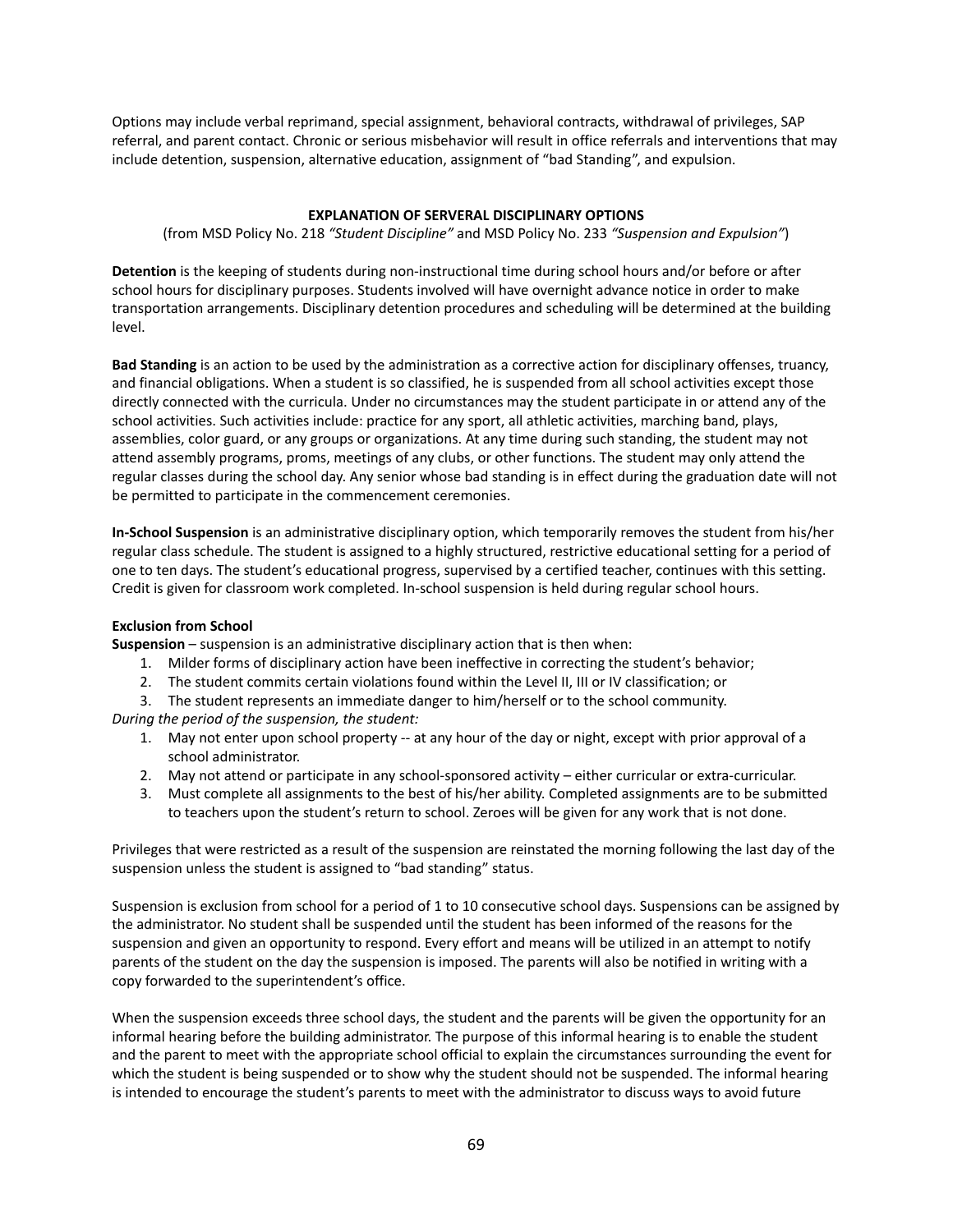offenses. The informal hearing also provides an opportunity for the administration to inform the student and parent of any charges that may be filed against the student.

## **Expulsion** (from MSD Policy No. 233 *"Suspension and Expulsion"*)

Expulsion is exclusion from school imposed by the Board of School Directors for a period exceeding ten consecutive school days, and may be permanent expulsion from the school district. All expulsions require formal hearing before the board of school directors or a duly authorized committee of the board or a hearing examiner who need not be a member of the Board, but whose adjudication must be approved by the Board.

If it is determined after an informal hearing that a student's presence in his/her normal class would constitute a threat to the health, safety, or welfare of others and it is not possible to hold a formal hearing within the period of a suspension, the student may be excluded from school for more than 10 school days. A student may not be excluded from school for longer than 15 school days without a formal hearing unless mutually agreed upon by both parties. Any student so excluded shall be provided with alternative education, which may include home study.

Students who are less than 17 years of age are subject to the Compulsory School Attendance Laws even through expelled. The initial responsibility for providing the education rests with the student's parent or guardian through placement in another school or through tutoring or through an alternate education program approved by the district superintendent.

Within thirty days of the action by the Board of School Directors, the parents or guardian shall submit to the district's superintendent written evidence that the required education is being provided or outline the attempts that have been made and the reasons for non-compliance. If the parents or guardians are unable to provide the required education, the district then shall make provisions for the student's education. If the district's alternate education program is not complied with, the district may take action in accordance with Chapter 63 of The Juvenile Act (42 PA. S.C. 6301-6308). A student with a disability shall be provided educational services as required by the Individuals with Disabilities Education Act.

## **Formal Hearing** (from MSD Policy No. 233 *"Suspension and Expulsion"*)

At the formal hearing the following due process requirements are observed:

- 1. Notification of the charges shall be sent to the student's parents or guardian by certified mail.
- 2. At least 3 days' notice of the time and place of the hearing. A copy of the expulsion policy, notice that the student may be represented by legal counsel, and the hearing procedures shall be included in the hearing notice.
- 3. The right to an impartial tribunal.
- 4. May be represented by counsel, at parents' expense, and may have a parent or guardian attend.
- 5. The right to be presented with the names of witnesses against the student and copies of the statements and affidavits of those witnesses.
- 6. The right to request that any such witnesses appear in person and answer questions to be cross examined.
- 7. The right to testify and present witnesses on his or her own behalf.
- 8. A written or audio record must be kept of the hearing. The pupil is entitled, at his or her own expense, to a copy.
- 9. The proceedings must be held within 15 days of the notification of charges, unless an extension is mutually agreed to. A hearing may be delayed for the following reasons: laboratory reports are needed from law enforcement agencies; evaluations or other court or administrative proceedings are pending under the Individuals with Disabilities Act; in cases involving sexual assault or serious bodily injury, delay is necessary due to condition of best interests of the victim.
- 10. The right to a private hearing unless the student or parent requests a public hearing.

Where the student disagrees with the results of the hearing, resource is available in the appropriate court of the Commonwealth. If it is alleged that a Constitutional issue is involved, the student may file a claim for relief in the appropriate Federal district court. Notice of the right to appeal the results shall be provided with the expulsion decision.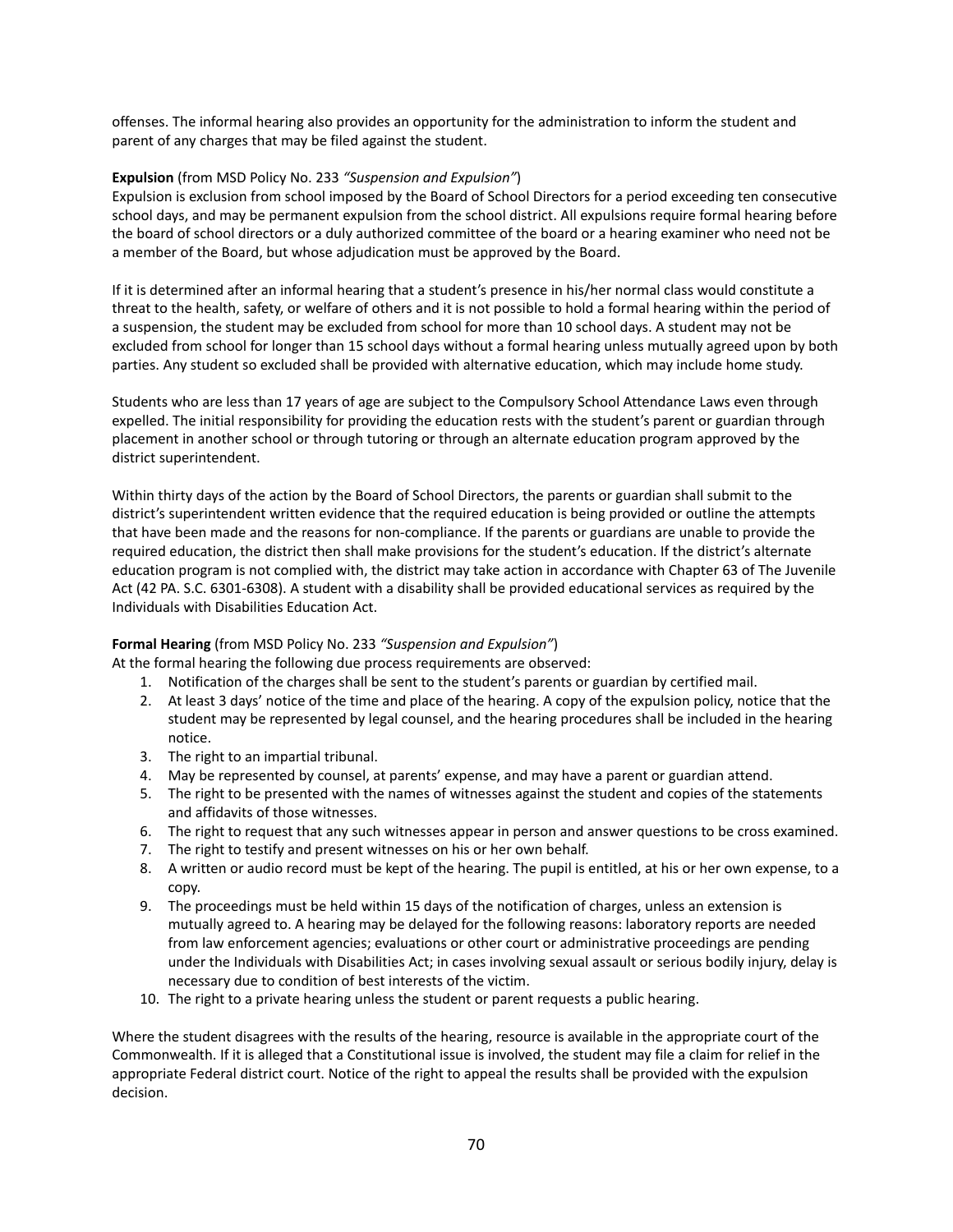## **GUIDELINES FOR DISCIPLINARY ACTION: ELEMTNARY, MIDDLE, AND HIGH SCHOOL**

Improper conduct that disrupts the normal educational process is classified into four categories: Level I Violations, Level II Violations, Level III Violations, and Level IV Violations.

To provide consistency in the application of penalties, a guide to the classifications of misbehavior follows. It should be understood that the information in Levels I through IV is intended to serve as a guide and is subject to modification on a case-by-case basis. Administration will determine the appropriate corresponding disciplinary action.

## Misconduct may fit into Level I, II, III, or IV violations depending on the seriousness of the offense.

**Level I violations** are those that are considered to be minor discipline infractions and are routinely handled by the classroom teacher.

**Level II violations** are of a less serious nature than those outlined in Level III. Level II includes persistent violations within the Level I category as well as violations that are defined as Violations of the Attendance Policies of the Commonwealth of Pennsylvania and the McGuffey School District. Level II violations are handled by an administrator.

**Level III violations** are those that are serious in nature and may result in discipline that includes an alternative education assignment, suspension and/or expulsion from school. Level III violations are handled by an administrator. Police may be notified depending upon the seriousness of the violation.

### **Level IV violations** are defined as follows:

- 1. Any acts whose consequences seriously endanger the health or safety of the individual or others in the school.
- 2. Acts which result in violence to another person or his/her property or the property of the school district. Such acts are usually malicious in their motivation or intention and pose a direct threat to the safety of others in the school.
- 3. Possession or use of substances banned by school policy.
- 4. Persistent disregard of school rules.

**Level IV** violations are handled by an administrator. Police may be involved depending upon the seriousness of the violation.

| Seriousness of the violation may require initiation of discipline at a higher level.                                                                                                                                                                                                      |                                                                                                                                                     |                                                                                                                                                                                                                |  |
|-------------------------------------------------------------------------------------------------------------------------------------------------------------------------------------------------------------------------------------------------------------------------------------------|-----------------------------------------------------------------------------------------------------------------------------------------------------|----------------------------------------------------------------------------------------------------------------------------------------------------------------------------------------------------------------|--|
| <b>Examples of Violations</b><br><b>Procedure Disciplinary Options</b>                                                                                                                                                                                                                    | Procedure                                                                                                                                           | <b>Disciplinary Options</b>                                                                                                                                                                                    |  |
| Running, throwing items,<br>littering<br>Excessive talking<br>Minor Horseplay<br>Dress Code violation<br>Late to class<br>Possession of an unauthorized<br>electronic device<br>Cafeteria misbehavior<br>Hall misbehavior<br>Inappropriate language<br>Minor infractions of<br>disrespect | The classroom teacher or<br>appropriate school personnel will<br>evaluate the violation and<br>determine the appropriate<br>disciplinary option(s). | Warning<br>Parent contact<br>Loss of privileges<br>Change in seating assignment<br>Referral to Guidance<br>Counselor<br>Intervention Plan<br>After school detention<br>Cafeteria detention<br>Recess detention |  |

## **GRADES K-12 LEVEL I VIOLATIONS**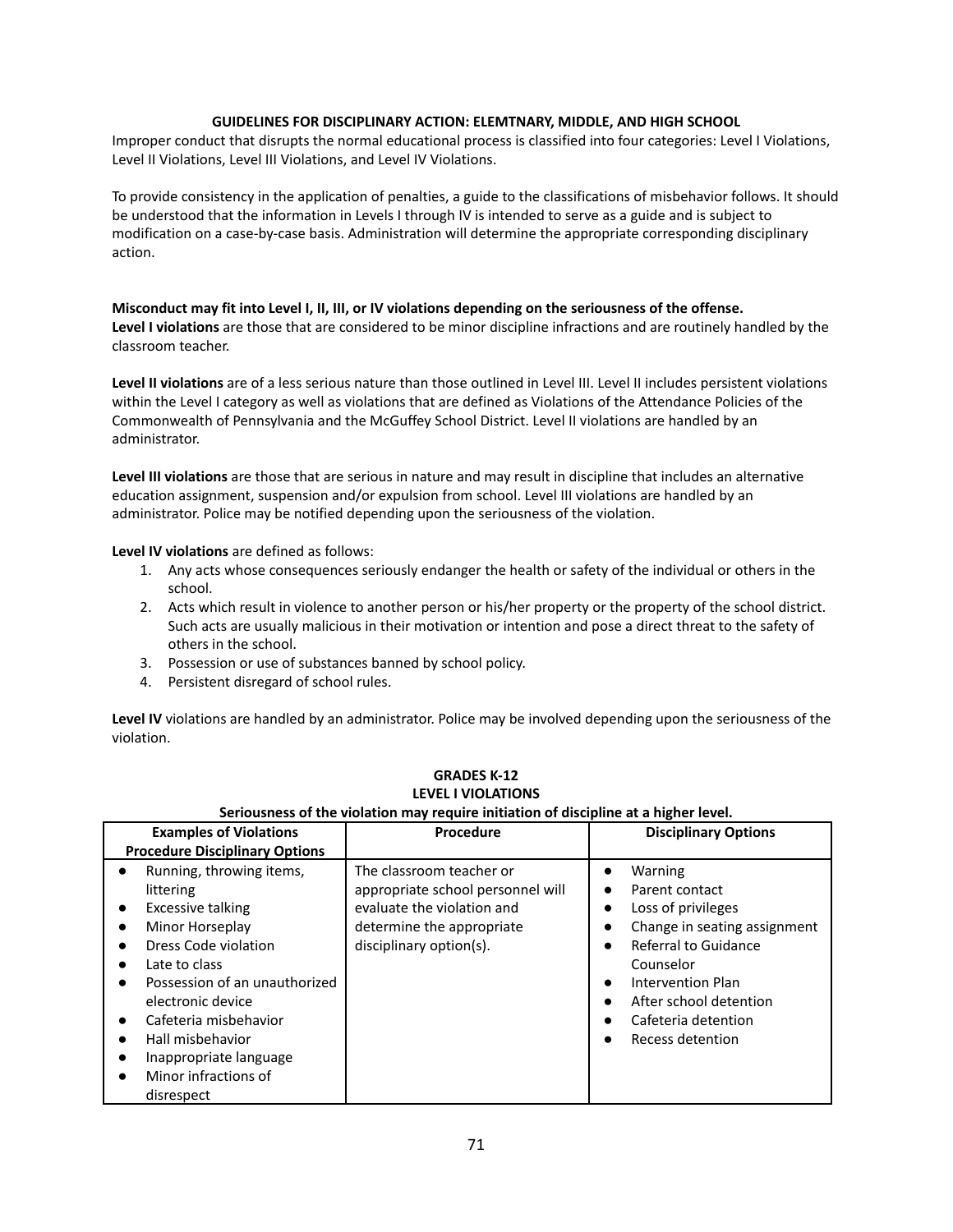| Consumption of food or<br>beverage outside authorized |  |
|-------------------------------------------------------|--|
| areas                                                 |  |
| Minor classroom disruption                            |  |
| <b>Bullving</b>                                       |  |

### **GRADES K-5 LEVEL II VIOLATIONS Seriousness of the violation may require initiation of discipline at a higher level.**

| <b>Examples of Violations</b>                                                                                                                                                                                                                                                                                                                                                                                                                                                                                                        | sendashess or the trolation may require initiation or alsopmic at a higher reten<br><b>Procedure</b>      | <b>Disciplinary Options</b>                                                                                                                                                                                                                                                                                                                                                                                                                                  |
|--------------------------------------------------------------------------------------------------------------------------------------------------------------------------------------------------------------------------------------------------------------------------------------------------------------------------------------------------------------------------------------------------------------------------------------------------------------------------------------------------------------------------------------|-----------------------------------------------------------------------------------------------------------|--------------------------------------------------------------------------------------------------------------------------------------------------------------------------------------------------------------------------------------------------------------------------------------------------------------------------------------------------------------------------------------------------------------------------------------------------------------|
| <b>Procedure Disciplinary Options</b>                                                                                                                                                                                                                                                                                                                                                                                                                                                                                                |                                                                                                           |                                                                                                                                                                                                                                                                                                                                                                                                                                                              |
| Persistent violations of Level I                                                                                                                                                                                                                                                                                                                                                                                                                                                                                                     | The administrator will evaluate the<br>violation and determine the<br>appropriate disciplinary option(s). | <b>Parent Contact</b><br>$\bullet$<br>Verbal warning<br>$\bullet$<br>Guidance Counselor/ESAP<br>$\bullet$<br>referral<br><b>Intervention Plan</b><br>$\bullet$<br>Cafeteria detention<br>$\bullet$<br><b>Recess detention</b><br>Loss of privileges<br>$\bullet$<br>After school detention<br>$\bullet$<br>In-School Suspension<br>$\bullet$                                                                                                                 |
| Illegal absence, full or partial day                                                                                                                                                                                                                                                                                                                                                                                                                                                                                                 | The administrator will evaluate the<br>violation and determine the<br>appropriate disciplinary option(s). | Appropriate aspects of state<br>$\bullet$<br>law shall be enforced                                                                                                                                                                                                                                                                                                                                                                                           |
| Unexcused or illegal tardiness to<br>school.                                                                                                                                                                                                                                                                                                                                                                                                                                                                                         | The administrator will evaluate the<br>violation and determine the<br>appropriate disciplinary option(s). | $\bullet$<br>Appropriate aspects of state<br>law shall be enforced<br>Parent contact<br>$\bullet$<br>Home and School Visitor<br>$\bullet$<br>contact                                                                                                                                                                                                                                                                                                         |
| Truancy, full or partial day - any<br>absence for a student of any age<br>that is either illegal or unexcused<br>and occurs without the consent of<br>the parent or guardian.                                                                                                                                                                                                                                                                                                                                                        | The administrator will evaluate the<br>violation and determine the<br>appropriate disciplinary option(s). | Appropriate aspects of state<br>$\bullet$<br>law shall be enforced<br>Parent contact<br>$\bullet$<br>Home and School Visitor<br>$\bullet$<br>contact                                                                                                                                                                                                                                                                                                         |
| Chronic classroom disruption<br>$\bullet$<br>Improper hall behavior<br>$\bullet$<br>Loitering in lavatories<br>$\bullet$<br>Minor<br>$\bullet$<br>insubordination/defiance<br>Dress Code violation<br>$\bullet$<br>Possession of an unauthorized<br>$\bullet$<br>electronic device<br>Inappropriate language<br>$\bullet$<br>Cafeteria misbehavior<br>$\bullet$<br>Minor theft<br>$\bullet$<br>Verbal Harassment: first<br>$\bullet$<br>offense<br>Unauthorized solicitation<br>Rough horseplay<br>Misuse of privileges<br>$\bullet$ | The administrator will evaluate the<br>violation and determine the<br>appropriate distillery option(s).   | Parent contact<br>$\bullet$<br>Verbal warning<br>$\bullet$<br>Guidance Counselor/ESAP<br>$\bullet$<br>referral<br><b>Intervention Plan</b><br>$\bullet$<br>Cafeteria detention<br>$\bullet$<br>Recess detention<br>$\bullet$<br>Loss of privileges<br>$\bullet$<br>After school detention<br>$\bullet$<br>Change or alter clothing to<br>comply with Dress Code<br>Restitution for all damage or<br>$\bullet$<br>loss if appropriate<br>In-School Suspension |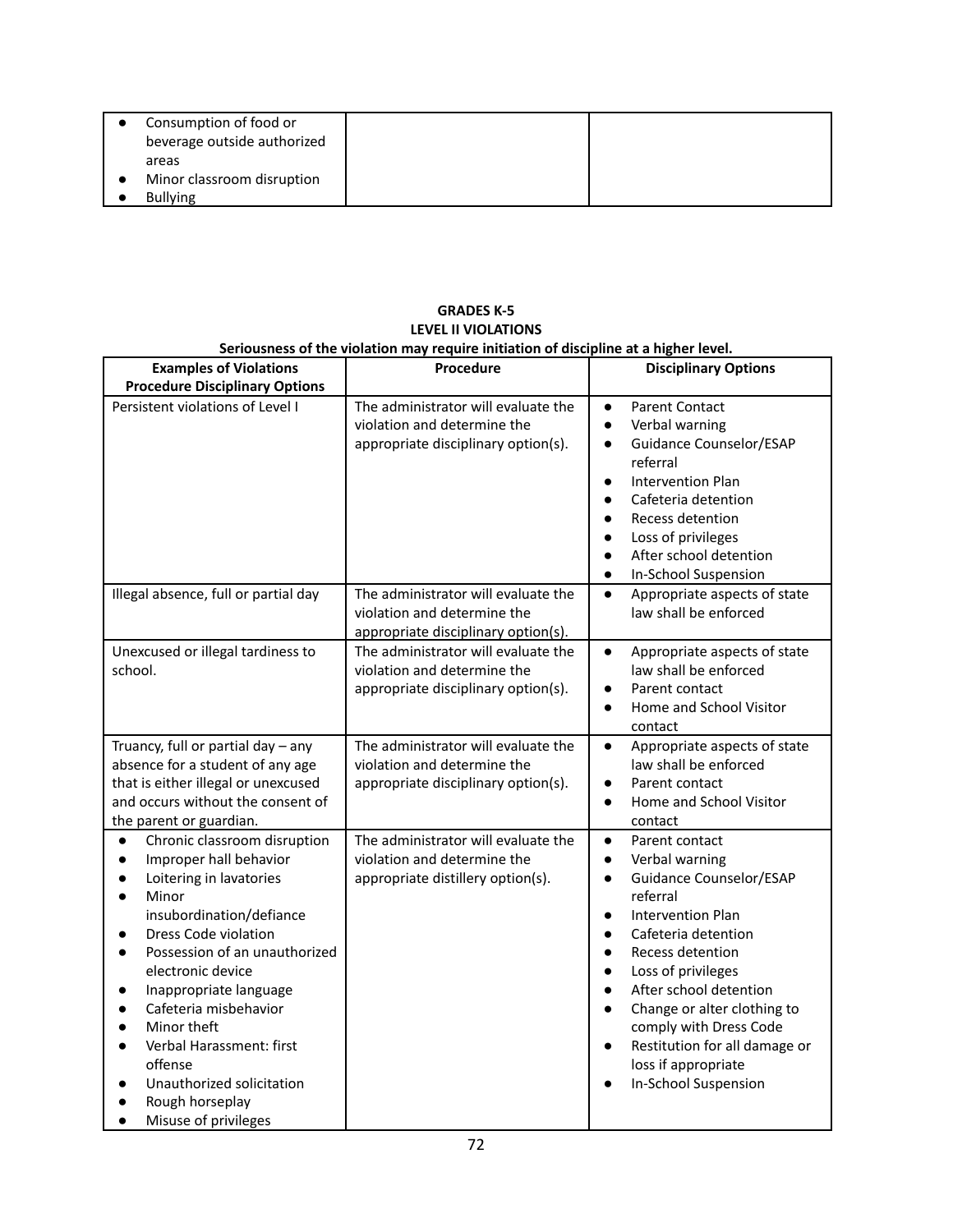| Misrepresentation of the<br>truth<br>Misbehavior for a substitute<br>Incomplete academic work<br><b>Bullying</b> |                                                                                                          |                                                                                                                                                                                                        |
|------------------------------------------------------------------------------------------------------------------|----------------------------------------------------------------------------------------------------------|--------------------------------------------------------------------------------------------------------------------------------------------------------------------------------------------------------|
| Minor misbehavior on the bus<br>Loitering on route to school<br>(walkers)                                        | The administrator will evaluate the<br>violation and determine the<br>appropriate disciplinary option(s) | Parental contact<br>$\bullet$<br><b>Bus Conduct Report</b><br>Warning<br>Assigned seat<br>Intervention Plan<br>Cafeteria detention<br>Recess detention<br>Loss of privileges<br>After school detention |

| <b>Examples of Violations</b><br><b>Procedure Disciplinary Options</b>                                                                                                                                                                                                                                                                                                                                                                           | Procedure                                                                                                | <b>Disciplinary Options</b>                                                                                                                                                                                                                                                        |
|--------------------------------------------------------------------------------------------------------------------------------------------------------------------------------------------------------------------------------------------------------------------------------------------------------------------------------------------------------------------------------------------------------------------------------------------------|----------------------------------------------------------------------------------------------------------|------------------------------------------------------------------------------------------------------------------------------------------------------------------------------------------------------------------------------------------------------------------------------------|
| Persistent violations of Level II                                                                                                                                                                                                                                                                                                                                                                                                                | The administrator will evaluate the<br>violation and determine the<br>appropriate disciplinary option(s) | Parent contact<br>$\bullet$<br>Guidance Counselor/ESAP<br>$\bullet$<br>referral<br><b>Intervention Plan</b><br>$\bullet$<br>Cafeteria detention<br>Recess detention<br>Loss of privileges<br>$\bullet$<br>After school detention<br>$\bullet$<br>Suspension (OSS/ISS)<br>$\bullet$ |
| Using profane or obscene<br>$\bullet$<br>language/gestures<br>Repeated or more serious<br>misbehavior in hall<br>Repeated or more serious<br>misbehavior in the cafeteria<br>Loitering in lavatories<br>Being in an unauthorized are<br>of the building<br>Chronic disruption to the<br>learning environment<br>Insubordination, defiance,<br>verbal disrespect (including<br>obscene language and/or<br>gestures) toward any school<br>employee | The administrator will evaluate the<br>violation and determine the<br>appropriate disciplinary option(s) | Parent contact<br>$\bullet$<br>Guidance Counselor/ESAP<br>$\bullet$<br>referral<br><b>Intervention Plan</b><br>$\bullet$<br>Cafeteria detention<br>$\bullet$<br>Recess detention<br>Loss of privileges<br>After school detention<br>Suspension (OSS/ISS)                           |
| Theft<br>Harassment: including<br>physical, verbal, racial, ethnic,<br>or sexual harassment<br>Threatening another student<br>Possession of lighters or other<br>incendiary devices                                                                                                                                                                                                                                                              | The administrator will evaluate the<br>violation and determine the<br>appropriate disciplinary option(s) | Parent contact<br>$\bullet$<br>Guidance Counselor/ESAP<br>$\bullet$<br>referral<br>Police notification<br>Restitution for all damages or<br>$\bullet$<br>loss if appropriate<br>Suspension (OSS/ISS)                                                                               |

## **GRADES K-5 LEVEL III VIOLATIONS Seriousness of the violation may require initiation of discipline at a higher level.**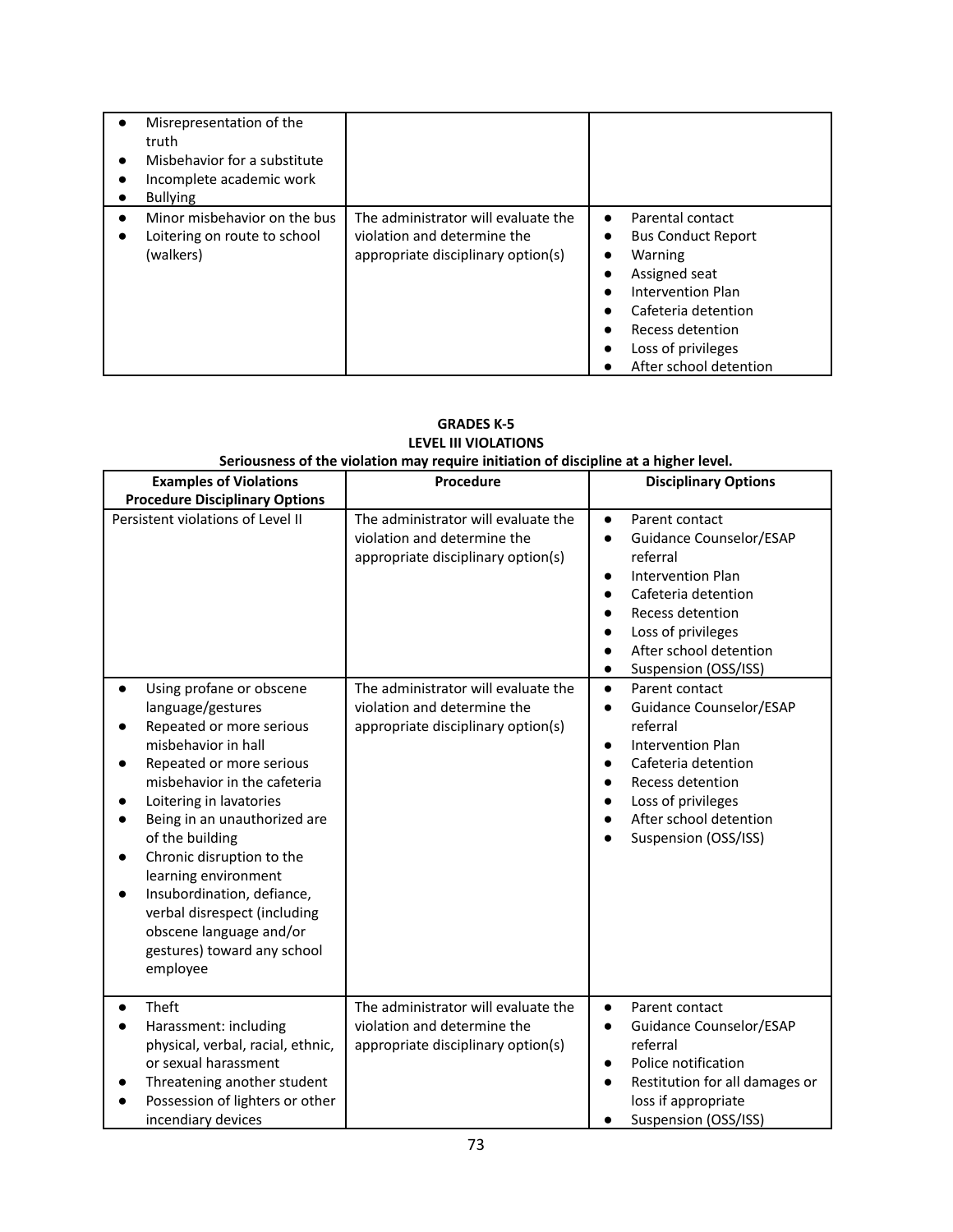| Leaving school (building<br>$\bullet$<br>and/or grounds) without<br>permission<br>Disorderly, vicious, or immoral<br>conduct<br>Extortion<br><b>Bullying</b> |                                                                                                          |                                                                                                                                                                                                                                                                                                                                                         |
|--------------------------------------------------------------------------------------------------------------------------------------------------------------|----------------------------------------------------------------------------------------------------------|---------------------------------------------------------------------------------------------------------------------------------------------------------------------------------------------------------------------------------------------------------------------------------------------------------------------------------------------------------|
| Hitting, fighting, assaulting, biting                                                                                                                        | The administrator will evaluate the<br>violation and determine the<br>appropriate disciplinary option(s) | $\bullet$<br>Parent contact<br><b>Intervention Plan</b><br>$\bullet$<br><b>Guidance Counselor/ESAP</b><br>$\bullet$<br>referral<br>Cafeteria detention<br>$\bullet$<br>Recess detention<br>$\bullet$<br>Loss of privileges<br>$\bullet$<br>After school detention<br>$\bullet$<br>Suspension (OSS/ISS)<br>$\bullet$<br>Police notification<br>$\bullet$ |
| Behavior on the bus that poses a<br>threat to the health and safety of<br>others by causing a distraction or<br>undermining the authority of the<br>driver   | The administrator will evaluate the<br>violation and determine the<br>appropriate disciplinary option(s) | Parent contact<br>$\bullet$<br>Guidance Counselor/ESAP<br>$\bullet$<br>referral<br>After school detention<br>$\bullet$<br>Suspension (OSS/ISS)<br>$\bullet$<br>One or more days of bus<br>$\bullet$<br>suspension<br>Police notification<br>$\bullet$                                                                                                   |
| Violation of computer, internet<br>access, filtering policy                                                                                                  | The administrator will evaluate the<br>violation and determine the<br>appropriate disciplinary option(s) | <b>Guidance Counselor/ESAP</b><br>$\bullet$<br>referral<br>Denied computer/internet<br>$\bullet$<br>privileges<br>After school detention<br>$\bullet$<br>Suspension (OSS/ISS)<br>$\bullet$<br>Police notification<br>$\bullet$                                                                                                                          |
| Possession or use of tobacco                                                                                                                                 | The administrator will evaluate the<br>violation and determine the<br>appropriate disciplinary option(s) | Guidance Counselor/ESAP<br>$\bullet$<br>referral<br>Citation to the District<br>$\bullet$<br>Magistrate for a civil offense<br>Suspension (OSS/ISS)<br>$\bullet$                                                                                                                                                                                        |
| Violation of the District Medication<br>Policy                                                                                                               | The administrator will evaluate the<br>violation and determine the<br>appropriate disciplinary option(s) | Parent contact<br>$\bullet$<br>Guidance Counselor/ESAP<br>$\bullet$<br>referral<br>Suspension (OSS/ISS)                                                                                                                                                                                                                                                 |

| <b>GRADES 6-8</b>                                                                   |
|-------------------------------------------------------------------------------------|
| <b>LEVEL II VIOLATIONS</b>                                                          |
| Coriousness of the violation may require initiation of discipline at a bigher level |

| Seriousness of the violation may require initiation of discipline at a higher level.  |                                                                                                                                        |                                                                                                                                                              |  |
|---------------------------------------------------------------------------------------|----------------------------------------------------------------------------------------------------------------------------------------|--------------------------------------------------------------------------------------------------------------------------------------------------------------|--|
| <b>Examples of Violations</b>                                                         | Procedure                                                                                                                              | <b>Disciplinary Options</b>                                                                                                                                  |  |
| <b>Procedure Disciplinary Options</b>                                                 |                                                                                                                                        |                                                                                                                                                              |  |
| Illegal absence, full or partial day -<br>(Student is 16 years of age or<br>younger.) | The administrator and/or Home<br>School Visitor will evaluate the<br>violation and determine the<br>appropriate disciplinary option(s) | Appropriate aspects of state<br>law shall be enforced<br>No credit will be given for<br>work missed<br>Withdrawal of privileges<br>$\bullet$<br>Bad standing |  |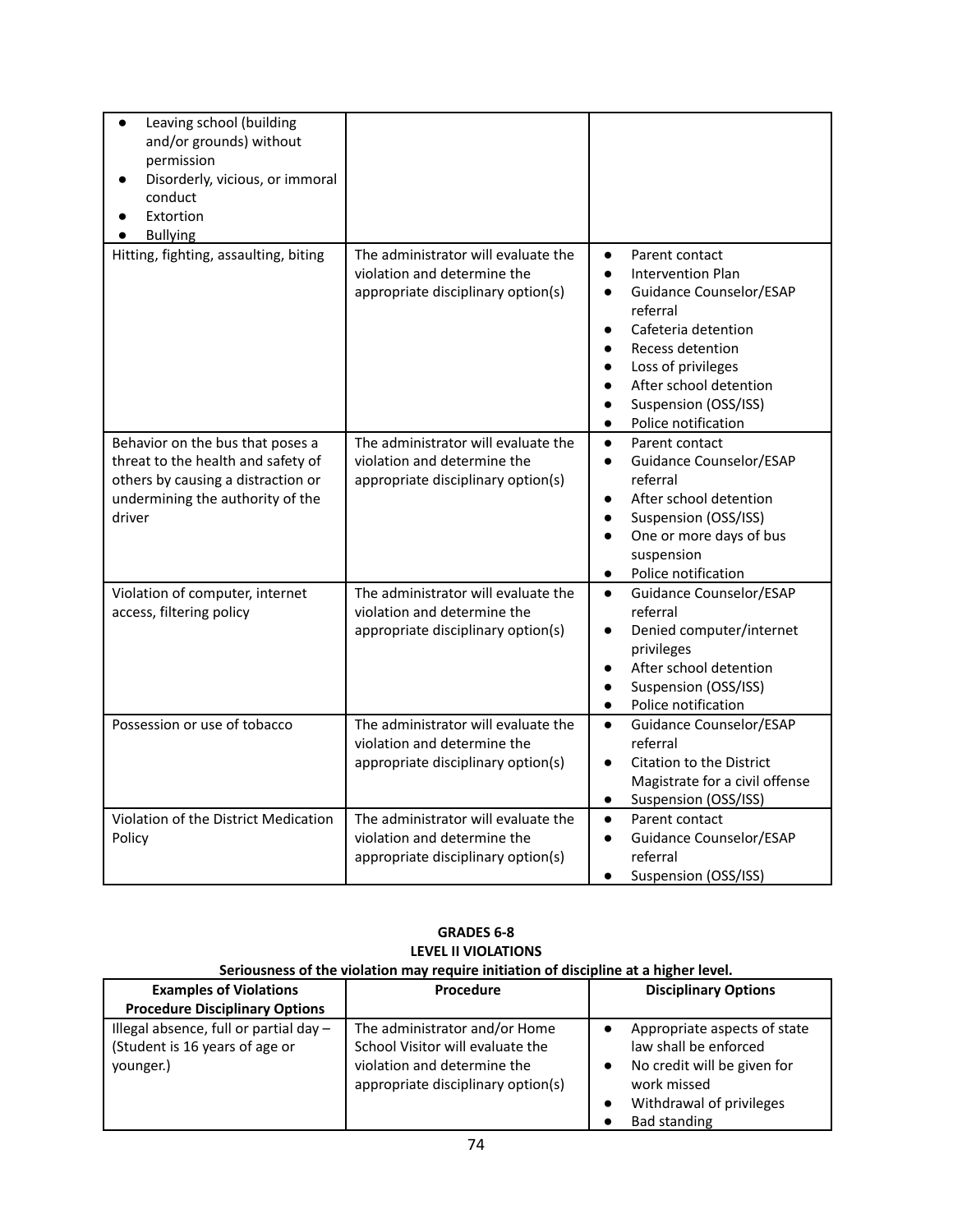|                                                                                                                                                                                                                                                                                                                                                                                                                                                                                                                                                                                                                                                                     |                                                                                                                                                                                                             | Parent contact<br>$\bullet$                                                                                                                                                                                                                                                                                                                     |
|---------------------------------------------------------------------------------------------------------------------------------------------------------------------------------------------------------------------------------------------------------------------------------------------------------------------------------------------------------------------------------------------------------------------------------------------------------------------------------------------------------------------------------------------------------------------------------------------------------------------------------------------------------------------|-------------------------------------------------------------------------------------------------------------------------------------------------------------------------------------------------------------|-------------------------------------------------------------------------------------------------------------------------------------------------------------------------------------------------------------------------------------------------------------------------------------------------------------------------------------------------|
| Truancy, full or partial day - any<br>absence for a student of any age<br>that is either illegal or unexcused<br>and occurs without the consent of<br>the parent or guardian<br>Unexcused or illegal tardiness to<br>school                                                                                                                                                                                                                                                                                                                                                                                                                                         | The administrator and/or Home<br>School Visitor will evaluate the<br>violation and determine the<br>appropriate disciplinary option(s)<br>The administrator and/or Home<br>School Visitor will evaluate the | Appropriate aspect of state<br>$\bullet$<br>law shall be enforced<br>No credit is given for work<br>$\bullet$<br>missed<br>Detention/ISS<br><b>Alternative Education</b><br>Assignment<br>Withdrawal of privileges<br><b>Bad Standing</b><br>Parent contact<br>Appropriate aspect of state<br>$\bullet$<br>law shall be enforced                |
|                                                                                                                                                                                                                                                                                                                                                                                                                                                                                                                                                                                                                                                                     | violation and determine the<br>appropriate disciplinary option(s)                                                                                                                                           | No credit is given for work<br>$\bullet$<br>missed<br>Detention/ISS<br>$\bullet$<br><b>Alternative Education</b><br>Assignment<br>Persistent violations will result<br>withdrawal privileges<br><b>Bad Standing</b><br>$\bullet$<br>Parent Contact<br>$\bullet$                                                                                 |
| Classroom disruption<br>$\bullet$<br>Improper hall behavior<br>$\bullet$<br>Loitering in lavatories<br>$\bullet$<br>Misuse of pass/Late to class<br>$\bullet$<br>Public display of affection<br>Failure to report to or remain<br>$\bullet$<br>in an assigned area<br>Misrepresentation of the<br>truth<br>Insubordination<br>Dress Code violation<br>Possession and/or misuse of<br>an electronic device<br>Inappropriate language or<br>profanity<br>Cafeteria misbehavior<br>Possession of lighters or other<br>incendiary devices<br>Unauthorized solicitation<br>Misbehavior for a substitute<br>Violation of district<br>medication policy<br><b>Bullying</b> | The administrator will evaluate the<br>violation and determine the<br>appropriate disciplinary option(s)                                                                                                    | <b>Parent Contact</b><br>$\bullet$<br>Verbal warning<br>$\bullet$<br><b>Guidance Counselor referral</b><br>$\bullet$<br><b>Behavior contract</b><br>$\bullet$<br>Withdrawal of privileges<br>$\bullet$<br>Detention/ISS<br>$\bullet$<br>Change or alter clothing to<br>$\bullet$<br>comply with Dress Code<br><b>Bad Standing</b><br>Suspension |
| Minor misbehavior on the bus                                                                                                                                                                                                                                                                                                                                                                                                                                                                                                                                                                                                                                        | The administrator will evaluate the<br>violation and determine the<br>appropriate disciplinary option(s)                                                                                                    | <b>Parent Contact</b><br>$\bullet$<br>Assigned seat<br>$\bullet$<br>Detention/ISS<br>$\bullet$<br><b>Bus Warning</b><br>$\bullet$<br><b>Bus Suspension</b><br>$\bullet$<br><b>Bad Standing</b><br>$\bullet$                                                                                                                                     |
| Repeated Level I Violations                                                                                                                                                                                                                                                                                                                                                                                                                                                                                                                                                                                                                                         | The administrator will evaluate the<br>violation and determine the<br>appropriate disciplinary option(s)                                                                                                    | <b>Parent Contact</b><br>$\bullet$<br>Assigned seat<br>Detention/ISS                                                                                                                                                                                                                                                                            |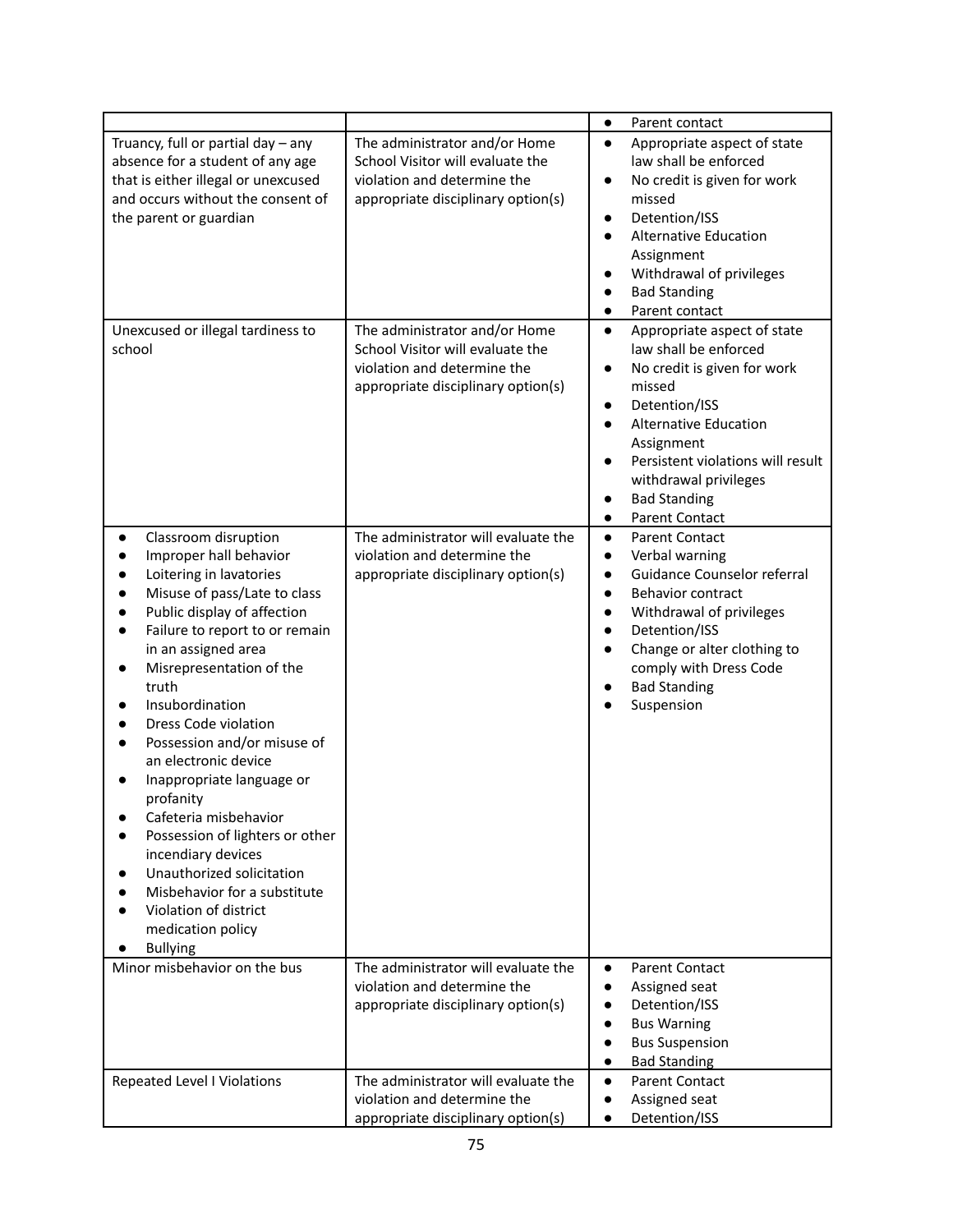|  | <b>Bus Warning</b>    |
|--|-----------------------|
|  | <b>Bus Suspension</b> |
|  | <b>Bad Standing</b>   |
|  | Suspension            |

### **GRADES 6-8 LEVEL III VIOLATIONS Seriousness of the violation may require initiation of discipline at a higher level.**

| <b>Examples of Violations</b>                                                                                                                                                                                                                                                                                                                                                                                                                                                                                                                                                                                                                                                                                                                                                                                                                                                        | Procedure                                                                                                | <b>Disciplinary Options</b>                                                                                                                                                                                                                                                                                                                                                                                      |
|--------------------------------------------------------------------------------------------------------------------------------------------------------------------------------------------------------------------------------------------------------------------------------------------------------------------------------------------------------------------------------------------------------------------------------------------------------------------------------------------------------------------------------------------------------------------------------------------------------------------------------------------------------------------------------------------------------------------------------------------------------------------------------------------------------------------------------------------------------------------------------------|----------------------------------------------------------------------------------------------------------|------------------------------------------------------------------------------------------------------------------------------------------------------------------------------------------------------------------------------------------------------------------------------------------------------------------------------------------------------------------------------------------------------------------|
| <b>Procedure Disciplinary Options</b>                                                                                                                                                                                                                                                                                                                                                                                                                                                                                                                                                                                                                                                                                                                                                                                                                                                |                                                                                                          |                                                                                                                                                                                                                                                                                                                                                                                                                  |
| Persistent Level II violations<br>$\bullet$<br>Using profane or obscene<br>$\bullet$<br>language/gestures<br>Been in an unauthorized are<br>of the building<br>Leaving school grounds<br>without permission<br>Chronic disruption to the<br>learning environment<br>Gambling                                                                                                                                                                                                                                                                                                                                                                                                                                                                                                                                                                                                         | The administrator will evaluate the<br>violation and determine the<br>appropriate disciplinary option(s) | <b>Parent Contact</b><br>$\bullet$<br>Social skills instruction<br>$\bullet$<br>Guidance Counselor referral<br>$\bullet$<br><b>Behavior contract</b><br>$\bullet$<br>Withdraw privileges<br>$\bullet$<br>Detention/ISS<br>$\bullet$<br><b>Alternative Education</b><br>Assignment<br><b>Bad Standing</b><br>Suspension<br>$\bullet$                                                                              |
| Possession and misuse of an<br>$\bullet$<br>electronic device<br>Insubordination, defiance,<br>$\bullet$<br>verbal disrespect (including<br>obscene language and/or<br>gestures) toward any school<br>employee<br>Theft<br>$\bullet$<br>Harassment: including verbal,<br>$\bullet$<br>physical, racial, ethnic, or<br>sexual harassment<br>Hazing<br>Threats, verbal or written<br>$\bullet$<br>Extortion<br>Persistent violations of school<br>rules<br>Leaving school (building<br>$\bullet$<br>and/or grounds) without<br>permission<br>Violation of suspension<br>stipulation<br>Disorderly, vicious, or immoral<br>conduct<br>Aiding or abetting in the<br>delinquency of a student<br>Unlawful trespass<br>Failure to serve assigned<br>detention/ISS<br>Violation of computer,<br>internet access, filtering policy<br>Fighting and physical<br>aggression<br><b>Bullying</b> | The administrator will evaluate the<br>violation and determine the<br>appropriate disciplinary option(s) | <b>Parent Contact</b><br>$\bullet$<br>Guidance Counselor referral<br>$\bullet$<br>Alternative Education<br>$\bullet$<br>Assignment<br>Suspension<br>$\bullet$<br>Restitution for all damage or<br>loss if appropriate<br>Police notification and/or<br>citation<br>Detention/ISS<br>$\bullet$<br>Denial of computer and/or<br>$\bullet$<br>Internet privileges<br>Referral to SAP Program<br><b>Bad Standing</b> |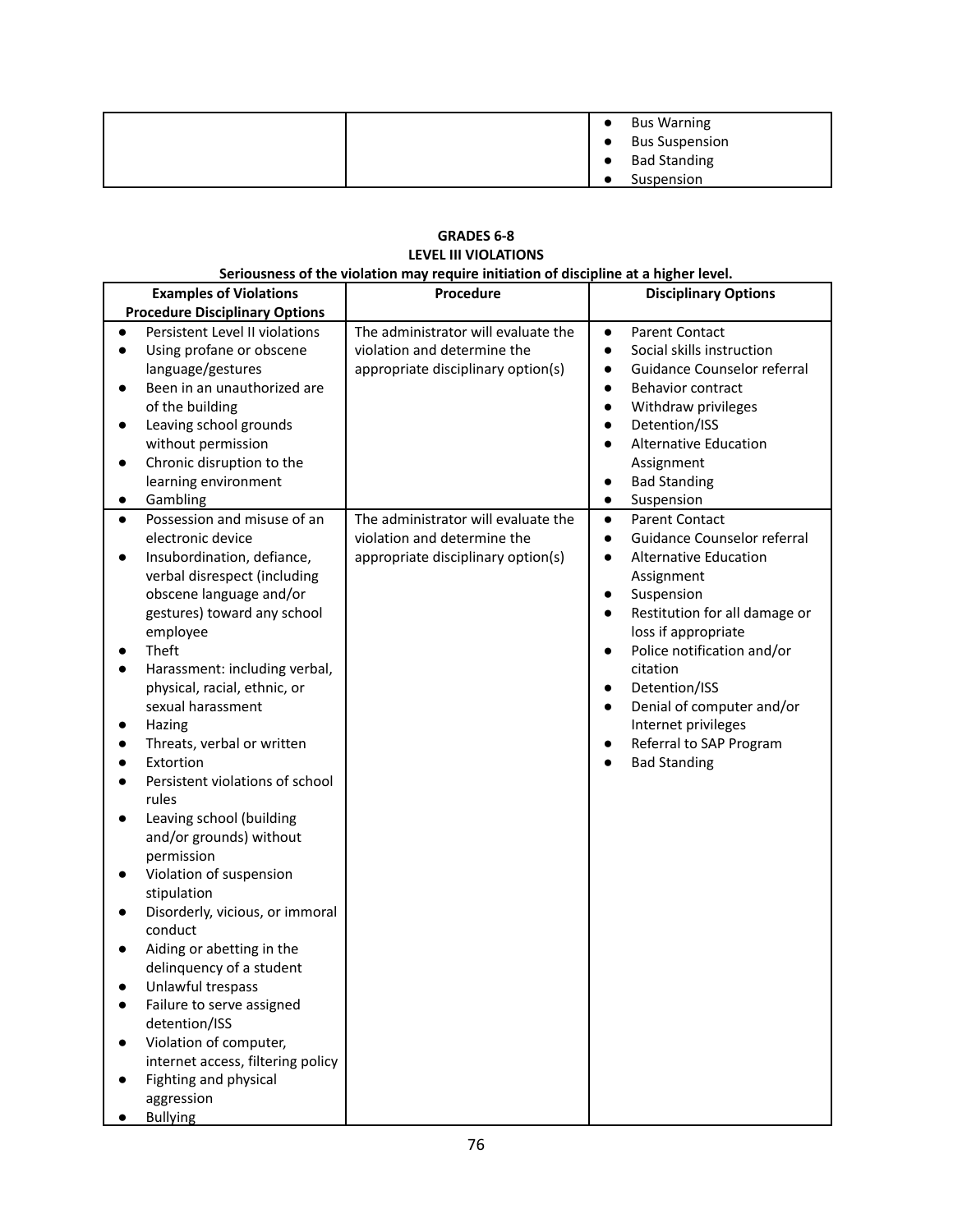| Behavior on the bus that poses a<br>threat to the health and safety of<br>others by causing a distraction or<br>undermining the authority of the<br>driver | The administrator will evaluate the<br>violation and determine the<br>appropriate disciplinary option(s) | Detention/ISS<br>$\bullet$<br>Guidance Counselor referral<br>Suspension<br><b>Bus Suspension</b><br>Police Notification<br><b>Assigned Seat</b><br><b>Bad Standing</b> |
|------------------------------------------------------------------------------------------------------------------------------------------------------------|----------------------------------------------------------------------------------------------------------|------------------------------------------------------------------------------------------------------------------------------------------------------------------------|
| Violation of the District Medication<br>Policy                                                                                                             | The administrator will evaluate the<br>violation and determine the<br>appropriate disciplinary option(s) | Parent Contact<br>$\bullet$<br>Guidance Counselor referral<br>Alternative Education<br>Assignment<br>Suspension                                                        |
| Possession or use of tobacco                                                                                                                               | The administrator will evaluate the<br>violation and determine the<br>appropriate disciplinary option(s) | Guidance Counselor referral<br>$\bullet$<br>Citation to the District<br>$\bullet$<br>Magistrate for a civil offense<br>Suspension<br>ISS<br><b>Bad Standing</b>        |

| Seriousness of the violation may require initiation of discipline at a higher level.                                                                                                                                                                     |                                                                                                                                 |                                                                                                                                                                                                                                                                  |
|----------------------------------------------------------------------------------------------------------------------------------------------------------------------------------------------------------------------------------------------------------|---------------------------------------------------------------------------------------------------------------------------------|------------------------------------------------------------------------------------------------------------------------------------------------------------------------------------------------------------------------------------------------------------------|
| <b>Examples of Violations</b>                                                                                                                                                                                                                            | Procedure                                                                                                                       | <b>Disciplinary Options</b>                                                                                                                                                                                                                                      |
| <b>Procedure Disciplinary Options</b>                                                                                                                                                                                                                    |                                                                                                                                 |                                                                                                                                                                                                                                                                  |
| Illegal absence, full or partial day -<br>(Student is 16 years of age or<br>younger)<br>Unexcused absence, full or partial<br>day - Student is 17 years of age or<br>older and absence not recognized<br>by state law, or authorized by the<br>district) | The administrator/Home School<br>Visitor will evaluate the violation<br>and determine the appropriate<br>disciplinary option(s) | Appropriate aspects of state<br>$\bullet$<br>law shall be enforced<br>No credit will be given for<br>$\bullet$<br>work missed<br><b>Parent Contact</b><br>$\bullet$<br>Withdrawal of privileges<br><b>Bad Standing</b>                                           |
| Truancy, full or partial day - any<br>absence for a student of any age<br>that is either illegal or unexcused<br>and occurs without the consent of<br>the parent or guardian                                                                             | The administrator/Home School<br>Visitor will evaluate the violation<br>and determine the appropriate<br>disciplinary option(s) | Appropriate aspects of state<br>$\bullet$<br>law shall be enforced<br>No credit is given for work<br>missed.<br>Detention/ISS/Parent Contact<br>$\bullet$<br>Withdrawal of privileges<br><b>Bad Standing</b><br>$\bullet$                                        |
| Unexcused or illegal tardiness to<br>school                                                                                                                                                                                                              | The administrator/Home School<br>Visitor will evaluate the violation<br>and determine the appropriate<br>disciplinary option(s) | Appropriate aspects of state<br>$\bullet$<br>law shall be enforced<br>No credit given for work<br>$\bullet$<br>missed<br><b>Parent Contact</b><br>Detention/ISS<br>Withdrawal of privileges<br><b>Bad Standing</b><br><b>Alternative Education</b><br>Assignment |
| Repeated Leve I violations<br>Classroom/lab safety violation<br>Classroom disruption                                                                                                                                                                     | The administrator will evaluate the<br>violation and determine the<br>appropriate disciplinary option(s)                        | <b>Parent Contact</b><br>$\bullet$<br>Verbal warning<br>Guidance Counselor referral                                                                                                                                                                              |

# **GRADES 9-12 LEVEL II VIOLATIONS**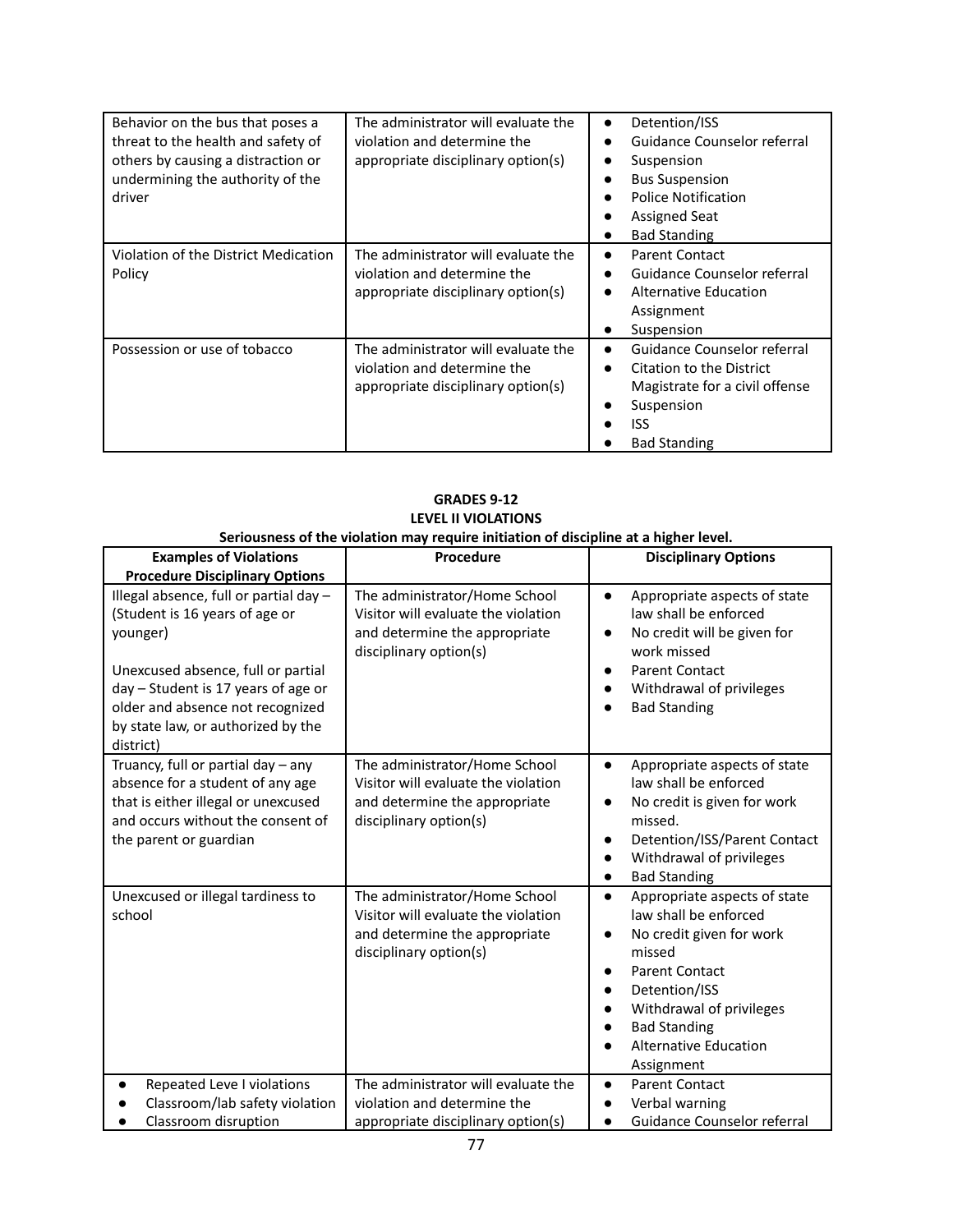| Improper hall behavior<br>Misuse of pass/late to class<br>Public display of affection<br>Failure to report to or remain<br>in an assigned area<br>Misrepresentation of the<br>truth<br>Misbehavior for substitute<br>Loitering in lavatories<br>Possession of lighters or other<br>incendiary devices<br>Minor<br>insubordination/defiance<br>Dress code violation<br>Possession and/or misuse of<br>an electronic device<br>Inappropriate language<br>Cafeteria misbehavior<br>Leaving the building without<br>permission<br>Unauthorized solicitation<br><b>Bullying</b> |                                                                                                          | <b>Behavior contract</b><br>$\bullet$<br>Withdrawal of privileges<br>Detention/ISS/Suspension<br>Change or alter clothing to<br>comply with dress code<br><b>Bad Standing</b><br>Social skills instruction |
|----------------------------------------------------------------------------------------------------------------------------------------------------------------------------------------------------------------------------------------------------------------------------------------------------------------------------------------------------------------------------------------------------------------------------------------------------------------------------------------------------------------------------------------------------------------------------|----------------------------------------------------------------------------------------------------------|------------------------------------------------------------------------------------------------------------------------------------------------------------------------------------------------------------|
| Minor misbehavior on the bus                                                                                                                                                                                                                                                                                                                                                                                                                                                                                                                                               | The administrator will evaluate the<br>violation and determine the<br>appropriate disciplinary option(s) | <b>Parent Contact</b><br>$\bullet$<br><b>Bus warning</b><br>Assigned seat<br>Detention/ISS<br><b>Bus Suspension</b><br><b>Bad Standing</b>                                                                 |

#### **GRADES 9-12 LEVEL III VIOLATIONS Seriousness of the violation may require initiation of discipline at a higher level.**

| <b>Examples of Violations</b>                                                                                                                                                                                                                                                                                                                                                                                                                                                                                                  | <b>Procedure</b>                                                                                         | <b>Disciplinary Options</b>                                                                                                                                                                                                                                                                                         |  |
|--------------------------------------------------------------------------------------------------------------------------------------------------------------------------------------------------------------------------------------------------------------------------------------------------------------------------------------------------------------------------------------------------------------------------------------------------------------------------------------------------------------------------------|----------------------------------------------------------------------------------------------------------|---------------------------------------------------------------------------------------------------------------------------------------------------------------------------------------------------------------------------------------------------------------------------------------------------------------------|--|
| <b>Procedure Disciplinary Options</b>                                                                                                                                                                                                                                                                                                                                                                                                                                                                                          |                                                                                                          |                                                                                                                                                                                                                                                                                                                     |  |
| Persistent Level II violations<br>Using profane or obscene<br>language/gestures<br><b>Violation of District</b><br><b>Medication Policy</b><br>Being in an unauthorized area<br>of the building<br>Chronic disruption to the<br>learning environment<br>Insubordination, defiance,<br>verbal disrespect (including<br>obscene language and/or<br>gestures) toward any school<br>employee<br>Harassment: including verbal,<br>physical, racial, ethnic, or<br>sexual harassment<br><b>Hazing</b><br>Threatening another student | The administrator will evaluate the<br>violation and determine the<br>appropriate disciplinary option(s) | <b>Parent Contact</b><br>$\bullet$<br>Alternative Education<br>Assignment<br>Suspension<br>Restitution for all damage or<br>loss if appropriate<br>Police notification and/or<br>citation<br>Detention/ISS<br>Guidance referral<br>Referral to SAP<br><b>Bad Standing</b><br>Denied computer/internet<br>privileges |  |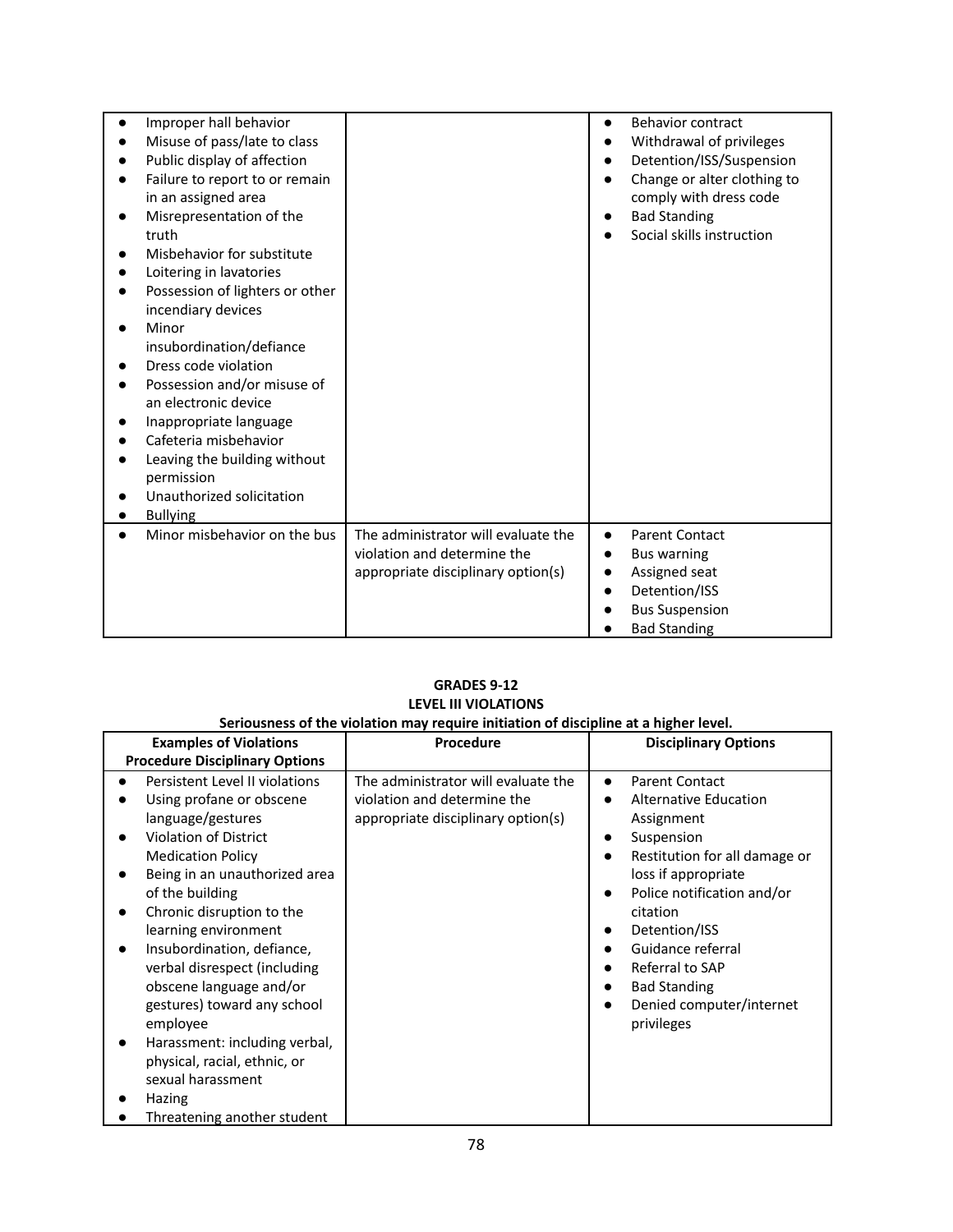| Aiding or abetting in the<br>delinquency of a student<br>Extortion<br>Disorderly, vicious, illegal or<br>immoral conduct<br>Reckless operation of a<br>vehicle on school property<br>Theft<br>Gambling<br>Violation of suspension<br>stipulation(s)<br>Fighting/Physical aggression<br>Unlawful trespass<br>Failure to serve assigned<br>detentions/ISS<br>Possession and/or misuse of<br>an electronic device<br>Violation of computer,<br>Internet access, filtering policy<br><b>Bullying</b> |                                                                                                          |                                                                                                                                                                                   |
|--------------------------------------------------------------------------------------------------------------------------------------------------------------------------------------------------------------------------------------------------------------------------------------------------------------------------------------------------------------------------------------------------------------------------------------------------------------------------------------------------|----------------------------------------------------------------------------------------------------------|-----------------------------------------------------------------------------------------------------------------------------------------------------------------------------------|
| Behavior on the bus that<br>$\bullet$<br>poses a threat to the health<br>and safety of others by<br>causing a distraction or<br>undermining the authority of<br>the driver                                                                                                                                                                                                                                                                                                                       | The administrator will evaluate the<br>violation and determine the<br>appropriate disciplinary option(s) | Assigned seat<br>$\bullet$<br>Suspension<br>$\bullet$<br>Removal from the bus for a<br>period of time<br>Detention/ISS<br><b>Bad Standing</b><br>Police notification<br>$\bullet$ |
| Possession or use of tobacco                                                                                                                                                                                                                                                                                                                                                                                                                                                                     | The administrator will evaluate the<br>violation and determine the<br>appropriate disciplinary option(s) | Guidance Counselor referral<br>$\bullet$<br>Citation to the District<br>$\bullet$<br>Magistrate for a civil offense<br><b>ISS</b><br><b>Bad Standing</b><br>Suspension            |

## **GRADES K-12 LEVEL IV VIOLATIONS Seriousness of the violation may require initiation of discipline at a higher level.**

| <b>Examples of Violations</b><br><b>Procedure Disciplinary Options</b> | Procedure                                                                                                | <b>Disciplinary Options</b>                                                     |
|------------------------------------------------------------------------|----------------------------------------------------------------------------------------------------------|---------------------------------------------------------------------------------|
|                                                                        |                                                                                                          |                                                                                 |
| Persistent violations of Level III                                     | The administrator will evaluate the<br>violation and determine the<br>appropriate disciplinary option(s) | <b>Parent Contact</b><br>Suspension<br>Expulsion<br>Guidance Counselor ESAP/SAP |
|                                                                        | Evaluation by the Superintendent<br>with possible hearing before the<br>School Board                     | referral                                                                        |